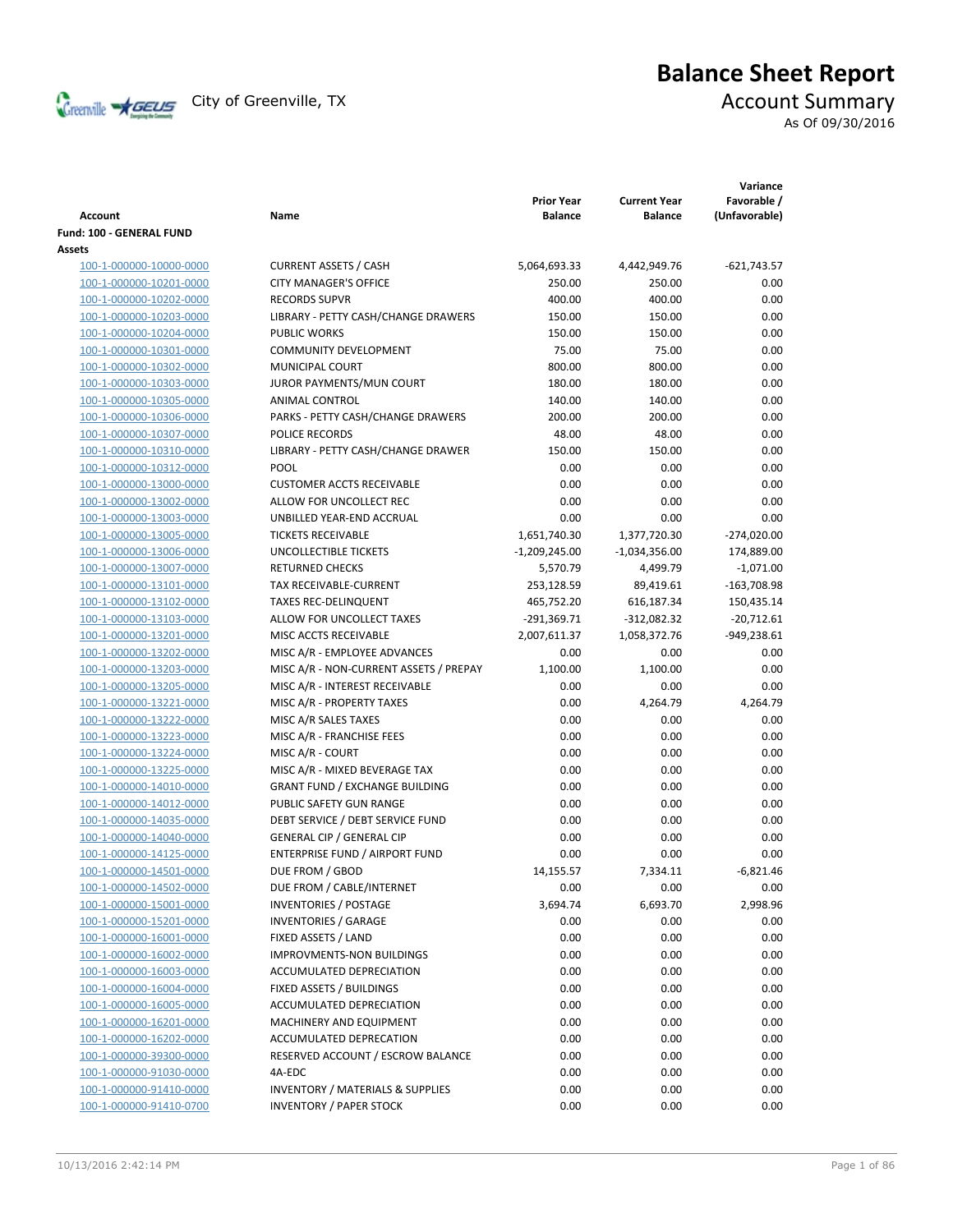| <b>Account</b>                                     | Name                                                                              | <b>Prior Year</b><br><b>Balance</b> | <b>Current Year</b><br><b>Balance</b> | Variance<br>Favorable /<br>(Unfavorable) |
|----------------------------------------------------|-----------------------------------------------------------------------------------|-------------------------------------|---------------------------------------|------------------------------------------|
| 100-1-000000-91430-0000                            | NON-CURRENT ASSETS / PREPAYMENTS                                                  | 0.00                                | 0.00                                  | 0.00                                     |
|                                                    | <b>Total Assets:</b>                                                              | 7,969,375.18                        | 6,264,646.84                          | -1,704,728.34                            |
| Liability                                          |                                                                                   |                                     |                                       |                                          |
| 100-1-000000-20101-0000                            | <b>ACCOUNTS PAYABLE</b>                                                           | 161,678.41                          | 83,307.38                             | 78,371.03                                |
| 100-1-000000-20102-0000                            | <b>CREDIT CARD PAYABLE</b>                                                        | 0.00                                | 0.00                                  | 0.00                                     |
| 100-1-000000-20103-0000                            | ACCRUED ACCOUNTS PAYABLE                                                          | 0.00                                | 11,560.60                             | $-11,560.60$                             |
| 100-1-000000-20114-0000                            | <b>INVESTMENT ADVISORY FEES</b>                                                   | 0.00                                | 0.00                                  | 0.00                                     |
| 100-1-000000-20115-0000                            | PD EMP COMMISSION                                                                 | 248.87                              | 801.59                                | $-552.72$                                |
| 100-1-000000-20116-0000                            | POLICE DONATIONS                                                                  | 11,582.06                           | 17,026.64                             | $-5,444.58$                              |
| 100-1-000000-20117-0000                            | <b>FIRE DONATIONS</b>                                                             | 2,321.62                            | 8,722.12                              | $-6,400.50$                              |
| 100-1-000000-20118-0000                            | <b>COMBAT CHALLENGE</b>                                                           | 6,361.27                            | 6,361.27                              | 0.00                                     |
| 100-1-000000-20119-0000                            | <b>CEMETERIES DONATIONS</b>                                                       | 61.79                               | 61.79                                 | 0.00                                     |
| 100-1-000000-20120-0000                            | <b>LIBRARY DONATIONS</b>                                                          | 13,581.95                           | 13,971.89                             | $-389.94$                                |
| 100-1-000000-20121-0000                            | ANIMAL SHELTER DONATIONS                                                          | 584.91                              | 1,095.85                              | $-510.94$                                |
| 100-1-000000-20122-0000                            | <b>PARKS DONATIONS</b>                                                            | 0.00                                | 2,000.00                              | $-2,000.00$                              |
| 100-1-000000-20125-0000                            | SALES TAX PAYABLE / IN THE CITY                                                   | 0.00                                | 67.09                                 | $-67.09$                                 |
| 100-1-000000-20127-0000                            | STATE COURT COST/FEE PAYB<br>SEATBELT&CHILD RESTRAINT                             | 30,705.99<br>3,929.36               | 9,385.32<br>6,116.16                  | 21,320.67<br>$-2,186.80$                 |
| 100-1-000000-20128-0000<br>100-1-000000-20129-0000 | MUNICIPAL COURT CLEARING                                                          | 1,865.00                            | 1,228.20                              | 636.80                                   |
| 100-1-000000-20130-0000                            | 3RD PARTY FTA FEE PAYABLE                                                         | 564.68                              | 588.99                                | $-24.31$                                 |
| 100-1-000000-20131-0000                            | REFUNDS / OVERPAYMENTS                                                            | $-100.00$                           | $-100.00$                             | 0.00                                     |
| 100-1-000000-20132-0000                            | <b>COURT COLL AGENCY FEES</b>                                                     | 0.00                                | 532.16                                | $-532.16$                                |
| 100-1-000000-20136-0000                            | <b>ATTORNEY COLLECTION FEES</b>                                                   | 0.00                                | 0.00                                  | 0.00                                     |
| 100-1-000000-20137-0000                            | PLAT FILING FEES PAYABLE                                                          | 16,620.89                           | 19,318.74                             | $-2,697.85$                              |
| 100-1-000000-20138-0000                            | COMMUNITY DEV TRUST ACCT                                                          | 1,073.50                            | 1,678.50                              | $-605.00$                                |
| 100-1-000000-20139-0000                            | RETAINAGES PAYABLE                                                                | 0.00                                | 0.00                                  | 0.00                                     |
| 100-1-000000-20141-0000                            | <b>TELEPHONE CLEARING</b>                                                         | 7,137.98                            | $-35,720.91$                          | 42,858.89                                |
| 100-1-000000-20143-0000                            | POLICE PROPERTY ROOM CLEARING                                                     | 10,775.99                           | 10,775.99                             | 0.00                                     |
| 100-1-000000-20146-0000                            | MAIN ST / FARMERS MRKT RESALE                                                     | 100.12                              | 179.12                                | $-79.00$                                 |
| 100-1-000000-20155-0000                            | MAIN ST / FARMERS MARKET DONATIONS                                                | 0.00                                | 4,613.47                              | $-4,613.47$                              |
| 100-1-000000-20160-0000                            | <b>UNAPPLIED CREDIT</b>                                                           | 0.00                                | 0.00                                  | 0.00                                     |
| 100-1-000000-20201-0000                            | <b>DEFERRED REVENUE</b>                                                           | 0.00                                | 0.00                                  | 0.00                                     |
| 100-1-000000-20203-0000                            | <b>DEFERRED TAX REVENUE</b>                                                       | 446,974.88                          | 382,055.43                            | 64,919.45                                |
| 100-1-000000-20204-0000                            | <b>DEFERRED TICKET REVENUE</b>                                                    | 368,746.30                          | 286,137.30                            | 82,609.00                                |
| 100-1-000000-21040-0000                            | DUE TO / GENERAL CIP FUND                                                         | 0.00                                | 0.00                                  | 0.00                                     |
| 100-1-000000-21201-0000                            | DUE TO / CENTRAL SERVICE FUND                                                     | 0.00                                | 0.00                                  | 0.00                                     |
| 100-1-000000-21401-0000                            | DUE TO / ELECTRIC OPERATING FUND                                                  | 0.00                                | 0.00                                  | 0.00                                     |
| 100-1-000000-21506-0000                            | DUE TO / 4A-EDC                                                                   | 2,031.62                            | 2,263.06                              | $-231.44$                                |
| 100-1-000000-21507-0000                            | DUE TO / BOARD OF DEVELOPMENT                                                     | 165,878.07                          | 0.00                                  | 165,878.07                               |
| 100-1-000000-22001-0000                            | SALARIES PAYABLE                                                                  | 386,095.86                          | 0.00                                  | 386,095.86                               |
| 100-1-000000-23001-0000                            | CAPITAL LEASE PAYABLE                                                             | 0.00                                | 0.00                                  | 0.00                                     |
| 100-1-000000-23101-0000                            | CAPITAL LEASE PAYABLE                                                             | 0.00                                | 0.00                                  | 0.00                                     |
| 100-1-000000-24001-0000                            | O/S CHECKS PAYABLE                                                                | 0.00                                | 0.00                                  | 0.00                                     |
| 100-1-000000-24004-0000                            | INTEREST PAYABLE ON DEP                                                           | 0.00                                | 0.00                                  | 0.00                                     |
| 100-1-000000-24007-0000                            | <b>BILLED DEPOSITS SUSPENSE</b>                                                   | 0.00                                | 0.00                                  | 0.00                                     |
| 100-1-000000-24008-0000                            | <b>CUSTOMER DEPOSITS / ANIMAL SHELTER</b><br><b>LIBRARY MEETING ROOM DEPOSITS</b> | 0.00                                | 0.00                                  | 0.00                                     |
| 100-1-000000-24009-0000<br>100-1-000000-24010-0000 | <b>CIVIC CENTER DEPOSITS</b>                                                      | 501.20<br>0.00                      | 501.20<br>0.00                        | 0.00<br>0.00                             |
| 100-1-000000-24011-0000                            | <b>AUDITORIUM DEPOSITS</b>                                                        | 0.00                                | 0.00                                  | 0.00                                     |
| 100-1-000000-26001-0000                            | COMPENSATED ABSENCES PAY                                                          | 0.00                                | 0.00                                  | 0.00                                     |
| 100-1-000000-29000-0000                            | MISC LIABILITY - GREENVILLE ENERGY LLC                                            | 0.00                                | 0.00                                  | 0.00                                     |
| 100-1-000000-29001-0000                            | RESALE                                                                            | 0.00                                | 0.00                                  | 0.00                                     |
| 100-1-000000-29300-0000                            | <b>ENCUMBRANCE SUMMARY</b>                                                        | 0.00                                | 0.00                                  | 0.00                                     |
| 100-1-000000-29400-0000                            | RESERVED ACCOUNT / ENCUMBRANCES                                                   | 0.00                                | 0.00                                  | 0.00                                     |
| 100-1-000000-29400-0900                            | RESERVED ACCOUNT / ENCUMBRANCES                                                   | 0.00                                | 0.00                                  | 0.00                                     |
| 100-1-000000-92190-1202                            | <b>LABORATORY CLEARING</b>                                                        | 0.00                                | 0.00                                  | 0.00                                     |
| 100-1-000000-92191-0000                            | <b>SPONSORS - PARKS</b>                                                           | 0.00                                | 0.00                                  | 0.00                                     |
| 100-1-000000-92200-0000                            | MISCELLANEOUS LIABILITIES                                                         | 0.00                                | 0.00                                  | 0.00                                     |
|                                                    |                                                                                   |                                     |                                       |                                          |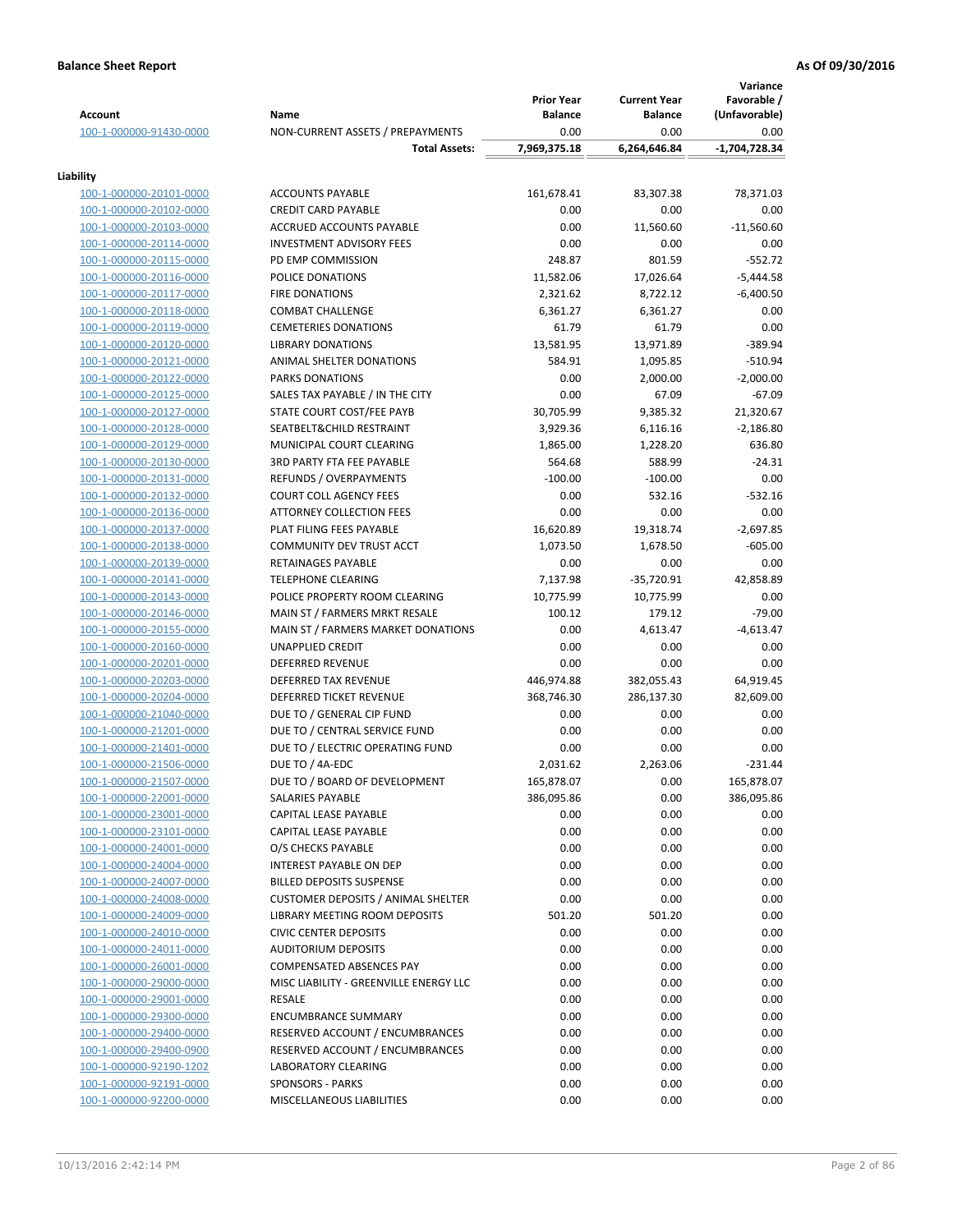| Account                               | Name                                                     | <b>Prior Year</b><br><b>Balance</b> | <b>Current Year</b><br><b>Balance</b> | Variance<br>Favorable /<br>(Unfavorable) |
|---------------------------------------|----------------------------------------------------------|-------------------------------------|---------------------------------------|------------------------------------------|
| 100-1-000000-92270-1600               | <b>CREDIT CARD FEES PAYABLE</b>                          | 0.00                                | 0.00                                  | 0.00                                     |
|                                       | <b>Total Liability:</b>                                  | 1,639,322.32                        | 834,528.95                            | 804,793.37                               |
| Equity                                |                                                          |                                     |                                       |                                          |
| 100-1-000000-39000-0000               | UNRESERVED-FUND BALANCE                                  | 4,623,342.64                        | 5,954,215.54                          | 1,330,872.90                             |
|                                       | <b>Total Beginning Equity:</b>                           | 4,623,342.64                        | 5,954,215.54                          | 1,330,872.90                             |
| <b>Total Revenue</b>                  |                                                          | 22,783,049.50                       | 20,831,719.14                         | $-1,951,330.36$                          |
| <b>Total Expense</b>                  |                                                          | 21,076,339.28                       | 21,355,816.74                         | $-279,477.46$                            |
| <b>Revenues Over/(Under) Expenses</b> |                                                          | 1,706,710.22                        | -524,097.60                           | $-2,230,807.82$                          |
|                                       | <b>Total Equity and Current Surplus (Deficit):</b>       | 6,330,052.86                        | 5,430,117.94                          | -899,934.92                              |
|                                       | Total Liabilities, Equity and Current Surplus (Deficit): | 7,969,375.18                        | 6,264,646.89                          | -1,704,728.29                            |

**\*\*\*Warning: Account Authorization is turned on. Please run the Unauthorized Account Listing Report to see if you are out of balance due to missing accounts \*\*\***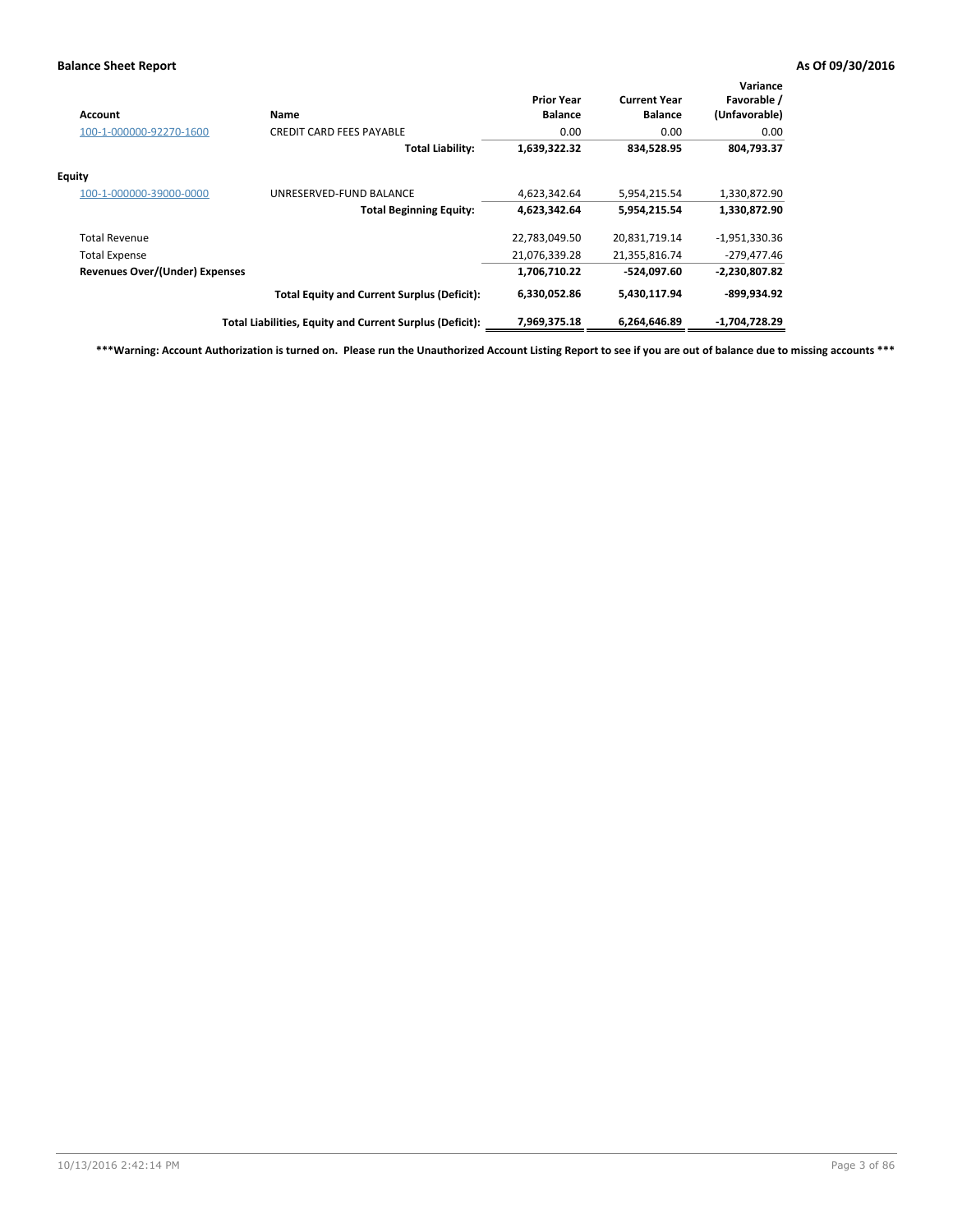| Account                                                   | Name                                                     | <b>Prior Year</b><br><b>Balance</b> | <b>Current Year</b><br><b>Balance</b> | Variance<br>Favorable /<br>(Unfavorable) |
|-----------------------------------------------------------|----------------------------------------------------------|-------------------------------------|---------------------------------------|------------------------------------------|
| <b>Fund: 101 - MUNICIPAL COURT BUILDING SECURITY FEES</b> |                                                          |                                     |                                       |                                          |
| <b>Assets</b>                                             |                                                          |                                     |                                       |                                          |
| 101-1-000000-10000-0000                                   | <b>CURRENT ASSETS / CASH</b>                             | 32,263.35                           | 40,072.47                             | 7,809.12                                 |
| 101-1-000000-13201-0000                                   | MISC ACCTS RECEIVABLE                                    | 0.00                                | 0.00                                  | 0.00                                     |
| 101-1-000000-13203-0000                                   | NON-CURRENT ASSETS / PREPAYMENTS                         | 0.00                                | 0.00                                  | 0.00                                     |
| 101-1-000000-13205-0000                                   | <b>INTEREST RECEIVABLE</b>                               | 0.00                                | 0.00                                  | 0.00                                     |
|                                                           | <b>Total Assets:</b>                                     | 32,263.35                           | 40,072.47                             | 7,809.12                                 |
| Liability                                                 |                                                          |                                     |                                       |                                          |
| 101-1-000000-20101-0000                                   | <b>ACCOUNTS PAYABLE</b>                                  | 2.64                                | 0.00                                  | 2.64                                     |
| 101-1-000000-20102-0000                                   | <b>CREDIT CARD PAYABLE</b>                               | 0.00                                | 0.00                                  | 0.00                                     |
| 101-1-000000-20103-0000                                   | <b>ACCRUED ACCOUNTS PAYABLE</b>                          | 0.00                                | 0.00                                  | 0.00                                     |
| 101-1-000000-29300-0000                                   | <b>ENCUMBRANCE SUMMARY</b>                               | 0.00                                | 0.00                                  | 0.00                                     |
| 101-1-000000-29400-0000                                   | RESERVED ACCOUNT / ENCUMBRANCES                          | 0.00                                | 0.00                                  | 0.00                                     |
|                                                           | <b>Total Liability:</b>                                  | 2.64                                | 0.00                                  | 2.64                                     |
| <b>Equity</b>                                             |                                                          |                                     |                                       |                                          |
| 101-1-000000-39000-0000                                   | UNRESERVED-FUND BALANCE                                  | 26,589.87                           | 32,257.51                             | 5,667.64                                 |
|                                                           | <b>Total Beginning Equity:</b>                           | 26,589.87                           | 32,257.51                             | 5,667.64                                 |
| <b>Total Revenue</b>                                      |                                                          | 5,993.87                            | 7,864.60                              | 1,870.73                                 |
| <b>Total Expense</b>                                      |                                                          | 323.03                              | 49.64                                 | 273.39                                   |
| <b>Revenues Over/(Under) Expenses</b>                     |                                                          | 5,670.84                            | 7,814.96                              | 2,144.12                                 |
|                                                           | <b>Total Equity and Current Surplus (Deficit):</b>       | 32,260.71                           | 40,072.47                             | 7,811.76                                 |
|                                                           | Total Liabilities, Equity and Current Surplus (Deficit): | 32,263.35                           | 40,072.47                             | 7,809.12                                 |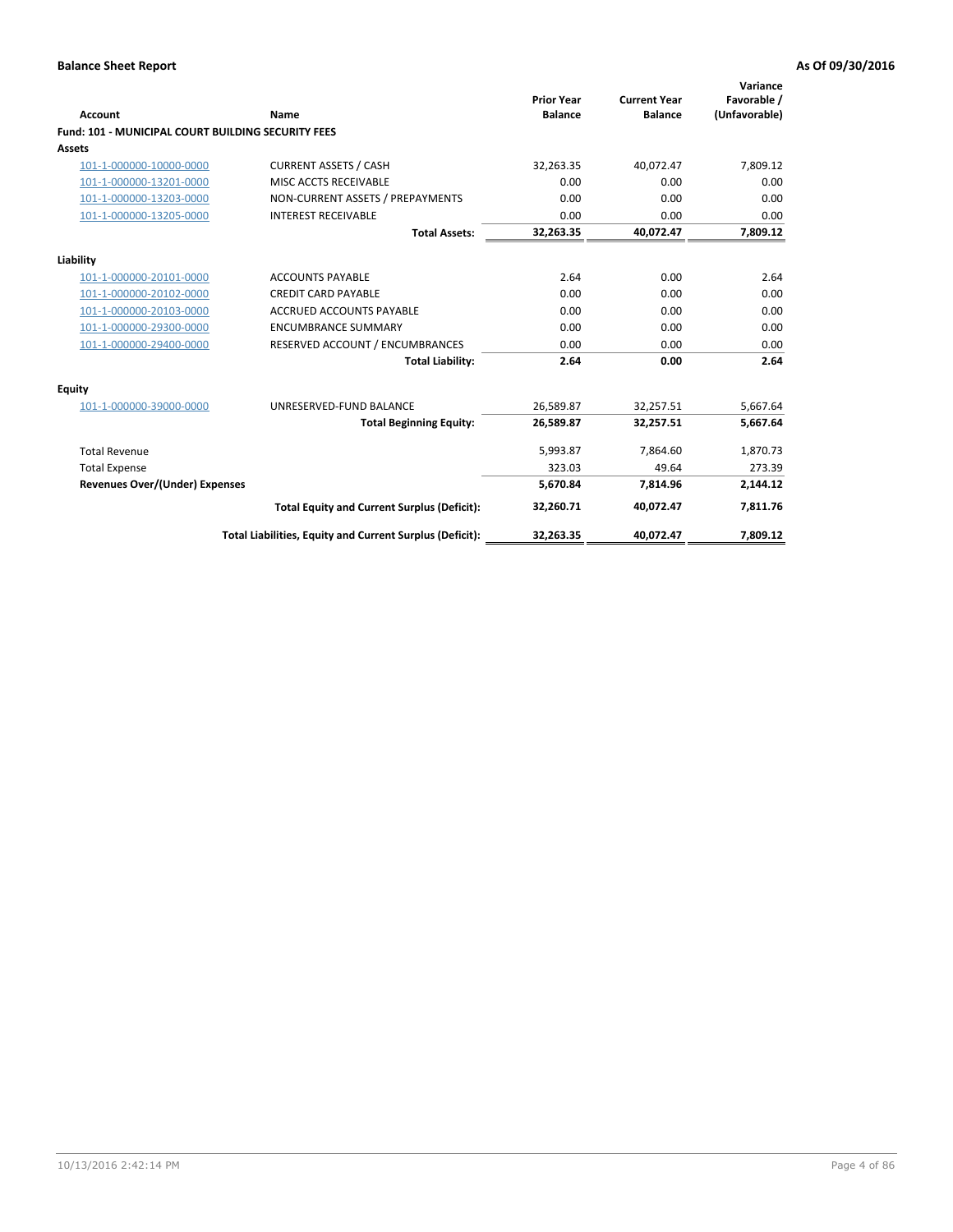|                                              |                                                          |                                     |                                       | Variance                     |
|----------------------------------------------|----------------------------------------------------------|-------------------------------------|---------------------------------------|------------------------------|
| <b>Account</b>                               | Name                                                     | <b>Prior Year</b><br><b>Balance</b> | <b>Current Year</b><br><b>Balance</b> | Favorable /<br>(Unfavorable) |
| <b>Fund: 102 - MUNICIPAL COURT TECH FUND</b> |                                                          |                                     |                                       |                              |
| <b>Assets</b>                                |                                                          |                                     |                                       |                              |
| 102-1-000000-10000-0000                      | <b>CURRENT ASSETS / CASH</b>                             | 6,692.94                            | 10,472.89                             | 3,779.95                     |
| 102-1-000000-13201-0000                      | MISC ACCTS RECEIVABLE                                    | 0.00                                | 0.00                                  | 0.00                         |
|                                              | <b>Total Assets:</b>                                     | 6,692.94                            | 10,472.89                             | 3,779.95                     |
| Liability                                    |                                                          |                                     |                                       |                              |
| 102-1-000000-20101-0000                      | <b>ACCOUNTS PAYABLE</b>                                  | 0.58                                | 0.00                                  | 0.58                         |
| 102-1-000000-20102-0000                      | <b>CREDIT CARD PAYABLE</b>                               | 0.00                                | 0.00                                  | 0.00                         |
| 102-1-000000-20103-0000                      | <b>ACCRUED ACCOUNTS PAYABLE</b>                          | 0.00                                | 0.00                                  | 0.00                         |
| 102-1-000000-23001-0000                      | <b>CAPITAL LEASE PAYABLE</b>                             | 0.00                                | 0.00                                  | 0.00                         |
| 102-1-000000-23101-0000                      | <b>CAPITAL LEASE PAYABLE</b>                             | 0.00                                | 0.00                                  | 0.00                         |
| 102-1-000000-29300-0000                      | <b>ENCUMBRANCE SUMMARY</b>                               | 0.00                                | 0.00                                  | 0.00                         |
| 102-1-000000-29400-0000                      | RESERVED ACCOUNT / ENCUMBRANCES                          | 0.00                                | 0.00                                  | 0.00                         |
|                                              | <b>Total Liability:</b>                                  | 0.58                                | 0.00                                  | 0.58                         |
| Equity                                       |                                                          |                                     |                                       |                              |
| 102-1-000000-39000-0000                      | UNRESERVED-FUND BALANCE                                  | 16,394.38                           | 6,761.69                              | $-9,632.69$                  |
|                                              | <b>Total Beginning Equity:</b>                           | 16,394.38                           | 6,761.69                              | $-9,632.69$                  |
| <b>Total Revenue</b>                         |                                                          | 7,847.56                            | 10,342.22                             | 2,494.66                     |
| <b>Total Expense</b>                         |                                                          | 17,549.58                           | 6,631.02                              | 10,918.56                    |
| <b>Revenues Over/(Under) Expenses</b>        |                                                          | $-9,702.02$                         | 3,711.20                              | 13,413.22                    |
|                                              | <b>Total Equity and Current Surplus (Deficit):</b>       | 6,692.36                            | 10,472.89                             | 3,780.53                     |
|                                              | Total Liabilities, Equity and Current Surplus (Deficit): | 6,692.94                            | 10,472.89                             | 3,779.95                     |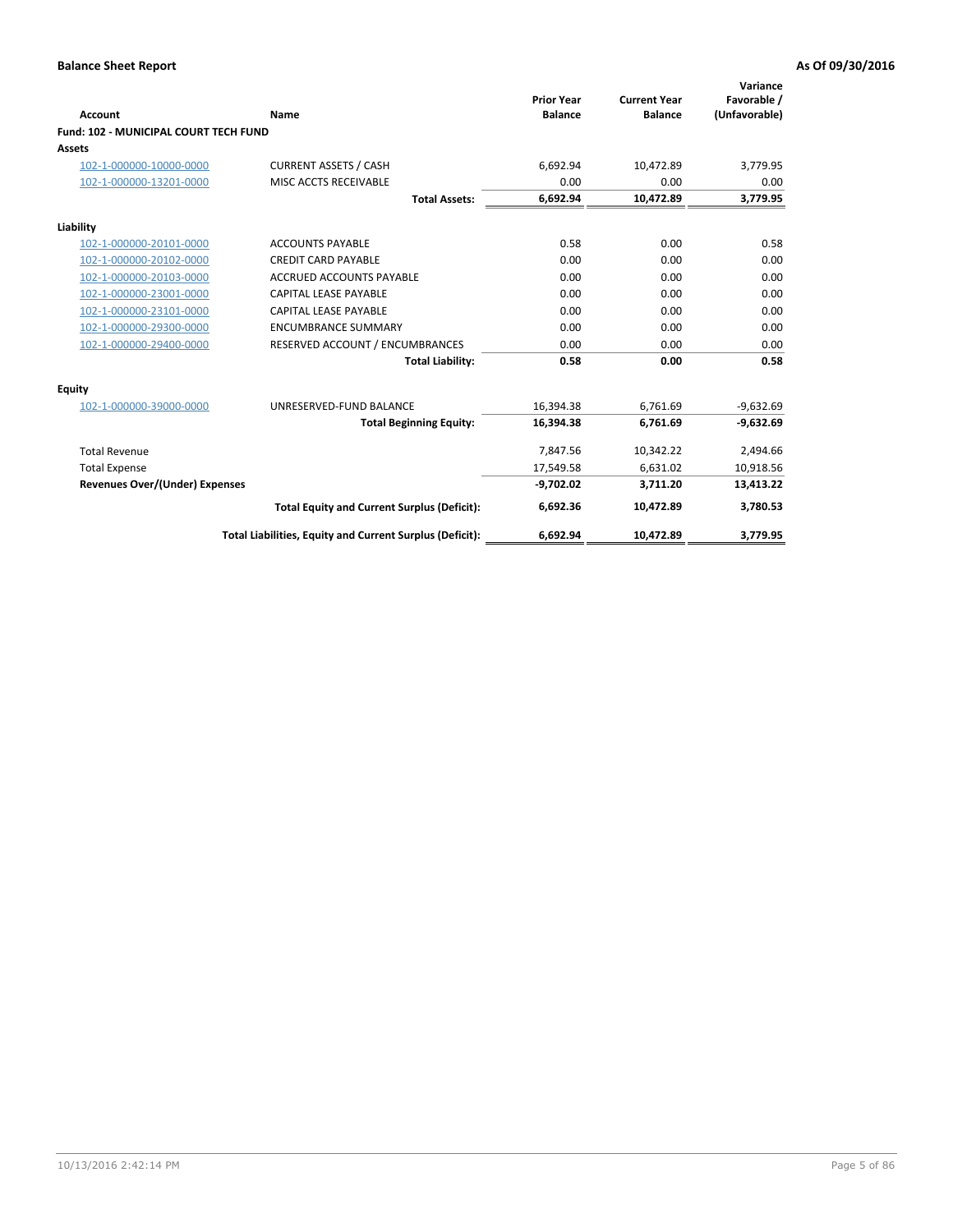| <b>Account</b>                                       | Name                                                     | <b>Prior Year</b><br><b>Balance</b> | <b>Current Year</b><br><b>Balance</b> | Variance<br>Favorable /<br>(Unfavorable) |
|------------------------------------------------------|----------------------------------------------------------|-------------------------------------|---------------------------------------|------------------------------------------|
| <b>Fund: 103 - MUNICIPAL COURT CHILD SAFETY FUND</b> |                                                          |                                     |                                       |                                          |
| <b>Assets</b>                                        |                                                          |                                     |                                       |                                          |
| 103-1-000000-10000-0000                              | <b>CURRENT ASSETS / CASH</b>                             | 13,182.01                           | 9,904.58                              | $-3,277.43$                              |
| 103-1-000000-13201-0000                              | MISC ACCTS RECEIVABLE                                    | 0.00                                | 0.00                                  | 0.00                                     |
| 103-1-000000-13203-0000                              | NON-CURRENT ASSETS / PREPAYMENTS                         | 0.00                                | 0.00                                  | 0.00                                     |
| 103-1-000000-13205-0000                              | <b>INTEREST RECEIVABLE</b>                               | 0.00                                | 0.00                                  | 0.00                                     |
|                                                      | <b>Total Assets:</b>                                     | 13,182.01                           | 9,904.58                              | $-3,277.43$                              |
| Liability                                            |                                                          |                                     |                                       |                                          |
| 103-1-000000-20101-0000                              | <b>ACCOUNTS PAYABLE</b>                                  | 6,196.07                            | 0.00                                  | 6,196.07                                 |
| 103-1-000000-20103-0000                              | <b>ACCRUED ACCOUNTS PAYABLE</b>                          | 0.00                                | 0.00                                  | 0.00                                     |
|                                                      | <b>Total Liability:</b>                                  | 6,196.07                            | 0.00                                  | 6,196.07                                 |
| Equity                                               |                                                          |                                     |                                       |                                          |
| 103-1-000000-39000-0000                              | UNRESERVED-FUND BALANCE                                  | 12,106.69                           | 6,984.63                              | $-5,122.06$                              |
|                                                      | <b>Total Beginning Equity:</b>                           | 12,106.69                           | 6.984.63                              | $-5,122.06$                              |
| <b>Total Revenue</b>                                 |                                                          | 20,550.60                           | 23,070.16                             | 2,519.56                                 |
| <b>Total Expense</b>                                 |                                                          | 25,671.35                           | 20,150.21                             | 5,521.14                                 |
| <b>Revenues Over/(Under) Expenses</b>                |                                                          | $-5,120.75$                         | 2,919.95                              | 8,040.70                                 |
|                                                      | <b>Total Equity and Current Surplus (Deficit):</b>       | 6,985.94                            | 9,904.58                              | 2,918.64                                 |
|                                                      | Total Liabilities, Equity and Current Surplus (Deficit): | 13,182.01                           | 9,904.58                              | $-3,277.43$                              |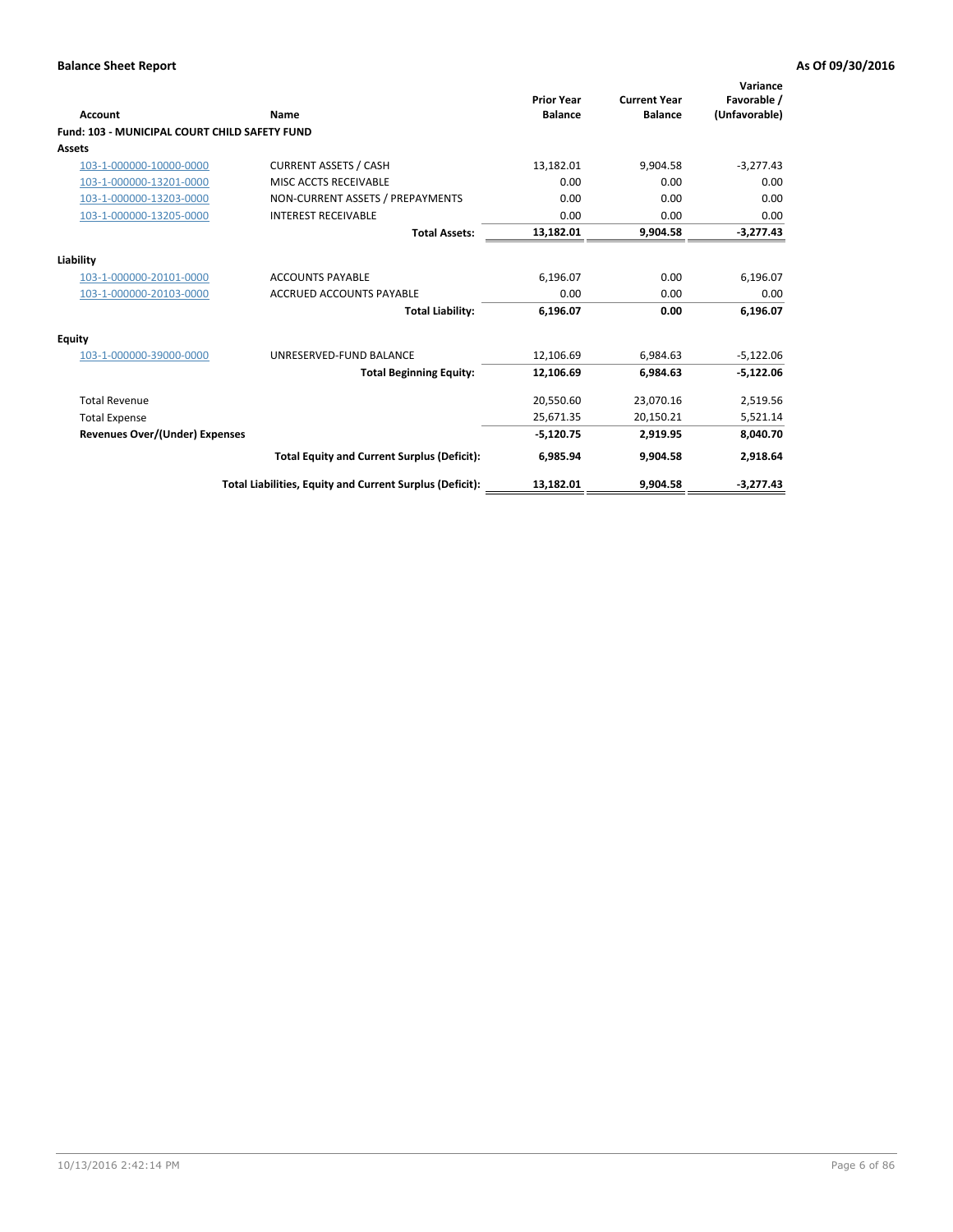|                                           |                                                          | <b>Prior Year</b> | <b>Current Year</b> | Variance<br>Favorable / |
|-------------------------------------------|----------------------------------------------------------|-------------------|---------------------|-------------------------|
| <b>Account</b>                            | Name                                                     | <b>Balance</b>    | <b>Balance</b>      | (Unfavorable)           |
| <b>Fund: 110 - EXCHANGE BUILDING FUND</b> |                                                          |                   |                     |                         |
| Assets                                    |                                                          |                   |                     |                         |
| 110-1-000000-10000-0000                   | <b>CURRENT ASSETS / CASH</b>                             | $-170,976.77$     | $-533,411.07$       | $-362,434.30$           |
| 110-1-000000-13201-0000                   | MISC ACCTS RECEIVABLE                                    | 0.00              | 0.00                | 0.00                    |
| 110-1-000000-13203-0000                   | NON-CURRENT ASSETS / PREPAYMENTS                         | 0.00              | 0.00                | 0.00                    |
| 110-1-000000-13205-0000                   | <b>INTEREST RECEIVABLE</b>                               | 0.00              | 0.00                | 0.00                    |
| 110-1-000000-16001-0000                   | FIXED ASSETS / LAND                                      | 0.00              | 0.00                | 0.00                    |
| 110-1-000000-16002-0000                   | <b>IMPROVMENTS-NON BUILDINGS</b>                         | 0.00              | 0.00                | 0.00                    |
| 110-1-000000-16003-0000                   | ACCUMULATED DEPRECIATION                                 | 0.00              | 0.00                | 0.00                    |
| 110-1-000000-16004-0000                   | FIXED ASSETS / BUILDINGS                                 | 0.00              | 0.00                | 0.00                    |
| 110-1-000000-16005-0000                   | ACCUMULATED DEPRECIATION                                 | 0.00              | 0.00                | 0.00                    |
| 110-1-000000-16201-0000                   | MACHINERY AND EQUIPMENT                                  | 0.00              | 0.00                | 0.00                    |
| 110-1-000000-16202-0000                   | ACCUMULATED DEPRECATION                                  | 0.00              | 0.00                | 0.00                    |
| 110-1-000000-16301-0000                   | FIXED ASSETS / C W I P                                   | 0.00              | 0.00                | 0.00                    |
|                                           | Total Assets:                                            | -170,976.77       | -533,411.07         | $-362,434.30$           |
| Liability                                 |                                                          |                   |                     |                         |
| 110-1-000000-20101-0000                   | <b>ACCOUNTS PAYABLE</b>                                  | 818.40            | 0.00                | 818.40                  |
| 110-1-000000-20102-0000                   | <b>CREDIT CARD PAYABLE</b>                               | 0.00              | 0.00                | 0.00                    |
| 110-1-000000-20103-0000                   | ACCRUED ACCOUNTS PAYABLE                                 | 0.00              | 0.00                | 0.00                    |
| 110-1-000000-20109-0000                   | MISCELLANEOUS LIABILITIES                                | 0.00              | 0.00                | 0.00                    |
| 110-1-000000-20110-0000                   | REVENUE BONDS PAYABLE                                    | 0.00              | 0.00                | 0.00                    |
| 110-1-000000-20112-0000                   | ACCRUED INTEREST PAYABLE                                 | 0.00              | 0.00                | 0.00                    |
| 110-1-000000-20141-0000                   | <b>TELEPHONE CLEARING</b>                                | 0.00              | 0.00                | 0.00                    |
| 110-1-000000-20160-0000                   | <b>UNAPPLIED CREDIT</b>                                  | 0.00              | 0.00                | 0.00                    |
| 110-1-000000-20201-0000                   | <b>DEFERRED REVENUE</b>                                  | 28,307.92         | 0.00                | 28,307.92               |
| 110-1-000000-21001-0000                   | <b>GENERAL FUND / GENERAL FUND</b>                       | 0.00              | 0.00                | 0.00                    |
| 110-1-000000-22001-0000                   | <b>SALARIES PAYABLE</b>                                  | 907.09            | 0.00                | 907.09                  |
| 110-1-000000-22002-0000                   | <b>VACATION/SICK PAYABLE</b>                             | 0.00              | 0.00                | 0.00                    |
| 110-1-000000-26001-0000                   | <b>OBLIG FOR COMP ABSENCES</b>                           | 0.00              | 0.00                | 0.00                    |
| 110-1-000000-26102-0000                   | REVENUE BONDS PAYABLE                                    | 0.00              | 0.00                | 0.00                    |
| 110-1-000000-27001-0000                   | <b>CONTRIBUTED CAPITAL</b>                               | 0.00              | 0.00                | 0.00                    |
| 110-1-000000-29300-0000                   | <b>ENCUMBRANCE SUMMARY</b>                               | 0.00              | 0.00                | 0.00                    |
| 110-1-000000-29400-0100                   | RESERVED ACCOUNT / ENCUMBRANCES                          | 0.00              | 0.00                | 0.00                    |
|                                           | <b>Total Liability:</b>                                  | 30,033.41         | 0.00                | 30,033.41               |
|                                           |                                                          |                   |                     |                         |
| Fquity                                    |                                                          |                   |                     |                         |
| 110-1-000000-39000-0000                   | UNRESERVED-FUND BALANCE                                  | 0.00              | 0.00                | 0.00                    |
| 110-1-000000-39100-0000                   | UNRESERVED-RET. EARNINGS                                 | $-189,820.91$     | $-202,154.21$       | $-12,333.30$            |
|                                           | <b>Total Beginning Equity:</b>                           | -189,820.91       | -202,154.21         | -12,333.30              |
| <b>Total Revenue</b>                      |                                                          | 572,408.34        | 95,539.76           | -476,868.58             |
| <b>Total Expense</b>                      |                                                          | 583,597.61        | 426,796.62          | 156,800.99              |
| <b>Revenues Over/(Under) Expenses</b>     |                                                          | -11,189.27        | -331,256.86         | -320,067.59             |
|                                           | <b>Total Equity and Current Surplus (Deficit):</b>       | -201,010.18       | $-533,411.07$       | -332,400.89             |
|                                           | Total Liabilities, Equity and Current Surplus (Deficit): | -170,976.77       | $-533,411.07$       | $-362,434.30$           |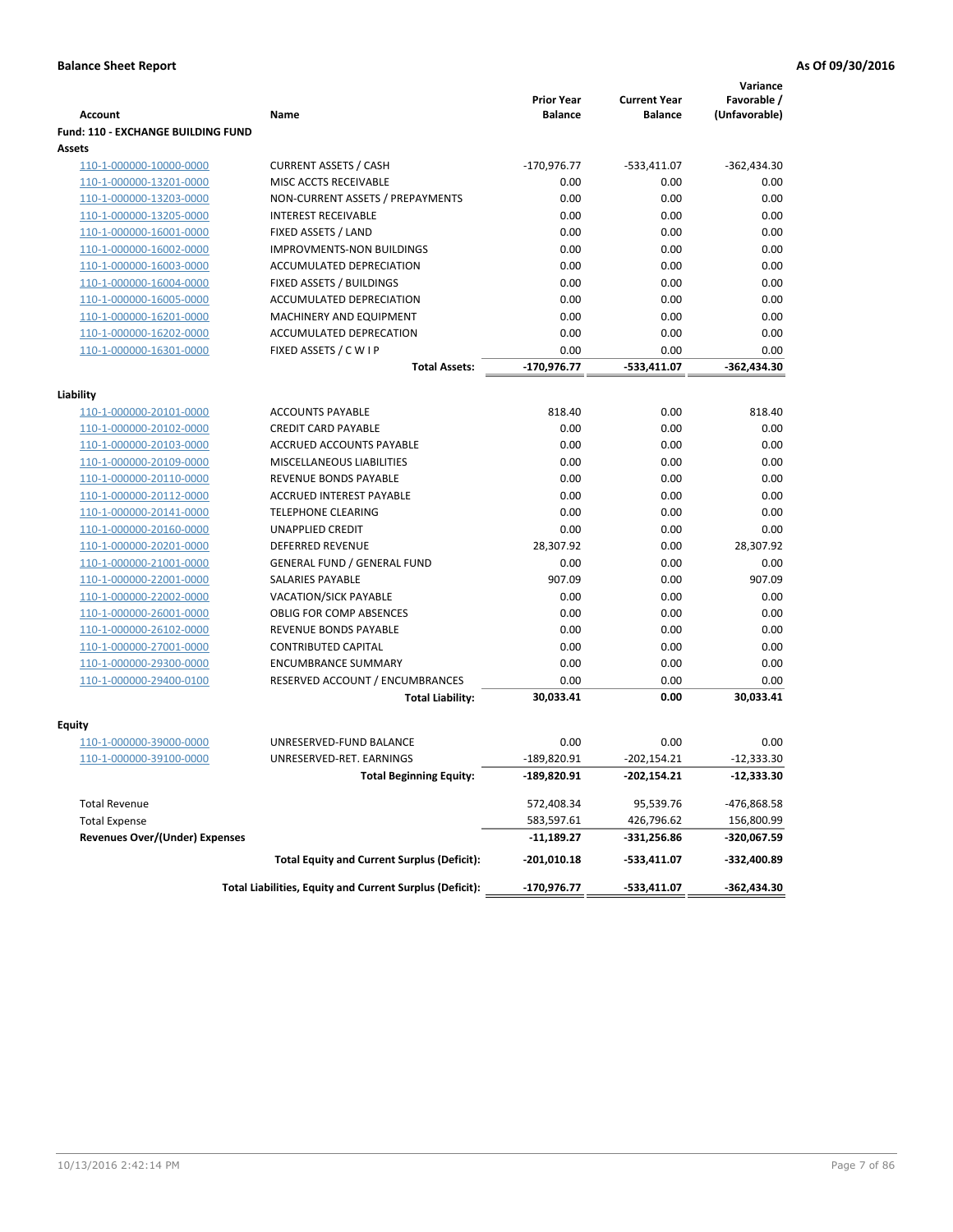|                                               |                                                          | <b>Prior Year</b> | <b>Current Year</b> | Variance<br>Favorable / |
|-----------------------------------------------|----------------------------------------------------------|-------------------|---------------------|-------------------------|
| Account                                       | Name                                                     | <b>Balance</b>    | <b>Balance</b>      | (Unfavorable)           |
| <b>Fund: 111 - RECREATION ACTIVITIES FUND</b> |                                                          |                   |                     |                         |
| Assets                                        |                                                          |                   |                     |                         |
| 111-1-000000-10000-0000                       | <b>CURRENT ASSETS / CASH</b>                             | $-5,062.89$       | $-15,012.21$        | $-9,949.32$             |
| 111-1-000000-10313-0000                       | <b>CHANGE DRAWER - PARK CONCESSIONS</b>                  | 250.00            | 250.00              | 0.00                    |
| 111-1-000000-13201-0000                       | MISC ACCTS RECEIVABLE                                    | 0.00              | 0.00                | 0.00                    |
| 111-1-000000-13205-0000                       | <b>INTEREST RECEIVABLE</b>                               | 0.00              | 0.00                | 0.00                    |
|                                               | <b>Total Assets:</b>                                     | $-4,812.89$       | $-14,762.21$        | $-9,949.32$             |
| Liability                                     |                                                          |                   |                     |                         |
| 111-1-000000-20101-0000                       | <b>ACCOUNTS PAYABLE</b>                                  | 8,737.13          | 2,152.50            | 6,584.63                |
| 111-1-000000-20102-0000                       | <b>CREDIT CARD PAYABLE</b>                               | 0.00              | 0.00                | 0.00                    |
| 111-1-000000-20103-0000                       | <b>ACCRUED ACCOUNTS PAYABLE</b>                          | 0.00              | 0.00                | 0.00                    |
| 111-1-000000-20125-0000                       | SALES TAX PAYABLE / IN THE CITY                          | 380.42            | 460.97              | $-80.55$                |
| 111-1-000000-20160-0000                       | <b>UNAPPLIED CREDIT</b>                                  | 0.00              | 0.00                | 0.00                    |
| 111-1-000000-20201-0000                       | <b>DEFERRED REVENUE</b>                                  | 0.00              | 0.00                | 0.00                    |
| 111-1-000000-22001-0000                       | <b>SALARIES PAYABLE</b>                                  | 145.26            | 0.00                | 145.26                  |
| 111-1-000000-29300-0000                       | <b>ENCUMBRANCE SUMMARY</b>                               | 0.00              | 0.00                | 0.00                    |
| 111-1-000000-29400-0100                       | RESERVED ACCOUNT / ENCUMBRANCES                          | 0.00              | 0.00                | 0.00                    |
|                                               | <b>Total Liability:</b>                                  | 9,262.81          | 2,613.47            | 6,649.34                |
| <b>Equity</b>                                 |                                                          |                   |                     |                         |
| 111-1-000000-39000-0000                       | UNRESERVED-FUND BALANCE                                  | $-16, 101.24$     | $-14,042.32$        | 2,058.92                |
| 111-1-000000-39100-0000                       | UNRESERVED-RET. EARNINGS                                 | 0.00              | 0.00                | 0.00                    |
|                                               | <b>Total Beginning Equity:</b>                           | $-16,101.24$      | $-14,042.32$        | 2,058.92                |
| <b>Total Revenue</b>                          |                                                          | 123,606.16        | 130,668.37          | 7,062.21                |
| <b>Total Expense</b>                          |                                                          | 121,580.62        | 134,001.73          | $-12,421.11$            |
| <b>Revenues Over/(Under) Expenses</b>         |                                                          | 2,025.54          | $-3,333.36$         | $-5,358.90$             |
|                                               | <b>Total Equity and Current Surplus (Deficit):</b>       | $-14,075.70$      | $-17,375.68$        | $-3,299.98$             |
|                                               | Total Liabilities, Equity and Current Surplus (Deficit): | $-4,812.89$       | $-14,762.21$        | $-9,949.32$             |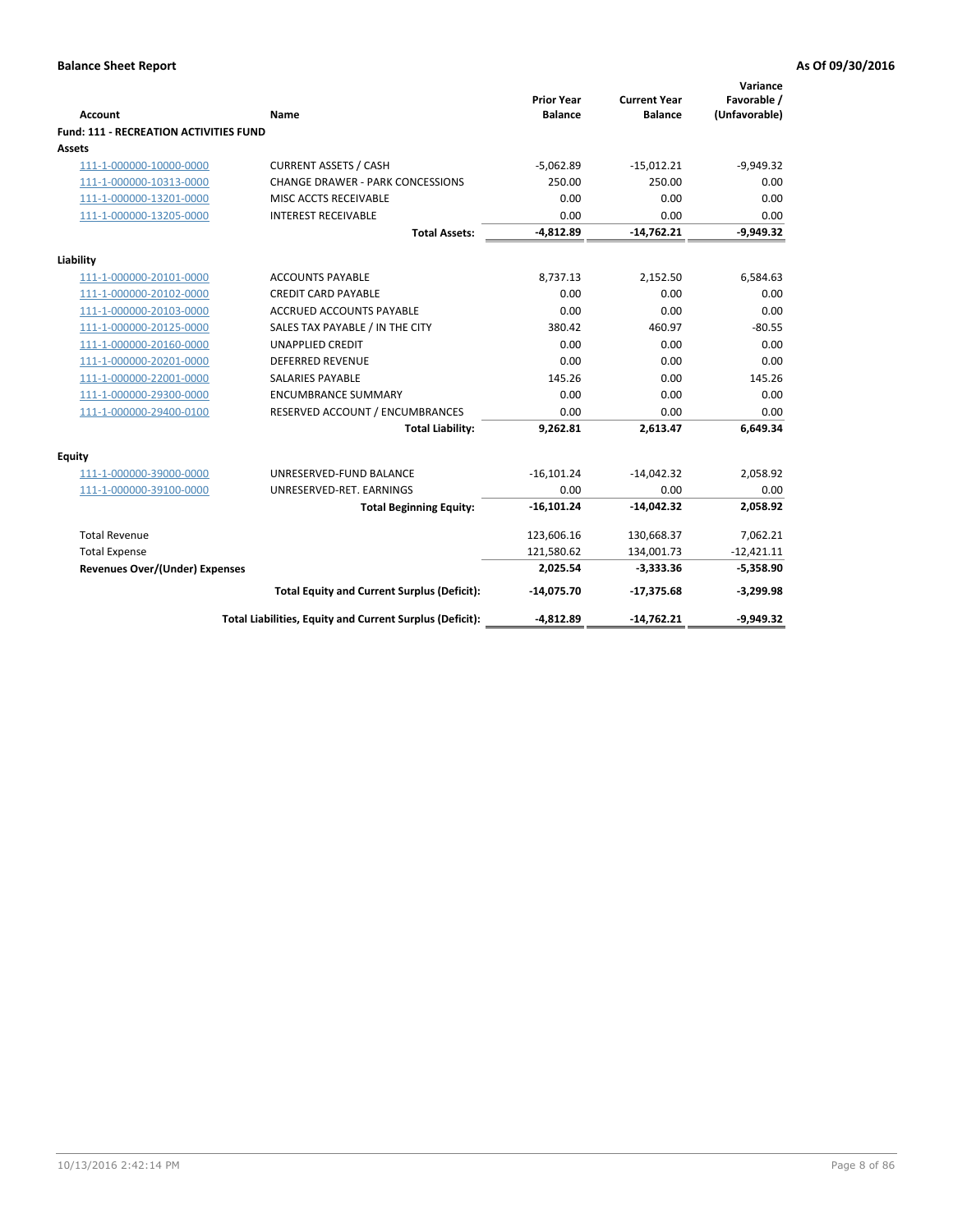|                                       |                                                          |                                     |                                       | Variance                     |
|---------------------------------------|----------------------------------------------------------|-------------------------------------|---------------------------------------|------------------------------|
| Account                               | Name                                                     | <b>Prior Year</b><br><b>Balance</b> | <b>Current Year</b><br><b>Balance</b> | Favorable /<br>(Unfavorable) |
| Fund: 112 - GUN RANGE FUND            |                                                          |                                     |                                       |                              |
| <b>Assets</b>                         |                                                          |                                     |                                       |                              |
| 112-1-000000-10000-0000               | <b>CURRENT ASSETS / CASH</b>                             | 21,737.47                           | 26,242.29                             | 4,504.82                     |
| 112-1-000000-13201-0000               | MISC ACCTS RECEIVABLE                                    | 0.00                                | 0.00                                  | 0.00                         |
|                                       | <b>Total Assets:</b>                                     | 21,737.47                           | 26,242.29                             | 4,504.82                     |
| Liability                             |                                                          |                                     |                                       |                              |
| 112-1-000000-20101-0000               | <b>ACCOUNTS PAYABLE</b>                                  | 1.73                                | 0.00                                  | 1.73                         |
| 112-1-000000-20103-0000               | <b>ACCRUED ACCOUNTS PAYABLE</b>                          | 0.00                                | 0.00                                  | 0.00                         |
| 112-1-000000-20160-0000               | <b>UNAPPLIED CREDIT</b>                                  | 0.00                                | 0.00                                  | 0.00                         |
| 112-1-000000-21001-0000               | <b>GENERAL FUND / GENERAL FUND</b>                       | 0.00                                | 0.00                                  | 0.00                         |
| 112-1-000000-29300-0000               | <b>ENCUMBRANCE SUMMARY</b>                               | 0.00                                | 0.00                                  | 0.00                         |
| 112-1-000000-29400-0100               | RESERVED ACCOUNT / ENCUMBRANCES                          | 0.00                                | 0.00                                  | 0.00                         |
|                                       | <b>Total Liability:</b>                                  | 1.73                                | 0.00                                  | 1.73                         |
| <b>Equity</b>                         |                                                          |                                     |                                       |                              |
| 112-1-000000-39000-0000               | UNRESERVED-FUND BALANCE                                  | 14,876.42                           | 22,713.63                             | 7,837.21                     |
| 112-1-000000-39100-0000               | UNRESERVED-RET. EARNINGS                                 | 0.00                                | 0.00                                  | 0.00                         |
|                                       | <b>Total Beginning Equity:</b>                           | 14.876.42                           | 22.713.63                             | 7,837.21                     |
| <b>Total Revenue</b>                  |                                                          | 7,851.63                            | 4,401.78                              | $-3,449.85$                  |
| <b>Total Expense</b>                  |                                                          | 992.31                              | 873.12                                | 119.19                       |
| <b>Revenues Over/(Under) Expenses</b> |                                                          | 6,859.32                            | 3,528.66                              | $-3,330.66$                  |
|                                       | <b>Total Equity and Current Surplus (Deficit):</b>       | 21,735.74                           | 26,242.29                             | 4,506.55                     |
|                                       | Total Liabilities, Equity and Current Surplus (Deficit): | 21,737.47                           | 26,242.29                             | 4,504.82                     |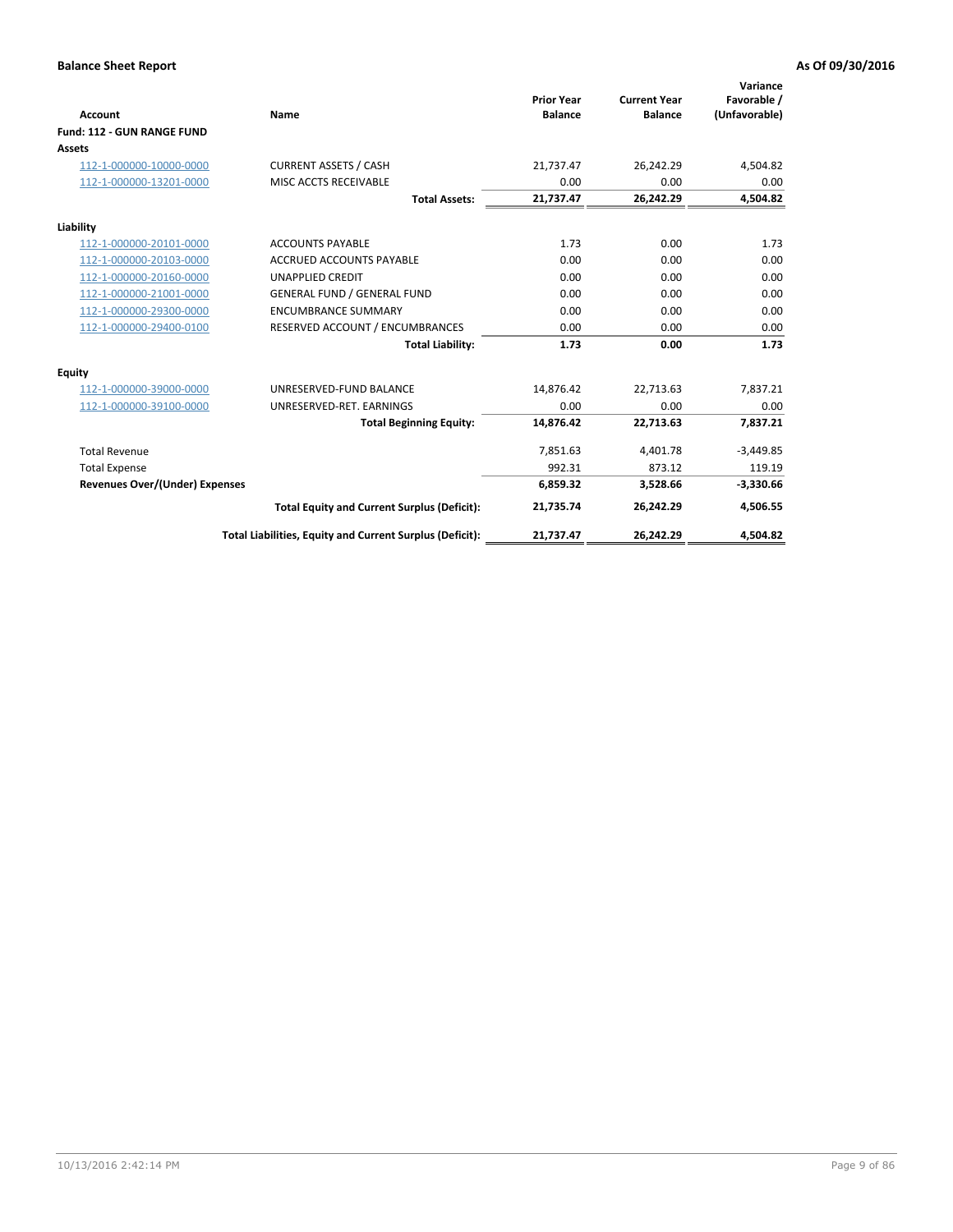| <b>Account</b>                               | Name                                                     | <b>Prior Year</b><br><b>Balance</b> | <b>Current Year</b><br><b>Balance</b> | Variance<br>Favorable /<br>(Unfavorable) |
|----------------------------------------------|----------------------------------------------------------|-------------------------------------|---------------------------------------|------------------------------------------|
| Fund: 113 - HOTEL / MOTEL OCCUPANCY TAX FUND |                                                          |                                     |                                       |                                          |
| <b>Assets</b>                                |                                                          |                                     |                                       |                                          |
| 113-1-000000-10000-0000                      | <b>CURRENT ASSETS / CASH</b>                             | 358,555.29                          | 427,369.81                            | 68,814.52                                |
| 113-1-000000-13101-0000                      | TAX RECEIVABLE-CURRENT                                   | 0.00                                | 0.00                                  | 0.00                                     |
| 113-1-000000-13201-0000                      | MISC ACCTS RECEIVABLE                                    | 0.00                                | 0.00                                  | 0.00                                     |
| 113-1-000000-13202-0000                      | <b>EMPLOYEE ADVANCES</b>                                 | 0.00                                | 0.00                                  | 0.00                                     |
| 113-1-000000-13203-0000                      | NON-CURRENT ASSETS / PREPAYMENTS                         | 0.00                                | 0.00                                  | 0.00                                     |
| 113-1-000000-13205-0000                      | <b>INTEREST RECEIVABLE</b>                               | 0.00                                | 0.00                                  | 0.00                                     |
|                                              | <b>Total Assets:</b>                                     | 358,555.29                          | 427,369.81                            | 68,814.52                                |
| Liability                                    |                                                          |                                     |                                       |                                          |
| 113-1-000000-20101-0000                      | <b>ACCOUNTS PAYABLE</b>                                  | 8,146.94                            | 6,000.00                              | 2,146.94                                 |
| 113-1-000000-20102-0000                      | <b>CREDIT CARD PAYABLE</b>                               | 0.00                                | 0.00                                  | 0.00                                     |
| 113-1-000000-20103-0000                      | <b>ACCRUED ACCOUNTS PAYABLE</b>                          | 0.00                                | 0.00                                  | 0.00                                     |
| 113-1-000000-22001-0000                      | <b>SALARIES PAYABLE</b>                                  | 0.00                                | 0.00                                  | 0.00                                     |
| 113-1-000000-24001-0000                      | O/S CHECKS PAYABLE                                       | 0.00                                | 0.00                                  | 0.00                                     |
| 113-1-000000-29300-0000                      | <b>ENCUMBRANCE SUMMARY</b>                               | 0.00                                | 0.00                                  | 0.00                                     |
| 113-1-000000-29400-0100                      | RESERVED ACCOUNT / ENCUMBRANCES                          | 0.00                                | 0.00                                  | 0.00                                     |
|                                              | <b>Total Liability:</b>                                  | 8,146.94                            | 6,000.00                              | 2,146.94                                 |
| Equity                                       |                                                          |                                     |                                       |                                          |
| 113-1-000000-39000-0000                      | UNRESERVED-FUND BALANCE                                  | 219,140.81                          | 347,652.06                            | 128,511.25                               |
|                                              | <b>Total Beginning Equity:</b>                           | 219,140.81                          | 347,652.06                            | 128,511.25                               |
| <b>Total Revenue</b>                         |                                                          | 576,352.50                          | 599,026.42                            | 22,673.92                                |
| <b>Total Expense</b>                         |                                                          | 445,084.96                          | 525,308.67                            | $-80,223.71$                             |
| <b>Revenues Over/(Under) Expenses</b>        |                                                          | 131,267.54                          | 73,717.75                             | $-57,549.79$                             |
|                                              | <b>Total Equity and Current Surplus (Deficit):</b>       | 350,408.35                          | 421,369.81                            | 70,961.46                                |
|                                              | Total Liabilities, Equity and Current Surplus (Deficit): | 358,555.29                          | 427,369.81                            | 68.814.52                                |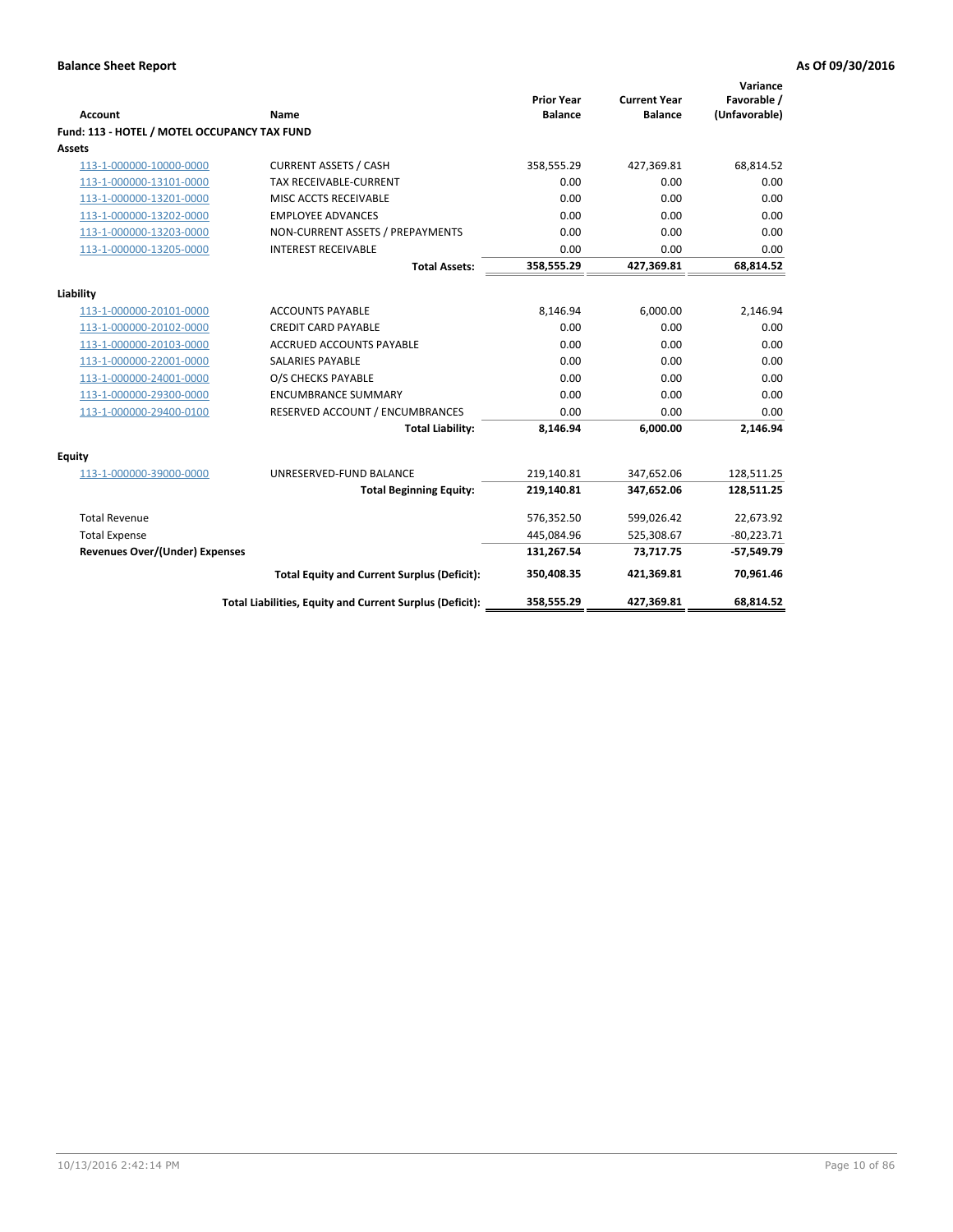| <b>Account</b>                              | Name                                                     | <b>Prior Year</b><br><b>Balance</b> | <b>Current Year</b><br><b>Balance</b> | Variance<br>Favorable /<br>(Unfavorable) |
|---------------------------------------------|----------------------------------------------------------|-------------------------------------|---------------------------------------|------------------------------------------|
| Fund: 114 - VENUE MANAGEMENT FUND<br>Assets |                                                          |                                     |                                       |                                          |
| 114-1-000000-10000-0000                     | <b>CURRENT ASSETS / CASH</b>                             | $-97,186.00$                        | $-175,891.09$                         | $-78,705.09$                             |
| 114-1-000000-10311-0000                     | CASH / PETTY CASH/CHANGE DRAWERS                         | 200.00                              | 200.00                                | 0.00                                     |
| 114-1-000000-13201-0000                     | MISC ACCTS RECEIVABLE                                    | 0.00                                | 0.00                                  | 0.00                                     |
| 114-1-000000-13203-0000                     | NON-CURRENT ASSETS / PREPAYMENTS                         | 0.00                                | 0.00                                  | 0.00                                     |
| 114-1-000000-13205-0000                     | <b>INTEREST RECEIVABLE</b>                               | 0.00                                | 0.00                                  | 0.00                                     |
|                                             | <b>Total Assets:</b>                                     | -96,986.00                          | -175,691.09                           | -78,705.09                               |
|                                             |                                                          |                                     |                                       |                                          |
| Liability                                   |                                                          |                                     |                                       |                                          |
| 114-1-000000-20101-0000                     | <b>ACCOUNTS PAYABLE</b>                                  | 2,052.78                            | 950.00                                | 1,102.78                                 |
| 114-1-000000-20102-0000                     | <b>CREDIT CARD PAYABLE</b>                               | 0.00                                | 0.00                                  | 0.00                                     |
| 114-1-000000-20103-0000                     | <b>ACCRUED ACCOUNTS PAYABLE</b>                          | 0.00                                | 0.00                                  | 0.00                                     |
| 114-1-000000-20125-0000                     | SALES TAX PAYABLE / IN THE CITY                          | 0.00                                | 0.00                                  | 0.00                                     |
| 114-1-000000-20150-0000                     | <b>TICKET SALE SHARING</b>                               | 3,996.00                            | 5,530.00                              | $-1,534.00$                              |
| 114-1-000000-20151-0000                     | <b>SOUND &amp; LIGHTING</b>                              | 0.00                                | $-3,350.00$                           | 3,350.00                                 |
| 114-1-000000-20160-0000                     | <b>UNAPPLIED CREDIT</b>                                  | 0.00                                | 0.00                                  | 0.00                                     |
| 114-1-000000-20201-0000                     | <b>DEFERRED REVENUE</b>                                  | 0.00                                | 0.00                                  | 0.00                                     |
| 114-1-000000-22001-0000                     | <b>SALARIES PAYABLE</b>                                  | 2,316.67                            | 0.00                                  | 2,316.67                                 |
| 114-1-000000-24010-0000                     | <b>CIVIC CENTER DEPOSITS</b>                             | 4,305.00                            | 4,930.00                              | $-625.00$                                |
| 114-1-000000-24012-0000                     | <b>AUDITORIUM DEPOSITS</b>                               | 5,000.00                            | 5,385.00                              | $-385.00$                                |
| 114-1-000000-29300-0000                     | <b>ENCUMBRANCE SUMMARY</b>                               | 0.00                                | 0.00                                  | 0.00                                     |
| 114-1-000000-29400-0000                     | RESERVED ACCOUNT / ENCUMBRANCES                          | 0.00                                | 0.00                                  | 0.00                                     |
|                                             | <b>Total Liability:</b>                                  | 17,670.45                           | 13,445.00                             | 4,225.45                                 |
| Equity                                      |                                                          |                                     |                                       |                                          |
| 114-1-000000-39000-0000                     | UNRESERVED-FUND BALANCE                                  | $-18,849.29$                        | $-114,485.64$                         | $-95,636.35$                             |
|                                             | <b>Total Beginning Equity:</b>                           | -18,849.29                          | -114,485.64                           | $-95,636.35$                             |
| <b>Total Revenue</b>                        |                                                          | 270,961.16                          | 251,533.40                            | $-19,427.76$                             |
| <b>Total Expense</b>                        |                                                          | 366,768.32                          | 326,183.85                            | 40,584.47                                |
| <b>Revenues Over/(Under) Expenses</b>       |                                                          | $-95,807.16$                        | $-74,650.45$                          | 21,156.71                                |
|                                             | <b>Total Equity and Current Surplus (Deficit):</b>       | -114,656.45                         | -189,136.09                           | -74,479.64                               |
|                                             | Total Liabilities, Equity and Current Surplus (Deficit): | -96,986.00                          | -175,691.09                           | -78,705.09                               |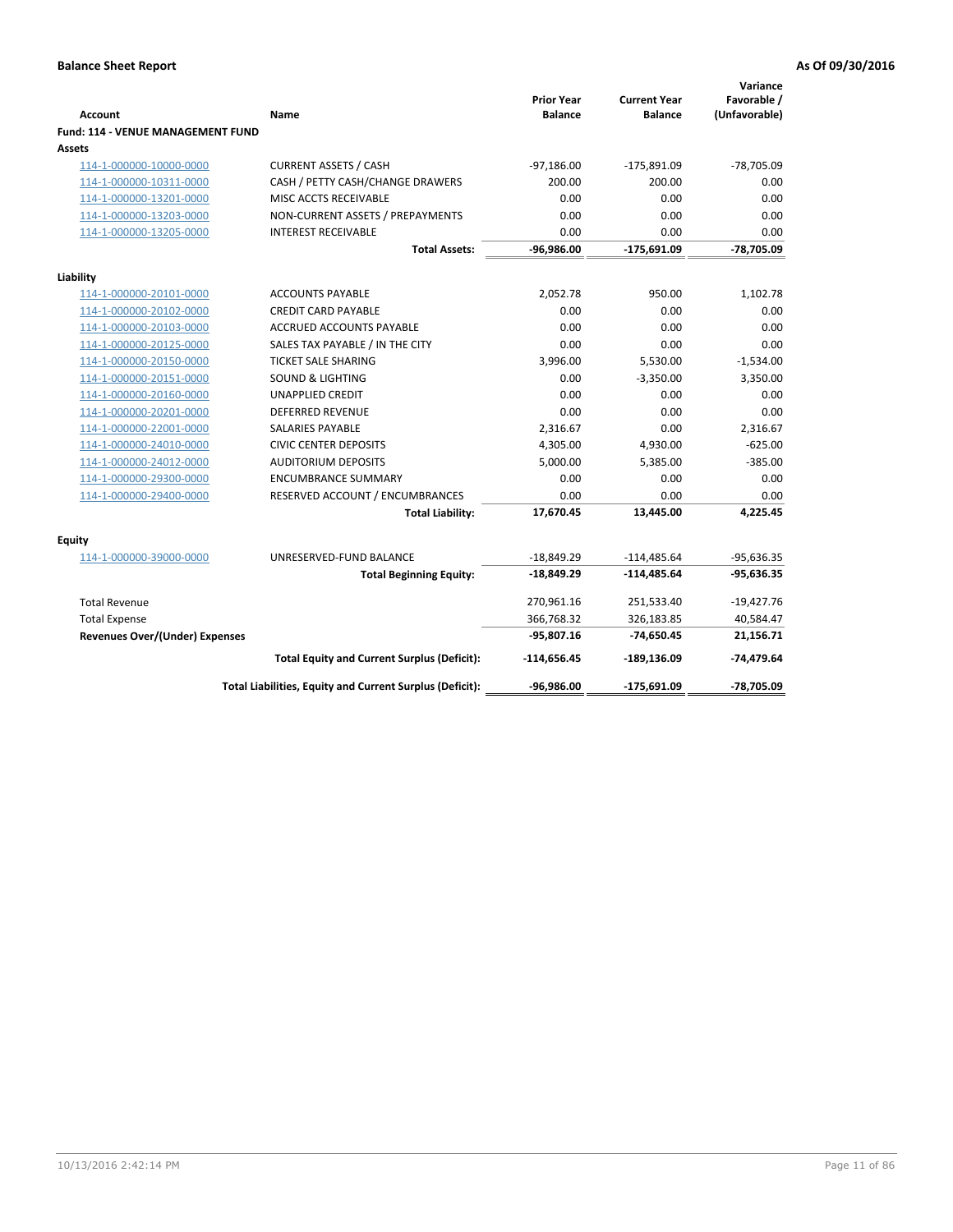| <b>Account</b>                        | Name                                                     | <b>Prior Year</b><br><b>Balance</b> | <b>Current Year</b><br><b>Balance</b> | Variance<br>Favorable /<br>(Unfavorable) |
|---------------------------------------|----------------------------------------------------------|-------------------------------------|---------------------------------------|------------------------------------------|
| Fund: 115 - TIRZ FUND                 |                                                          |                                     |                                       |                                          |
| Assets                                |                                                          |                                     |                                       |                                          |
| 115-1-000000-10000-0000               | <b>CURRENT ASSETS / CASH</b>                             | 0.00                                | 0.00                                  | 0.00                                     |
| 115-1-000000-13101-0000               | TAX RECEIVABLE-CURRENT                                   | 0.00                                | 0.00                                  | 0.00                                     |
| 115-1-000000-13102-0000               | <b>TAXES REC-DELINQUENT</b>                              | 0.00                                | 0.00                                  | 0.00                                     |
| 115-1-000000-13103-0000               | ALLOW FOR UNCOLLECT TAXES                                | 0.00                                | 0.00                                  | 0.00                                     |
| 115-1-000000-13201-0000               | MISC ACCTS RECEIVABLE                                    | 0.00                                | 0.00                                  | 0.00                                     |
| 115-1-000000-13205-0000               | <b>INTEREST RECEIVABLE</b>                               | 0.00                                | 0.00                                  | 0.00                                     |
|                                       | <b>Total Assets:</b>                                     | 0.00                                | 0.00                                  | 0.00                                     |
| Liability                             |                                                          |                                     |                                       |                                          |
| 115-1-000000-20101-0000               | <b>ACCOUNTS PAYABLE</b>                                  | 0.00                                | 0.00                                  | 0.00                                     |
| 115-1-000000-20103-0000               | <b>ACCRUED ACCOUNTS PAYABLE</b>                          | 0.00                                | 0.00                                  | 0.00                                     |
| 115-1-000000-20203-0000               | <b>DEFERRED TAX REVENUE</b>                              | 0.00                                | 0.00                                  | 0.00                                     |
| 115-1-000000-29300-0000               | <b>ENCUMBRANCE SUMMARY</b>                               | 0.00                                | 0.00                                  | 0.00                                     |
| 115-1-000000-29400-0100               | RESERVED ACCOUNT / ENCUMBRANCES                          | 0.00                                | 0.00                                  | 0.00                                     |
|                                       | <b>Total Liability:</b>                                  | 0.00                                | 0.00                                  | 0.00                                     |
| Equity                                |                                                          |                                     |                                       |                                          |
| 115-1-000000-39000-0000               | UNRESERVED-FUND BALANCE                                  | 0.00                                | 0.00                                  | 0.00                                     |
| 115-1-000000-39100-0000               | UNRESERVED-RET. EARNINGS                                 | 0.00                                | 0.00                                  | 0.00                                     |
|                                       | <b>Total Beginning Equity:</b>                           | 0.00                                | 0.00                                  | 0.00                                     |
| <b>Total Revenue</b>                  |                                                          | 0.00                                | 0.00                                  | 0.00                                     |
| <b>Total Expense</b>                  |                                                          | 0.00                                | 0.00                                  | 0.00                                     |
| <b>Revenues Over/(Under) Expenses</b> |                                                          | 0.00                                | 0.00                                  | 0.00                                     |
|                                       | <b>Total Equity and Current Surplus (Deficit):</b>       | 0.00                                | 0.00                                  | 0.00                                     |
|                                       | Total Liabilities, Equity and Current Surplus (Deficit): | 0.00                                | 0.00                                  | 0.00                                     |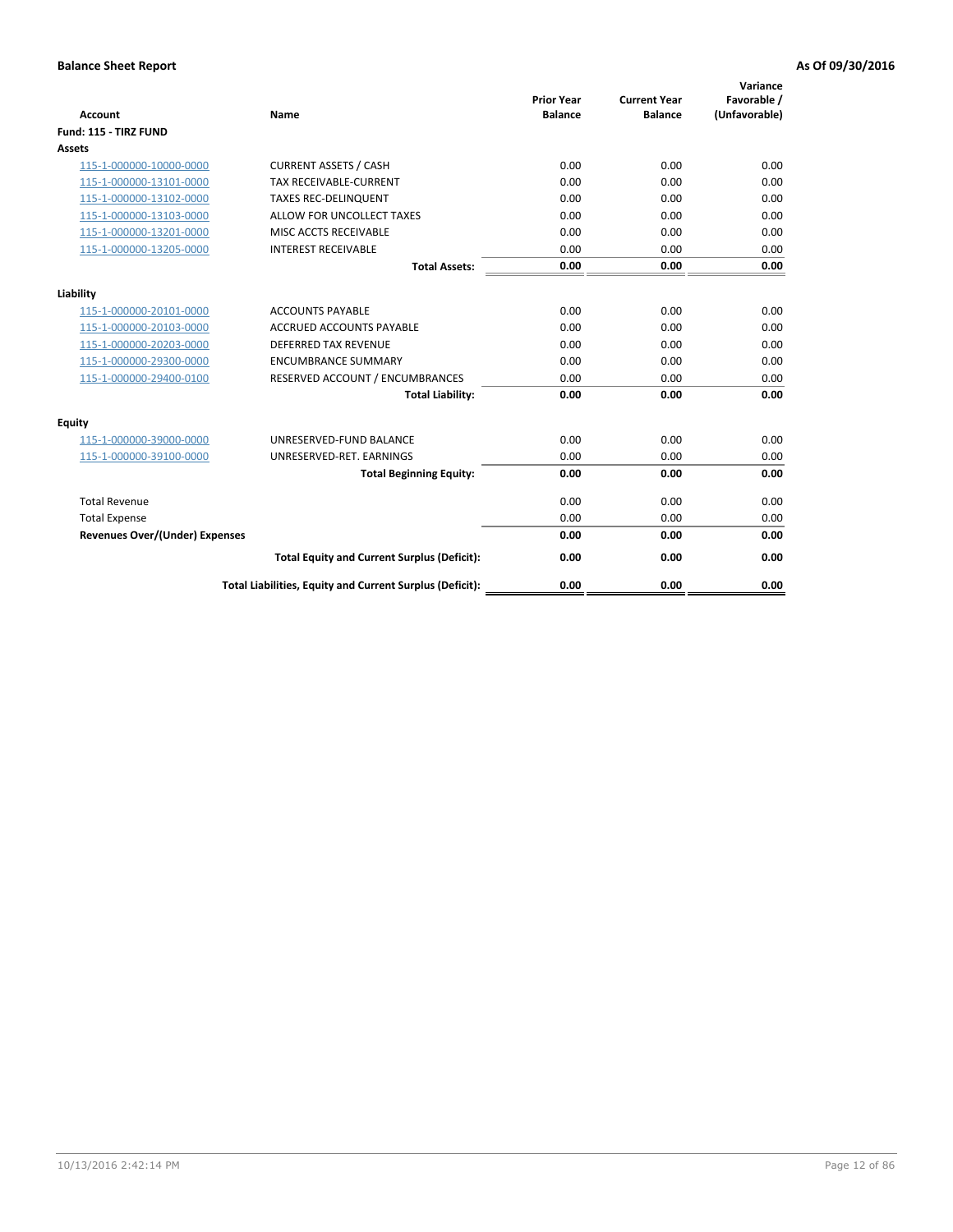| <b>Account</b>                        | Name                                                     | <b>Prior Year</b><br><b>Balance</b> | <b>Current Year</b><br><b>Balance</b> | Variance<br>Favorable /<br>(Unfavorable) |
|---------------------------------------|----------------------------------------------------------|-------------------------------------|---------------------------------------|------------------------------------------|
| Fund: 116 - ROADWAY IMPACT FEE 1      |                                                          |                                     |                                       |                                          |
| Assets                                |                                                          |                                     |                                       |                                          |
| 116-1-000000-10000-0000               | <b>CURRENT ASSETS / CASH</b>                             | 13,091.57                           | 13,114.12                             | 22.55                                    |
| 116-1-000000-13201-0000               | MISC ACCTS RECEIVABLE                                    | 0.00                                | 0.00                                  | 0.00                                     |
| 116-1-000000-13205-0000               | <b>INTEREST RECEIVABLE</b>                               | 0.00                                | 0.00                                  | 0.00                                     |
|                                       | <b>Total Assets:</b>                                     | 13,091.57                           | 13,114.12                             | 22.55                                    |
| Liability                             |                                                          |                                     |                                       |                                          |
| 116-1-000000-20101-0000               | <b>ACCOUNTS PAYABLE</b>                                  | 1.08                                | 0.00                                  | 1.08                                     |
| 116-1-000000-20103-0000               | <b>ACCRUED ACCOUNTS PAYABLE</b>                          | 0.00                                | 0.00                                  | 0.00                                     |
|                                       | <b>Total Liability:</b>                                  | 1.08                                | 0.00                                  | 1.08                                     |
| Equity                                |                                                          |                                     |                                       |                                          |
| 116-1-000000-39000-0000               | UNRESERVED-FUND BALANCE                                  | 0.00                                | 0.00                                  | 0.00                                     |
| 116-1-000000-39100-0000               | UNRESERVED-RET. EARNINGS                                 | 13,034.07                           | 13,089.18                             | 55.11                                    |
|                                       | <b>Total Beginning Equity:</b>                           | 13,034.07                           | 13.089.18                             | 55.11                                    |
| <b>Total Revenue</b>                  |                                                          | 66.44                               | 42.92                                 | $-23.52$                                 |
| <b>Total Expense</b>                  |                                                          | 10.02                               | 17.98                                 | $-7.96$                                  |
| <b>Revenues Over/(Under) Expenses</b> |                                                          | 56.42                               | 24.94                                 | $-31.48$                                 |
|                                       | <b>Total Equity and Current Surplus (Deficit):</b>       | 13,090.49                           | 13,114.12                             | 23.63                                    |
|                                       | Total Liabilities, Equity and Current Surplus (Deficit): | 13,091.57                           | 13,114.12                             | 22.55                                    |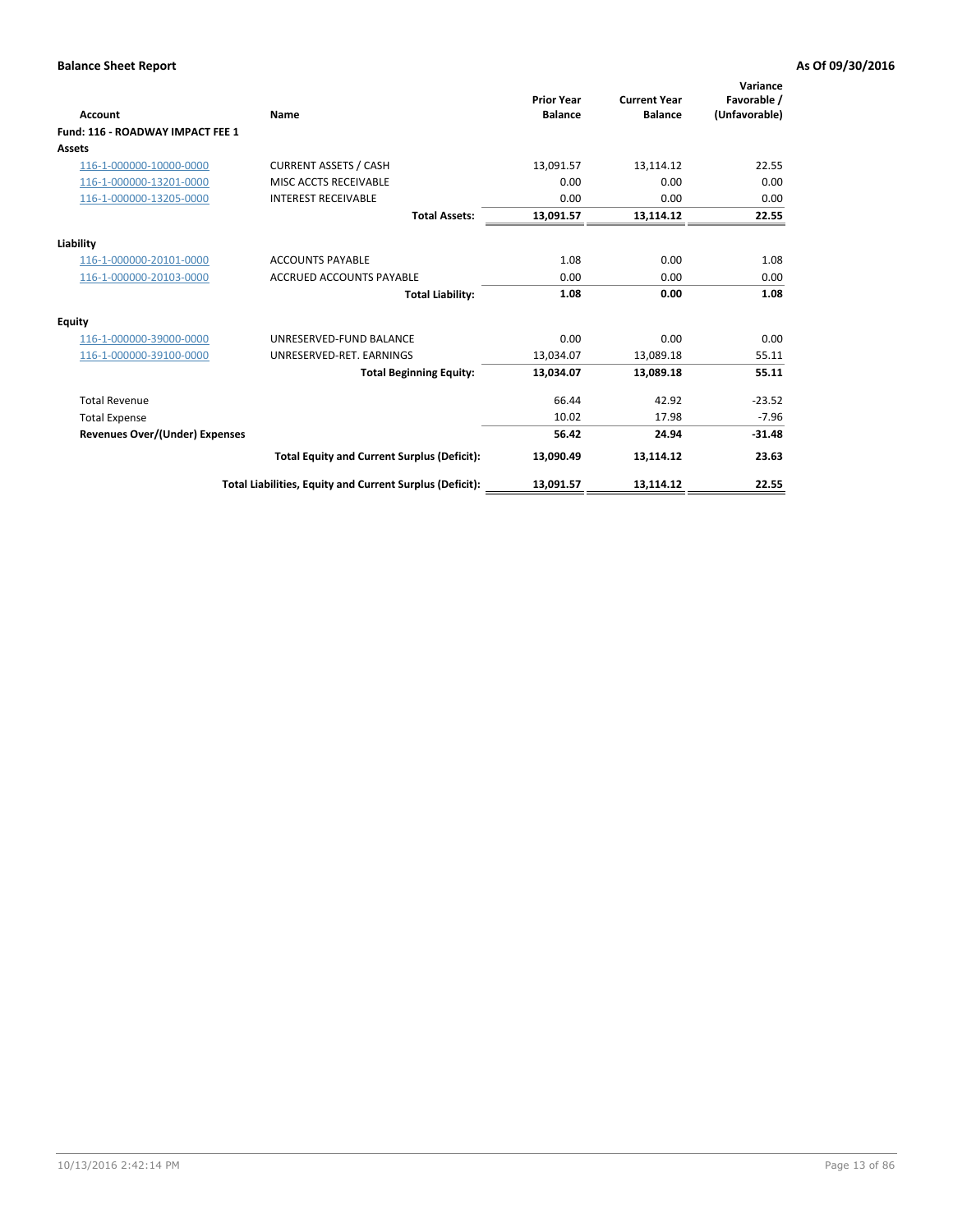| <b>Account</b>                        | Name                                                     | <b>Prior Year</b><br><b>Balance</b> | <b>Current Year</b><br><b>Balance</b> | Variance<br>Favorable /<br>(Unfavorable) |
|---------------------------------------|----------------------------------------------------------|-------------------------------------|---------------------------------------|------------------------------------------|
| Fund: 117 - ROADWAY IMPACT FEE 2      |                                                          |                                     |                                       |                                          |
| Assets                                |                                                          |                                     |                                       |                                          |
| 117-1-000000-10000-0000               | <b>CURRENT ASSETS / CASH</b>                             | 64.59                               | 64.73                                 | 0.14                                     |
| 117-1-000000-13201-0000               | MISC ACCTS RECEIVABLE                                    | 0.00                                | 0.00                                  | 0.00                                     |
| 117-1-000000-13205-0000               | <b>INTEREST RECEIVABLE</b>                               | 0.00                                | 0.00                                  | 0.00                                     |
|                                       | <b>Total Assets:</b>                                     | 64.59                               | 64.73                                 | 0.14                                     |
| Liability                             |                                                          |                                     |                                       |                                          |
| 117-1-000000-20101-0000               | <b>ACCOUNTS PAYABLE</b>                                  | 0.00                                | 0.00                                  | 0.00                                     |
| 117-1-000000-20103-0000               | <b>ACCRUED ACCOUNTS PAYABLE</b>                          | 0.00                                | 0.00                                  | 0.00                                     |
|                                       | <b>Total Liability:</b>                                  | 0.00                                | 0.00                                  | 0.00                                     |
| Equity                                |                                                          |                                     |                                       |                                          |
| 117-1-000000-39000-0000               | UNRESERVED-FUND BALANCE                                  | 0.00                                | 0.00                                  | 0.00                                     |
| 117-1-000000-39100-0000               | UNRESERVED-RET. EARNINGS                                 | 62,221.66                           | 64.58                                 | $-62,157.08$                             |
|                                       | <b>Total Beginning Equity:</b>                           | 62,221.66                           | 64.58                                 | $-62,157.08$                             |
| <b>Total Revenue</b>                  |                                                          | 50,292.39                           | 0.22                                  | $-50,292.17$                             |
| <b>Total Expense</b>                  |                                                          | 112,449.46                          | 0.07                                  | 112,449.39                               |
| <b>Revenues Over/(Under) Expenses</b> |                                                          | $-62,157.07$                        | 0.15                                  | 62,157.22                                |
|                                       | <b>Total Equity and Current Surplus (Deficit):</b>       | 64.59                               | 64.73                                 | 0.14                                     |
|                                       | Total Liabilities, Equity and Current Surplus (Deficit): | 64.59                               | 64.73                                 | 0.14                                     |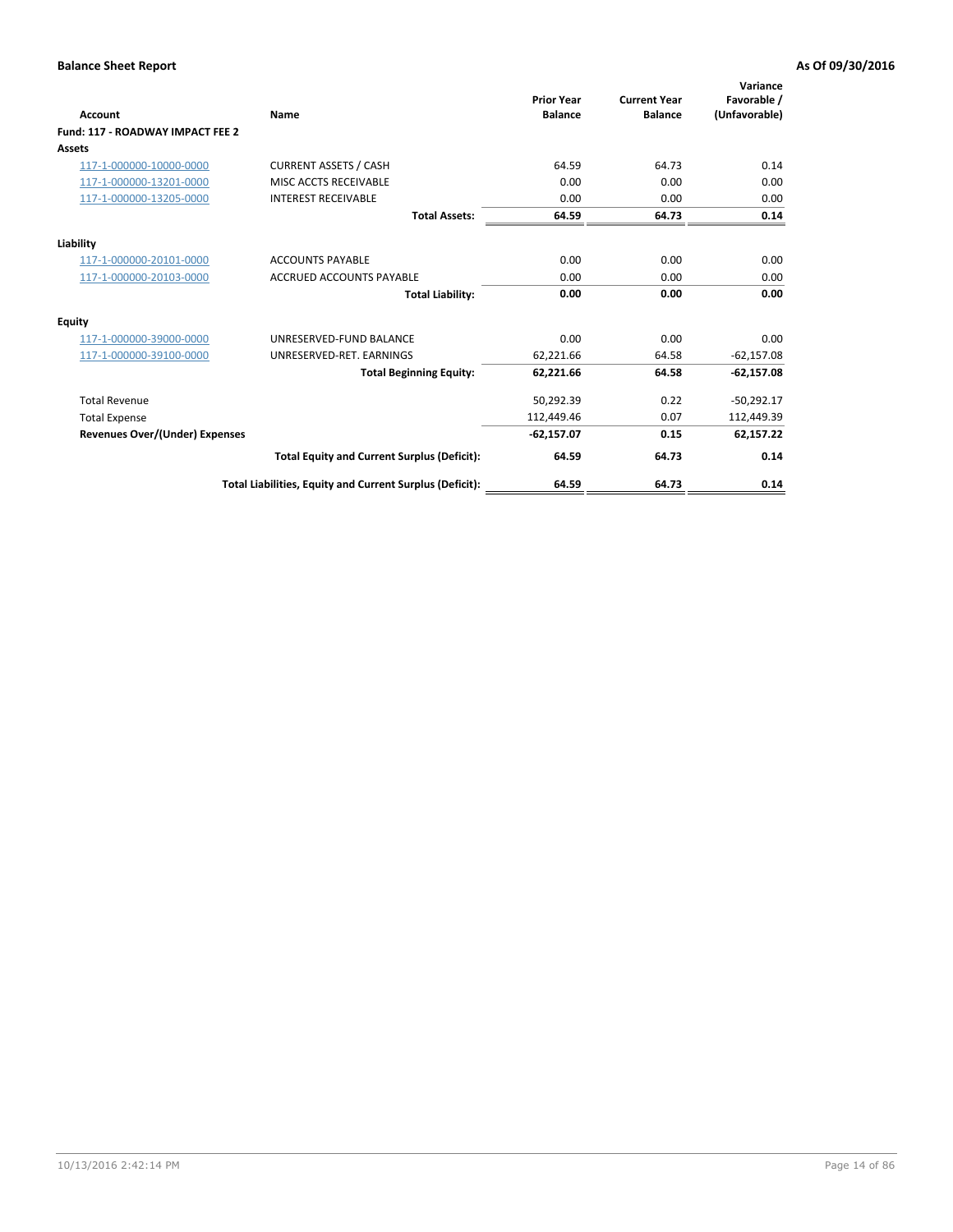| <b>Account</b>                        | Name                                                     | <b>Prior Year</b><br><b>Balance</b> | <b>Current Year</b><br><b>Balance</b> | Variance<br>Favorable /<br>(Unfavorable) |
|---------------------------------------|----------------------------------------------------------|-------------------------------------|---------------------------------------|------------------------------------------|
| Fund: 118 - ROADWAY IMPACT FEE 3      |                                                          |                                     |                                       |                                          |
| Assets                                |                                                          |                                     |                                       |                                          |
| 118-1-000000-10000-0000               | <b>CURRENT ASSETS / CASH</b>                             | 109.63                              | 109.86                                | 0.23                                     |
| 118-1-000000-13201-0000               | MISC ACCTS RECEIVABLE                                    | 0.00                                | 0.00                                  | 0.00                                     |
| 118-1-000000-13205-0000               | <b>INTEREST RECEIVABLE</b>                               | 0.00                                | 0.00                                  | 0.00                                     |
|                                       | <b>Total Assets:</b>                                     | 109.63                              | 109.86                                | 0.23                                     |
| Liability                             |                                                          |                                     |                                       |                                          |
| 118-1-000000-20101-0000               | <b>ACCOUNTS PAYABLE</b>                                  | 0.00                                | 0.00                                  | 0.00                                     |
| 118-1-000000-20103-0000               | <b>ACCRUED ACCOUNTS PAYABLE</b>                          | 0.00                                | 0.00                                  | 0.00                                     |
|                                       | <b>Total Liability:</b>                                  | 0.00                                | 0.00                                  | 0.00                                     |
| Equity                                |                                                          |                                     |                                       |                                          |
| 118-1-000000-39000-0000               | UNRESERVED-FUND BALANCE                                  | 0.00                                | 0.00                                  | 0.00                                     |
| 118-1-000000-39100-0000               | UNRESERVED-RET. EARNINGS                                 | 19.87                               | 109.62                                | 89.75                                    |
|                                       | <b>Total Beginning Equity:</b>                           | 19.87                               | 109.62                                | 89.75                                    |
| <b>Total Revenue</b>                  |                                                          | 87,360.73                           | 0.36                                  | $-87,360.37$                             |
| <b>Total Expense</b>                  |                                                          | 87,270.97                           | 0.12                                  | 87,270.85                                |
| <b>Revenues Over/(Under) Expenses</b> |                                                          | 89.76                               | 0.24                                  | $-89.52$                                 |
|                                       | <b>Total Equity and Current Surplus (Deficit):</b>       | 109.63                              | 109.86                                | 0.23                                     |
|                                       | Total Liabilities, Equity and Current Surplus (Deficit): | 109.63                              | 109.86                                | 0.23                                     |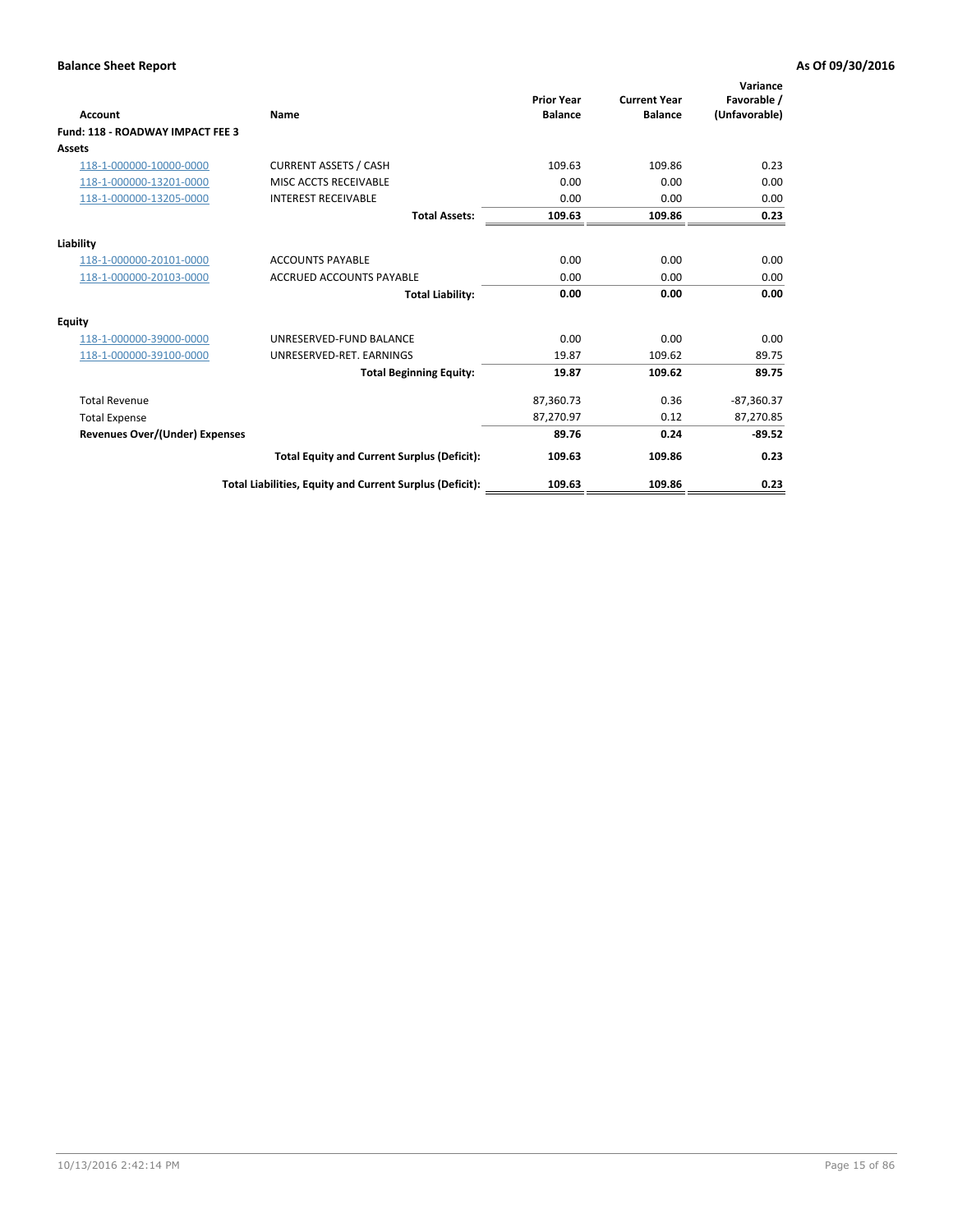| Account                               | Name                                                     | <b>Prior Year</b><br><b>Balance</b> | <b>Current Year</b><br><b>Balance</b> | Variance<br>Favorable /<br>(Unfavorable) |
|---------------------------------------|----------------------------------------------------------|-------------------------------------|---------------------------------------|------------------------------------------|
| Fund: 119 - ROADWAY IMPACT FEE 4      |                                                          |                                     |                                       |                                          |
| Assets                                |                                                          |                                     |                                       |                                          |
| 119-1-000000-10000-0000               | <b>CURRENT ASSETS / CASH</b>                             | 4.62                                | 4.63                                  | 0.01                                     |
| 119-1-000000-13201-0000               | <b>MISC ACCTS RECEIVABLE</b>                             | 0.00                                | 0.00                                  | 0.00                                     |
| 119-1-000000-13205-0000               | <b>INTEREST RECEIVABLE</b>                               | 0.00                                | 0.00                                  | 0.00                                     |
|                                       | <b>Total Assets:</b>                                     | 4.62                                | 4.63                                  | 0.01                                     |
| Liability                             |                                                          |                                     |                                       |                                          |
| 119-1-000000-20101-0000               | <b>ACCOUNTS PAYABLE</b>                                  | 0.00                                | 0.00                                  | 0.00                                     |
| 119-1-000000-20103-0000               | <b>ACCRUED ACCOUNTS PAYABLE</b>                          | 0.00                                | 0.00                                  | 0.00                                     |
|                                       | <b>Total Liability:</b>                                  | 0.00                                | 0.00                                  | 0.00                                     |
| Equity                                |                                                          |                                     |                                       |                                          |
| 119-1-000000-39000-0000               | UNRESERVED-FUND BALANCE                                  | 0.00                                | 0.00                                  | 0.00                                     |
| 119-1-000000-39100-0000               | UNRESERVED-RET. EARNINGS                                 | 8.04                                | 4.62                                  | $-3.42$                                  |
|                                       | <b>Total Beginning Equity:</b>                           | 8.04                                | 4.62                                  | $-3.42$                                  |
| <b>Total Revenue</b>                  |                                                          | 68,969.28                           | 0.01                                  | $-68,969.27$                             |
| <b>Total Expense</b>                  |                                                          | 68,972.70                           | 0.00                                  | 68,972.70                                |
| <b>Revenues Over/(Under) Expenses</b> |                                                          | $-3.42$                             | 0.01                                  | 3.43                                     |
|                                       | <b>Total Equity and Current Surplus (Deficit):</b>       | 4.62                                | 4.63                                  | 0.01                                     |
|                                       | Total Liabilities, Equity and Current Surplus (Deficit): | 4.62                                | 4.63                                  | 0.01                                     |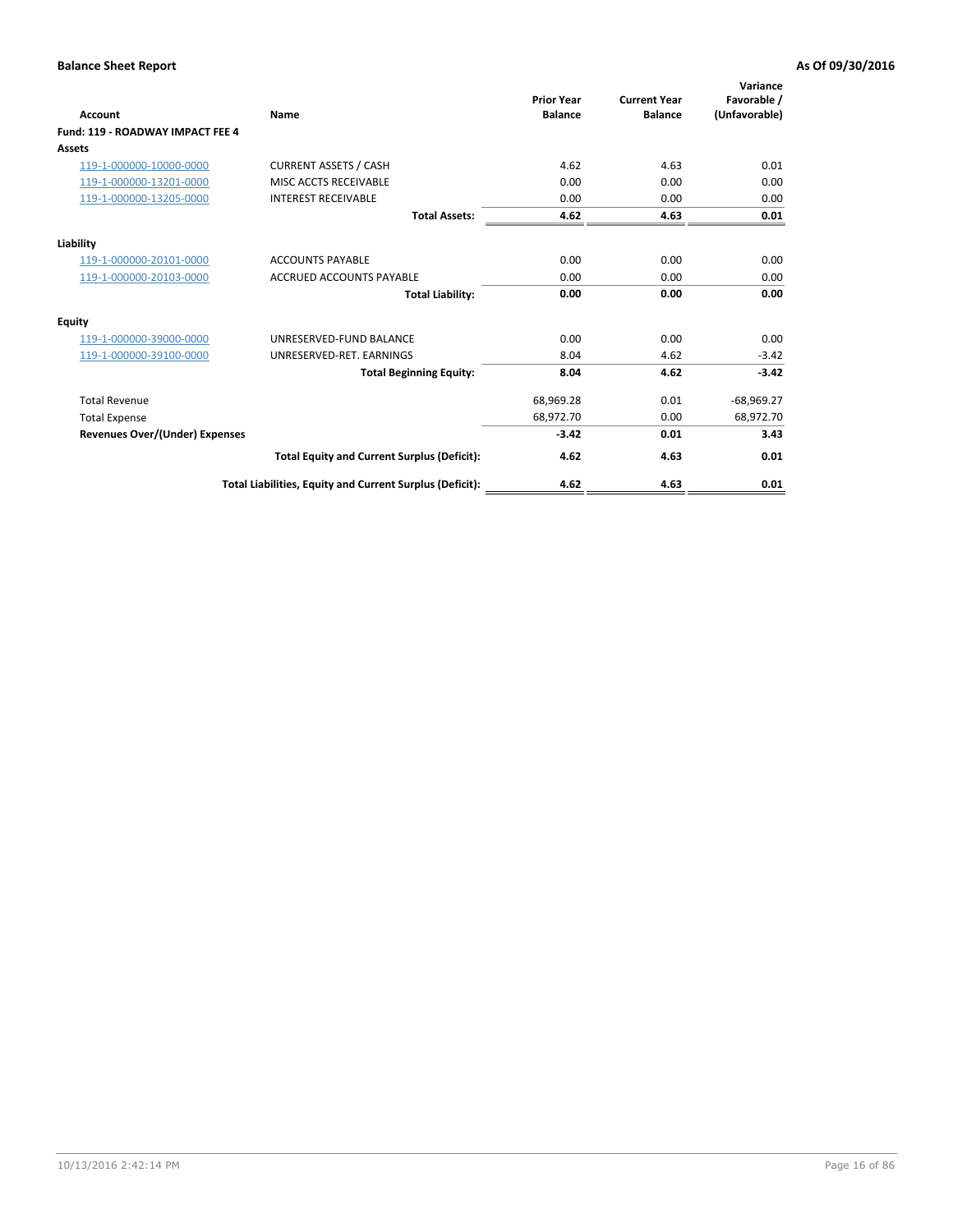| <b>Account</b>                                    | Name                                                     | <b>Prior Year</b><br><b>Balance</b> | <b>Current Year</b><br><b>Balance</b> | Variance<br>Favorable /<br>(Unfavorable) |
|---------------------------------------------------|----------------------------------------------------------|-------------------------------------|---------------------------------------|------------------------------------------|
| Fund: 120 - BROWNSFIELD HAZARDOUS WASTE EPA GRANT |                                                          |                                     |                                       |                                          |
| Assets                                            |                                                          |                                     |                                       |                                          |
| 120-1-000000-10000-0000                           | <b>CURRENT ASSETS / CASH</b>                             | $-2,710.90$                         | 0.00                                  | 2,710.90                                 |
| 120-1-000000-13201-0000                           | MISC ACCTS RECEIVABLE                                    | 0.00                                | 0.00                                  | 0.00                                     |
|                                                   | <b>Total Assets:</b>                                     | $-2,710.90$                         | 0.00                                  | 2,710.90                                 |
| Liability                                         |                                                          |                                     |                                       |                                          |
| 120-1-000000-20101-0000                           | <b>ACCOUNTS PAYABLE</b>                                  | 0.00                                | 0.00                                  | 0.00                                     |
| 120-1-000000-20102-0000                           | <b>CREDIT CARD PAYABLE</b>                               | 0.00                                | 0.00                                  | 0.00                                     |
| 120-1-000000-20902-0000                           | <b>DEFERRED GRANT REVENUE</b>                            | 0.00                                | 0.00                                  | 0.00                                     |
| 120-1-000000-29300-0000                           | <b>ENCUMBRANCE SUMMARY</b>                               | 0.00                                | 0.00                                  | 0.00                                     |
| 120-1-000000-29400-0000                           | RESERVED ACCOUNT / ENCUMBRANCES                          | 0.00                                | 0.00                                  | 0.00                                     |
|                                                   | <b>Total Liability:</b>                                  | 0.00                                | 0.00                                  | 0.00                                     |
| Equity                                            |                                                          |                                     |                                       |                                          |
| 120-1-000000-39000-0000                           | UNRESERVED-FUND BALANCE                                  | 0.00                                | 0.00                                  | 0.00                                     |
|                                                   | <b>Total Beginning Equity:</b>                           | 0.00                                | 0.00                                  | 0.00                                     |
| <b>Total Revenue</b>                              |                                                          | 20,562.35                           | 0.00                                  | $-20,562.35$                             |
| <b>Total Expense</b>                              |                                                          | 23,273.25                           | 0.00                                  | 23,273.25                                |
| <b>Revenues Over/(Under) Expenses</b>             |                                                          | $-2,710.90$                         | 0.00                                  | 2,710.90                                 |
|                                                   | <b>Total Equity and Current Surplus (Deficit):</b>       | $-2,710.90$                         | 0.00                                  | 2,710.90                                 |
|                                                   | Total Liabilities, Equity and Current Surplus (Deficit): | $-2,710.90$                         | 0.00                                  | 2,710.90                                 |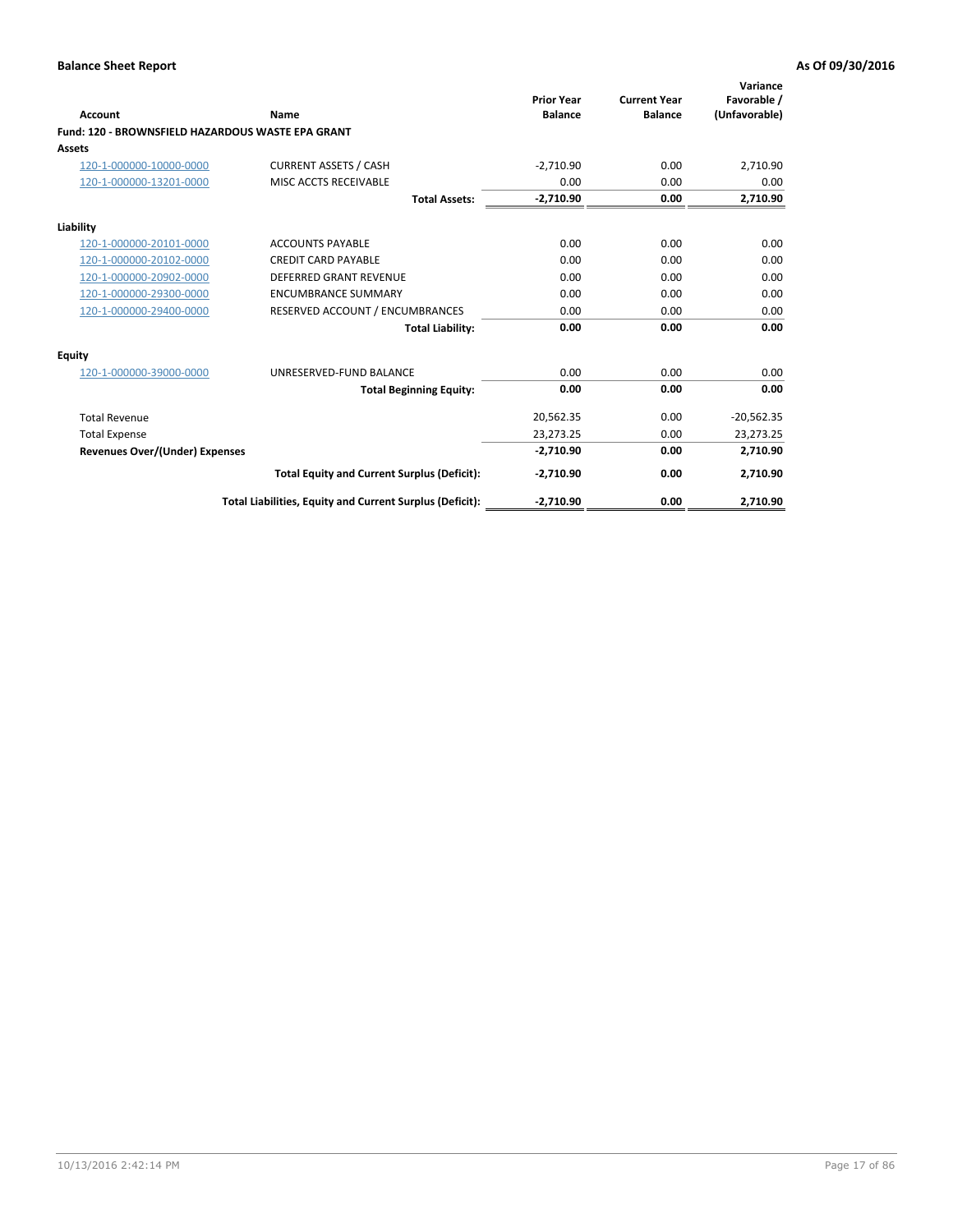| <b>Account</b>                              | Name                                                     | <b>Prior Year</b><br><b>Balance</b> | <b>Current Year</b><br><b>Balance</b> | Variance<br>Favorable /<br>(Unfavorable) |
|---------------------------------------------|----------------------------------------------------------|-------------------------------------|---------------------------------------|------------------------------------------|
| Fund: 121 - BROWNSFIELD PETROLEUM EPA GRANT |                                                          |                                     |                                       |                                          |
| <b>Assets</b>                               |                                                          |                                     |                                       |                                          |
| 121-1-000000-10000-0000                     | <b>CURRENT ASSETS / CASH</b>                             | 2,719.30                            | 0.00                                  | $-2,719.30$                              |
| 121-1-000000-13201-0000                     | <b>MISC ACCTS RECEIVABLE</b>                             | 0.00                                | 0.00                                  | 0.00                                     |
|                                             | <b>Total Assets:</b>                                     | 2,719.30                            | 0.00                                  | $-2,719.30$                              |
| Liability                                   |                                                          |                                     |                                       |                                          |
| 121-1-000000-20101-0000                     | <b>ACCOUNTS PAYABLE</b>                                  | 0.22                                | 0.00                                  | 0.22                                     |
| 121-1-000000-20102-0000                     | <b>CREDIT CARD PAYABLE</b>                               | 0.00                                | 0.00                                  | 0.00                                     |
| 121-1-000000-20103-0000                     | <b>ACCRUED ACCOUNTS PAYABLE</b>                          | 0.00                                | 0.00                                  | 0.00                                     |
| 121-1-000000-20902-0000                     | <b>DEFERRED GRANT REVENUE</b>                            | 0.00                                | 0.00                                  | 0.00                                     |
| 121-1-000000-29300-0000                     | <b>ENCUMBRANCE SUMMARY</b>                               | 0.00                                | 0.00                                  | 0.00                                     |
| 121-1-000000-29400-0000                     | RESERVED ACCOUNT / ENCUMBRANCES                          | 0.00                                | 0.00                                  | 0.00                                     |
|                                             | <b>Total Liability:</b>                                  | 0.22                                | 0.00                                  | 0.22                                     |
| <b>Equity</b>                               |                                                          |                                     |                                       |                                          |
| 121-1-000000-39000-0000                     | UNRESERVED-FUND BALANCE                                  | 0.00                                | 15.82                                 | 15.82                                    |
|                                             | <b>Total Beginning Equity:</b>                           | 0.00                                | 15.82                                 | 15.82                                    |
| <b>Total Revenue</b>                        |                                                          | 9.71                                | $-15.82$                              | $-25.53$                                 |
| <b>Total Expense</b>                        |                                                          | $-2,709.37$                         | 0.00                                  | $-2,709.37$                              |
| <b>Revenues Over/(Under) Expenses</b>       |                                                          | 2,719.08                            | $-15.82$                              | $-2,734.90$                              |
|                                             | <b>Total Equity and Current Surplus (Deficit):</b>       | 2,719.08                            | 0.00                                  | $-2,719.08$                              |
|                                             | Total Liabilities, Equity and Current Surplus (Deficit): | 2,719.30                            | 0.00                                  | $-2,719.30$                              |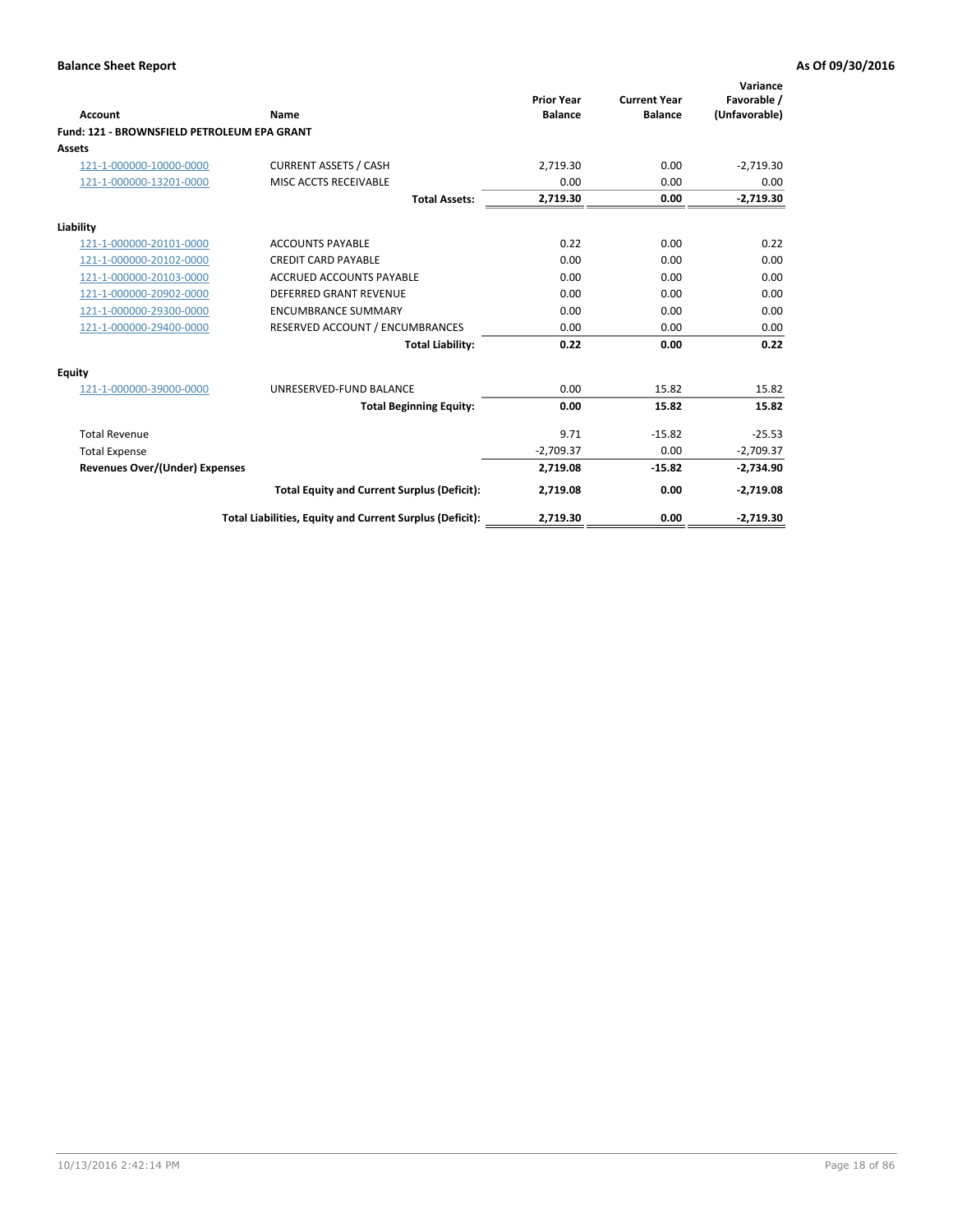| <b>Account</b>                                     | Name                                                     | <b>Prior Year</b><br><b>Balance</b> | <b>Current Year</b><br><b>Balance</b> | Variance<br>Favorable /<br>(Unfavorable) |
|----------------------------------------------------|----------------------------------------------------------|-------------------------------------|---------------------------------------|------------------------------------------|
| Fund: 122 - COPS HIRING PROGRAM GRANT 2010UMWX0308 |                                                          |                                     |                                       |                                          |
| Assets                                             |                                                          |                                     |                                       |                                          |
| 122-1-000000-10000-0000                            | <b>CURRENT ASSETS / CASH</b>                             | 0.00                                | 0.00                                  | 0.00                                     |
| 122-1-000000-13201-0000                            | MISC ACCTS RECEIVABLE                                    | 0.00                                | 0.00                                  | 0.00                                     |
|                                                    | <b>Total Assets:</b>                                     | 0.00                                | 0.00                                  | 0.00                                     |
| Liability                                          |                                                          |                                     |                                       |                                          |
| 122-1-000000-20101-0000                            | <b>ACCOUNTS PAYABLE</b>                                  | 0.00                                | 0.00                                  | 0.00                                     |
| 122-1-000000-20102-0000                            | <b>CREDIT CARD PAYABLE</b>                               | 0.00                                | 0.00                                  | 0.00                                     |
| 122-1-000000-20103-0000                            | <b>ACCRUED ACCOUNTS PAYABLE</b>                          | 0.00                                | 0.00                                  | 0.00                                     |
| 122-1-000000-20902-0000                            | <b>DEFERRED GRANT REVENUE</b>                            | 0.00                                | 0.00                                  | 0.00                                     |
|                                                    | <b>Total Liability:</b>                                  | 0.00                                | 0.00                                  | 0.00                                     |
| Equity                                             |                                                          |                                     |                                       |                                          |
| 122-1-000000-39000-0000                            | UNRESERVED-FUND BALANCE                                  | 0.00                                | 0.00                                  | 0.00                                     |
|                                                    | <b>Total Beginning Equity:</b>                           | 0.00                                | 0.00                                  | 0.00                                     |
| <b>Total Revenue</b>                               |                                                          | 81,039.74                           | 0.00                                  | $-81,039.74$                             |
| <b>Total Expense</b>                               |                                                          | 81,039.74                           | 0.00                                  | 81,039.74                                |
| <b>Revenues Over/(Under) Expenses</b>              |                                                          | 0.00                                | 0.00                                  | 0.00                                     |
|                                                    | <b>Total Equity and Current Surplus (Deficit):</b>       | 0.00                                | 0.00                                  | 0.00                                     |
|                                                    | Total Liabilities, Equity and Current Surplus (Deficit): | 0.00                                | 0.00                                  | 0.00                                     |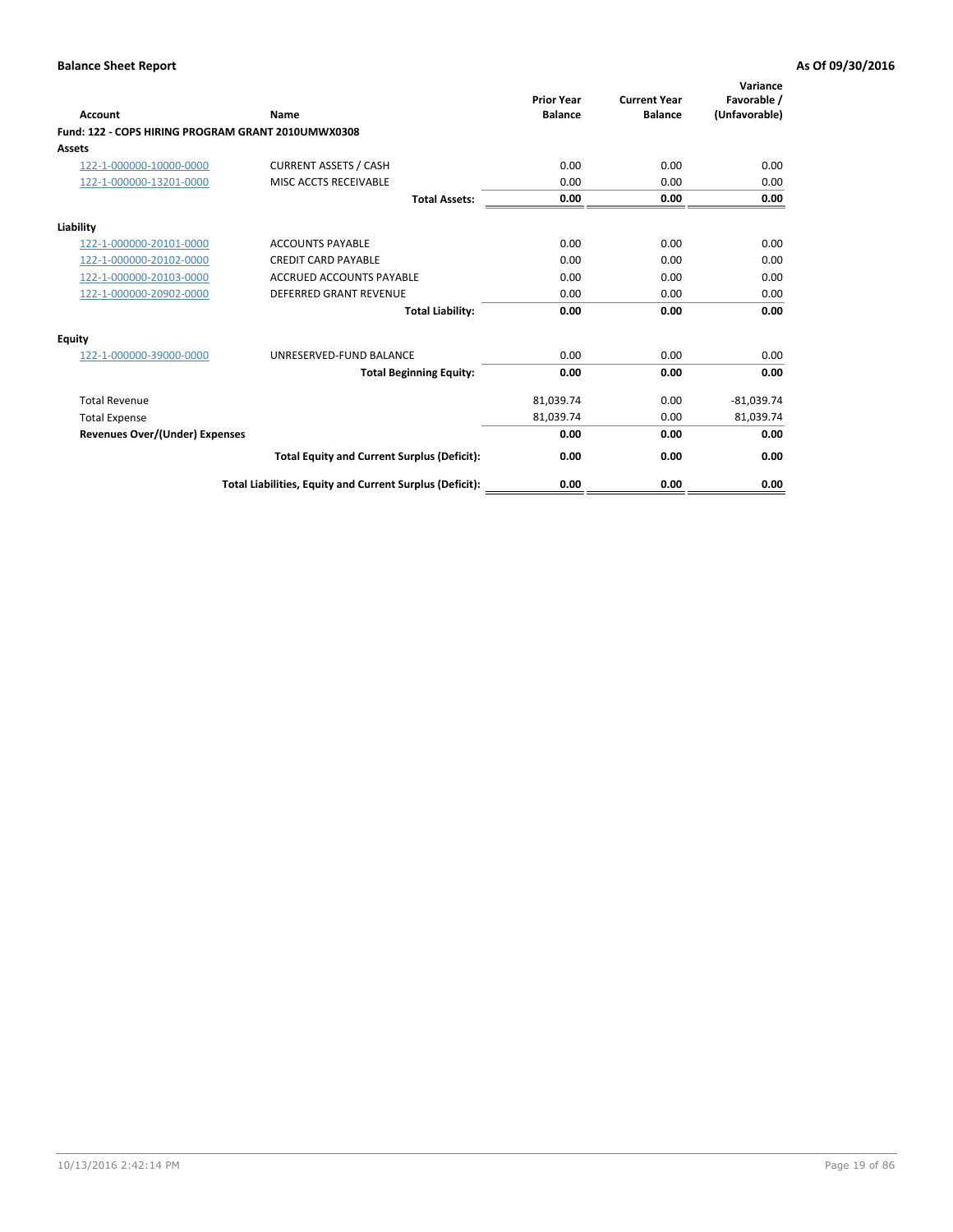| Account                               | Name                                                                      | <b>Prior Year</b><br><b>Balance</b> | <b>Current Year</b><br><b>Balance</b> | Variance<br>Favorable /<br>(Unfavorable) |
|---------------------------------------|---------------------------------------------------------------------------|-------------------------------------|---------------------------------------|------------------------------------------|
|                                       | <b>Fund: 123 - PTRAIN - POLICE REIMBURSEMENT GRANTS &amp; CONT EDUCAT</b> |                                     |                                       |                                          |
| <b>Assets</b>                         |                                                                           |                                     |                                       |                                          |
| 123-1-000000-10000-0000               | <b>CURRENT ASSETS / CASH</b>                                              | 8,072.77                            | 6,796.89                              | $-1,275.88$                              |
| 123-1-000000-13201-0000               | MISC ACCTS RECEIVABLE                                                     | 0.00                                | 0.00                                  | 0.00                                     |
|                                       | <b>Total Assets:</b>                                                      | 8,072.77                            | 6,796.89                              | $-1,275.88$                              |
| Liability                             |                                                                           |                                     |                                       |                                          |
| 123-1-000000-20101-0000               | <b>ACCOUNTS PAYABLE</b>                                                   | 0.69                                | 0.00                                  | 0.69                                     |
| 123-1-000000-20102-0000               | <b>CREDIT CARD PAYABLE</b>                                                | 0.00                                | 0.00                                  | 0.00                                     |
| 123-1-000000-20103-0000               | <b>ACCRUED ACCOUNTS PAYABLE</b>                                           | 0.00                                | 0.00                                  | 0.00                                     |
|                                       | <b>Total Liability:</b>                                                   | 0.69                                | 0.00                                  | 0.69                                     |
| <b>Equity</b>                         |                                                                           |                                     |                                       |                                          |
| 123-1-000000-39000-0000               | UNRESERVED-FUND BALANCE                                                   | 7,145.86                            | 8,071.25                              | 925.39                                   |
|                                       | <b>Total Beginning Equity:</b>                                            | 7,145.86                            | 8.071.25                              | 925.39                                   |
| <b>Total Revenue</b>                  |                                                                           | 5,441.27                            | 8,702.68                              | 3,261.41                                 |
| <b>Total Expense</b>                  |                                                                           | 4,515.05                            | 9,977.04                              | $-5,461.99$                              |
| <b>Revenues Over/(Under) Expenses</b> |                                                                           | 926.22                              | $-1,274.36$                           | $-2,200.58$                              |
|                                       | <b>Total Equity and Current Surplus (Deficit):</b>                        | 8,072.08                            | 6,796.89                              | $-1,275.19$                              |
|                                       | Total Liabilities, Equity and Current Surplus (Deficit):                  | 8,072.77                            | 6,796.89                              | $-1,275.88$                              |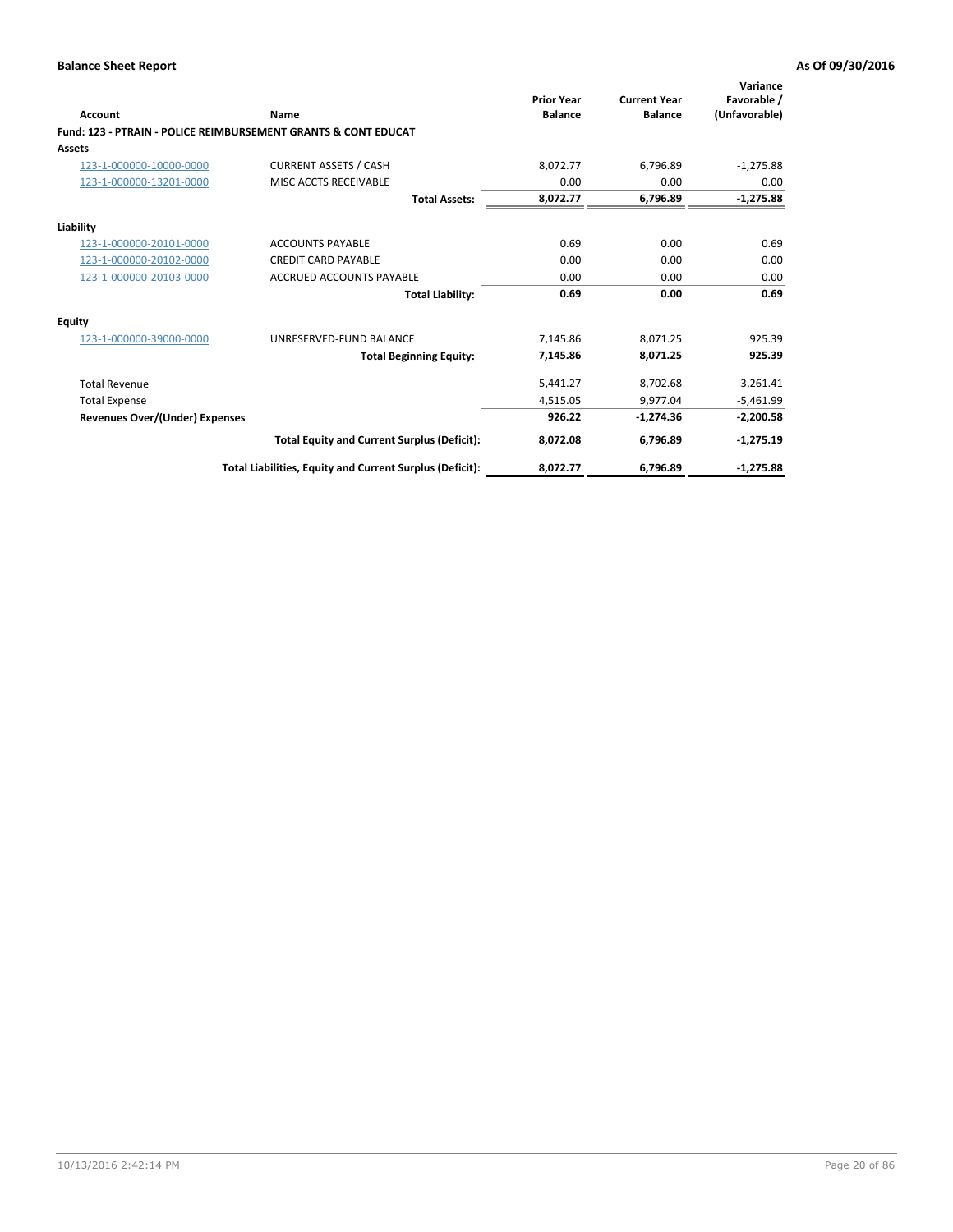| <b>Account</b>                        | <b>Name</b>                                              | <b>Prior Year</b><br><b>Balance</b> | <b>Current Year</b><br><b>Balance</b> | Variance<br>Favorable /<br>(Unfavorable) |
|---------------------------------------|----------------------------------------------------------|-------------------------------------|---------------------------------------|------------------------------------------|
| <b>Fund: 124 - FIRE HAZMAT GRANT</b>  |                                                          |                                     |                                       |                                          |
| Assets                                |                                                          |                                     |                                       |                                          |
| 124-1-000000-10000-0000               | <b>CURRENT ASSETS / CASH</b>                             | 0.00                                | 0.00                                  | 0.00                                     |
| 124-1-000000-13201-0000               | MISC ACCTS RECEIVABLE                                    | 0.00                                | 0.00                                  | 0.00                                     |
| 124-1-000000-13205-0000               | <b>INTEREST RECEIVABLE</b>                               | 0.00                                | 0.00                                  | 0.00                                     |
|                                       | <b>Total Assets:</b>                                     | 0.00                                | 0.00                                  | 0.00                                     |
| Liability                             |                                                          |                                     |                                       |                                          |
| 124-1-000000-20101-0000               | <b>ACCOUNTS PAYABLE</b>                                  | 0.00                                | 0.00                                  | 0.00                                     |
| 124-1-000000-20102-0000               | <b>CREDIT CARD PAYABLE</b>                               | 0.00                                | 0.00                                  | 0.00                                     |
| 124-1-000000-20902-0000               | <b>DEFERRED GRANT REVENUE</b>                            | 0.00                                | 0.00                                  | 0.00                                     |
| 124-1-000000-21001-0000               | <b>GENERAL FUND / GENERAL FUND</b>                       | 0.00                                | 0.00                                  | 0.00                                     |
| 124-1-000000-29300-0000               | <b>ENCUMBRANCE SUMMARY</b>                               | 0.00                                | 0.00                                  | 0.00                                     |
| 124-1-000000-29400-0000               | RESERVED ACCOUNT / ENCUMBRANCES                          | 0.00                                | 0.00                                  | 0.00                                     |
|                                       | <b>Total Liability:</b>                                  | 0.00                                | 0.00                                  | 0.00                                     |
| Equity                                |                                                          |                                     |                                       |                                          |
| 124-1-000000-39000-0000               | UNRESERVED-FUND BALANCE                                  | 0.00                                | 0.00                                  | 0.00                                     |
|                                       | <b>Total Beginning Equity:</b>                           | 0.00                                | 0.00                                  | 0.00                                     |
| <b>Total Revenue</b>                  |                                                          | 0.00                                | 0.00                                  | 0.00                                     |
| <b>Total Expense</b>                  |                                                          | 0.00                                | 0.00                                  | 0.00                                     |
| <b>Revenues Over/(Under) Expenses</b> |                                                          | 0.00                                | 0.00                                  | 0.00                                     |
|                                       | <b>Total Equity and Current Surplus (Deficit):</b>       | 0.00                                | 0.00                                  | 0.00                                     |
|                                       | Total Liabilities, Equity and Current Surplus (Deficit): | 0.00                                | 0.00                                  | 0.00                                     |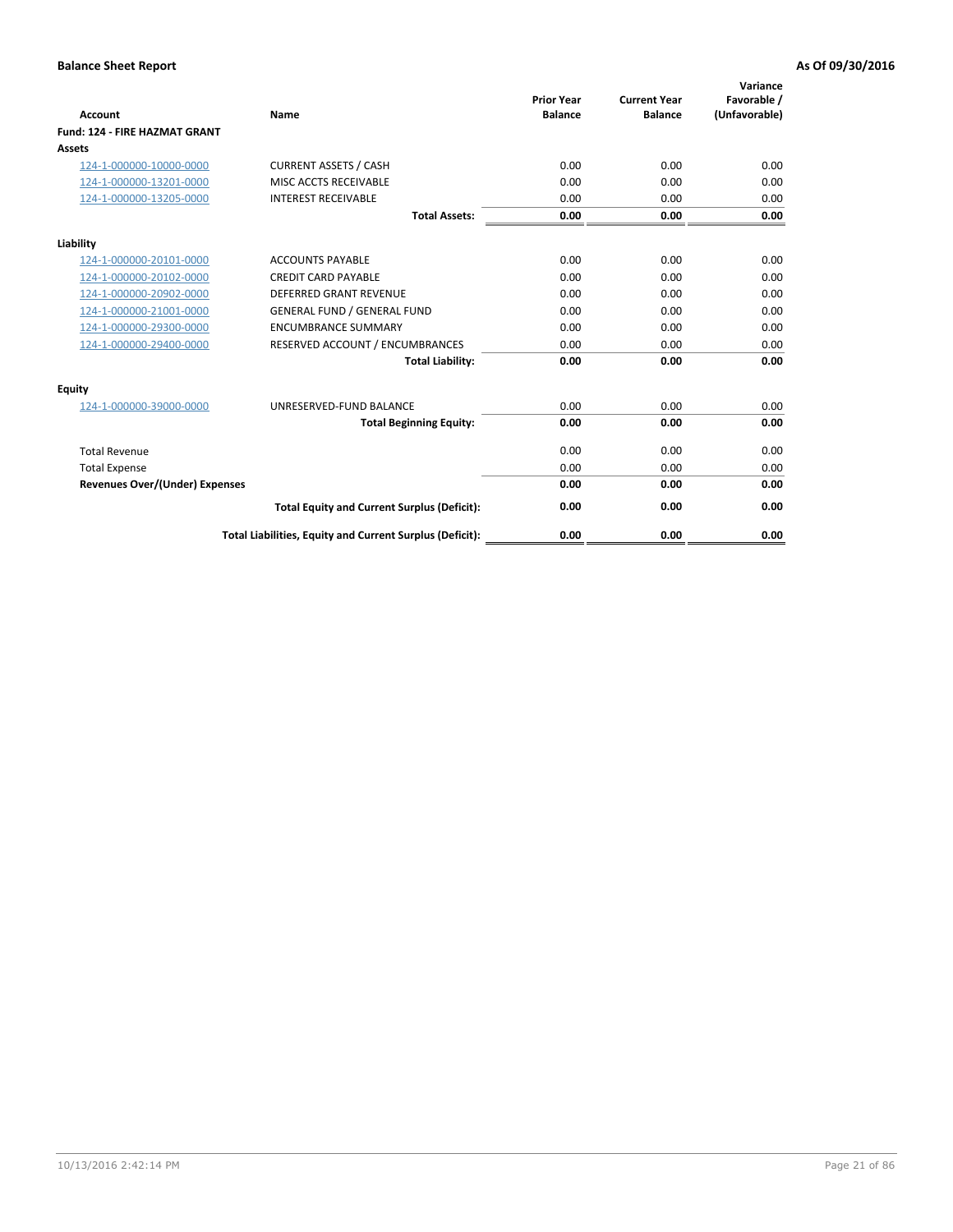| Account                                                   | Name                                                     | <b>Prior Year</b><br><b>Balance</b> | <b>Current Year</b><br><b>Balance</b> | Variance<br>Favorable /<br>(Unfavorable) |
|-----------------------------------------------------------|----------------------------------------------------------|-------------------------------------|---------------------------------------|------------------------------------------|
| <b>Fund: 125 - TRAINING &amp; HUMANITIES TEXAS GRANTS</b> |                                                          |                                     |                                       |                                          |
| <b>Assets</b>                                             |                                                          |                                     |                                       |                                          |
| 125-1-000000-10000-0000                                   | <b>CURRENT ASSETS / CASH</b>                             | 0.00                                | 0.00                                  | 0.00                                     |
| 125-1-000000-13205-0000                                   | <b>INTEREST RECEIVABLE</b>                               | 0.00                                | 0.00                                  | 0.00                                     |
|                                                           | <b>Total Assets:</b>                                     | 0.00                                | 0.00                                  | 0.00                                     |
| Liability                                                 |                                                          |                                     |                                       |                                          |
| 125-1-000000-20101-0000                                   | <b>ACCOUNTS PAYABLE</b>                                  | 0.00                                | 0.00                                  | 0.00                                     |
| 125-1-000000-20102-0000                                   | <b>CREDIT CARD PAYABLE</b>                               | 0.00                                | 0.00                                  | 0.00                                     |
| 125-1-000000-20103-0000                                   | <b>ACCRUED ACCOUNTS PAYABLE</b>                          | 0.00                                | 0.00                                  | 0.00                                     |
| 125-1-000000-20902-0000                                   | <b>DEFERRED GRANT REVENUE</b>                            | 0.00                                | 0.00                                  | 0.00                                     |
| 125-1-000000-29300-0000                                   | <b>ENCUMBRANCE SUMMARY</b>                               | 0.00                                | 0.00                                  | 0.00                                     |
| 125-1-000000-29400-0000                                   | RESERVED ACCOUNT / ENCUMBRANCES                          | 0.00                                | 0.00                                  | 0.00                                     |
|                                                           | <b>Total Liability:</b>                                  | 0.00                                | 0.00                                  | 0.00                                     |
| <b>Equity</b>                                             |                                                          |                                     |                                       |                                          |
| 125-1-000000-39000-0000                                   | UNRESERVED-FUND BALANCE                                  | 0.00                                | 0.00                                  | 0.00                                     |
|                                                           | <b>Total Beginning Equity:</b>                           | 0.00                                | 0.00                                  | 0.00                                     |
| <b>Total Revenue</b>                                      |                                                          | 8,724.08                            | 0.00                                  | $-8,724.08$                              |
| <b>Total Expense</b>                                      |                                                          | 8,724.08                            | 0.00                                  | 8,724.08                                 |
| <b>Revenues Over/(Under) Expenses</b>                     |                                                          | 0.00                                | 0.00                                  | 0.00                                     |
|                                                           | <b>Total Equity and Current Surplus (Deficit):</b>       | 0.00                                | 0.00                                  | 0.00                                     |
|                                                           | Total Liabilities, Equity and Current Surplus (Deficit): | 0.00                                | 0.00                                  | 0.00                                     |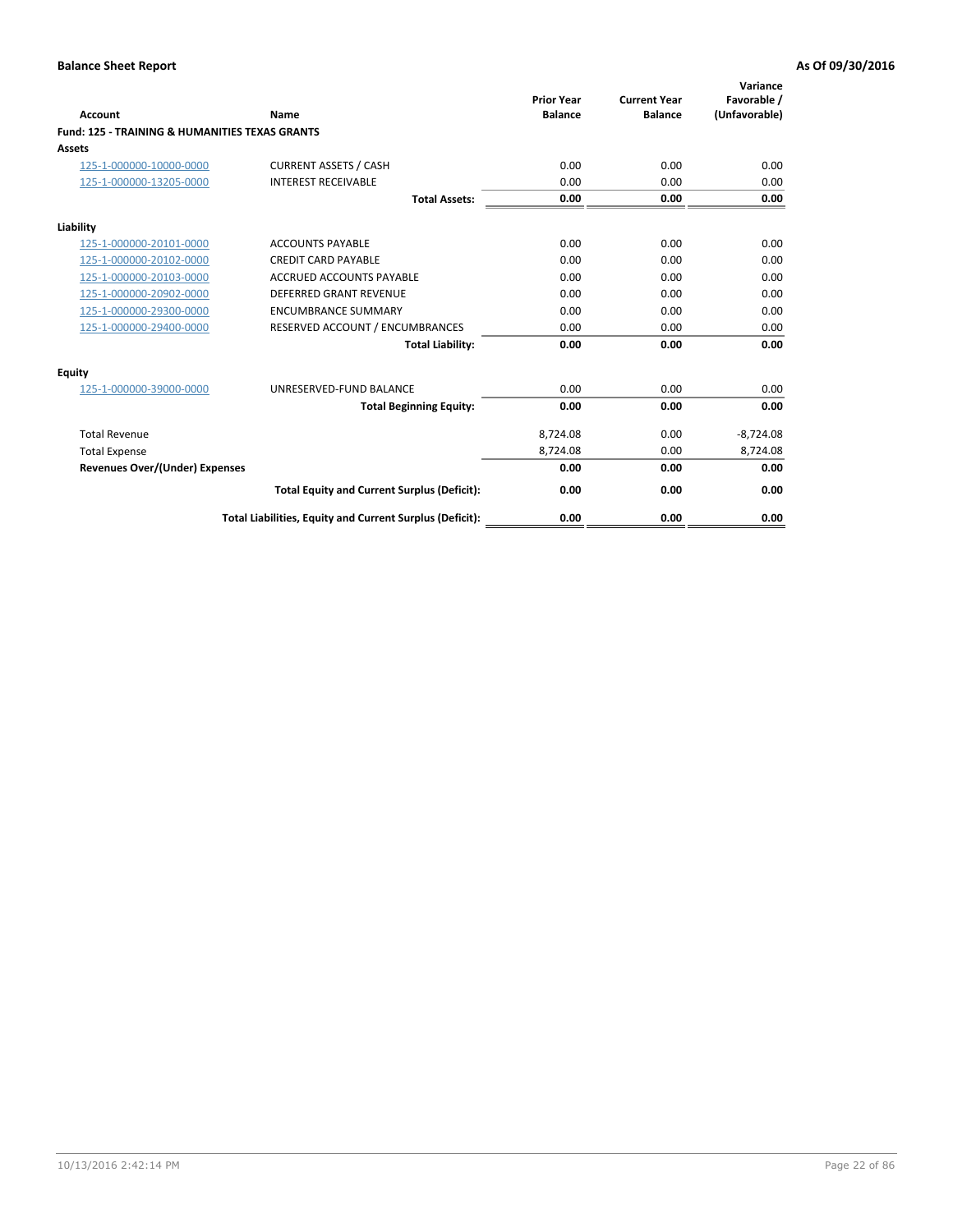| Account                                | Name                                                     | <b>Prior Year</b><br><b>Balance</b> | <b>Current Year</b><br><b>Balance</b> | Variance<br>Favorable /<br>(Unfavorable) |
|----------------------------------------|----------------------------------------------------------|-------------------------------------|---------------------------------------|------------------------------------------|
| <b>Fund: 126 - TIFMAS MOBILIZATION</b> |                                                          |                                     |                                       |                                          |
| Assets                                 |                                                          |                                     |                                       |                                          |
| 126-1-000000-10000-0000                | <b>CURRENT ASSETS / CASH</b>                             | 0.00                                | $-421.74$                             | $-421.74$                                |
| 126-1-000000-13201-0000                | MISC ACCTS RECEIVABLE                                    | 0.00                                | 0.00                                  | 0.00                                     |
|                                        | <b>Total Assets:</b>                                     | 0.00                                | $-421.74$                             | $-421.74$                                |
| Liability                              |                                                          |                                     |                                       |                                          |
| 126-1-000000-20101-0000                | <b>ACCOUNTS PAYABLE</b>                                  | 0.00                                | 0.00                                  | 0.00                                     |
| 126-1-000000-20102-0000                | <b>CREDIT CARD PAYABLE</b>                               | 0.00                                | 0.00                                  | 0.00                                     |
| 126-1-000000-39100-0000                | UNRESERVED-RET. EARNINGS                                 | 0.00                                | 0.00                                  | 0.00                                     |
|                                        | <b>Total Liability:</b>                                  | 0.00                                | 0.00                                  | 0.00                                     |
| Equity                                 |                                                          |                                     |                                       |                                          |
| 126-1-000000-39000-0000                | UNRESERVED-FUND BALANCE                                  | 0.00                                | 0.00                                  | 0.00                                     |
|                                        | <b>Total Beginning Equity:</b>                           | 0.00                                | 0.00                                  | 0.00                                     |
| <b>Total Revenue</b>                   |                                                          | 0.00                                | 0.00                                  | 0.00                                     |
| <b>Total Expense</b>                   |                                                          | 0.00                                | 421.74                                | $-421.74$                                |
| <b>Revenues Over/(Under) Expenses</b>  |                                                          | 0.00                                | $-421.74$                             | $-421.74$                                |
|                                        | <b>Total Equity and Current Surplus (Deficit):</b>       | 0.00                                | $-421.74$                             | $-421.74$                                |
|                                        | Total Liabilities, Equity and Current Surplus (Deficit): | 0.00                                | $-421.74$                             | $-421.74$                                |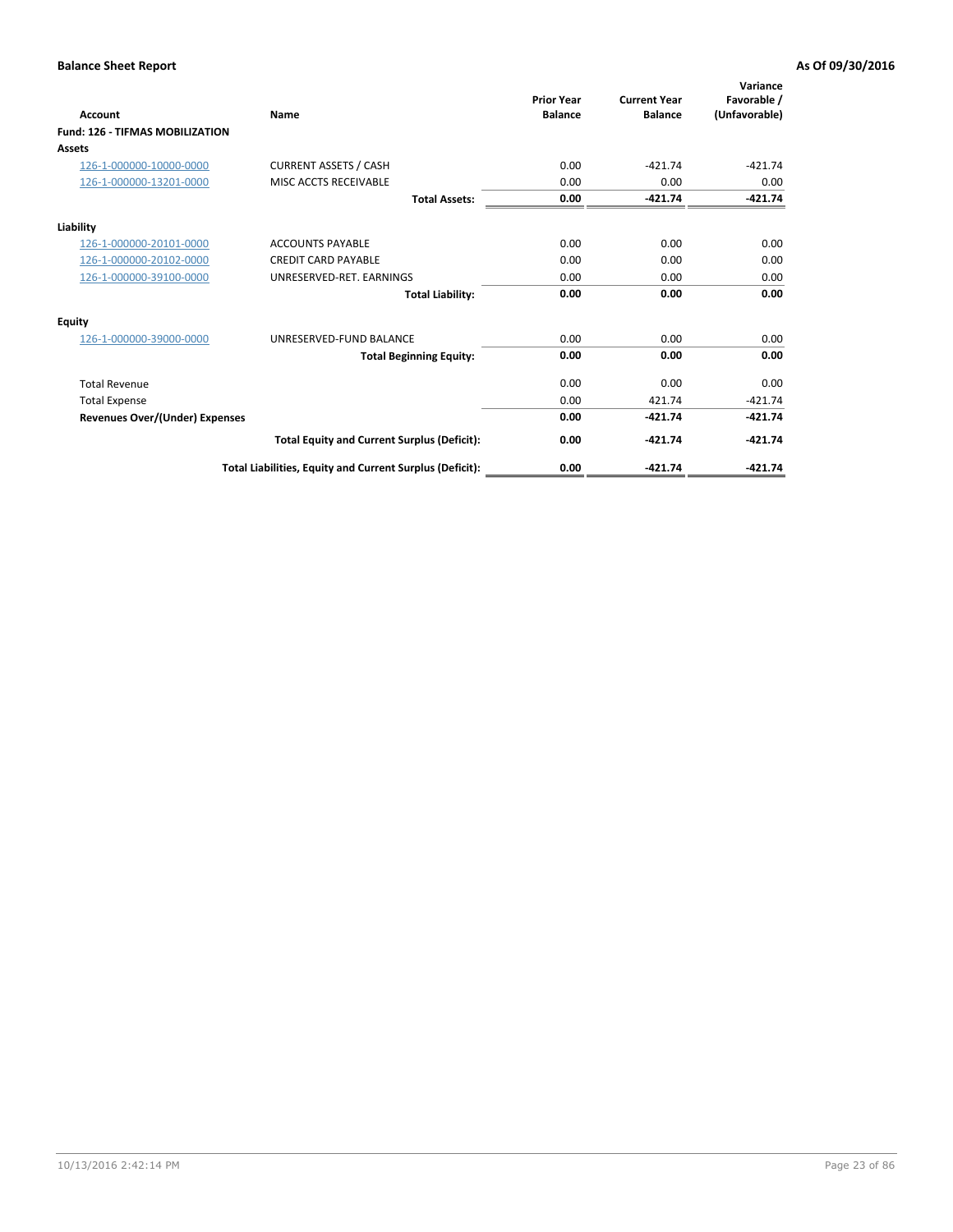| Account                               | Name                                                     | <b>Prior Year</b><br><b>Balance</b> | <b>Current Year</b><br><b>Balance</b> | Variance<br>Favorable /<br>(Unfavorable) |
|---------------------------------------|----------------------------------------------------------|-------------------------------------|---------------------------------------|------------------------------------------|
| Fund: 127 - FIRE GRANT                |                                                          |                                     |                                       |                                          |
| Assets                                |                                                          |                                     |                                       |                                          |
| 127-1-000000-10000-0000               | <b>CURRENT ASSETS / CASH</b>                             | 0.00                                | 0.00                                  | 0.00                                     |
| 127-1-000000-13201-0000               | MISC ACCTS RECEIVABLE                                    | 0.00                                | 0.00                                  | 0.00                                     |
|                                       | <b>Total Assets:</b>                                     | 0.00                                | 0.00                                  | 0.00                                     |
| Liability                             |                                                          |                                     |                                       |                                          |
| 127-1-000000-20101-0000               | <b>ACCOUNTS PAYABLE</b>                                  | 0.00                                | 0.00                                  | 0.00                                     |
|                                       | <b>Total Liability:</b>                                  | 0.00                                | 0.00                                  | 0.00                                     |
| <b>Equity</b>                         |                                                          |                                     |                                       |                                          |
| 127-1-000000-39000-0000               | UNRESERVED-FUND BALANCE                                  | 0.00                                | 0.00                                  | 0.00                                     |
|                                       | <b>Total Beginning Equity:</b>                           | 0.00                                | 0.00                                  | 0.00                                     |
| <b>Total Revenue</b>                  |                                                          | 0.00                                | 0.00                                  | 0.00                                     |
| <b>Total Expense</b>                  |                                                          | 0.00                                | 0.00                                  | 0.00                                     |
| <b>Revenues Over/(Under) Expenses</b> |                                                          | 0.00                                | 0.00                                  | 0.00                                     |
|                                       | <b>Total Equity and Current Surplus (Deficit):</b>       | 0.00                                | 0.00                                  | 0.00                                     |
|                                       | Total Liabilities, Equity and Current Surplus (Deficit): | 0.00                                | 0.00                                  | 0.00                                     |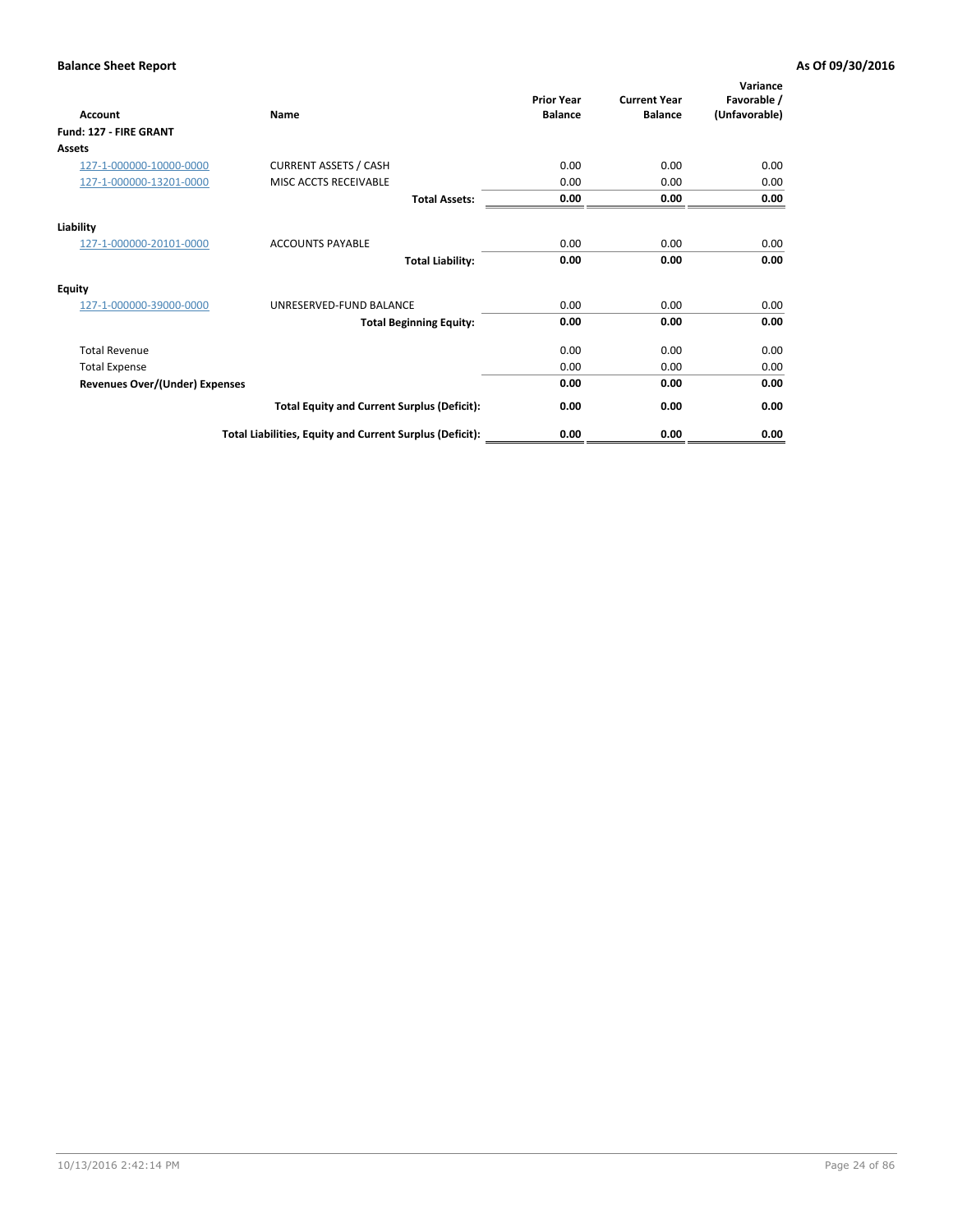| <b>Account</b>                        | Name                                                     | <b>Prior Year</b><br><b>Balance</b> | <b>Current Year</b><br><b>Balance</b> | Variance<br>Favorable /<br>(Unfavorable) |
|---------------------------------------|----------------------------------------------------------|-------------------------------------|---------------------------------------|------------------------------------------|
| Fund: 140 - DEBT SERVICE FUND         |                                                          |                                     |                                       |                                          |
| Assets                                |                                                          |                                     |                                       |                                          |
| 140-1-000000-10000-0000               | <b>CURRENT ASSETS / CASH</b>                             | 447,384.32                          | 596,883.24                            | 149,498.92                               |
| 140-1-000000-12101-0000               | <b>BOND ISSUANCE COSTS</b>                               | 0.00                                | 0.00                                  | 0.00                                     |
| 140-1-000000-13101-0000               | TAX RECEIVABLE-CURRENT                                   | 18,315.23                           | 28,151.71                             | 9,836.48                                 |
| 140-1-000000-13102-0000               | <b>TAXES REC-DELINQUENT</b>                              | 188,129.79                          | 167,291.56                            | $-20,838.23$                             |
| 140-1-000000-13103-0000               | ALLOW FOR UNCOLLECT TAXES                                | $-117,660.26$                       | $-126,663.48$                         | $-9,003.22$                              |
| 140-1-000000-13203-0000               | NON-CURRENT ASSETS / PREPAYMENTS                         | 0.00                                | 0.00                                  | 0.00                                     |
| 140-1-000000-13205-0000               | <b>INTEREST RECEIVABLE</b>                               | 0.00                                | 0.00                                  | 0.00                                     |
| 140-1-000000-13221-0000               | MISC A/R - PROPERTY TAXES                                | 846.65                              | 1,268.36                              | 421.71                                   |
|                                       | <b>Total Assets:</b>                                     | 537,015.73                          | 666,931.39                            | 129,915.66                               |
| Liability                             |                                                          |                                     |                                       |                                          |
| 140-1-000000-20101-0000               | <b>ACCOUNTS PAYABLE</b>                                  | 32.87                               | 0.00                                  | 32.87                                    |
| 140-1-000000-20102-0000               | <b>CREDIT CARD PAYABLE</b>                               | 0.00                                | 0.00                                  | 0.00                                     |
| 140-1-000000-20103-0000               | ACCRUED ACCOUNTS PAYABLE                                 | 0.00                                | 0.00                                  | 0.00                                     |
| 140-1-000000-20108-0000               | <b>MATURED BONDS PAYABLE</b>                             | 0.00                                | 0.00                                  | 0.00                                     |
| 140-1-000000-20111-0000               | MATURED INTEREST PAYABLE                                 | 0.00                                | 0.00                                  | 0.00                                     |
| 140-1-000000-20112-0000               | <b>ACCRUED INTEREST PAYABLE</b>                          | 0.00                                | 0.00                                  | 0.00                                     |
| 140-1-000000-20203-0000               | <b>DEFERRED TAX REVENUE</b>                              | 67,896.22                           | 64,236.25                             | 3,659.97                                 |
| 140-1-000000-21001-0000               | <b>GENERAL FUND / GENERAL FUND</b>                       | 0.00                                | 0.00                                  | 0.00                                     |
| 140-1-000000-21040-0000               | DUE TO / GENERAL CIP FUND                                | 0.00                                | 0.00                                  | 0.00                                     |
| 140-1-000000-29300-0000               | <b>ENCUMBRANCE SUMMARY</b>                               | 0.00                                | 0.00                                  | 0.00                                     |
| 140-1-000000-29400-0000               | RESERVED ACCOUNT / ENCUMBRANCES                          | 0.00                                | 0.00                                  | 0.00                                     |
|                                       | <b>Total Liability:</b>                                  | 67,929.09                           | 64,236.25                             | 3,692.84                                 |
| Equity                                |                                                          |                                     |                                       |                                          |
| 140-1-000000-39000-0000               | UNRESERVED-FUND BALANCE                                  | 411,844.78                          | 452,712.07                            | 40,867.29                                |
|                                       | <b>Total Beginning Equity:</b>                           | 411,844.78                          | 452,712.07                            | 40,867.29                                |
| <b>Total Revenue</b>                  |                                                          | 5,070,134.50                        | 6,154,673.85                          | 1,084,539.35                             |
| <b>Total Expense</b>                  |                                                          | 5,012,892.64                        |                                       |                                          |
| <b>Revenues Over/(Under) Expenses</b> |                                                          | 57,241.86                           | 6,004,690.78<br>149,983.07            | -991,798.14<br>92,741.21                 |
|                                       |                                                          | 469.086.64                          | 602.695.14                            |                                          |
|                                       | <b>Total Equity and Current Surplus (Deficit):</b>       |                                     |                                       | 133,608.50                               |
|                                       | Total Liabilities, Equity and Current Surplus (Deficit): | 537,015.73                          | 666.931.39                            | 129,915.66                               |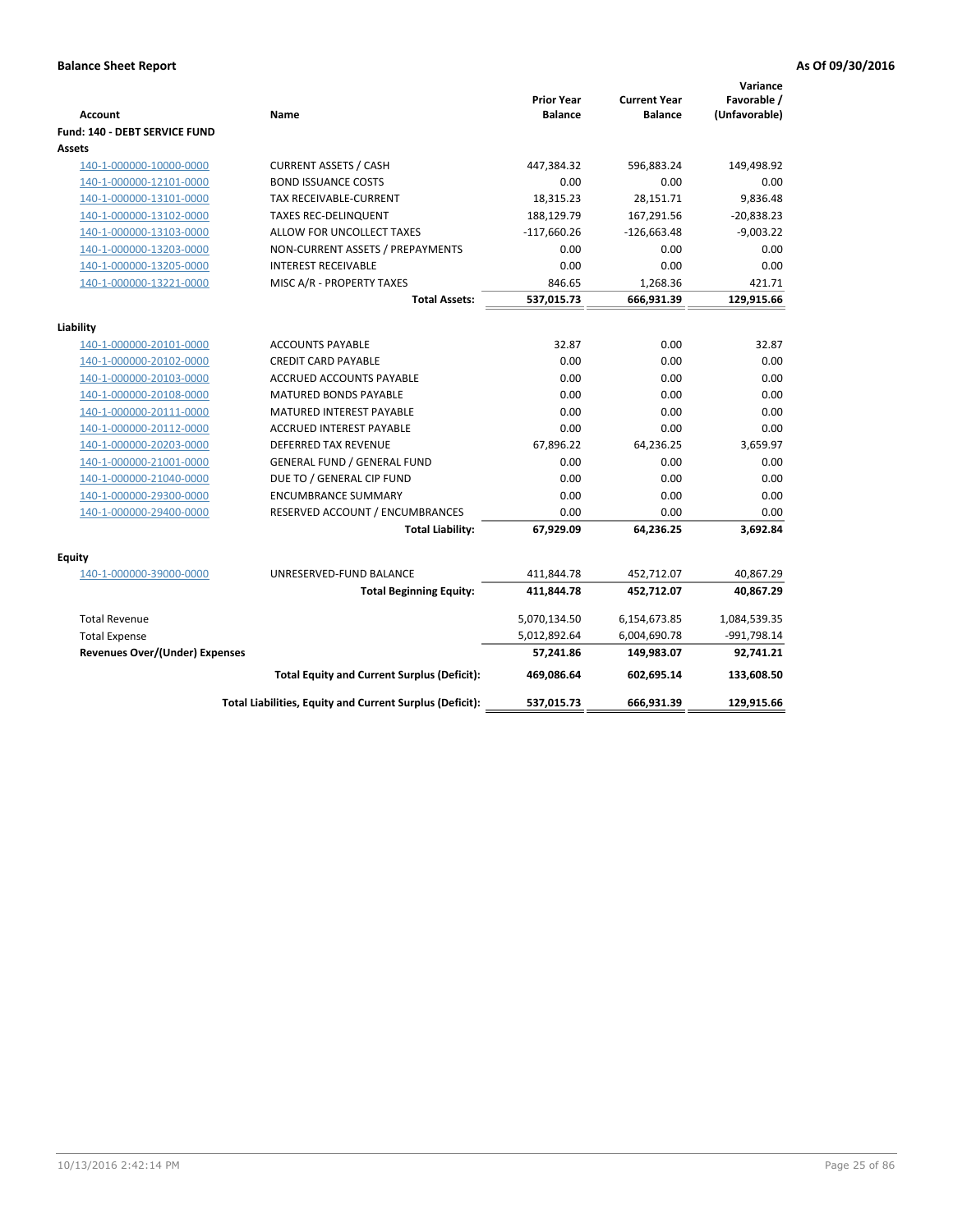|                                                     |                                                          |                                     |                                       | Variance                     |
|-----------------------------------------------------|----------------------------------------------------------|-------------------------------------|---------------------------------------|------------------------------|
| <b>Account</b>                                      | Name                                                     | <b>Prior Year</b><br><b>Balance</b> | <b>Current Year</b><br><b>Balance</b> | Favorable /<br>(Unfavorable) |
| <b>Fund: 160 - GENERAL CAPITAL IMPROVEMENT FUND</b> |                                                          |                                     |                                       |                              |
| Assets                                              |                                                          |                                     |                                       |                              |
| 160-1-000000-10000-0000                             | <b>CURRENT ASSETS / CASH</b>                             | 2,640,231.10                        | 2,852,391.10                          | 212,160.00                   |
| 160-1-000000-11402-0000                             | 2002 CO'S                                                | 282,697.10                          | 283,468.41                            | 771.31                       |
| 160-1-000000-11514-0000                             | EXCHANGE BLDG - TX DAILY ACCOUNT 1157                    | 0.00                                | 2,259,074.70                          | 2,259,074.70                 |
| 160-1-000000-11517-0000                             | <b>EXCHANGE BLDG - TX TERM</b>                           | 0.00                                | 0.00                                  | 0.00                         |
| 160-1-000000-11520-0000                             | <b>CERTIFICATES OF DEPOSIT</b>                           | 150,000.00                          | 300,000.00                            | 150,000.00                   |
| 160-1-000000-11602-0000                             | 2001 CO                                                  | 87,708.57                           | 87,934.30                             | 225.73                       |
| 160-1-000000-11603-0000                             | 2001-A CO'S                                              | 73,216.45                           | 73,404.95                             | 188.50                       |
| 160-1-000000-13201-0000                             | MISC ACCTS RECEIVABLE                                    | 0.00                                | 0.00                                  | 0.00                         |
| 160-1-000000-13205-0000                             | <b>INTEREST RECEIVABLE</b>                               | 0.00                                | 0.00                                  | 0.00                         |
| 160-1-000000-14035-0000                             | DEBT SERVICE / DEBT SERVICE FUND                         | 0.00                                | 0.00                                  | 0.00                         |
|                                                     | <b>Total Assets:</b>                                     | 3,233,853.22                        | 5,856,273.46                          | 2,622,420.24                 |
|                                                     |                                                          |                                     |                                       |                              |
| Liability                                           |                                                          |                                     |                                       |                              |
| 160-1-000000-20101-0000                             | <b>ACCOUNTS PAYABLE</b>                                  | 391,637.65                          | 68,335.04                             | 323,302.61                   |
| 160-1-000000-20102-0000                             | <b>CREDIT CARD PAYABLE</b>                               | 0.00                                | 0.00                                  | 0.00                         |
| 160-1-000000-20103-0000                             | ACCRUED ACCOUNTS PAYABLE                                 | 0.00                                | 0.00                                  | 0.00                         |
| 160-1-000000-20113-0000                             | DEVELOPERS ESCROW                                        | 4,861.10                            | 0.00                                  | 4,861.10                     |
| 160-1-000000-20139-0000                             | <b>RETAINAGES PAYABLE</b>                                | 55,966.63                           | 20,145.55                             | 35,821.08                    |
| 160-1-000000-20902-0000                             | DEFERRED GRANT REVENUE                                   | 0.00                                | 0.00                                  | 0.00                         |
| 160-1-000000-21001-0000                             | <b>GENERAL FUND / GENERAL FUND</b>                       | 0.00                                | 0.00                                  | 0.00                         |
| 160-1-000000-21035-0000                             | DEBT SERVICE / DUE TO DEBT SERVICE                       | 0.00                                | 0.00                                  | 0.00                         |
| 160-1-000000-21101-0000                             | ENTERPRISE / WTR/WWTR UTILITY FUND                       | 0.00                                | 0.00                                  | 0.00                         |
| 160-1-000000-29300-0000                             | <b>ENCUMBRANCE SUMMARY</b>                               | 0.00                                | 0.00                                  | 0.00                         |
| 160-1-000000-29400-0100                             | RESERVED ACCOUNT / ENCUMBRANCES                          | 0.00                                | 0.00                                  | 0.00                         |
|                                                     | <b>Total Liability:</b>                                  | 452,465.38                          | 88,480.59                             | 363,984.79                   |
|                                                     |                                                          |                                     |                                       |                              |
| <b>Equity</b>                                       |                                                          |                                     |                                       |                              |
| 160-1-000000-39000-0000                             | UNRESERVED-FUND BALANCE                                  | 2,403,806.12                        | 2,786,709.99                          | 382,903.87                   |
|                                                     | <b>Total Beginning Equity:</b>                           | 2,403,806.12                        | 2,786,709.99                          | 382,903.87                   |
| <b>Total Revenue</b>                                |                                                          | 2,047,509.49                        | 5,030,149.83                          | 2,982,640.34                 |
| <b>Total Expense</b>                                |                                                          | 1,669,927.77                        | 2,049,066.95                          | -379,139.18                  |
| Revenues Over/(Under) Expenses                      |                                                          | 377,581.72                          | 2,981,082.88                          | 2,603,501.16                 |
|                                                     | <b>Total Equity and Current Surplus (Deficit):</b>       | 2,781,387.84                        | 5,767,792.87                          | 2,986,405.03                 |
|                                                     | Total Liabilities, Equity and Current Surplus (Deficit): | 3,233,853.22                        | 5,856,273.46                          | 2,622,420.24                 |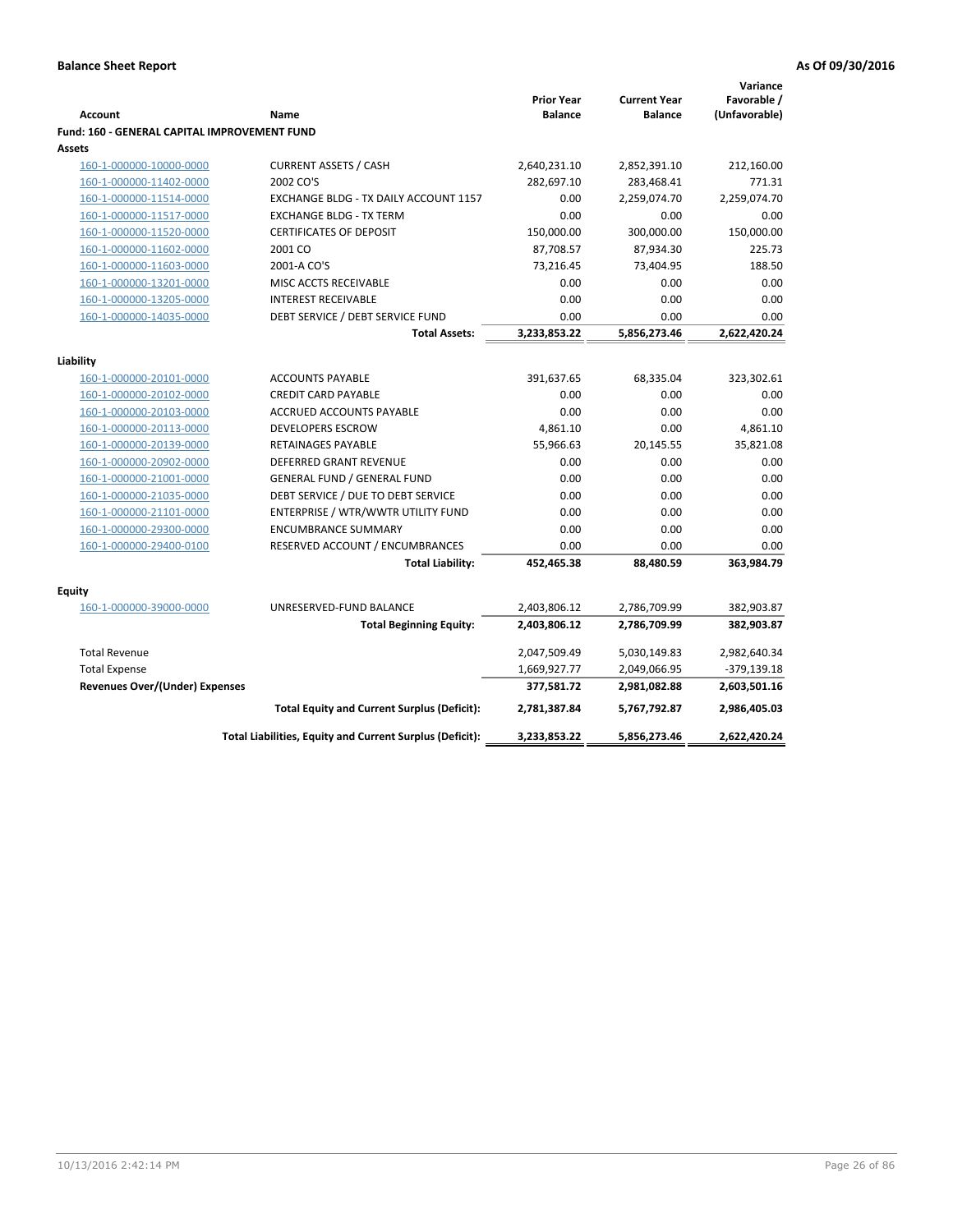| <b>Account</b>                        | Name                                                     | <b>Prior Year</b><br><b>Balance</b> | <b>Current Year</b><br><b>Balance</b> | Variance<br>Favorable /<br>(Unfavorable) |
|---------------------------------------|----------------------------------------------------------|-------------------------------------|---------------------------------------|------------------------------------------|
| Fund: 161 - STREET CONSTRUCTION FUND  |                                                          |                                     |                                       |                                          |
| <b>Assets</b>                         |                                                          |                                     |                                       |                                          |
| 161-1-000000-10000-0000               | <b>CURRENT ASSETS / CASH</b>                             | 0.00                                | 844,915.30                            | 844,915.30                               |
| 161-1-000000-11003-0000               | 2010 CO'S                                                | 840,690.20                          | 0.00                                  | $-840,690.20$                            |
| 161-1-000000-13205-0000               | <b>INTEREST RECEIVABLE</b>                               | 0.00                                | 0.00                                  | 0.00                                     |
| 161-1-000000-14035-0000               | DEBT SERVICE / DEBT SERVICE FUND                         | 0.00                                | 0.00                                  | 0.00                                     |
|                                       | <b>Total Assets:</b>                                     | 840,690.20                          | 844,915.30                            | 4,225.10                                 |
| Liability                             |                                                          |                                     |                                       |                                          |
| 161-1-000000-20101-0000               | <b>ACCOUNTS PAYABLE</b>                                  | 0.00                                | 0.00                                  | 0.00                                     |
| 161-1-000000-20102-0000               | <b>CREDIT CARD PAYABLE</b>                               | 0.00                                | 0.00                                  | 0.00                                     |
| 161-1-000000-20103-0000               | <b>ACCRUED ACCOUNTS PAYABLE</b>                          | 0.00                                | 0.00                                  | 0.00                                     |
| 161-1-000000-20139-0000               | <b>RETAINAGES PAYABLE</b>                                | 0.00                                | 0.00                                  | 0.00                                     |
| 161-1-000000-21001-0000               | <b>GENERAL FUND / GENERAL FUND</b>                       | 0.00                                | 0.00                                  | 0.00                                     |
| 161-1-000000-21035-0000               | DEBT SERVICE / DUE TO DEBT SERVICE                       | 0.00                                | 0.00                                  | 0.00                                     |
| 161-1-000000-29300-0000               | <b>ENCUMBRANCE SUMMARY</b>                               | 0.00                                | 0.00                                  | 0.00                                     |
| 161-1-000000-29400-0100               | RESERVED ACCOUNT / ENCUMBRANCES                          | 0.00                                | 0.00                                  | 0.00                                     |
|                                       | <b>Total Liability:</b>                                  | 0.00                                | 0.00                                  | 0.00                                     |
| <b>Equity</b>                         |                                                          |                                     |                                       |                                          |
| 161-1-000000-39000-0000               | UNRESERVED-FUND BALANCE                                  | 848,617.91                          | 840,690.20                            | $-7,927.71$                              |
|                                       | <b>Total Beginning Equity:</b>                           | 848,617.91                          | 840,690.20                            | $-7,927.71$                              |
| <b>Total Revenue</b>                  |                                                          | 1,102.42                            | 4,225.10                              | 3,122.68                                 |
| <b>Total Expense</b>                  |                                                          | 9,030.13                            | 0.00                                  | 9,030.13                                 |
| <b>Revenues Over/(Under) Expenses</b> |                                                          | $-7,927.71$                         | 4,225.10                              | 12,152.81                                |
|                                       | <b>Total Equity and Current Surplus (Deficit):</b>       | 840,690.20                          | 844,915.30                            | 4,225.10                                 |
|                                       | Total Liabilities, Equity and Current Surplus (Deficit): | 840,690.20                          | 844,915.30                            | 4,225.10                                 |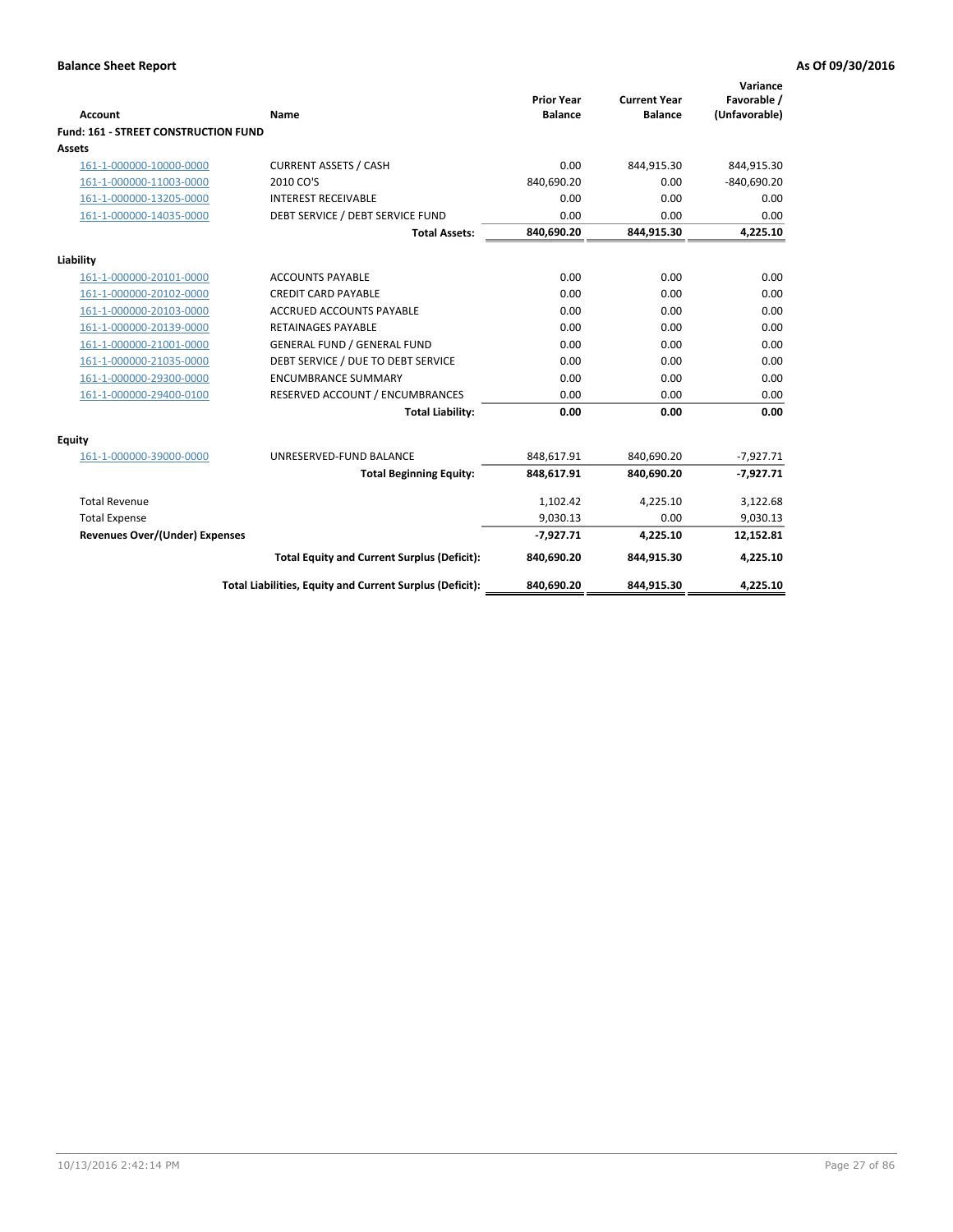| Account                                         | Name                                                     | <b>Prior Year</b><br><b>Balance</b> | <b>Current Year</b><br><b>Balance</b> | Variance<br>Favorable /<br>(Unfavorable) |
|-------------------------------------------------|----------------------------------------------------------|-------------------------------------|---------------------------------------|------------------------------------------|
| <b>Fund: 162 - GRAHAM PARK RENOVATIONS FUND</b> |                                                          |                                     |                                       |                                          |
| <b>Assets</b>                                   |                                                          |                                     |                                       |                                          |
| 162-1-000000-10000-0000                         | <b>CURRENT ASSETS / CASH</b>                             | 0.00                                | 0.00                                  | 0.00                                     |
| 162-1-000000-13201-0000                         | MISC ACCTS RECEIVABLE                                    | 0.00                                | 0.00                                  | 0.00                                     |
|                                                 | <b>Total Assets:</b>                                     | 0.00                                | 0.00                                  | 0.00                                     |
| Liability                                       |                                                          |                                     |                                       |                                          |
| 162-1-000000-20101-0000                         | <b>ACCOUNTS PAYABLE</b>                                  | 0.00                                | 0.00                                  | 0.00                                     |
| 162-1-000000-20139-0000                         | <b>RETAINAGES PAYABLE</b>                                | 0.00                                | 0.00                                  | 0.00                                     |
| 162-1-000000-20202-0000                         | <b>DEFERRED REVENUE</b>                                  | 0.00                                | 0.00                                  | 0.00                                     |
| 162-1-000000-29300-0000                         | <b>ENCUMBRANCE SUMMARY</b>                               | 0.00                                | 0.00                                  | 0.00                                     |
| 162-1-000000-29400-0000                         | RESERVED ACCOUNT / ENCUMBRANCES                          | 0.00                                | 0.00                                  | 0.00                                     |
|                                                 | <b>Total Liability:</b>                                  | 0.00                                | 0.00                                  | 0.00                                     |
| Equity                                          |                                                          |                                     |                                       |                                          |
| 162-1-000000-39000-0000                         | UNRESERVED-FUND BALANCE                                  | 0.00                                | 0.00                                  | 0.00                                     |
|                                                 | <b>Total Beginning Equity:</b>                           | 0.00                                | 0.00                                  | 0.00                                     |
| <b>Total Revenue</b>                            |                                                          | 0.00                                | 0.00                                  | 0.00                                     |
| <b>Total Expense</b>                            |                                                          | 0.00                                | 0.00                                  | 0.00                                     |
| <b>Revenues Over/(Under) Expenses</b>           |                                                          | 0.00                                | 0.00                                  | 0.00                                     |
|                                                 | <b>Total Equity and Current Surplus (Deficit):</b>       | 0.00                                | 0.00                                  | 0.00                                     |
|                                                 | Total Liabilities, Equity and Current Surplus (Deficit): | 0.00                                | 0.00                                  | 0.00                                     |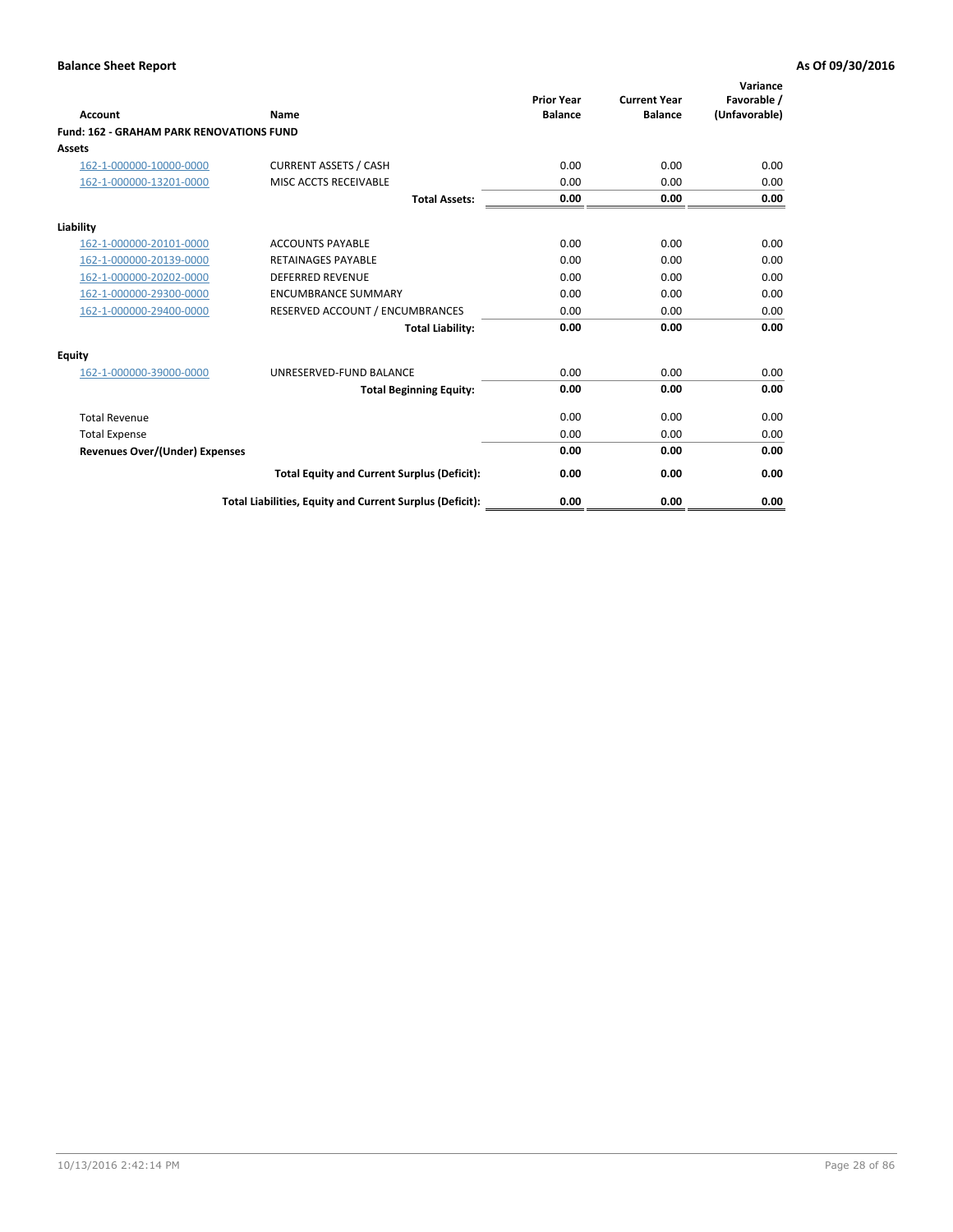| Account                                      | Name                                                     | <b>Prior Year</b><br><b>Balance</b> | <b>Current Year</b><br><b>Balance</b> | Variance<br>Favorable /<br>(Unfavorable) |
|----------------------------------------------|----------------------------------------------------------|-------------------------------------|---------------------------------------|------------------------------------------|
| <b>Fund: 163 - SECO STIMULAS BLOCK GRANT</b> |                                                          |                                     |                                       |                                          |
| <b>Assets</b>                                |                                                          |                                     |                                       |                                          |
| 163-1-000000-10000-0000                      | <b>CURRENT ASSETS / CASH</b>                             | 0.00                                | 0.00                                  | 0.00                                     |
| 163-1-000000-13201-0000                      | MISC ACCTS RECEIVABLE                                    | 0.00                                | 0.00                                  | 0.00                                     |
| 163-1-000000-13205-0000                      | <b>INTEREST RECEIVABLE</b>                               | 0.00                                | 0.00                                  | 0.00                                     |
|                                              | <b>Total Assets:</b>                                     | 0.00                                | 0.00                                  | 0.00                                     |
| Liability                                    |                                                          |                                     |                                       |                                          |
| 163-1-000000-20101-0000                      | <b>ACCOUNTS PAYABLE</b>                                  | 0.00                                | 0.00                                  | 0.00                                     |
| 163-1-000000-20102-0000                      | <b>CREDIT CARD PAYABLE</b>                               | 0.00                                | 0.00                                  | 0.00                                     |
| 163-1-000000-20103-0000                      | <b>ACCRUED ACCOUNTS PAYABLE</b>                          | 0.00                                | 0.00                                  | 0.00                                     |
| 163-1-000000-20139-0000                      | <b>RETAINAGES PAYABLE</b>                                | 0.00                                | 0.00                                  | 0.00                                     |
| 163-1-000000-20902-0000                      | <b>DEFERRED GRANT REVENUE</b>                            | 0.00                                | 0.00                                  | 0.00                                     |
| 163-1-000000-29300-0000                      | <b>ENCUMBRANCE SUMMARY</b>                               | 0.00                                | 0.00                                  | 0.00                                     |
| 163-1-000000-29400-0100                      | RESERVED ACCOUNT / ENCUMBRANCES                          | 0.00                                | 0.00                                  | 0.00                                     |
|                                              | <b>Total Liability:</b>                                  | 0.00                                | 0.00                                  | 0.00                                     |
| <b>Equity</b>                                |                                                          |                                     |                                       |                                          |
| 163-1-000000-39000-0000                      | UNRESERVED-FUND BALANCE                                  | 0.00                                | 0.00                                  | 0.00                                     |
|                                              | <b>Total Beginning Equity:</b>                           | 0.00                                | 0.00                                  | 0.00                                     |
| <b>Total Revenue</b>                         |                                                          | 0.00                                | 0.00                                  | 0.00                                     |
| <b>Total Expense</b>                         |                                                          | 0.00                                | 0.00                                  | 0.00                                     |
| Revenues Over/(Under) Expenses               |                                                          | 0.00                                | 0.00                                  | 0.00                                     |
|                                              | <b>Total Equity and Current Surplus (Deficit):</b>       | 0.00                                | 0.00                                  | 0.00                                     |
|                                              | Total Liabilities, Equity and Current Surplus (Deficit): | 0.00                                | 0.00                                  | 0.00                                     |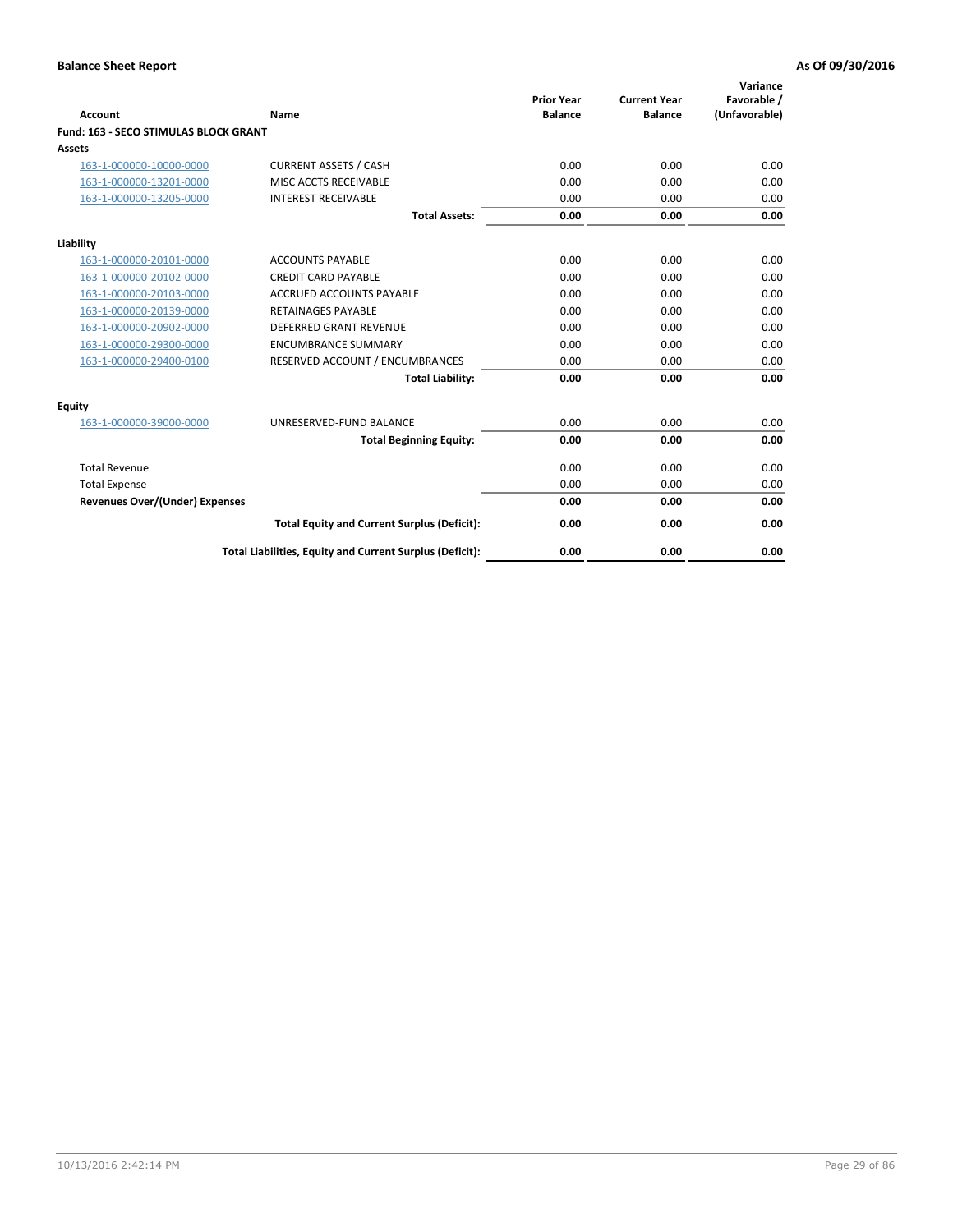| <b>Account</b>                        | <b>Name</b>                                              | <b>Prior Year</b><br><b>Balance</b> | <b>Current Year</b><br><b>Balance</b> | Variance<br>Favorable /<br>(Unfavorable) |
|---------------------------------------|----------------------------------------------------------|-------------------------------------|---------------------------------------|------------------------------------------|
| Fund: 164 - 2013 CO CAPITAL FUND      |                                                          |                                     |                                       |                                          |
| Assets                                |                                                          |                                     |                                       |                                          |
| 164-1-000000-10000-0000               | <b>CURRENT ASSETS / CASH</b>                             | 0.00                                | 0.00                                  | 0.00                                     |
| 164-1-000000-11508-0000               | 2013 CO'S PROJ CONST                                     | 28,671.65                           | 28,764.81                             | 93.16                                    |
| 164-1-000000-11509-0000               | 2013 CO'S DEBT SERVICE                                   | 4,707.59                            | 4,722.88                              | 15.29                                    |
| 164-1-000000-13205-0000               | <b>INTEREST RECEIVABLE</b>                               | 0.00                                | 0.00                                  | 0.00                                     |
| 164-1-000000-14035-0000               | DEBT SERVICE / DEBT SERVICE FUND                         | 0.00                                | 0.00                                  | 0.00                                     |
|                                       | <b>Total Assets:</b>                                     | 33,379.24                           | 33,487.69                             | 108.45                                   |
| Liability                             |                                                          |                                     |                                       |                                          |
| 164-1-000000-20101-0000               | <b>ACCOUNTS PAYABLE</b>                                  | 0.00                                | 0.00                                  | 0.00                                     |
| 164-1-000000-20102-0000               | <b>CREDIT CARD PAYABLE</b>                               | 0.00                                | 0.00                                  | 0.00                                     |
| 164-1-000000-20103-0000               | <b>ACCRUED ACCOUNTS PAYABLE</b>                          | 0.00                                | 0.00                                  | 0.00                                     |
| 164-1-000000-20139-0000               | <b>RETAINAGES PAYABLE</b>                                | 0.00                                | 0.00                                  | 0.00                                     |
| 164-1-000000-21001-0000               | <b>GENERAL FUND / GENERAL FUND</b>                       | 0.00                                | 0.00                                  | 0.00                                     |
| 164-1-000000-21035-0000               | DEBT SERVICE / DUE TO DEBT SERVICE                       | 0.00                                | 0.00                                  | 0.00                                     |
| 164-1-000000-29300-0000               | <b>ENCUMBRANCE SUMMARY</b>                               | 0.00                                | 0.00                                  | 0.00                                     |
| 164-1-000000-29400-0100               | RESERVED ACCOUNT / ENCUMBRANCES                          | 0.00                                | 0.00                                  | 0.00                                     |
|                                       | <b>Total Liability:</b>                                  | 0.00                                | 0.00                                  | 0.00                                     |
| Equity                                |                                                          |                                     |                                       |                                          |
| 164-1-000000-39000-0000               | UNRESERVED-FUND BALANCE                                  | 43,263.93                           | 33,379.24                             | $-9,884.69$                              |
|                                       | <b>Total Beginning Equity:</b>                           | 43,263.93                           | 33,379.24                             | $-9,884.69$                              |
| <b>Total Revenue</b>                  |                                                          | 115.31                              | 108.45                                | $-6.86$                                  |
| <b>Total Expense</b>                  |                                                          | 10,000.00                           | 0.00                                  | 10,000.00                                |
| <b>Revenues Over/(Under) Expenses</b> |                                                          | $-9,884.69$                         | 108.45                                | 9,993.14                                 |
|                                       | <b>Total Equity and Current Surplus (Deficit):</b>       | 33,379.24                           | 33,487.69                             | 108.45                                   |
|                                       | Total Liabilities, Equity and Current Surplus (Deficit): | 33,379.24                           | 33.487.69                             | 108.45                                   |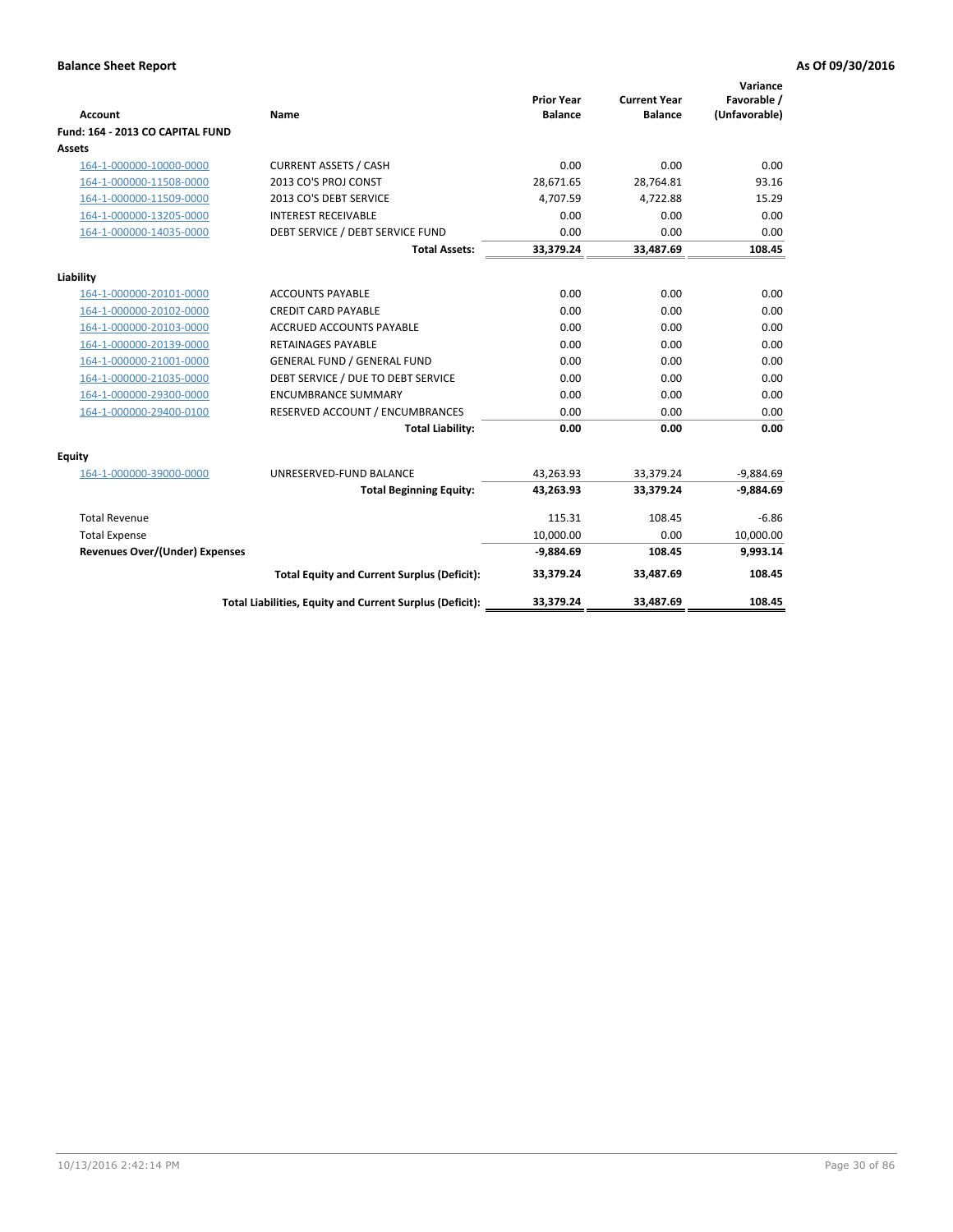| <b>Account</b>                        | Name                                                     | <b>Prior Year</b><br><b>Balance</b> | <b>Current Year</b><br><b>Balance</b> | Variance<br>Favorable /<br>(Unfavorable) |
|---------------------------------------|----------------------------------------------------------|-------------------------------------|---------------------------------------|------------------------------------------|
| Fund: 165 - 2014 GO FUND              |                                                          |                                     |                                       |                                          |
| Assets                                |                                                          |                                     |                                       |                                          |
| 165-1-000000-10000-0000               | <b>CURRENT ASSETS / CASH</b>                             | 0.00                                | $-230,955.53$                         | $-230,955.53$                            |
| 165-1-000000-11003-0000               | 2010 CO'S                                                | 0.00                                | 0.00                                  | 0.00                                     |
| 165-1-000000-11202-0000               | 2014 GO STREET BONDS                                     | 1,935,074.75                        | 0.00                                  | $-1,935,074.75$                          |
| 165-1-000000-11511-0000               | 2015 GO PROJECT CONSTRUCTION                             | 102,173.81                          | -999,997.18                           | $-1,102,170.99$                          |
| 165-1-000000-11520-0000               | <b>CERTIFICATES OF DEPOSIT</b>                           | 3,611,000.00                        | 0.00                                  | $-3,611,000.00$                          |
| 165-1-000000-11530-0000               | <b>TexasTERM CP</b>                                      | 3,750,000.00                        | 6,000,000.00                          | 2,250,000.00                             |
| 165-1-000000-13201-0000               | MISC ACCTS RECEIVABLE                                    | 0.00                                | 0.00                                  | 0.00                                     |
| 165-1-000000-13205-0000               | <b>INTEREST RECEIVABLE</b>                               | 0.00                                | 0.00                                  | 0.00                                     |
| 165-1-000000-14035-0000               | DEBT SERVICE / DEBT SERVICE FUND                         | 0.00                                | 0.00                                  | 0.00                                     |
|                                       | <b>Total Assets:</b>                                     | 9,398,248.56                        | 4,769,047.29                          | $-4,629,201.27$                          |
| Liability                             |                                                          |                                     |                                       |                                          |
| 165-1-000000-20101-0000               | <b>ACCOUNTS PAYABLE</b>                                  | 545,805.76                          | 728,085.79                            | $-182,280.03$                            |
| 165-1-000000-20102-0000               | <b>CREDIT CARD PAYABLE</b>                               | 0.00                                | 0.00                                  | 0.00                                     |
| 165-1-000000-20103-0000               | <b>ACCRUED ACCOUNTS PAYABLE</b>                          | 0.00                                | 0.00                                  | 0.00                                     |
| 165-1-000000-20139-0000               | <b>RETAINAGES PAYABLE</b>                                | 158,001.18                          | 195,998.50                            | $-37,997.32$                             |
| 165-1-000000-21001-0000               | <b>GENERAL FUND / GENERAL FUND</b>                       | 0.00                                | 0.00                                  | 0.00                                     |
| 165-1-000000-21035-0000               | DEBT SERVICE / DUE TO DEBT SERVICE                       | 0.00                                | 0.00                                  | 0.00                                     |
| 165-1-000000-29300-0000               | <b>ENCUMBRANCE SUMMARY</b>                               | 0.00                                | 0.00                                  | 0.00                                     |
| 165-1-000000-29400-0100               | RESERVED ACCOUNT / ENCUMBRANCES                          | 0.00                                | 0.00                                  | 0.00                                     |
|                                       | <b>Total Liability:</b>                                  | 703,806.94                          | 924,084.29                            | $-220,277.35$                            |
| <b>Equity</b>                         |                                                          |                                     |                                       |                                          |
| 165-1-000000-39000-0000               | UNRESERVED-FUND BALANCE                                  | $-244,519.99$                       | 8,706,752.14                          | 8,951,272.13                             |
|                                       | <b>Total Beginning Equity:</b>                           | $-244,519.99$                       | 8,706,752.14                          | 8,951,272.13                             |
| <b>Total Revenue</b>                  |                                                          | 12,607,570.54                       | 48,751.79                             | $-12,558,818.75$                         |
| <b>Total Expense</b>                  |                                                          | 3,668,608.93                        | 4,910,540.93                          | $-1,241,932.00$                          |
| <b>Revenues Over/(Under) Expenses</b> |                                                          | 8,938,961.61                        | $-4,861,789.14$                       | $-13,800,750.75$                         |
|                                       | <b>Total Equity and Current Surplus (Deficit):</b>       | 8,694,441.62                        | 3,844,963.00                          | $-4,849,478.62$                          |
|                                       | Total Liabilities, Equity and Current Surplus (Deficit): | 9,398,248.56                        | 4,769,047.29                          | $-4,629,201.27$                          |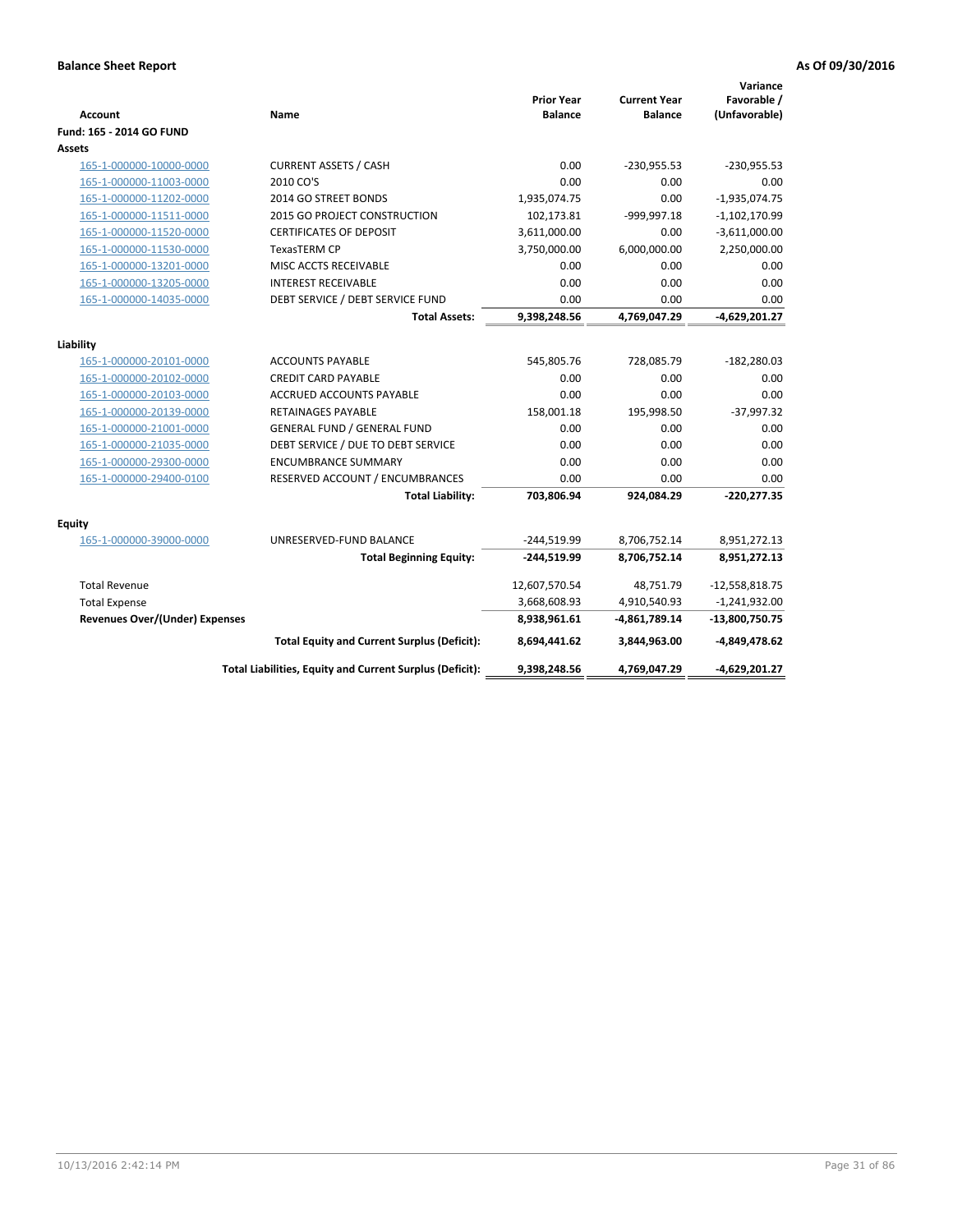| Account                                                      | Name                                                     | <b>Prior Year</b><br><b>Balance</b> | <b>Current Year</b><br><b>Balance</b> | Variance<br>Favorable /<br>(Unfavorable) |
|--------------------------------------------------------------|----------------------------------------------------------|-------------------------------------|---------------------------------------|------------------------------------------|
| <b>Fund: 170 - LAW ENFORCEMENT GRANT - CAPITAL PURCHASES</b> |                                                          |                                     |                                       |                                          |
| <b>Assets</b>                                                |                                                          |                                     |                                       |                                          |
| 170-1-000000-10000-0000                                      | <b>CURRENT ASSETS / CASH</b>                             | 194.66                              | 194.66                                | 0.00                                     |
| 170-1-000000-13201-0000                                      | MISC ACCTS RECEIVABLE                                    | 0.00                                | 0.00                                  | 0.00                                     |
|                                                              | <b>Total Assets:</b>                                     | 194.66                              | 194.66                                | 0.00                                     |
| Liability                                                    |                                                          |                                     |                                       |                                          |
| 170-1-000000-20101-0000                                      | <b>ACCOUNTS PAYABLE</b>                                  | 0.00                                | 0.00                                  | 0.00                                     |
| 170-1-000000-20102-0000                                      | <b>CREDIT CARD PAYABLE</b>                               | 0.00                                | 0.00                                  | 0.00                                     |
| 170-1-000000-20103-0000                                      | <b>ACCRUED ACCOUNTS PAYABLE</b>                          | 0.00                                | 0.00                                  | 0.00                                     |
| 170-1-000000-20902-0000                                      | <b>DEFERRED GRANT REVENUE</b>                            | 0.00                                | 0.00                                  | 0.00                                     |
| 170-1-000000-21001-0000                                      | <b>GENERAL FUND / GENERAL FUND</b>                       | 0.00                                | 0.00                                  | 0.00                                     |
| 170-1-000000-24004-0000                                      | <b>INTEREST PAYABLE ON DEP</b>                           | 0.00                                | 0.00                                  | 0.00                                     |
| 170-1-000000-29300-0000                                      | <b>ENCUMBRANCE SUMMARY</b>                               | 0.00                                | 0.00                                  | 0.00                                     |
| 170-1-000000-29400-0000                                      | RESERVED ACCOUNT / ENCUMBRANCES                          | 0.00                                | 0.00                                  | 0.00                                     |
|                                                              | <b>Total Liability:</b>                                  | 0.00                                | 0.00                                  | 0.00                                     |
| <b>Equity</b>                                                |                                                          |                                     |                                       |                                          |
| 170-1-000000-39000-0000                                      | UNRESERVED-FUND BALANCE                                  | 194.66                              | 194.66                                | 0.00                                     |
|                                                              | <b>Total Beginning Equity:</b>                           | 194.66                              | 194.66                                | 0.00                                     |
| <b>Total Revenue</b>                                         |                                                          | 0.00                                | 0.00                                  | 0.00                                     |
| <b>Total Expense</b>                                         |                                                          | 0.00                                | 0.00                                  | 0.00                                     |
| <b>Revenues Over/(Under) Expenses</b>                        |                                                          | 0.00                                | 0.00                                  | 0.00                                     |
|                                                              | <b>Total Equity and Current Surplus (Deficit):</b>       | 194.66                              | 194.66                                | 0.00                                     |
|                                                              | Total Liabilities, Equity and Current Surplus (Deficit): | 194.66                              | 194.66                                | 0.00                                     |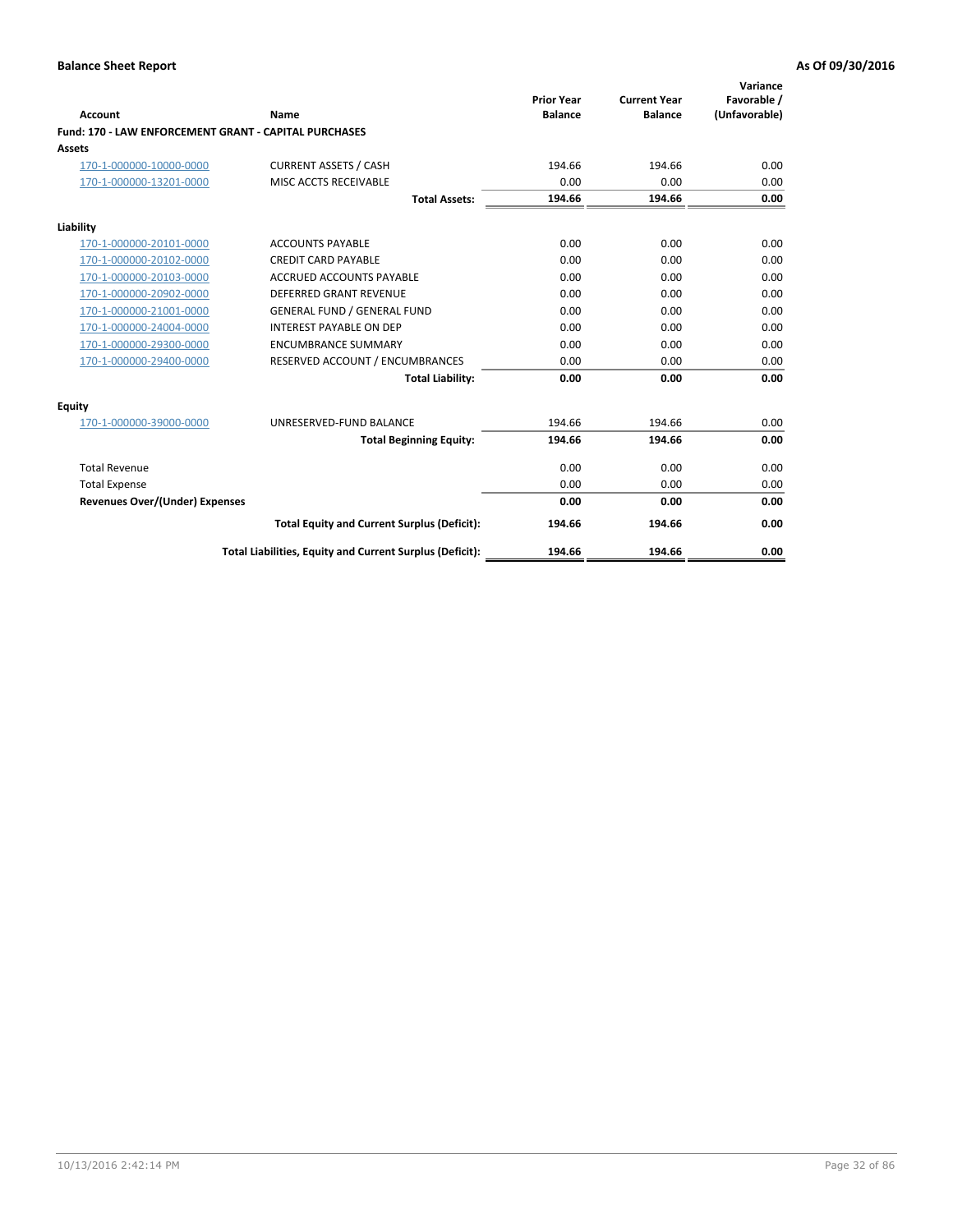|                                                |                                                          | <b>Prior Year</b> | <b>Current Year</b> | Variance<br>Favorable / |
|------------------------------------------------|----------------------------------------------------------|-------------------|---------------------|-------------------------|
| Account                                        | Name                                                     | <b>Balance</b>    | <b>Balance</b>      | (Unfavorable)           |
| <b>Fund: 171 - MAIN STREET SPECIAL REVENUE</b> |                                                          |                   |                     |                         |
| Assets                                         |                                                          |                   |                     |                         |
| 171-1-000000-10000-0000                        | <b>CURRENT ASSETS / CASH</b>                             | 29,641.28         | 37,308.28           | 7,667.00                |
| 171-1-000000-13201-0000                        | MISC ACCTS RECEIVABLE                                    | 0.00              | 0.00                | 0.00                    |
| 171-1-000000-13205-0000                        | <b>INTEREST RECEIVABLE</b>                               | 0.00              | 0.00                | 0.00                    |
|                                                | <b>Total Assets:</b>                                     | 29,641.28         | 37,308.28           | 7,667.00                |
| Liability                                      |                                                          |                   |                     |                         |
| 171-1-000000-20101-0000                        | <b>ACCOUNTS PAYABLE</b>                                  | 0.00              | 0.00                | 0.00                    |
| 171-1-000000-20102-0000                        | <b>CREDIT CARD PAYABLE</b>                               | 0.00              | 0.00                | 0.00                    |
| 171-1-000000-20103-0000                        | <b>ACCRUED ACCOUNTS PAYABLE</b>                          | 0.00              | 0.00                | 0.00                    |
| 171-1-000000-20139-0000                        | <b>RETAINAGES PAYABLE</b>                                | 0.00              | 0.00                | 0.00                    |
| 171-1-000000-20902-0000                        | <b>DEFERRED GRANT REVENUE</b>                            | 0.00              | 0.00                | 0.00                    |
| 171-1-000000-29300-0000                        | <b>ENCUMBRANCE SUMMARY</b>                               | 0.00              | 0.00                | 0.00                    |
| 171-1-000000-29400-0100                        | RESERVED ACCOUNT / ENCUMBRANCES                          | 0.00              | 0.00                | 0.00                    |
|                                                | <b>Total Liability:</b>                                  | 0.00              | 0.00                | 0.00                    |
| <b>Equity</b>                                  |                                                          |                   |                     |                         |
| 171-1-000000-39000-0000                        | UNRESERVED-FUND BALANCE                                  | 27,191.28         | 29,641.28           | 2,450.00                |
|                                                | <b>Total Beginning Equity:</b>                           | 27,191.28         | 29,641.28           | 2,450.00                |
| <b>Total Revenue</b>                           |                                                          | 25,000.00         | 25,000.00           | 0.00                    |
| <b>Total Expense</b>                           |                                                          | 22,550.00         | 17,333.00           | 5,217.00                |
| <b>Revenues Over/(Under) Expenses</b>          |                                                          | 2.450.00          | 7,667.00            | 5,217.00                |
|                                                | <b>Total Equity and Current Surplus (Deficit):</b>       | 29,641.28         | 37,308.28           | 7,667.00                |
|                                                | Total Liabilities, Equity and Current Surplus (Deficit): | 29,641.28         | 37,308.28           | 7,667.00                |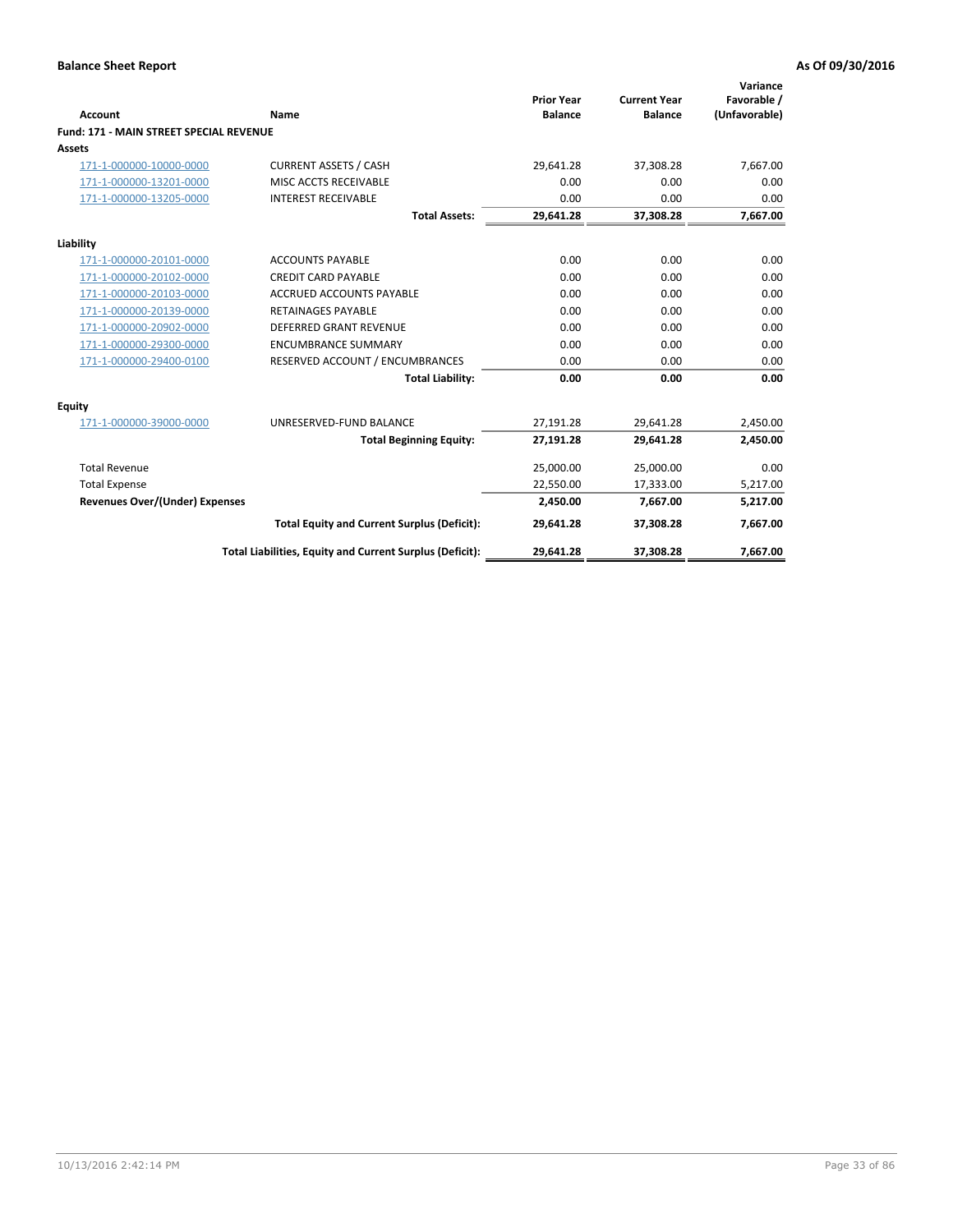|                                      |                                                          | <b>Prior Year</b> | <b>Current Year</b> | Variance<br>Favorable / |
|--------------------------------------|----------------------------------------------------------|-------------------|---------------------|-------------------------|
| <b>Account</b>                       | Name                                                     | <b>Balance</b>    | <b>Balance</b>      | (Unfavorable)           |
| <b>Fund: 172 - MINOR GRANTS FUND</b> |                                                          |                   |                     |                         |
| <b>Assets</b>                        |                                                          |                   |                     |                         |
| 172-1-000000-10000-0000              | <b>CURRENT ASSETS / CASH</b>                             | 1,265.22          | 3,102.56            | 1,837.34                |
| 172-1-000000-13201-0000              | MISC ACCTS RECEIVABLE                                    | 0.00              | 0.00                | 0.00                    |
| 172-1-000000-13205-0000              | <b>INTEREST RECEIVABLE</b>                               | 0.00              | 0.00                | 0.00                    |
|                                      | <b>Total Assets:</b>                                     | 1,265.22          | 3,102.56            | 1,837.34                |
| Liability                            |                                                          |                   |                     |                         |
| 172-1-000000-20101-0000              | <b>ACCOUNTS PAYABLE</b>                                  | 42.44             | 85.28               | $-42.84$                |
| 172-1-000000-20102-0000              | <b>CREDIT CARD PAYABLE</b>                               | 0.00              | 0.00                | 0.00                    |
| 172-1-000000-20103-0000              | <b>ACCRUED ACCOUNTS PAYABLE</b>                          | 0.00              | 0.00                | 0.00                    |
| 172-1-000000-20902-0000              | DEFERRED GRANT REVENUE                                   | 0.00              | 0.00                | 0.00                    |
| 172-1-000000-29300-0000              | <b>ENCUMBRANCE SUMMARY</b>                               | 0.00              | 0.00                | 0.00                    |
| 172-1-000000-29400-0000              | RESERVED ACCOUNT / ENCUMBRANCES                          | 0.00              | 0.00                | 0.00                    |
|                                      | <b>Total Liability:</b>                                  | 42.44             | 85.28               | $-42.84$                |
| Equity                               |                                                          |                   |                     |                         |
| 172-1-000000-39000-0000              | UNRESERVED-FUND BALANCE                                  | 393.93            | 2,129.85            | 1,735.92                |
|                                      | <b>Total Beginning Equity:</b>                           | 393.93            | 2,129.85            | 1,735.92                |
| <b>Total Revenue</b>                 |                                                          | 18,227.40         | 18,666.83           | 439.43                  |
| <b>Total Expense</b>                 |                                                          | 17,398.55         | 17,779.40           | $-380.85$               |
| Revenues Over/(Under) Expenses       |                                                          | 828.85            | 887.43              | 58.58                   |
|                                      | <b>Total Equity and Current Surplus (Deficit):</b>       | 1,222.78          | 3,017.28            | 1,794.50                |
|                                      | Total Liabilities, Equity and Current Surplus (Deficit): | 1,265.22          | 3,102.56            | 1,837.34                |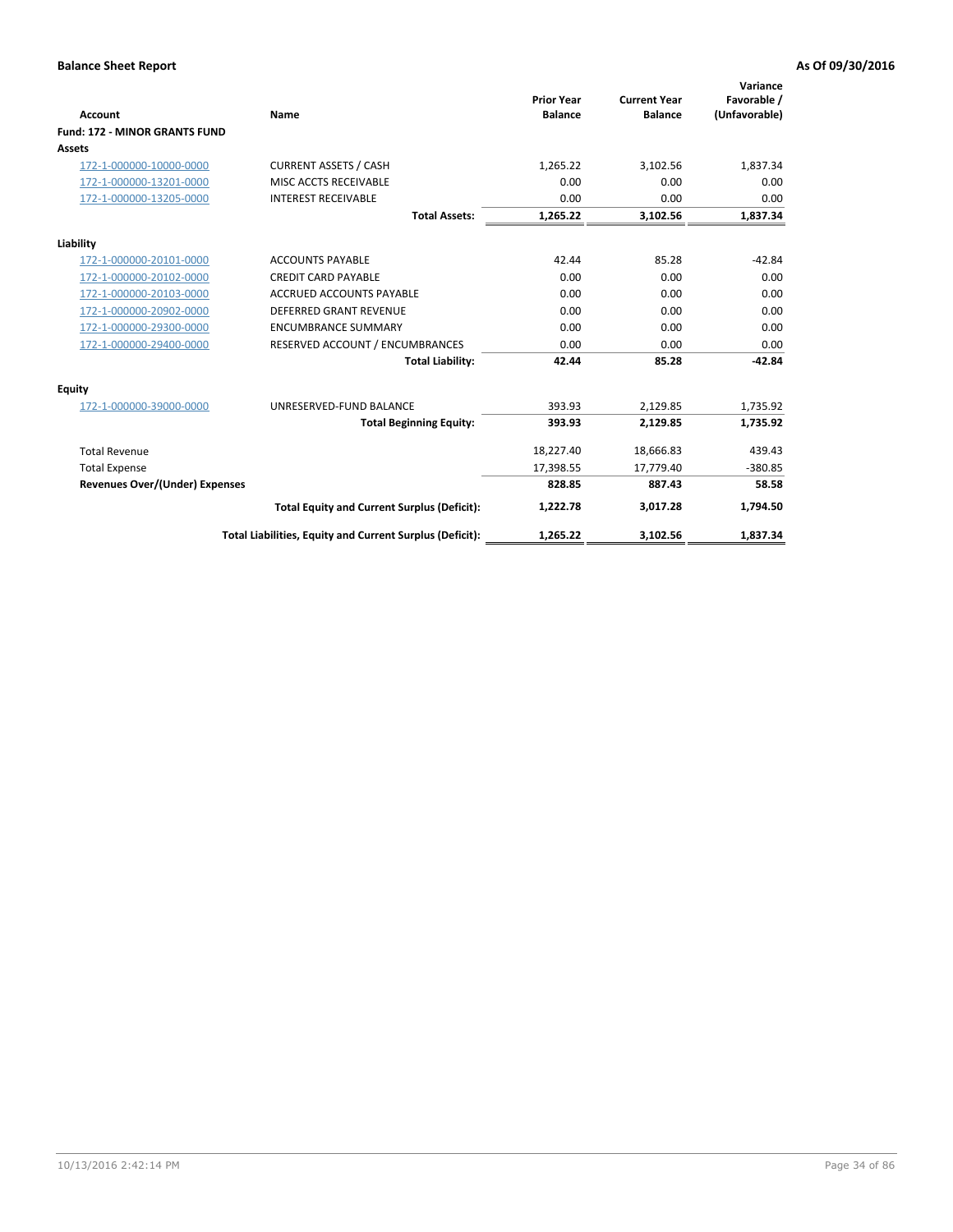| <b>Account</b>                         | <b>Name</b>                                              | <b>Prior Year</b><br><b>Balance</b> | <b>Current Year</b><br><b>Balance</b> | Variance<br>Favorable /<br>(Unfavorable) |
|----------------------------------------|----------------------------------------------------------|-------------------------------------|---------------------------------------|------------------------------------------|
| <b>Fund: 173 - FL YOUNG FOUNDATION</b> |                                                          |                                     |                                       |                                          |
| Assets                                 |                                                          |                                     |                                       |                                          |
| 173-1-000000-10000-0000                | <b>CURRENT ASSETS / CASH</b>                             | 0.00                                | 0.00                                  | 0.00                                     |
| 173-1-000000-13201-0000                | MISC ACCTS RECEIVABLE                                    | 0.00                                | 0.00                                  | 0.00                                     |
|                                        | <b>Total Assets:</b>                                     | 0.00                                | 0.00                                  | 0.00                                     |
| Liability                              |                                                          |                                     |                                       |                                          |
| 173-1-000000-20101-0000                | <b>ACCOUNTS PAYABLE</b>                                  | 0.00                                | 0.00                                  | 0.00                                     |
| 173-1-000000-20102-0000                | <b>CREDIT CARD PAYABLE</b>                               | 0.00                                | 0.00                                  | 0.00                                     |
| 173-1-000000-20902-0000                | <b>DEFERRED GRANT REVENUE</b>                            | 0.00                                | 0.00                                  | 0.00                                     |
| 173-1-000000-29300-0000                | <b>ENCUMBRANCE SUMMARY</b>                               | 0.00                                | 0.00                                  | 0.00                                     |
| 173-1-000000-29400-0000                | RESERVED ACCOUNT / ENCUMBRANCES                          | 0.00                                | 0.00                                  | 0.00                                     |
|                                        | <b>Total Liability:</b>                                  | 0.00                                | 0.00                                  | 0.00                                     |
| Equity                                 |                                                          |                                     |                                       |                                          |
| 173-1-000000-39000-0000                | UNRESERVED-FUND BALANCE                                  | 0.00                                | 0.00                                  | 0.00                                     |
|                                        | <b>Total Beginning Equity:</b>                           | 0.00                                | 0.00                                  | 0.00                                     |
| <b>Total Revenue</b>                   |                                                          | 0.00                                | 0.00                                  | 0.00                                     |
| <b>Total Expense</b>                   |                                                          | 0.00                                | 0.00                                  | 0.00                                     |
| <b>Revenues Over/(Under) Expenses</b>  |                                                          | 0.00                                | 0.00                                  | 0.00                                     |
|                                        | <b>Total Equity and Current Surplus (Deficit):</b>       | 0.00                                | 0.00                                  | 0.00                                     |
|                                        | Total Liabilities, Equity and Current Surplus (Deficit): | 0.00                                | 0.00                                  | 0.00                                     |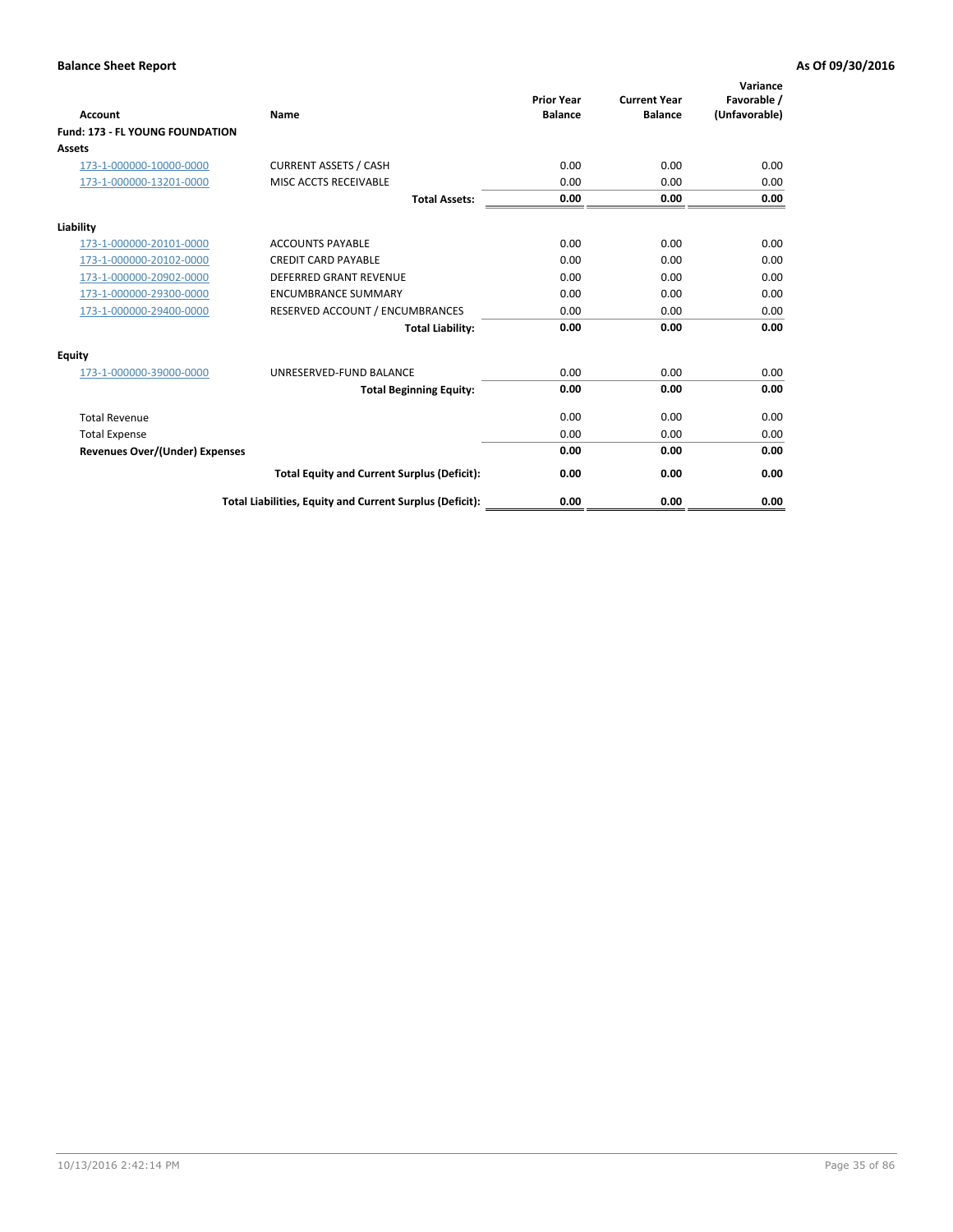| <b>Account</b>                        | <b>Name</b>                                              | <b>Prior Year</b><br><b>Balance</b> | <b>Current Year</b><br><b>Balance</b> | Variance<br>Favorable /<br>(Unfavorable) |
|---------------------------------------|----------------------------------------------------------|-------------------------------------|---------------------------------------|------------------------------------------|
| Fund: 174 - FEMA GRANT                |                                                          |                                     |                                       |                                          |
| Assets                                |                                                          |                                     |                                       |                                          |
| 174-1-000000-10000-0000               | <b>CURRENT ASSETS / CASH</b>                             | 1.08                                | 1.08                                  | 0.00                                     |
| 174-1-000000-13201-0000               | MISC ACCTS RECEIVABLE                                    | 0.00                                | 0.00                                  | 0.00                                     |
| 174-1-000000-13205-0000               | <b>INTEREST RECEIVABLE</b>                               | 0.00                                | 0.00                                  | 0.00                                     |
|                                       | <b>Total Assets:</b>                                     | 1.08                                | 1.08                                  | 0.00                                     |
| Liability                             |                                                          |                                     |                                       |                                          |
| 174-1-000000-20101-0000               | <b>ACCOUNTS PAYABLE</b>                                  | 0.00                                | 0.00                                  | 0.00                                     |
| 174-1-000000-20102-0000               | <b>CREDIT CARD PAYABLE</b>                               | 0.00                                | 0.00                                  | 0.00                                     |
| 174-1-000000-20103-0000               | <b>ACCRUED ACCOUNTS PAYABLE</b>                          | 0.00                                | 0.00                                  | 0.00                                     |
| 174-1-000000-20902-0000               | DEFERRED GRANT REVENUE                                   | 0.00                                | 0.00                                  | 0.00                                     |
| 174-1-000000-29300-0000               | <b>ENCUMBRANCE SUMMARY</b>                               | 0.00                                | 0.00                                  | 0.00                                     |
| 174-1-000000-29400-0000               | RESERVED ACCOUNT / ENCUMBRANCES                          | 0.00                                | 0.00                                  | 0.00                                     |
|                                       | <b>Total Liability:</b>                                  | 0.00                                | 0.00                                  | 0.00                                     |
| Equity                                |                                                          |                                     |                                       |                                          |
| 174-1-000000-39000-0000               | UNRESERVED-FUND BALANCE                                  | 1.08                                | 1.08                                  | 0.00                                     |
|                                       | <b>Total Beginning Equity:</b>                           | 1.08                                | 1.08                                  | 0.00                                     |
| <b>Total Revenue</b>                  |                                                          | 0.00                                | 0.00                                  | 0.00                                     |
| <b>Total Expense</b>                  |                                                          | 0.00                                | 0.00                                  | 0.00                                     |
| <b>Revenues Over/(Under) Expenses</b> |                                                          | 0.00                                | 0.00                                  | 0.00                                     |
|                                       | <b>Total Equity and Current Surplus (Deficit):</b>       | 1.08                                | 1.08                                  | 0.00                                     |
|                                       | Total Liabilities, Equity and Current Surplus (Deficit): | 1.08                                | 1.08                                  | 0.00                                     |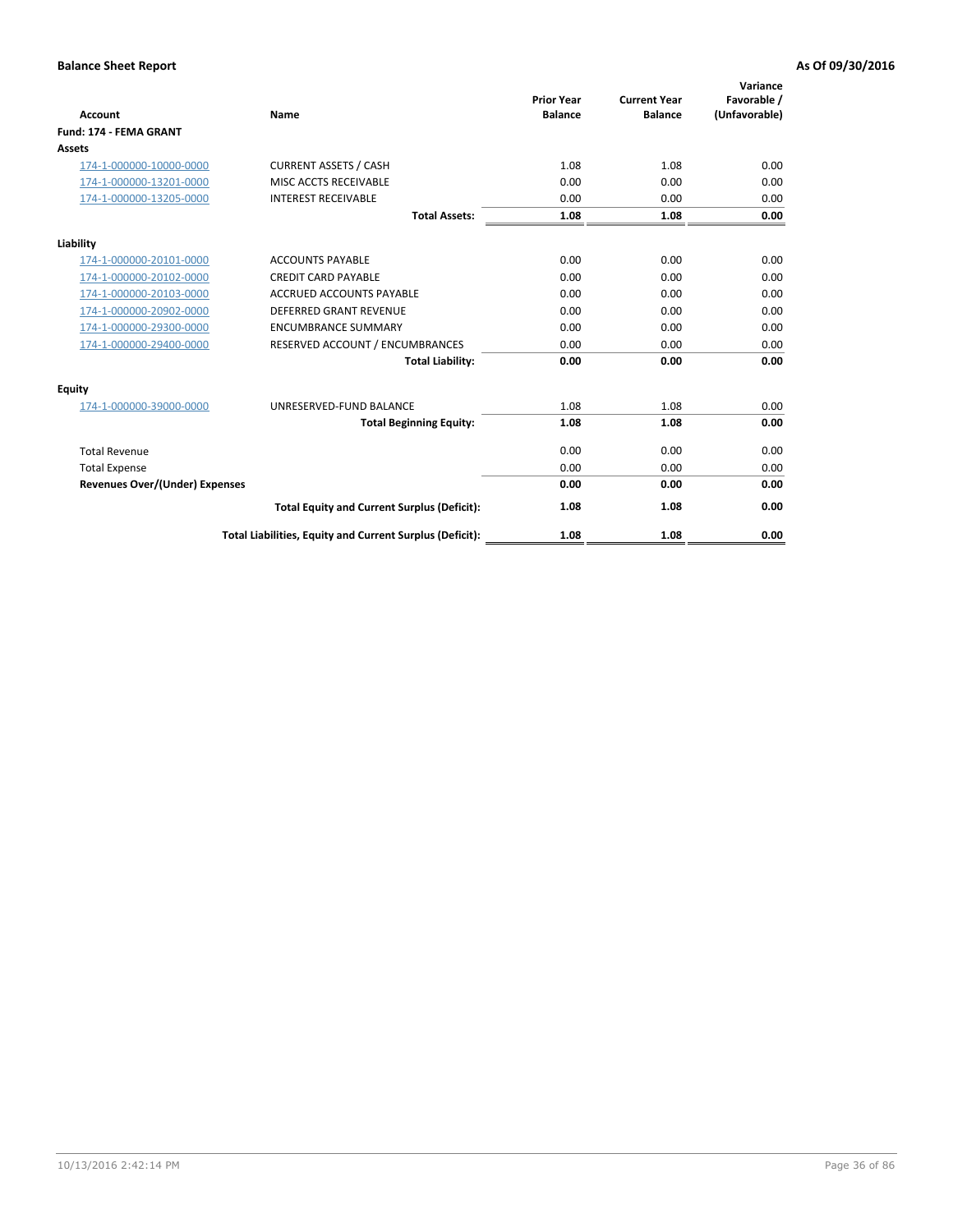| <b>Account</b>                             | Name                                                     | <b>Prior Year</b><br><b>Balance</b> | <b>Current Year</b><br><b>Balance</b> | Variance<br>Favorable /<br>(Unfavorable) |
|--------------------------------------------|----------------------------------------------------------|-------------------------------------|---------------------------------------|------------------------------------------|
| Fund: 175 - JUSTICE ASSISTANCE GRANT - JAG |                                                          |                                     |                                       |                                          |
| <b>Assets</b>                              |                                                          |                                     |                                       |                                          |
| 175-1-000000-10000-0000                    | <b>CURRENT ASSETS / CASH</b>                             | 30.65                               | 30.65                                 | 0.00                                     |
| 175-1-000000-13201-0000                    | <b>MISC ACCTS RECEIVABLE</b>                             | 0.00                                | 0.00                                  | 0.00                                     |
|                                            | <b>Total Assets:</b>                                     | 30.65                               | 30.65                                 | 0.00                                     |
| Liability                                  |                                                          |                                     |                                       |                                          |
| 175-1-000000-20101-0000                    | <b>ACCOUNTS PAYABLE</b>                                  | 0.00                                | 0.00                                  | 0.00                                     |
| 175-1-000000-20102-0000                    | <b>CREDIT CARD PAYABLE</b>                               | 0.00                                | 0.00                                  | 0.00                                     |
| 175-1-000000-20902-0000                    | DEFERRED GRANT REVENUE                                   | 0.00                                | 0.00                                  | 0.00                                     |
| 175-1-000000-29300-0000                    | <b>ENCUMBRANCE SUMMARY</b>                               | 0.00                                | 0.00                                  | 0.00                                     |
| 175-1-000000-29400-0000                    | RESERVED ACCOUNT / ENCUMBRANCES                          | 0.00                                | 0.00                                  | 0.00                                     |
|                                            | <b>Total Liability:</b>                                  | 0.00                                | 0.00                                  | 0.00                                     |
| <b>Equity</b>                              |                                                          |                                     |                                       |                                          |
| 175-1-000000-39000-0000                    | UNRESERVED-FUND BALANCE                                  | 0.00                                | 30.65                                 | 30.65                                    |
|                                            | <b>Total Beginning Equity:</b>                           | 0.00                                | 30.65                                 | 30.65                                    |
| <b>Total Revenue</b>                       |                                                          | 15,366.00                           | 7,432.80                              | $-7,933.20$                              |
| <b>Total Expense</b>                       |                                                          | 15,335.35                           | 7,432.80                              | 7,902.55                                 |
| <b>Revenues Over/(Under) Expenses</b>      |                                                          | 30.65                               | 0.00                                  | $-30.65$                                 |
|                                            | <b>Total Equity and Current Surplus (Deficit):</b>       | 30.65                               | 30.65                                 | 0.00                                     |
|                                            | Total Liabilities, Equity and Current Surplus (Deficit): | 30.65                               | 30.65                                 | 0.00                                     |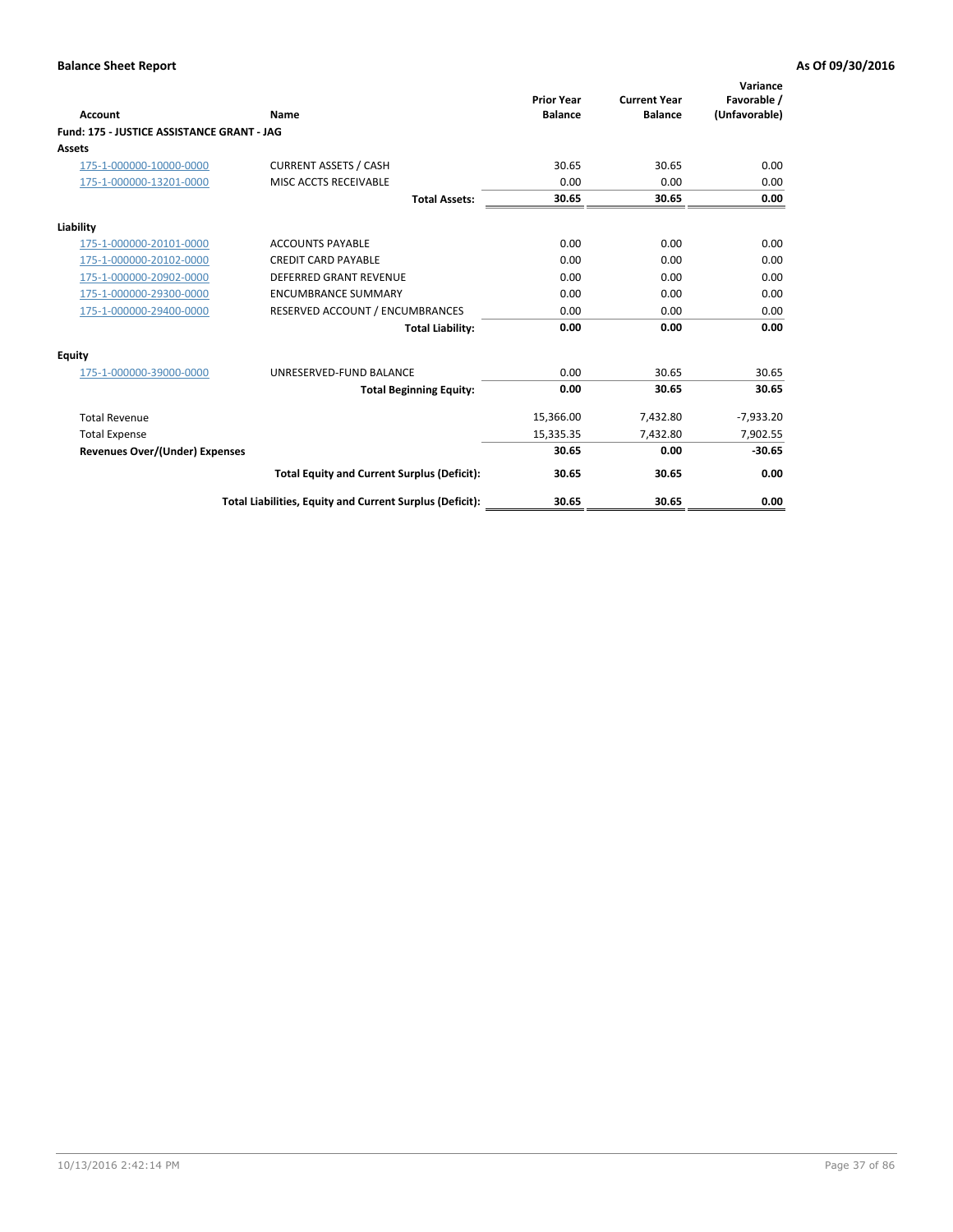| <b>Account</b>                        | <b>Name</b>                                              | <b>Prior Year</b><br><b>Balance</b> | <b>Current Year</b><br><b>Balance</b> | Variance<br>Favorable /<br>(Unfavorable) |
|---------------------------------------|----------------------------------------------------------|-------------------------------------|---------------------------------------|------------------------------------------|
| <b>Fund: 176 - HOME GRANT FUND</b>    |                                                          |                                     |                                       |                                          |
| Assets                                |                                                          |                                     |                                       |                                          |
| 176-1-000000-10000-0000               | <b>CURRENT ASSETS / CASH</b>                             | 0.00                                | 0.00                                  | 0.00                                     |
| 176-1-000000-13201-0000               | MISC ACCTS RECEIVABLE                                    | 0.00                                | 0.00                                  | 0.00                                     |
| 176-1-000000-13205-0000               | <b>INTEREST RECEIVABLE</b>                               | 0.00                                | 0.00                                  | 0.00                                     |
|                                       | <b>Total Assets:</b>                                     | 0.00                                | 0.00                                  | 0.00                                     |
| Liability                             |                                                          |                                     |                                       |                                          |
| 176-1-000000-20101-0000               | <b>ACCOUNTS PAYABLE</b>                                  | 0.00                                | 0.00                                  | 0.00                                     |
| 176-1-000000-20102-0000               | <b>CREDIT CARD PAYABLE</b>                               | 0.00                                | 0.00                                  | 0.00                                     |
| 176-1-000000-20103-0000               | <b>ACCRUED ACCOUNTS PAYABLE</b>                          | 0.00                                | 0.00                                  | 0.00                                     |
| 176-1-000000-20902-0000               | DEFERRED GRANT REVENUE                                   | 0.00                                | 0.00                                  | 0.00                                     |
| 176-1-000000-29300-0000               | <b>ENCUMBRANCE SUMMARY</b>                               | 0.00                                | 0.00                                  | 0.00                                     |
| 176-1-000000-29400-0000               | RESERVED ACCOUNT / ENCUMBRANCES                          | 0.00                                | 0.00                                  | 0.00                                     |
|                                       | <b>Total Liability:</b>                                  | 0.00                                | 0.00                                  | 0.00                                     |
| Equity                                |                                                          |                                     |                                       |                                          |
| 176-1-000000-39000-0000               | UNRESERVED-FUND BALANCE                                  | 0.00                                | 0.00                                  | 0.00                                     |
|                                       | <b>Total Beginning Equity:</b>                           | 0.00                                | 0.00                                  | 0.00                                     |
| <b>Total Revenue</b>                  |                                                          | 0.00                                | 0.00                                  | 0.00                                     |
| <b>Total Expense</b>                  |                                                          | 0.00                                | 0.00                                  | 0.00                                     |
| <b>Revenues Over/(Under) Expenses</b> |                                                          | 0.00                                | 0.00                                  | 0.00                                     |
|                                       | <b>Total Equity and Current Surplus (Deficit):</b>       | 0.00                                | 0.00                                  | 0.00                                     |
|                                       | Total Liabilities, Equity and Current Surplus (Deficit): | 0.00                                | 0.00                                  | 0.00                                     |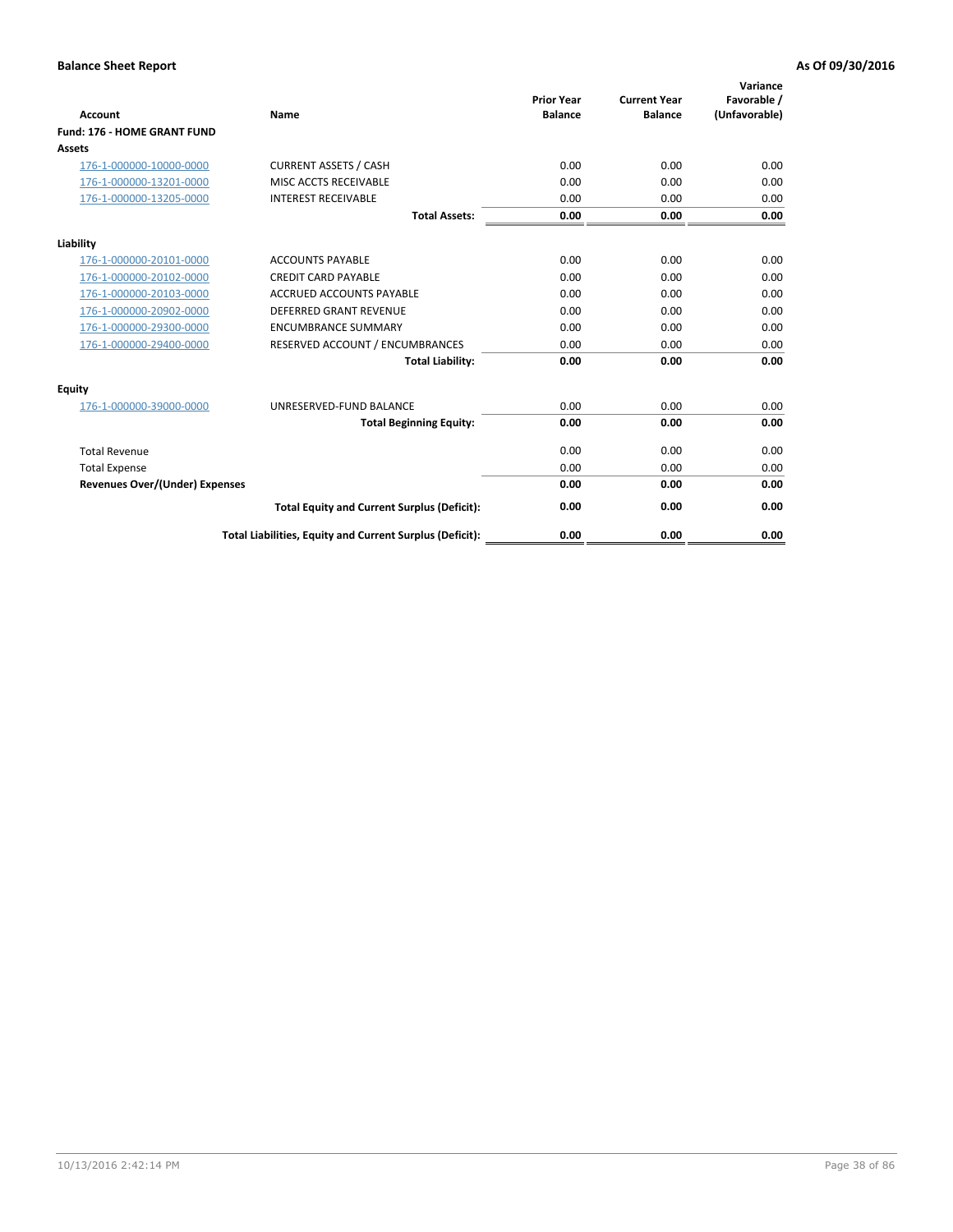| Account                                 | Name                                                     | <b>Prior Year</b><br><b>Balance</b> | <b>Current Year</b><br><b>Balance</b> | Variance<br>Favorable /<br>(Unfavorable) |
|-----------------------------------------|----------------------------------------------------------|-------------------------------------|---------------------------------------|------------------------------------------|
| Fund: 177 - SAFE ROUTES TO SCHOOL GRANT |                                                          |                                     |                                       |                                          |
| Assets                                  |                                                          |                                     |                                       |                                          |
| 177-1-000000-10000-0000                 | <b>CURRENT ASSETS / CASH</b>                             | 0.02                                | 0.02                                  | 0.00                                     |
| 177-1-000000-13201-0000                 | MISC ACCTS RECEIVABLE                                    | 0.00                                | 0.00                                  | 0.00                                     |
| 177-1-000000-13205-0000                 | <b>INTEREST RECEIVABLE</b>                               | 0.00                                | 0.00                                  | 0.00                                     |
|                                         | <b>Total Assets:</b>                                     | 0.02                                | 0.02                                  | 0.00                                     |
| Liability                               |                                                          |                                     |                                       |                                          |
| 177-1-000000-20101-0000                 | <b>ACCOUNTS PAYABLE</b>                                  | 0.00                                | 0.00                                  | 0.00                                     |
| 177-1-000000-20102-0000                 | <b>CREDIT CARD PAYABLE</b>                               | 0.00                                | 0.00                                  | 0.00                                     |
| 177-1-000000-20139-0000                 | <b>RETAINAGES PAYABLE</b>                                | 0.00                                | 0.00                                  | 0.00                                     |
| 177-1-000000-20902-0000                 | <b>DEFERRED GRANT REVENUE</b>                            | 0.00                                | 0.00                                  | 0.00                                     |
|                                         | <b>Total Liability:</b>                                  | 0.00                                | 0.00                                  | 0.00                                     |
| <b>Equity</b>                           |                                                          |                                     |                                       |                                          |
| 177-1-000000-39000-0000                 | UNRESERVED-FUND BALANCE                                  | 0.02                                | 0.02                                  | 0.00                                     |
|                                         | <b>Total Beginning Equity:</b>                           | 0.02                                | 0.02                                  | 0.00                                     |
| <b>Total Revenue</b>                    |                                                          | 0.00                                | 0.00                                  | 0.00                                     |
| <b>Total Expense</b>                    |                                                          | 0.00                                | 0.00                                  | 0.00                                     |
| Revenues Over/(Under) Expenses          |                                                          | 0.00                                | 0.00                                  | 0.00                                     |
|                                         | <b>Total Equity and Current Surplus (Deficit):</b>       | 0.02                                | 0.02                                  | 0.00                                     |
|                                         | Total Liabilities, Equity and Current Surplus (Deficit): | 0.02                                | 0.02                                  | 0.00                                     |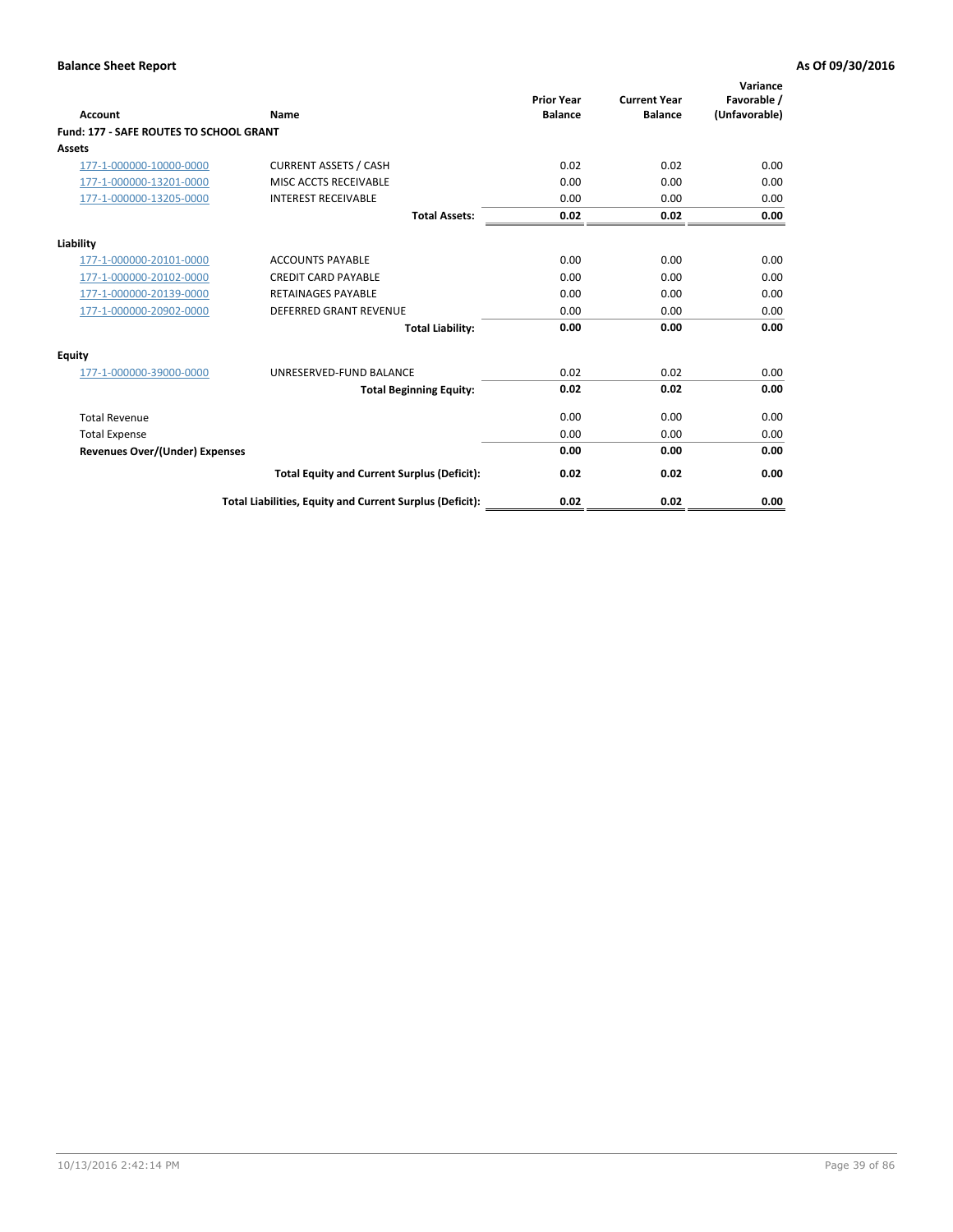| <b>Account</b>                 | Name                                                     | <b>Prior Year</b><br><b>Balance</b> | <b>Current Year</b><br><b>Balance</b> | Variance<br>Favorable /<br>(Unfavorable) |
|--------------------------------|----------------------------------------------------------|-------------------------------------|---------------------------------------|------------------------------------------|
| Fund: 190 - FIXED ASSETS       |                                                          |                                     |                                       |                                          |
| Assets                         |                                                          |                                     |                                       |                                          |
| 190-1-000000-10000-0000        | <b>CURRENT ASSETS / CASH</b>                             | 0.00                                | 0.00                                  | 0.00                                     |
| 190-1-000000-16001-0000        | FIXED ASSETS / LAND                                      | 2,219,154.75                        | 1,432,334.75                          | -786,820.00                              |
| 190-1-000000-16002-0000        | FIXED ASSETS / IMPROVMENTS-NON BUILDI                    | 8,369,064.04                        | 8,469,732.94                          | 100,668.90                               |
| 190-1-000000-16003-0000        | ACCUM DEPR / IMPROVEMENTS- NON BUIL                      | $-3,471,050.55$                     | $-3,471,050.55$                       | 0.00                                     |
| 190-1-000000-16004-0000        | FIXED ASSETS / BUILDINGS                                 | 22,566,070.84                       | 23,501,256.14                         | 935,185.30                               |
| 190-1-000000-16005-0000        | <b>ACCUM DEPR / BUILDINGS</b>                            | -7,547,999.04                       | -7,547,999.04                         | 0.00                                     |
| 190-1-000000-16109-0000        | FIXED ASSETS / INFRASTRUCTURE                            | 31,419,001.05                       | 36,030,072.95                         | 4,611,071.90                             |
| 190-1-000000-16110-0000        | ACCUM DEPR / INFRASTRUCTURE                              | $-16,216,860.87$                    | $-16,216,860.87$                      | 0.00                                     |
| 190-1-000000-16201-0000        | FIXED ASSETS / MACHINERY AND EQUIPMEN                    | 5,897,351.77                        | 6,012,215.41                          | 114,863.64                               |
| 190-1-000000-16202-0000        | ACCUM DEPR / MACHINERY AND EQUIPMEI                      | -3,959,622.39                       | -3,959,622.39                         | 0.00                                     |
| 190-1-000000-16205-0000        | FIXED ASSETS / SEIZURE FUNDED VEHICLES                   | 62,680.68                           | 109,736.85                            | 47,056.17                                |
| 190-1-000000-16206-0000        | ACCUM DEPR / SEIZURE FUNDED VEHICLES                     | $-67,386.30$                        | $-67,386.30$                          | 0.00                                     |
| 190-1-000000-16301-0000        | FIXED ASSETS / C W I P                                   | 3,022,592.69                        | 1,135,346.08                          | $-1,887,246.61$                          |
|                                | <b>Total Assets:</b>                                     | 42,292,996.67                       | 45,427,775.97                         | 3,134,779.30                             |
| Liability                      |                                                          |                                     |                                       |                                          |
| 190-1-000000-20101-0000        | <b>ACCOUNTS PAYABLE</b>                                  | 0.00                                | 0.00                                  | 0.00                                     |
| 190-1-000000-20102-0000        | <b>CREDIT CARD PAYABLE</b>                               | 0.00                                | 0.00                                  | 0.00                                     |
| 190-1-000000-27001-0000        | CONTRIBUTED CAPITAL / DEVELOPERS                         | 7,196,125.29                        | 7,196,125.29                          | 0.00                                     |
| 190-1-000000-27101-0000        | INVESTMENT IN GFA / GENERAL FUND                         | 2,159,477.38                        | 2,194,657.07                          | $-35,179.69$                             |
| 190-1-000000-27102-0000        | SPECIAL REVENUE FUNDS                                    | 4,861,998.29                        | 4,861,998.29                          | 0.00                                     |
| 190-1-000000-27103-0000        | <b>GENERAL CIP FUND</b>                                  | 44,876,646.93                       | 47,834,759.54                         | $-2,958,112.61$                          |
| 190-1-000000-27104-0000        | PROPRIETARY FUNDS                                        | 13,885,324.34                       | 13,885,324.34                         | 0.00                                     |
| 190-1-000000-27105-0000        | INTERNAL SERVICE FUNDS                                   | 0.00                                | 0.00                                  | 0.00                                     |
| 190-1-000000-27106-0000        | <b>EXPENDABLE TRUST FUNDS</b>                            | 0.00                                | 0.00                                  | 0.00                                     |
| 190-1-000000-27107-0000        | INVESTMENT IN GFA / SEIZURE FUNDS                        | 127,680.68                          | 127,680.68                            | 0.00                                     |
| 190-1-000000-27108-0000        | INVESTMENT IN GFA / FIRE DEPARTMEN                       | 0.00                                | 0.00                                  | 0.00                                     |
| 190-1-000000-27109-0000        | PARKS & RECREATION DEPT                                  | 0.00                                | 0.00                                  | 0.00                                     |
| 190-1-000000-27110-0000        | INVESTMENT IN GFA / 4A EDC                               | 383,073.49                          | 524,560.49                            | $-141,487.00$                            |
| 190-1-000000-27201-0000        | CAFR USE / MUNICIPAL BUILDINGS                           | 1,862,037.81                        | 1,862,037.81                          | 0.00                                     |
| 190-1-000000-27202-0000        | CAFR USE / OTHER GENERAL GOVERNMEN                       | 363,987.04                          | 363,987.04                            | 0.00                                     |
| 190-1-000000-27203-0000        | CAFR USE / POLICE PROTECTION                             | 1,742,383.46                        | 1,742,383.46                          | 0.00                                     |
| 190-1-000000-27204-0000        | CAFR USE / FIRE PROTECTION                               | 2,609,936.84                        | 2,609,936.84                          | 0.00                                     |
| 190-1-000000-27205-0000        | CAFR USE / PUBLIC WORKS                                  | 2,509,263.59                        | 2,509,263.59                          | 0.00                                     |
| 190-1-000000-27206-0000        | CAFR USE / LIBRARIES                                     | 2,147,054.00                        | 2,147,054.00                          | 0.00                                     |
| 190-1-000000-27207-0000        | CAFR USE / RECREATION                                    | 4,153,623.63                        | 4,153,623.63                          | 0.00                                     |
| 190-1-000000-27208-0000        | CAFR USE / CEMETERY                                      | 246,894.00                          | 246,894.00                            | 0.00                                     |
| 190-1-000000-27209-0000        | CAFR USE / EXCHANGE BUILDING                             | 6,053,703.29                        | 6,053,703.29                          | 0.00                                     |
| 190-1-000000-27210-0000        | CAFR USE / INVESTMENT IN GFA                             | -21,688,883.66                      | -21,688,883.66                        | 0.00                                     |
| 190-1-000000-27301-0000        | DONATIONS/GRANTS                                         | 2,092,706.06                        | 2,092,706.06                          | 0.00                                     |
|                                | <b>Total Liability:</b>                                  | 75,583,032.46                       | 78,717,811.76                         | -3,134,779.30                            |
|                                |                                                          |                                     |                                       |                                          |
| <b>Equity</b>                  |                                                          |                                     |                                       |                                          |
| 190-1-000000-39000-0000        | UNRESERVED-FUND BALANCE                                  | -31,749,306.68                      | -33,290,035.79                        | $-1,540,729.11$                          |
|                                | <b>Total Beginning Equity:</b>                           | -31,749,306.68                      | -33,290,035.79                        | -1,540,729.11                            |
| <b>Total Expense</b>           |                                                          | 1,540,729.11                        | 0.00                                  | 1,540,729.11                             |
| Revenues Over/(Under) Expenses |                                                          | $-1,540,729.11$                     | 0.00                                  | 1,540,729.11                             |
|                                | <b>Total Equity and Current Surplus (Deficit):</b>       | -33,290,035.79                      | -33,290,035.79                        | 0.00                                     |
|                                | Total Liabilities, Equity and Current Surplus (Deficit): | 42,292,996.67                       | 45,427,775.97                         | 3,134,779.30                             |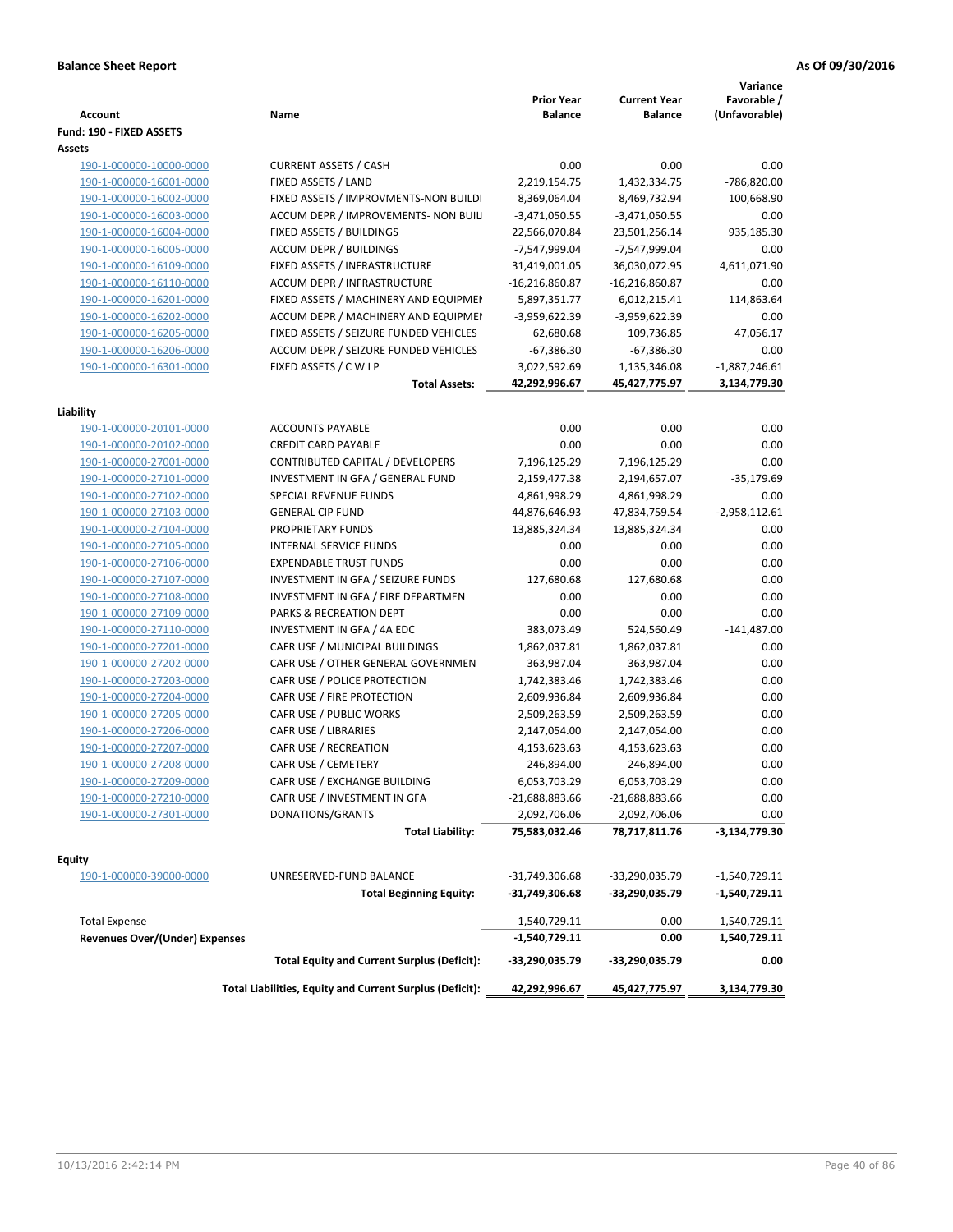| <b>Account</b>                 | Name                                                     | <b>Prior Year</b><br><b>Balance</b> | <b>Current Year</b><br><b>Balance</b> | Variance<br>Favorable /<br>(Unfavorable) |
|--------------------------------|----------------------------------------------------------|-------------------------------------|---------------------------------------|------------------------------------------|
| <b>Fund: 191 - DEBT</b>        |                                                          |                                     |                                       |                                          |
| <b>Assets</b>                  |                                                          |                                     |                                       |                                          |
| 191-1-000000-12101-0000        | <b>BOND ISSUANCE COSTS</b>                               | 0.00                                | 0.00                                  | 0.00                                     |
| 191-1-000000-12201-0000        | DEFERRED CHARGES / BOND DISCOUNT                         | $-1,293,031.34$                     | $-1,094,398.22$                       | 198,633.12                               |
| 191-1-000000-14101-0000        | WTR/WWTR UTILITY FUND                                    | 0.00                                | 0.00                                  | 0.00                                     |
| 191-1-000000-17101-0000        | LONG-TERM DEBT / AMT TO BE PROVIDE                       | 10,016,942.22                       | 7,551,515.46                          | $-2,465,426.76$                          |
|                                | <b>Total Assets:</b>                                     | 8,723,910.88                        | 6,457,117.24                          | $-2,266,793.64$                          |
| Liability                      |                                                          |                                     |                                       |                                          |
| 191-1-000000-20102-0000        | <b>CREDIT CARD PAYABLE</b>                               | 0.00                                | 0.00                                  | 0.00                                     |
| 191-1-000000-22002-0000        | <b>VACATION/SICK PAYABLE</b>                             | 1,386,977.59                        | 1,656,587.16                          | $-269,609.57$                            |
| 191-1-000000-26001-0000        | <b>COMPENSATED ABSENCES PAY</b>                          | 1,871,723.44                        | 1,600,423.44                          | 271,300.00                               |
| 191-1-000000-26003-0000        | EXCESS SALES TAX DUE TO STATE OF TEXAS                   | 2,728,301.60                        | 2,728,301.60                          | 0.00                                     |
| 191-1-000000-26101-0000        | <b>GENERAL OBLIG BONDS PAY</b>                           | 40,710,000.00                       | 38,194,000.00                         | 2,516,000.00                             |
| 191-1-000000-26103-0000        | DEFERRED LOSS/DEFEASEMENT                                | $-1,109,374.99$                     | $-1,109,374.99$                       | 0.00                                     |
| 191-1-000000-26104-0000        | <b>ACCRETED INTEREST</b>                                 | 173,664.47                          | 225,928.14                            | $-52,263.67$                             |
| 191-1-000000-26105-0000        | INV NET OF RELATED DEBT                                  | -34,384,329.59                      | -34,384,329.59                        | 0.00                                     |
| 191-1-000000-26106-0000        | <b>RESTRICTED DEBT SERVICE</b>                           | 621,308.00                          | 621,308.00                            | 0.00                                     |
|                                | <b>Total Liability:</b>                                  | 11,998,270.52                       | 9,532,843.76                          | 2,465,426.76                             |
| Equity                         |                                                          |                                     |                                       |                                          |
| 191-1-000000-39000-0000        | UNRESERVED-FUND BALANCE                                  | $-3,274,359.64$                     | $-3,075,726.52$                       | 198,633.12                               |
|                                | <b>Total Beginning Equity:</b>                           | $-3,274,359.64$                     | $-3,075,726.52$                       | 198,633.12                               |
| <b>Total Expense</b>           |                                                          | 0.00                                | 0.00                                  | 0.00                                     |
| Revenues Over/(Under) Expenses |                                                          | 0.00                                | 0.00                                  | 0.00                                     |
|                                | <b>Total Equity and Current Surplus (Deficit):</b>       | $-3,274,359.64$                     | $-3,075,726.52$                       | 198,633.12                               |
|                                | Total Liabilities, Equity and Current Surplus (Deficit): | 8,723,910.88                        | 6,457,117.24                          | $-2,266,793.64$                          |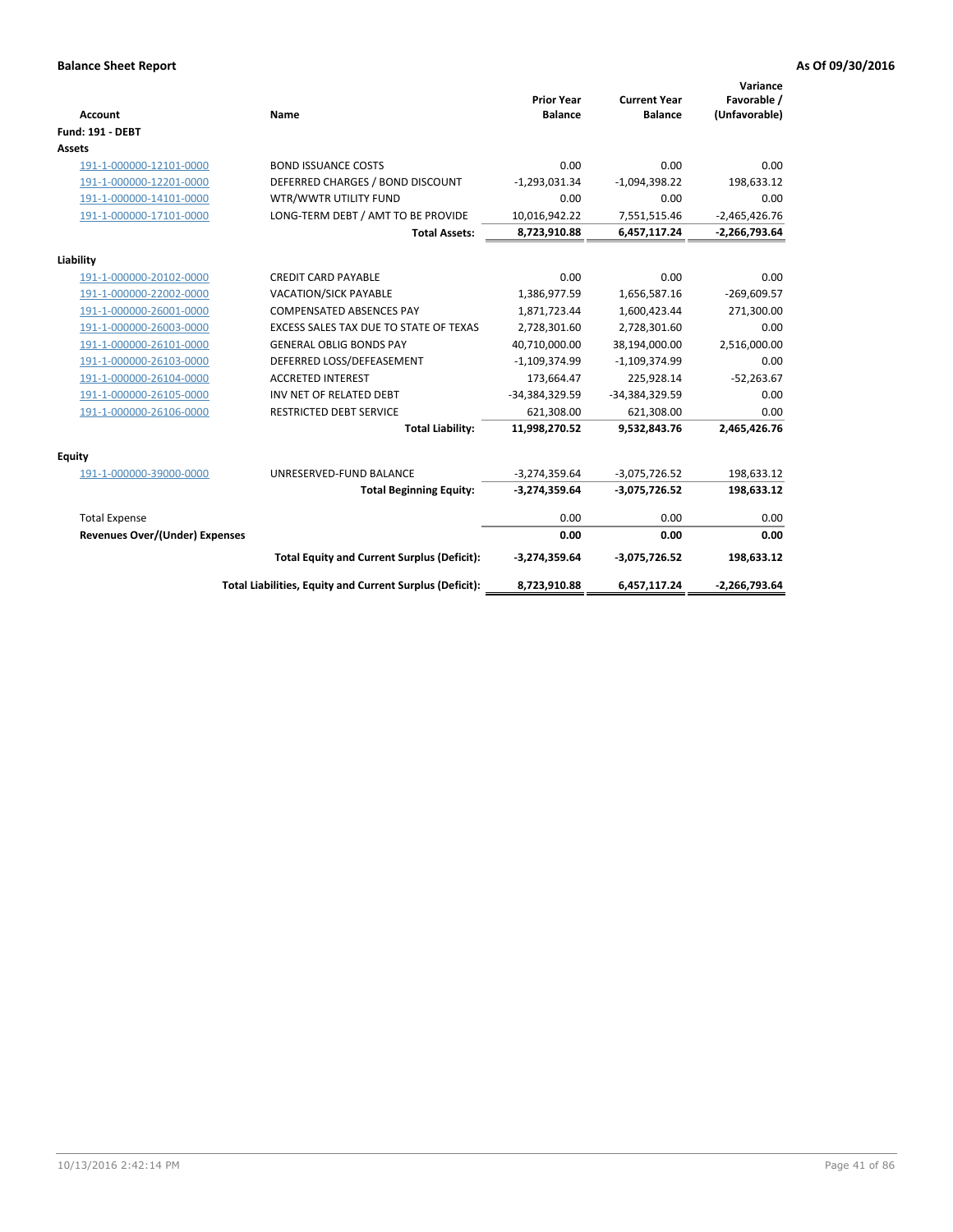| <b>Account</b>                                | Name                                  | <b>Prior Year</b><br><b>Balance</b> | <b>Current Year</b><br><b>Balance</b> | Variance<br>Favorable /<br>(Unfavorable) |
|-----------------------------------------------|---------------------------------------|-------------------------------------|---------------------------------------|------------------------------------------|
| <b>Fund: 192 - PAYROLL CLEARING</b><br>Assets |                                       |                                     |                                       |                                          |
| 192-1-000000-10000-0000                       | <b>CURRENT ASSETS / CASH</b>          | $-681,480.35$                       | 156,422.48                            | 837,902.83                               |
| 192-1-000000-13201-0000                       | MISC ACCTS RECEIVABLE                 | 1,482.18                            | 1,482.18                              | 0.00                                     |
| 192-1-000000-13203-0000                       | NON-CURRENT ASSETS / PREPAYMENTS      | 0.00                                | 0.00                                  | 0.00                                     |
| 192-1-000000-13205-0000                       | <b>INTEREST RECEIVABLE</b>            | 0.00                                | 0.00                                  | 0.00                                     |
|                                               | <b>Total Assets:</b>                  | -679,998.17                         | 157,904.66                            | 837,902.83                               |
| Liability                                     |                                       |                                     |                                       |                                          |
| 192-1-000000-20101-0000                       | <b>ACCOUNTS PAYABLE</b>               | 8,563.49                            | 78,129.43                             | $-69,565.94$                             |
| 192-1-000000-20102-0000                       | <b>CREDIT CARD PAYABLE</b>            | 0.00                                | 0.00                                  | 0.00                                     |
| 192-1-000000-20103-0000                       | ACCRUED ACCOUNTS PAYABLE              | $-665,648.17$                       | 0.00                                  | $-665,648.17$                            |
| 192-1-000000-22001-0000                       | SALARIES PAYABLE                      | 0.00                                | $-354.45$                             | 354.45                                   |
| 192-1-000000-22002-0000                       | <b>VACATION/SICK PAYABLE</b>          | 0.00                                | 0.00                                  | 0.00                                     |
| 192-1-000000-22101-0000                       | TAXES - FEDERAL WITHHOLDING           | 0.00                                | 0.00                                  | 0.00                                     |
| 192-1-000000-22102-0000                       | <b>TAXES - FICA</b>                   | $-0.03$                             | 0.00                                  | $-0.03$                                  |
| 192-1-000000-22103-0000                       | <b>TAXES - MEDICARE</b>               | $-0.02$                             | 0.00                                  | $-0.02$                                  |
| 192-1-000000-22201-0000                       | INS - AFLAC                           | $-2,262.26$                         | 420.11                                | $-2,682.37$                              |
| 192-1-000000-22202-0000                       | INS - LIFE INSURANCE                  | 0.00                                | 0.00                                  | 0.00                                     |
| 192-1-000000-22203-0000                       | INS - CITY EMPLOYEE PORTION           | 0.00                                | 0.00                                  | 0.00                                     |
| 192-1-000000-22204-0000                       | INS - GEUS EMPLOYEE PORTION           | 0.00                                | 0.00                                  | 0.00                                     |
| 192-1-000000-22205-0000                       | INS - CITY EMPL-FLEXCARD              | $-6,610.78$                         | $-2,374.79$                           | $-4,235.99$                              |
| 192-1-000000-22206-0000                       | INS - CITY EMPL-DEPENDENT CARE        | 0.00                                | 0.00                                  | 0.00                                     |
| 192-1-000000-22207-0000                       | INS - GEUS EMPL-HEALTH CARE           | 0.00                                | 0.00                                  | 0.00                                     |
| 192-1-000000-22208-0000                       | INS - AMERICAN FIDELITY               | 0.00                                | 0.00                                  | 0.00                                     |
| 192-1-000000-22209-0000                       | INS - GEUS EMPL-DEPENDENT CARE        | 0.00                                | 0.00                                  | 0.00                                     |
| 192-1-000000-22210-0000                       | INS - CITY EMPLOYEE - OPT OU          | 0.00                                | 0.00                                  | 0.00                                     |
| 192-1-000000-22211-0000                       | INS - GEUS EMP - OPT OU               | 0.00                                | 0.00                                  | 0.00                                     |
| 192-1-000000-22212-0000                       | <b>INS - VISION PLAN</b>              | $-4,752.75$                         | $-4,655.64$                           | $-97.11$                                 |
| 192-1-000000-22213-0000                       | INS - AIG CRITICAL CARE               | 0.00                                | 0.00                                  | 0.00                                     |
| 192-1-000000-22214-0000                       | INS - AIG ACCIDENT                    | 0.00                                | 0.00                                  | 0.00                                     |
| 192-1-000000-22215-0000                       | <b>INS - ALLSTATE CANCER</b>          | 0.00                                | 0.00                                  | 0.00                                     |
| 192-1-000000-22216-0000                       | INS - CRITICAL ILLNESS/CHARTIS        | 0.00                                | 0.00                                  | 0.00                                     |
| 192-1-000000-22217-0000                       | <b>INS - MUTUAL OF OMAHA</b>          | $-7,354.21$                         | $-14,224.13$                          | 6,869.92                                 |
| 192-1-000000-22218-0000                       | INS - TX LIFE                         | $-741.69$                           | $-1,500.05$                           | 758.36                                   |
| 192-1-000000-22219-0000                       | <b>INS - NEW YORK LIFE</b>            | $-30.00$                            | 0.00                                  | $-30.00$                                 |
| 192-1-000000-22220-0000                       | INS - AFLAC CRITICAL INSURANCE        | $-284.15$                           | 865.22                                | $-1,149.37$                              |
| 192-1-000000-22223-0000                       | INS - DENTAL PLAN                     | $-30,692.20$                        | $-55,252.98$                          | 24,560.78                                |
| 192-1-000000-22301-0000                       | <b>RETIREMENT - TMRS</b>              | 118,168.76                          | 222,809.30                            | -104,640.54                              |
| 192-1-000000-22302-0000                       | <b>RETIREMENT - F R &amp; R</b>       | $-44,060.78$                        | -48,896.15                            | 4,835.37                                 |
| 192-1-000000-22303-0000                       | RETIREMENT - NATIONWIDE / PEBSCO      | $-37,881.44$                        | $-10,357.61$                          | $-27,523.83$                             |
| 192-1-000000-22304-0000                       | RETIREMENT - 401 ICMA RETIREMENT      | 0.00                                | 0.00                                  | 0.00                                     |
| 192-1-000000-22305-0000                       | RETIREMENT - VANTAGE CARE PRE-TAX RSP | 0.00                                | 0.00                                  | 0.00                                     |
| 192-1-000000-22401-0000                       | <b>GARNISHMENT - TAX LEVY</b>         | 0.00                                | 0.00                                  | 0.00                                     |
| 192-1-000000-22402-0000                       | <b>GARNISHMENT - CHILD SUPPORT</b>    | 0.00                                | 0.00                                  | 0.00                                     |
| 192-1-000000-22403-0000                       | GARNISHMENT - CHAPTER 13              | 0.00                                | 0.00                                  | 0.00                                     |
| 192-1-000000-22404-0000                       | <b>GARNISHMENT - STUDENT LOAN</b>     | 0.00                                | 0.00                                  | 0.00                                     |
| 192-1-000000-22501-0000                       | <b>CHARITY PAYABLE</b>                | $-258.00$                           | $-309.00$                             | 51.00                                    |
| 192-1-000000-22502-0000                       | UNITED WAY                            | $-169.30$                           | $-192.50$                             | 23.20                                    |
| 192-1-000000-22503-0000                       | AMERICAN CANCER SOCIETY               | 0.00                                | 0.00                                  | 0.00                                     |
| 192-1-000000-22601-0000                       | PR DEDUCT - SAVINGS BOND              | 0.00                                | 0.00                                  | 0.00                                     |
| 192-1-000000-22602-0000                       | PR DEDUCT - CREDIT UNION              | $-6,050.14$                         | $-5,953.50$                           | $-96.64$                                 |
| 192-1-000000-22603-0000                       | PR DEDUCT - PRE PAID LEGAL FEE        | 48.70                               | $-94.60$                              | 143.30                                   |
| 192-1-000000-22604-0000                       | PR DEDUCT - AUTO LEASE AGREEMENT      | 0.00                                | 0.00                                  | 0.00                                     |
| 192-1-000000-22605-0000                       | PR DEDUCT - YMCA                      | $-160.30$                           | $-154.00$                             | $-6.30$                                  |
| 192-1-000000-22606-0000                       | PR DEDUCT - GAC                       | 0.00                                | 0.00                                  | 0.00                                     |
| 192-1-000000-22607-0000                       | PR DEDUCT - WEIGHT WATCHERS           | 0.00                                | 0.00                                  | 0.00                                     |
| 192-1-000000-22608-0000                       | PR DEDUCT - HUNT REG-FITNESS CTR      | 0.00                                | 0.00                                  | 0.00                                     |
| 192-1-000000-22609-0000                       | PR DEDUCT - MISCELLANEOUS             | 0.00                                | 0.00                                  | 0.00                                     |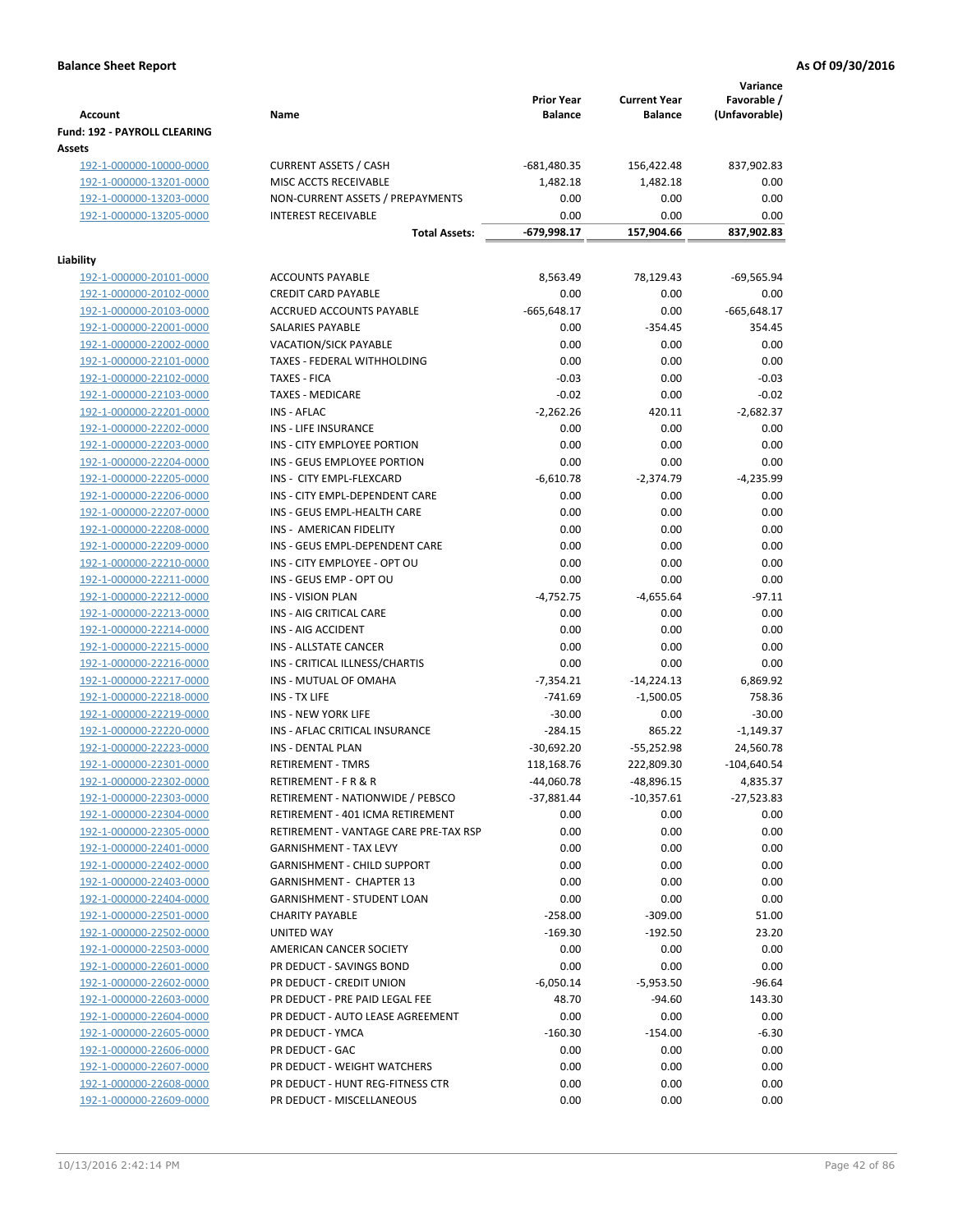| Account                 | Name                                                     | <b>Prior Year</b><br><b>Balance</b> | <b>Current Year</b><br><b>Balance</b> | Variance<br>Favorable /<br>(Unfavorable) |
|-------------------------|----------------------------------------------------------|-------------------------------------|---------------------------------------|------------------------------------------|
| 192-1-000000-22610-0000 | PR DEDUCT - MISC REIMB                                   | 177.10                              | 0.00                                  | 177.10                                   |
| 192-1-000000-22611-0000 | PR DEDUCT - GOLF COURSE FEES                             | 0.00                                | 0.00                                  | 0.00                                     |
| 192-1-000000-22612-0000 | PR DEDUCT - WEARING APPAREL                              | 0.00                                | 0.00                                  | 0.00                                     |
| 192-1-000000-22613-0000 | PR DEDUCT - SNAP FITNESS                                 | 0.00                                | 0.00                                  | 0.00                                     |
|                         | <b>Total Liability:</b>                                  | $-679,998.17$                       | 157,904.66                            | $-837,902.83$                            |
| <b>Equity</b>           |                                                          |                                     |                                       |                                          |
| 192-1-000000-39000-0000 | UNRESERVED-FUND BALANCE                                  | 0.00                                | 0.00                                  | 0.00                                     |
|                         | <b>Total Beginning Equity:</b>                           | 0.00                                | 0.00                                  | 0.00                                     |
|                         | <b>Total Equity and Current Surplus (Deficit):</b>       | 0.00                                | 0.00                                  | 0.00                                     |
|                         | Total Liabilities, Equity and Current Surplus (Deficit): | -679,998.17                         | 157.904.66                            | 837,902.83                               |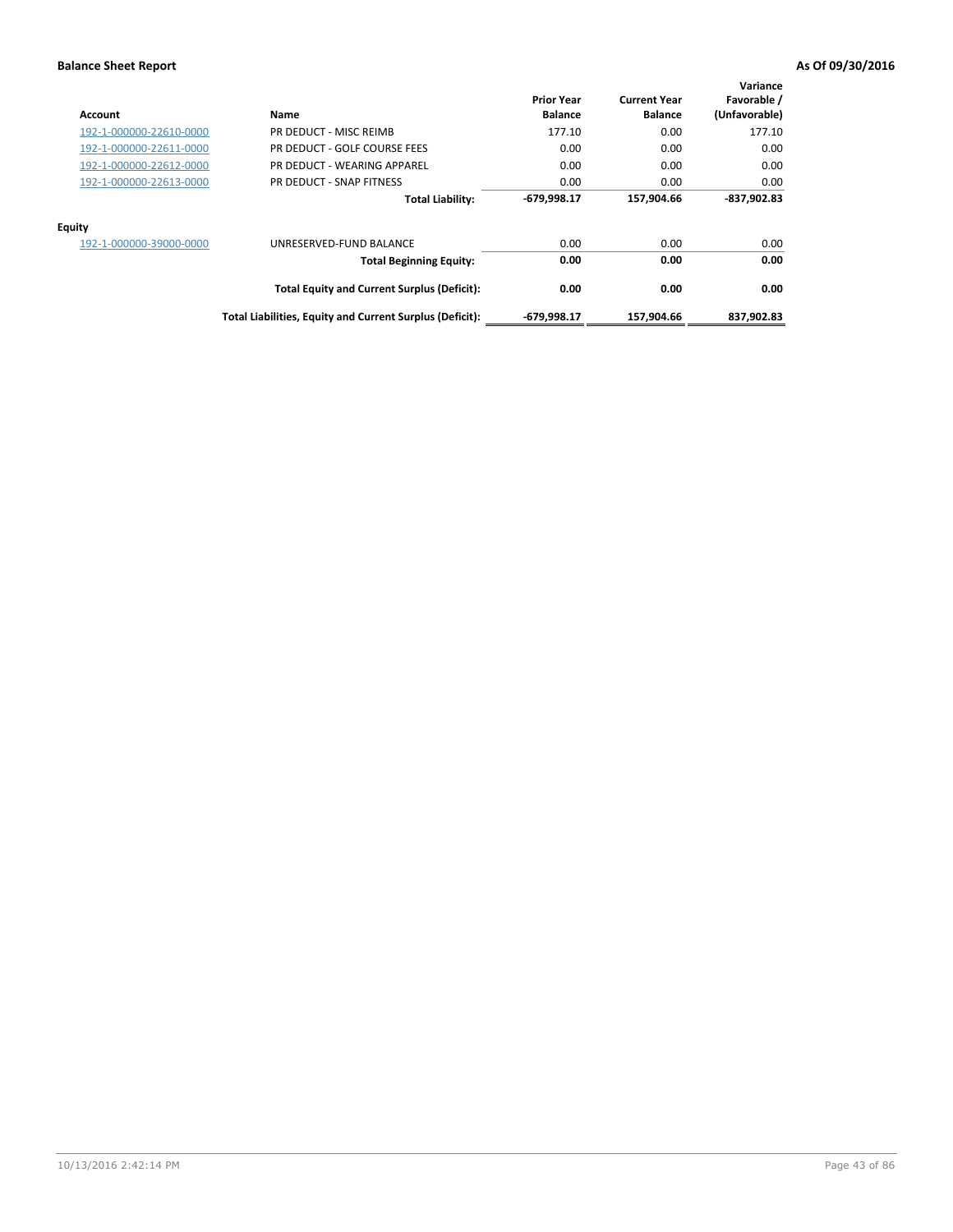|                                                    |                                            |                      |                      | Variance      |
|----------------------------------------------------|--------------------------------------------|----------------------|----------------------|---------------|
|                                                    |                                            | <b>Prior Year</b>    | <b>Current Year</b>  | Favorable /   |
| Account                                            | Name                                       | <b>Balance</b>       | <b>Balance</b>       | (Unfavorable) |
| Fund: 200 - WATER / WASTEWATER FUND                |                                            |                      |                      |               |
| Assets                                             | <b>CURRENT ASSETS / CASH</b>               |                      |                      | -425,954.88   |
| 200-2-000000-10000-0000<br>200-2-000000-12101-0000 | <b>BOND ISSUANCE COSTS</b>                 | 6,192,731.41<br>0.00 | 5,766,776.53<br>0.00 | 0.00          |
| 200-2-000000-12201-0000                            | DEFERRED CHARGES / BOND DISCOUNT           | $-53,144.49$         | $-45,740.73$         | 7,403.76      |
| 200-2-000000-13000-0000                            | <b>CUSTOMER ACCTS RECEIVABLE</b>           | 449,748.87           | 548,649.74           | 98,900.87     |
| 200-2-000000-13001-0000                            | NON CURRENT CUSTOMER ACCTS RECEIVAE        | 134,765.89           | 158,305.07           | 23,539.18     |
| 200-2-000000-13002-0000                            | ALLOW FOR UNCOLLECT REC                    | $-103,946.30$        | $-146,301.30$        | $-42,355.00$  |
| 200-2-000000-13003-0000                            | UNBILLED YEAR-END ACCRUAL                  | 855,656.34           | 1,289,398.91         | 433,742.57    |
| 200-2-000000-13004-0000                            | WASTE HAULER RECEIVABLE                    | 47,582.00            | 30,827.10            | $-16,754.90$  |
| 200-2-000000-13007-0000                            | <b>RETURNED CHECKS</b>                     | 0.00                 | 0.00                 | 0.00          |
| 200-2-000000-13010-0000                            | <b>CADDO MILLS</b>                         | 0.00                 | 0.00                 | 0.00          |
| 200-2-000000-13201-0000                            | MISC ACCTS RECEIVABLE                      | 0.00                 | 0.00                 | 0.00          |
| 200-2-000000-13202-0000                            | <b>EMPLOYEE ADVANCES</b>                   | 0.00                 | 0.00                 | 0.00          |
| 200-2-000000-13203-0000                            | NON-CURRENT ASSETS / PREPAYMENTS           | 0.00                 | 0.00                 | 0.00          |
| 200-2-000000-13205-0000                            | <b>INTEREST RECEIVABLE</b>                 | 0.00                 | 0.00                 | 0.00          |
| 200-2-000000-14001-0000                            | DUE FROM / GENERAL FUND                    | 0.00                 | 0.00                 | 0.00          |
| 200-2-000000-14040-0000                            | <b>GENERAL CIP / GENERAL CIP</b>           | 0.00                 | 0.00                 | 0.00          |
| 200-2-000000-14120-0000                            | DUE FROM UTILITY CIP                       | 38,336,026.85        | 38,336,026.85        | 0.00          |
| 200-2-000000-15401-0000                            | <b>INVENTORIES / WATER STOCK</b>           | 196,135.46           | 239,969.19           | 43,833.73     |
| 200-2-000000-15501-0000                            | <b>INVENTORIES / WASTEWATER STOCK</b>      | 21,894.13            | 35,479.62            | 13,585.49     |
| 200-2-000000-16001-0000                            | FIXED ASSETS / LAND                        | 685,983.11           | 685,983.11           | 0.00          |
| 200-2-000000-16002-0000                            | FIXED ASSETS / IMPROVMENTS-NON BUILDI      | 5,384,796.63         | 5,396,182.49         | 11,385.86     |
| 200-2-000000-16003-0000                            | ACCUM DEPR / IMPROVEMENTS-NON BUILI        | -1,592,139.50        | -1,609,654.50        | $-17,515.00$  |
| 200-2-000000-16004-0000                            | FIXED ASSETS / BUILDINGS                   | 23,420,667.00        | 23,420,667.00        | 0.00          |
| 200-2-000000-16005-0000                            | <b>ACCUM DEPR / BUILDINGS</b>              | $-1,379,925.46$      | $-1,379,925.46$      | 0.00          |
| 200-2-000000-16006-0000                            | FIXED ASSETS / FILTRATION PLANT            | 10,529,295.00        | 10,529,295.00        | 0.00          |
| 200-2-000000-16007-0000                            | ACCUM DEPR / FILTRATION PLANT              | -6,628,314.94        | -6,628,314.94        | 0.00          |
| 200-2-000000-16008-0000                            | FIXED ASSETS / WATER RECLAMATION PLAN      | 6,424,693.00         | 6,424,693.00         | 0.00          |
| 200-2-000000-16009-0000                            | ACCUM DEPR / WATER RECLAMATION PLAN        | $-6,027,676.76$      | -5,797,976.53        | 229,700.23    |
| 200-2-000000-16101-0000                            | FIXED ASSETS / WATER MAINS                 | 19,107,999.39        | 19,560,838.81        | 452,839.42    |
| 200-2-000000-16102-0000                            | <b>ACCUM DEPR / WATER MAINS</b>            | $-8,922,835.13$      | -8,898,988.27        | 23,846.86     |
| 200-2-000000-16103-0000                            | FIXED ASSETS / SANITARY SEWERS             | 25,361,000.76        | 25,544,578.76        | 183,578.00    |
| 200-2-000000-16104-0000                            | <b>ACCUM DEPR / SANITARY SEWERS</b>        | -9,629,578.59        | -9,628,469.08        | 1,109.51      |
| 200-2-000000-16105-0000                            | FIXED ASSETS / RESERVOIRS & TANKS          | 1,023,525.00         | 1,023,525.00         | 0.00          |
| 200-2-000000-16106-0000                            | <b>ACCUM DEPR / RESERVOIRS &amp; TANKS</b> | -796,294.04          | -796,294.04          | 0.00          |
| 200-2-000000-16107-0000                            | FIXED ASSETS / PUMP STATIONS               | 307,450.06           | 366,796.61           | 59,346.55     |
| 200-2-000000-16108-0000                            | <b>ACCUM DEPR / PUMP STATIONS</b>          | $-265,667.46$        | $-265,667.46$        | 0.00          |
| 200-2-000000-16201-0000                            | FIXED ASSETS / MACHINERY AND EQUIPMEN      | 2,210,571.23         | 2,680,080.80         | 469,509.57    |
| 200-2-000000-16202-0000                            | ACCUM DEPR / MACHINERY AND EQUIPMEI        | $-1,267,769.25$      | $-1,267,769.25$      | 0.00          |
| 200-2-000000-16301-0000                            | FIXED ASSETS / C W I P                     | 0.00                 | 0.00                 | 0.00          |
| 200-2-000000-17501-0000                            | <b>EMPLOYEE CONTRIBUTIONS</b>              | 0.00                 | 146,294.00           | 146,294.00    |
| 200-2-000000-17504-0000                            | <b>INVESTMENT RETURN</b>                   | 0.00                 | 106,189.00           | 106,189.00    |
| 200-2-000000-17508-0000                            | <b>EXPERIENCE DIFFERENCE</b>               | 0.00                 | 1,275.00             | 1,275.00      |
|                                                    | <b>Total Assets:</b>                       | 104,023,230.21       | 105,826,730.03       | 1,803,499.82  |
| Liability                                          |                                            |                      |                      |               |
| 200-2-000000-20101-0000                            | <b>ACCOUNTS PAYABLE</b>                    | 164,344.79           | 80,425.40            | 83,919.39     |
| 200-2-000000-20102-0000                            | <b>CREDIT CARD PAYABLE</b>                 | 0.00                 | 0.00                 | 0.00          |
| 200-2-000000-20103-0000                            | ACCRUED ACCOUNTS PAYABLE                   | 0.00                 | 0.00                 | 0.00          |
| 200-2-000000-20104-0000                            | <b>ESCHEATED LIABILITY</b>                 | 0.00                 | 0.00                 | 0.00          |
| 200-2-000000-20109-0000                            | <b>GENERAL OBLIG BONDS PAY</b>             | 1,245,000.00         | 1,334,000.00         | $-89,000.00$  |
| 200-2-000000-20110-0000                            | REVENUE BONDS PAYABLE                      | 1,040,000.00         | 910,000.00           | 130,000.00    |
| 200-2-000000-20112-0000                            | ACCRUED INTEREST PAYABLE                   | 87,647.73            | 77,667.06            | 9,980.67      |
| 200-2-000000-20125-0000                            | SALES TAX PAYABLE / IN THE CITY            | 0.00                 | 0.00                 | 0.00          |
| 200-2-000000-20139-0000                            | RETAINAGES PAYABLE                         | 0.00                 | 0.00                 | 0.00          |
| 200-2-000000-20141-0000                            | <b>TELEPHONE CLEARING</b>                  | 0.01                 | 0.01                 | 0.00          |
| 200-2-000000-20160-0000                            | <b>UNAPPLIED CREDIT</b>                    | 0.00                 | 0.00                 | 0.00          |
| 200-2-000000-21001-0000                            | <b>GENERAL FUND / GENERAL FUND</b>         | 0.00                 | 0.00                 | 0.00          |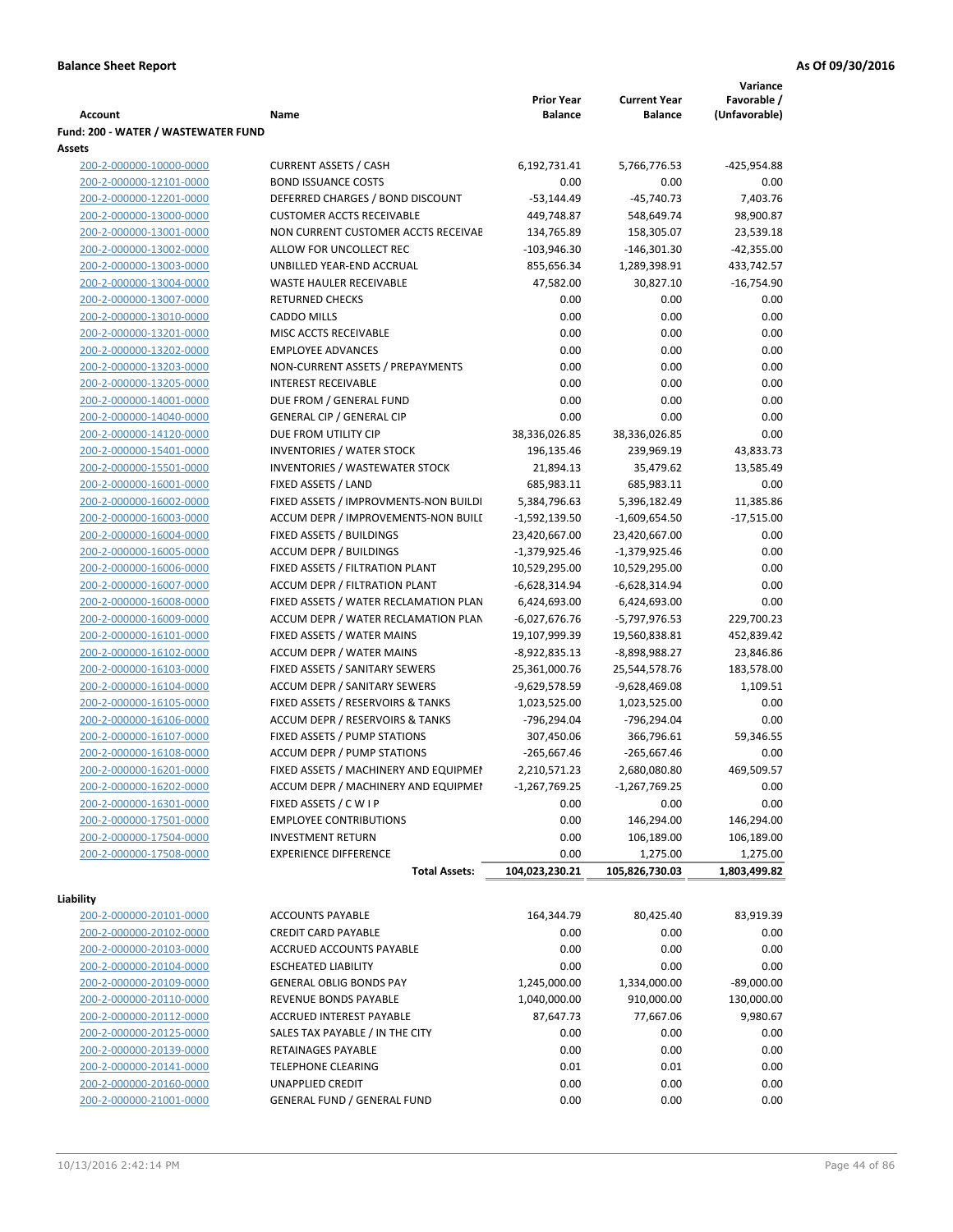| <b>Account</b>                        | Name                                                     | <b>Prior Year</b><br><b>Balance</b> | <b>Current Year</b><br><b>Balance</b> | Variance<br>Favorable /<br>(Unfavorable) |
|---------------------------------------|----------------------------------------------------------|-------------------------------------|---------------------------------------|------------------------------------------|
| 200-2-000000-21101-0000               | ENTERPRISE / WTR/WWTR UTILITY FUND                       | 0.00                                | 0.00                                  | 0.00                                     |
| 200-2-000000-22001-0000               | <b>SALARIES PAYABLE</b>                                  | 59,110.92                           | 0.00                                  | 59,110.92                                |
| 200-2-000000-22002-0000               | <b>VACATION/SICK PAYABLE</b>                             | 183,272.45                          | 184,901.55                            | $-1,629.10$                              |
| 200-2-000000-23001-0000               | CAPITAL LEASE PAYABLE                                    | 0.00                                | 0.00                                  | 0.00                                     |
| 200-2-000000-24001-0000               | O/S CHECKS PAYABLE                                       | 0.00                                | 0.00                                  | 0.00                                     |
| 200-2-000000-24002-0000               | <b>CUSTOMER DEPOSITS</b>                                 | 569,609.18                          | 619,432.36                            | $-49,823.18$                             |
| 200-2-000000-24003-0000               | <b>CUSTOMER OVERPMT SUSPENSE</b>                         | 61,015.43                           | 58,287.27                             | 2,728.16                                 |
| 200-2-000000-24004-0000               | <b>INTEREST PAYABLE ON DEP</b>                           | 0.00                                | 0.00                                  | 0.00                                     |
| 200-2-000000-24005-0000               | ACCRUED INT PAY ON DEP                                   | 0.00                                | 0.00                                  | 0.00                                     |
| 200-2-000000-24006-0000               | <b>AWAITING CUSTOMER SETUP</b>                           | 1,955.61                            | 1,955.61                              | 0.00                                     |
| 200-2-000000-24007-0000               | <b>BILLED DEPOSITS SUSPENSE</b>                          | 0.00                                | 0.00                                  | 0.00                                     |
| 200-2-000000-26001-0000               | <b>COMPENSATED ABSENCES PAY</b>                          | 300,723.08                          | 251,537.37                            | 49,185.71                                |
| 200-2-000000-26101-0000               | <b>GENERAL OBLIG BONDS PAY</b>                           | 11,589,000.00                       | 10,207,000.00                         | 1,382,000.00                             |
| 200-2-000000-26102-0000               | <b>REVENUE BONDS PAYABLE</b>                             | 15,980,000.00                       | 15,070,000.00                         | 910,000.00                               |
| 200-2-000000-26103-0000               | DEFERRED LOSS/DEFEASEMENT                                | $-446, 143.13$                      | $-363,302.13$                         | $-82,841.00$                             |
| 200-2-000000-27001-0000               | <b>CONTRIBUTED CAPITAL</b>                               | 0.00                                | 0.00                                  | 0.00                                     |
| 200-2-000000-27002-0000               | CONTRIBUTED CAPITAL / DEVELOPERS                         | 0.00                                | 0.00                                  | 0.00                                     |
| 200-2-000000-29300-0000               | <b>ENCUMBRANCE SUMMARY</b>                               | 0.00                                | 0.00                                  | 0.00                                     |
| 200-2-000000-29400-0100               | RESERVED ACCOUNT / ENCUMBRANCES                          | 0.00                                | 0.00                                  | 0.00                                     |
| 200-2-000000-29999-0000               | <b>NET PENSION LIABILITY</b>                             | 0.00                                | 191,698.00                            | $-191,698.00$                            |
| 200-2-000000-92080-0000               | <b>GLTDAG</b>                                            | 0.00                                | 0.00                                  | 0.00                                     |
|                                       | <b>Total Liability:</b>                                  | 30,835,536.07                       | 28,623,602.50                         | 2,211,933.57                             |
| <b>Equity</b>                         |                                                          |                                     |                                       |                                          |
| 200-2-000000-39000-0000               | UNRESERVED-FUND BALANCE                                  | 0.00                                | 0.00                                  | 0.00                                     |
| 200-2-000000-39100-0000               | UNRESERVED-RET. EARNINGS                                 | 76,262,823.39                       | 77,295,959.47                         | 1,033,136.08                             |
| 200-2-000000-39150-0000               | RESERVED-RET. EARNINGS                                   | 0.00                                | 0.00                                  | 0.00                                     |
| 200-2-000000-39500-0000               | <b>NET POSITION - PENSION</b>                            | 0.00                                | $-965.00$                             | $-965.00$                                |
|                                       | <b>Total Beginning Equity:</b>                           | 76,262,823.39                       | 77,294,994.47                         | 1,032,171.08                             |
| <b>Total Revenue</b>                  |                                                          | 12,167,637.39                       | 12,826,394.86                         | 658,757.47                               |
| <b>Total Expense</b>                  |                                                          | 15,242,766.64                       | 12,918,261.80                         | 2,324,504.84                             |
| <b>Revenues Over/(Under) Expenses</b> |                                                          | -3,075,129.25                       | $-91,866.94$                          | 2,983,262.31                             |
|                                       | <b>Total Equity and Current Surplus (Deficit):</b>       | 73,187,694.14                       | 77,203,127.53                         | 4,015,433.39                             |
|                                       | Total Liabilities, Equity and Current Surplus (Deficit): | 104,023,230.21                      | 105,826,730.03                        | 1,803,499.82                             |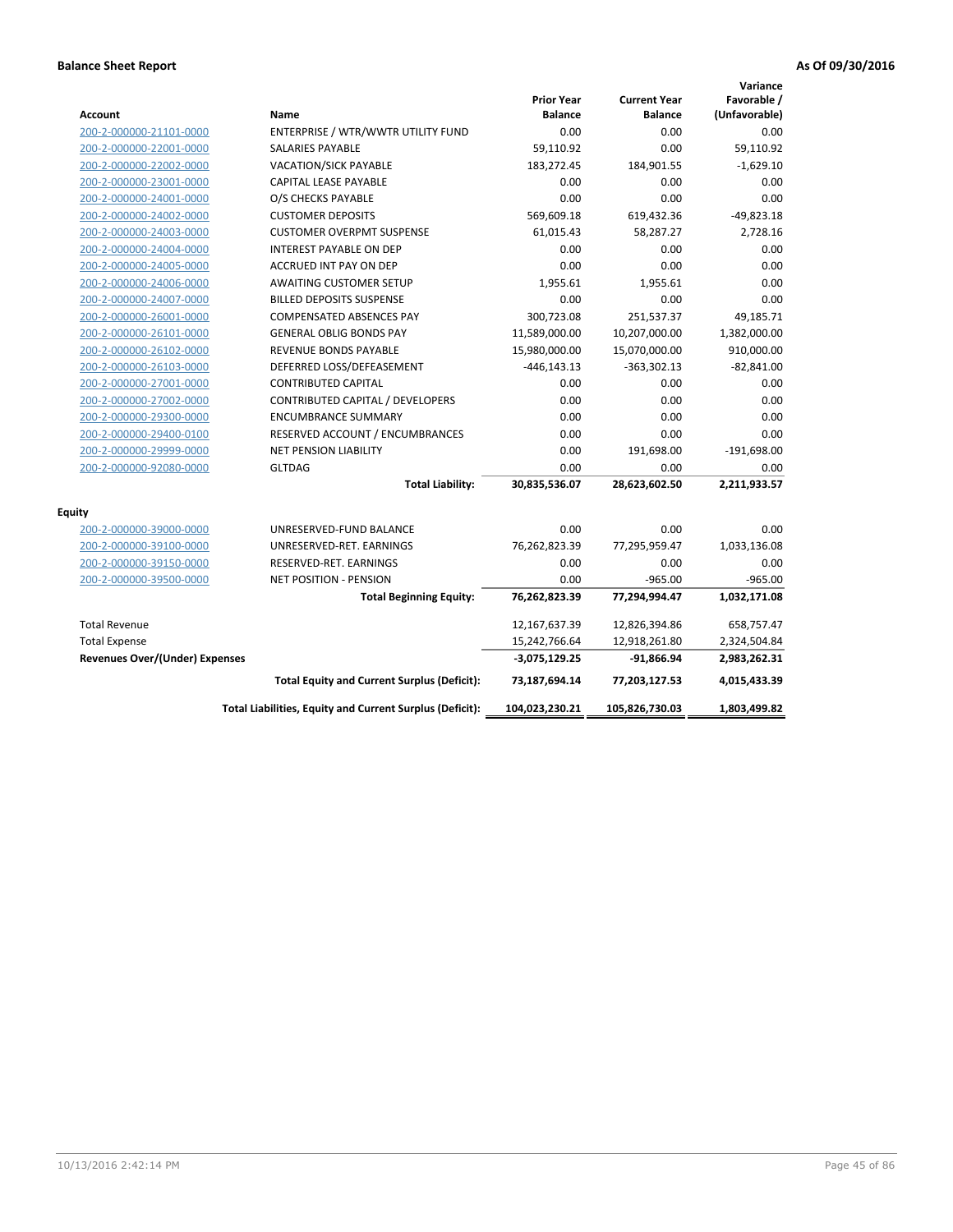| <b>Account</b>                        | Name                                                     | <b>Prior Year</b><br><b>Balance</b> | <b>Current Year</b><br><b>Balance</b> | Variance<br>Favorable /<br>(Unfavorable) |
|---------------------------------------|----------------------------------------------------------|-------------------------------------|---------------------------------------|------------------------------------------|
| <b>Fund: 210 - WATER IMPACT FEES</b>  |                                                          |                                     |                                       |                                          |
| <b>Assets</b>                         |                                                          |                                     |                                       |                                          |
| 210-2-000000-10000-0000               | <b>CURRENT ASSETS / CASH</b>                             | 36.65                               | 36.76                                 | 0.11                                     |
| 210-2-000000-13201-0000               | MISC ACCTS RECEIVABLE                                    | 0.00                                | 0.00                                  | 0.00                                     |
| 210-2-000000-13205-0000               | <b>INTEREST RECEIVABLE</b>                               | 0.00                                | 0.00                                  | 0.00                                     |
|                                       | <b>Total Assets:</b>                                     | 36.65                               | 36.76                                 | 0.11                                     |
| Liability                             |                                                          |                                     |                                       |                                          |
| 210-2-000000-20101-0000               | <b>ACCOUNTS PAYABLE</b>                                  | 0.00                                | 0.00                                  | 0.00                                     |
| 210-2-000000-20103-0000               | <b>ACCRUED ACCOUNTS PAYABLE</b>                          | 0.00                                | 0.00                                  | 0.00                                     |
| 210-2-000000-29300-0000               | <b>ENCUMBRANCE SUMMARY</b>                               | 0.00                                | 0.00                                  | 0.00                                     |
| 210-2-000000-29400-0000               | RESERVED ACCOUNT / ENCUMBRANCES                          | 0.00                                | 0.00                                  | 0.00                                     |
|                                       | <b>Total Liability:</b>                                  | 0.00                                | 0.00                                  | 0.00                                     |
| <b>Equity</b>                         |                                                          |                                     |                                       |                                          |
| 210-2-000000-39000-0000               | UNRESERVED-FUND BALANCE                                  | 0.00                                | 0.00                                  | 0.00                                     |
| 210-2-000000-39100-0000               | UNRESERVED-RET. EARNINGS                                 | 8.23                                | 36.65                                 | 28.42                                    |
|                                       | <b>Total Beginning Equity:</b>                           | 8.23                                | 36.65                                 | 28.42                                    |
| <b>Total Revenue</b>                  |                                                          | 79,443.52                           | 0.12                                  | $-79,443.40$                             |
| <b>Total Expense</b>                  |                                                          | 79,415.10                           | 0.01                                  | 79,415.09                                |
| <b>Revenues Over/(Under) Expenses</b> |                                                          | 28.42                               | 0.11                                  | $-28.31$                                 |
|                                       | <b>Total Equity and Current Surplus (Deficit):</b>       | 36.65                               | 36.76                                 | 0.11                                     |
|                                       | Total Liabilities, Equity and Current Surplus (Deficit): | 36.65                               | 36.76                                 | 0.11                                     |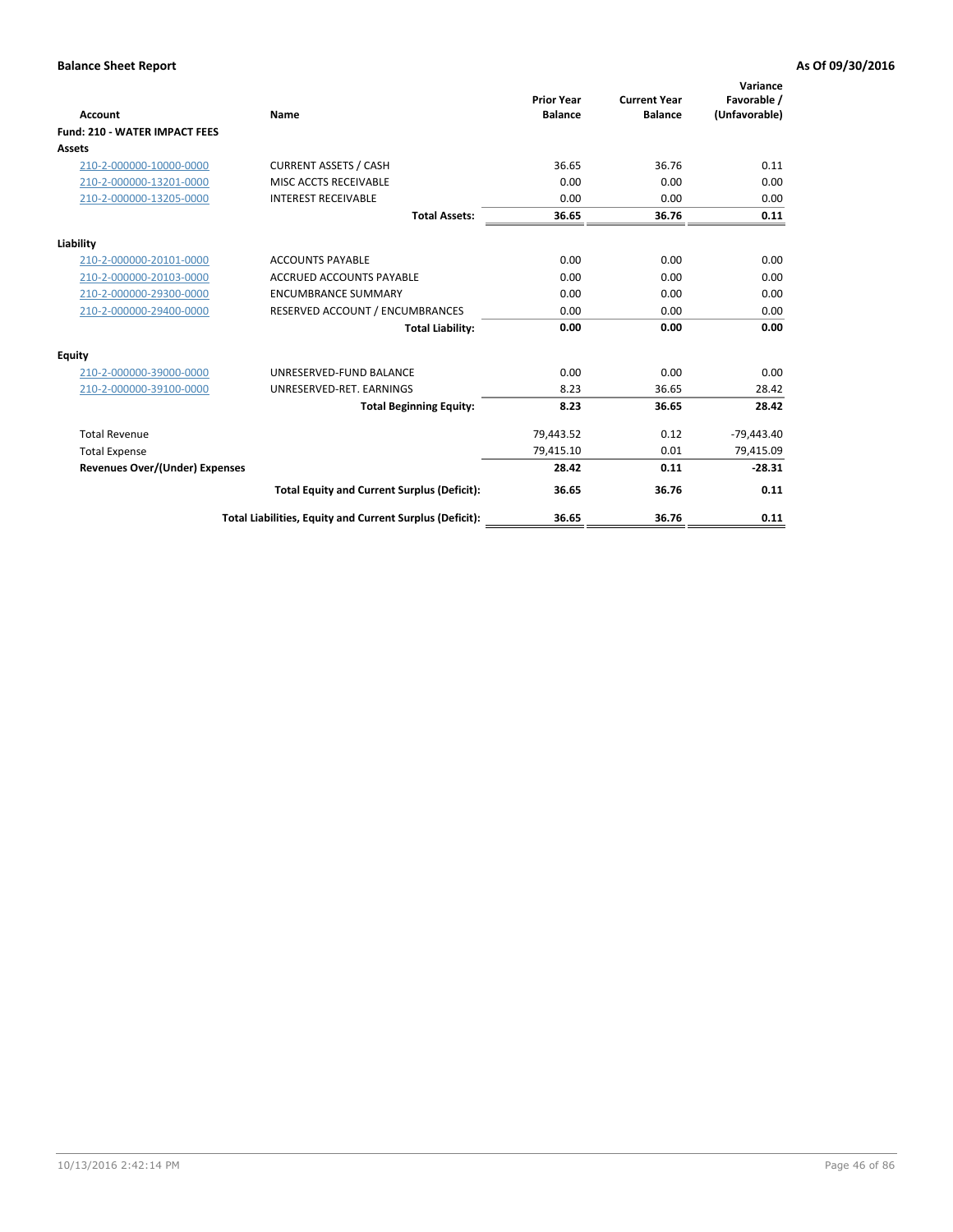| Account                                   | Name                                                     | <b>Prior Year</b><br><b>Balance</b> | <b>Current Year</b><br><b>Balance</b> | Variance<br>Favorable /<br>(Unfavorable) |
|-------------------------------------------|----------------------------------------------------------|-------------------------------------|---------------------------------------|------------------------------------------|
| <b>Fund: 211 - WASTEWATER IMPACT FEES</b> |                                                          |                                     |                                       |                                          |
| <b>Assets</b>                             |                                                          |                                     |                                       |                                          |
| 211-2-000000-10000-0000                   | <b>CURRENT ASSETS / CASH</b>                             | 1,992.22                            | 1,995.67                              | 3.45                                     |
| 211-2-000000-13201-0000                   | MISC ACCTS RECEIVABLE                                    | 0.00                                | 0.00                                  | 0.00                                     |
| 211-2-000000-13205-0000                   | <b>INTEREST RECEIVABLE</b>                               | 0.00                                | 0.00                                  | 0.00                                     |
|                                           | <b>Total Assets:</b>                                     | 1,992.22                            | 1,995.67                              | 3.45                                     |
| Liability                                 |                                                          |                                     |                                       |                                          |
| 211-2-000000-20101-0000                   | <b>ACCOUNTS PAYABLE</b>                                  | 0.16                                | 0.00                                  | 0.16                                     |
| 211-2-000000-20103-0000                   | <b>ACCRUED ACCOUNTS PAYABLE</b>                          | 0.00                                | 0.00                                  | 0.00                                     |
|                                           | <b>Total Liability:</b>                                  | 0.16                                | 0.00                                  | 0.16                                     |
| Equity                                    |                                                          |                                     |                                       |                                          |
| 211-2-000000-39000-0000                   | UNRESERVED-FUND BALANCE                                  | 0.00                                | 0.00                                  | 0.00                                     |
| 211-2-000000-39100-0000                   | UNRESERVED-RET. EARNINGS                                 | 9.39                                | 1,991.86                              | 1,982.47                                 |
|                                           | <b>Total Beginning Equity:</b>                           | 9.39                                | 1,991.86                              | 1,982.47                                 |
| <b>Total Revenue</b>                      |                                                          | 36,706.04                           | 6.54                                  | $-36,699.50$                             |
| <b>Total Expense</b>                      |                                                          | 34,723.37                           | 2.73                                  | 34,720.64                                |
| <b>Revenues Over/(Under) Expenses</b>     |                                                          | 1,982.67                            | 3.81                                  | $-1,978.86$                              |
|                                           | <b>Total Equity and Current Surplus (Deficit):</b>       | 1,992.06                            | 1,995.67                              | 3.61                                     |
|                                           | Total Liabilities, Equity and Current Surplus (Deficit): | 1,992.22                            | 1,995.67                              | 3.45                                     |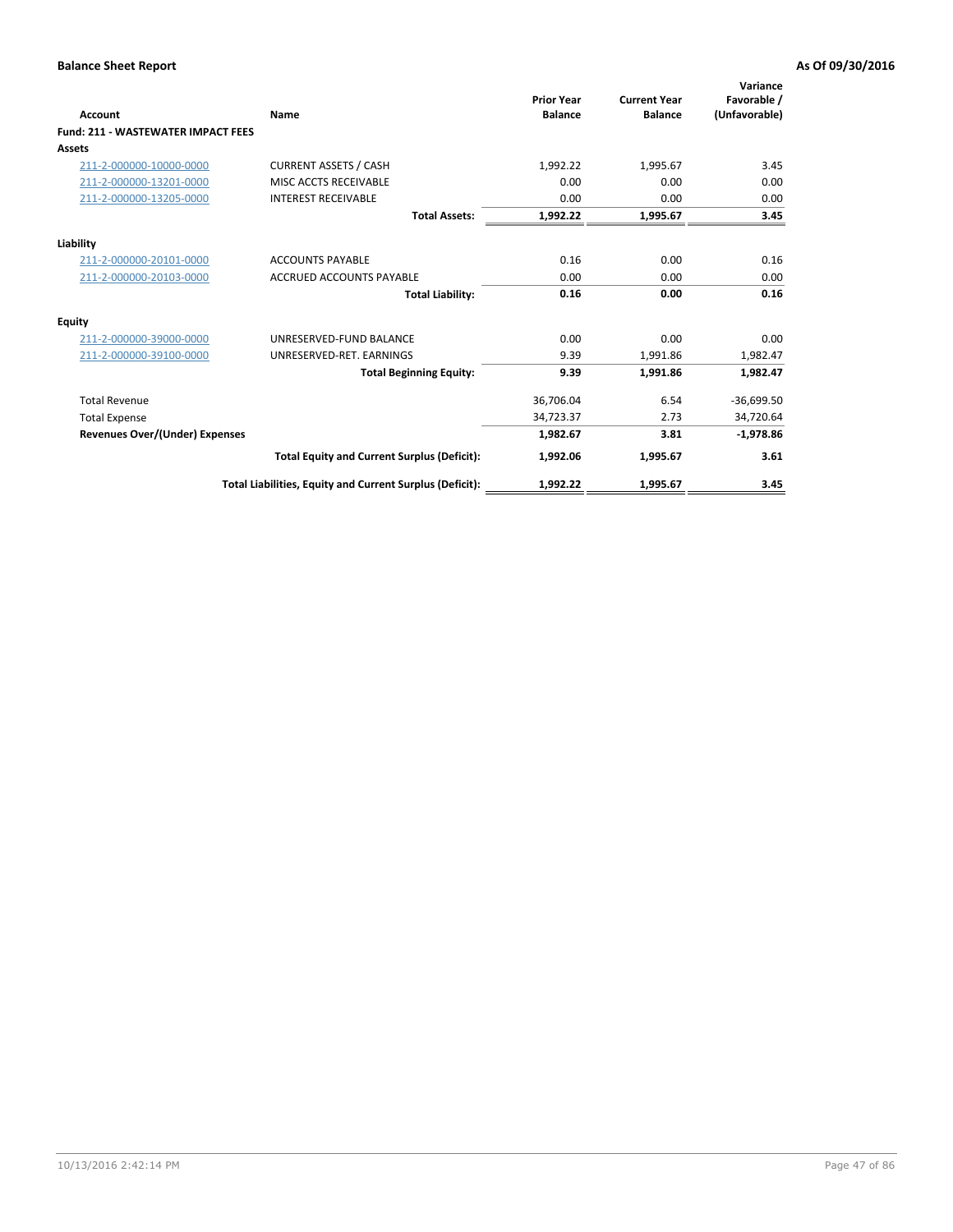| <b>Account</b>                        | Name                                                      | <b>Prior Year</b><br><b>Balance</b> | <b>Current Year</b><br><b>Balance</b> | Variance<br>Favorable /<br>(Unfavorable) |
|---------------------------------------|-----------------------------------------------------------|-------------------------------------|---------------------------------------|------------------------------------------|
|                                       | Fund: 212 - TX COMMUNITY DEV SWR SYSTEM IMPROV PROG GRANT |                                     |                                       |                                          |
| <b>Assets</b>                         |                                                           |                                     |                                       |                                          |
| 212-2-000000-10000-0000               | <b>CURRENT ASSETS / CASH</b>                              | 0.00                                | 0.00                                  | 0.00                                     |
| 212-2-000000-13201-0000               | MISC ACCTS RECEIVABLE                                     | 0.00                                | 0.00                                  | 0.00                                     |
| 212-2-000000-13205-0000               | <b>INTEREST RECEIVABLE</b>                                | 0.00                                | 0.00                                  | 0.00                                     |
| 212-2-000000-16301-0000               | FIXED ASSETS / C W I P                                    | 24,697.50                           | 0.00                                  | $-24,697.50$                             |
|                                       | <b>Total Assets:</b>                                      | 24,697.50                           | 0.00                                  | $-24,697.50$                             |
| Liability                             |                                                           |                                     |                                       |                                          |
| 212-2-000000-20101-0000               | <b>ACCOUNTS PAYABLE</b>                                   | 0.00                                | 0.00                                  | 0.00                                     |
| 212-2-000000-20102-0000               | <b>CREDIT CARD PAYABLE</b>                                | 0.00                                | 0.00                                  | 0.00                                     |
| 212-2-000000-20103-0000               | ACCRUED ACCOUNTS PAYABLE                                  | 0.00                                | 0.00                                  | 0.00                                     |
| 212-2-000000-20139-0000               | <b>RETAINAGES PAYABLE</b>                                 | 0.00                                | 0.00                                  | 0.00                                     |
| 212-2-000000-20902-0000               | <b>DEFERRED GRANT REVENUE</b>                             | 0.00                                | 0.00                                  | 0.00                                     |
| 212-2-000000-21001-0000               | <b>GENERAL FUND / GENERAL FUND</b>                        | 0.00                                | 0.00                                  | 0.00                                     |
| 212-2-000000-29300-0000               | <b>ENCUMBRANCE SUMMARY</b>                                | 0.00                                | 0.00                                  | 0.00                                     |
| 212-2-000000-29400-0100               | RESERVED ACCOUNT / ENCUMBRANCES                           | 0.00                                | 0.00                                  | 0.00                                     |
|                                       | <b>Total Liability:</b>                                   | 0.00                                | 0.00                                  | 0.00                                     |
| <b>Equity</b>                         |                                                           |                                     |                                       |                                          |
| 212-2-000000-39100-0000               | UNRESERVED-RET. EARNINGS                                  | 55,000.00                           | 0.00                                  | $-55,000.00$                             |
|                                       | <b>Total Beginning Equity:</b>                            | 55.000.00                           | 0.00                                  | $-55,000.00$                             |
| <b>Total Revenue</b>                  |                                                           | 262,382.50                          | 0.00                                  | $-262,382.50$                            |
| <b>Total Expense</b>                  |                                                           | 292,685.00                          | 0.00                                  | 292,685.00                               |
| <b>Revenues Over/(Under) Expenses</b> |                                                           | $-30,302.50$                        | 0.00                                  | 30,302.50                                |
|                                       | <b>Total Equity and Current Surplus (Deficit):</b>        | 24,697.50                           | 0.00                                  | $-24,697.50$                             |
|                                       | Total Liabilities, Equity and Current Surplus (Deficit):  | 24,697.50                           | 0.00                                  | $-24,697.50$                             |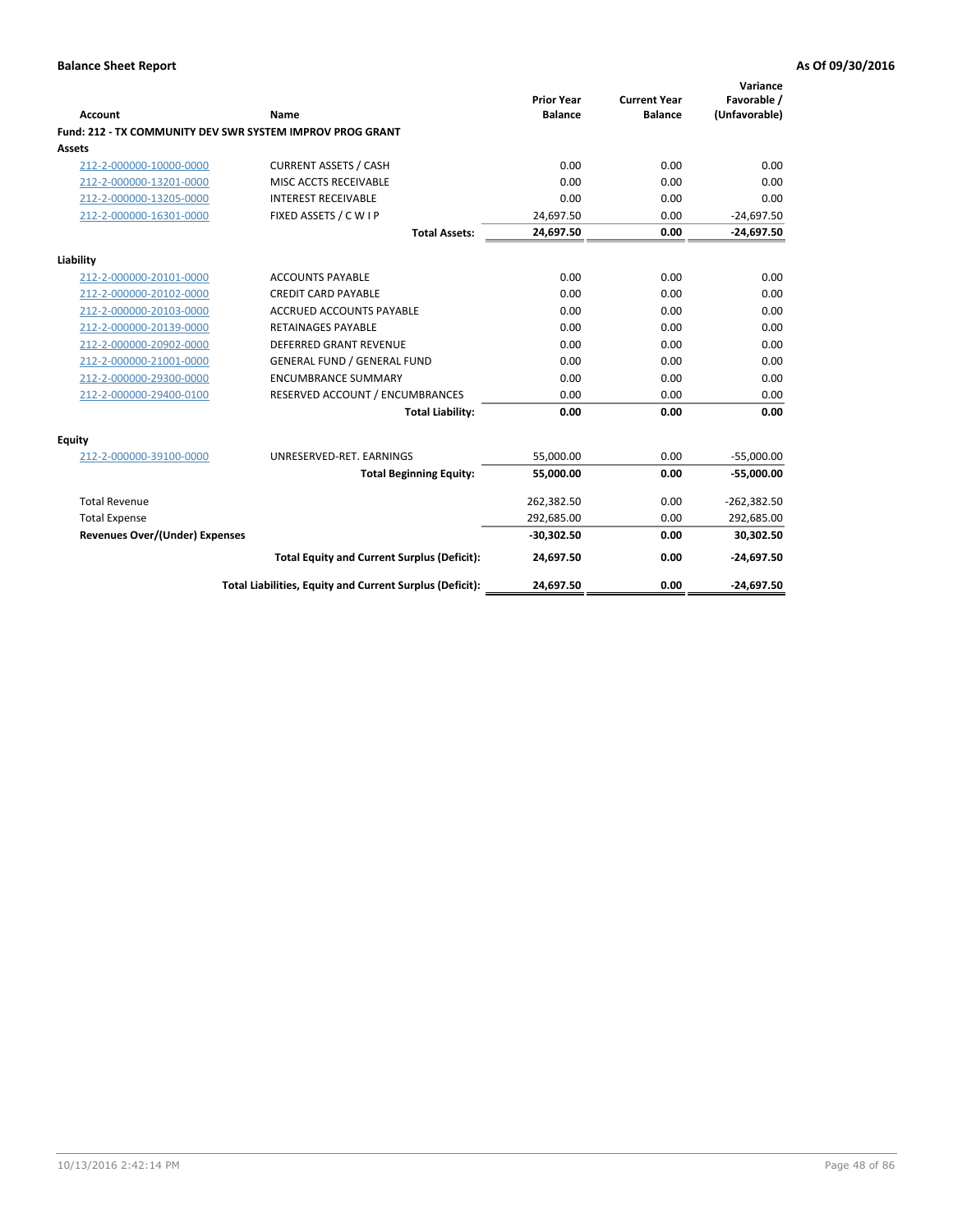|                                       |                                                          |                   |                     | Variance      |
|---------------------------------------|----------------------------------------------------------|-------------------|---------------------|---------------|
|                                       |                                                          | <b>Prior Year</b> | <b>Current Year</b> | Favorable /   |
| <b>Account</b>                        | Name                                                     | <b>Balance</b>    | <b>Balance</b>      | (Unfavorable) |
| <b>Fund: 216 - UTILIITY CIP FUND</b>  |                                                          |                   |                     |               |
| <b>Assets</b>                         |                                                          |                   |                     |               |
| 216-2-000000-10000-0000               | <b>CURRENT ASSETS / CASH</b>                             | 2,153,467.54      | 3,603,693.22        | 1,450,225.68  |
| 216-2-000000-11101-0000               | MBIA ACCOUNTS / 2002 WSSR                                | 0.00              | 0.00                | 0.00          |
| 216-2-000000-11103-0000               | <b>2005 WSSR</b>                                         | 0.00              | 0.00                | 0.00          |
| 216-2-000000-11403-0000               | RESERVE FUND / 2003 WSSR                                 | 0.01              | 0.01                | 0.00          |
| 216-2-000000-11503-0000               | 2008WSSR CONST 486000273                                 | 0.00              | 0.00                | 0.00          |
| 216-2-000000-13000-0000               | <b>CUSTOMER ACCTS RECEIVABLE</b>                         | 0.00              | 0.00                | 0.00          |
| 216-2-000000-13002-0000               | ALLOW FOR UNCOLLECT REC                                  | 0.00              | 0.00                | 0.00          |
| 216-2-000000-13003-0000               | UNBILLED YEAR-END ACCRUAL                                | 0.00              | 0.00                | 0.00          |
| 216-2-000000-13201-0000               | MISC ACCTS RECEIVABLE                                    | 0.00              | 0.00                | 0.00          |
| 216-2-000000-13205-0000               | <b>INTEREST RECEIVABLE</b>                               | 0.00              | 0.00                | 0.00          |
| 216-2-000000-16301-0000               | FIXED ASSETS / C W I P                                   | 352,476.09        | 958,468.54          | 605,992.45    |
|                                       | <b>Total Assets:</b>                                     | 2,505,943.64      | 4,562,161.77        | 2,056,218.13  |
|                                       |                                                          |                   |                     |               |
| Liability                             |                                                          |                   |                     |               |
| 216-2-000000-20101-0000               | <b>ACCOUNTS PAYABLE</b>                                  | 28,095.37         | 84,809.01           | $-56,713.64$  |
| 216-2-000000-20102-0000               | <b>CREDIT CARD PAYABLE</b>                               | 0.00              | 0.00                | 0.00          |
| 216-2-000000-20103-0000               | ACCRUED ACCOUNTS PAYABLE                                 | 0.00              | 0.00                | 0.00          |
| 216-2-000000-20113-0000               | <b>DEVELOPERS ESCROW</b>                                 | 800.00            | 0.00                | 800.00        |
| 216-2-000000-20139-0000               | RETAINAGES PAYABLE                                       | 29,530.87         | 0.00                | 29,530.87     |
| 216-2-000000-21101-0000               | ENTERPRISE / WTR/WWTR UTILITY FUND                       | 18,939,652.64     | 18,939,652.64       | 0.00          |
| 216-2-000000-29300-0000               | <b>ENCUMBRANCE SUMMARY</b>                               | 0.00              | 0.00                | 0.00          |
| 216-2-000000-29400-0100               | RESERVED ACCOUNT / ENCUMBRANCES                          | 0.00              | 0.00                | 0.00          |
|                                       | <b>Total Liability:</b>                                  | 18,998,078.88     | 19,024,461.65       | $-26,382.77$  |
| <b>Equity</b>                         |                                                          |                   |                     |               |
| 216-2-000000-39000-0000               | UNRESERVED-FUND BALANCE                                  | 0.00              | 0.00                | 0.00          |
| 216-2-000000-39100-0000               | UNRESERVED-RET. EARNINGS                                 | $-16,633,628.07$  | -15,886,357.89      | 747,270.18    |
|                                       | <b>Total Beginning Equity:</b>                           | $-16,633,628.07$  | $-15,886,357.89$    | 747,270.18    |
|                                       |                                                          |                   |                     |               |
| <b>Total Revenue</b>                  |                                                          | 1,422,114.33      | 1,795,097.70        | 372,983.37    |
| <b>Total Expense</b>                  |                                                          | 1,280,621.50      | 371,039.69          | 909,581.81    |
| <b>Revenues Over/(Under) Expenses</b> |                                                          | 141,492.83        | 1,424,058.01        | 1,282,565.18  |
|                                       | <b>Total Equity and Current Surplus (Deficit):</b>       | -16,492,135.24    | -14,462,299.88      | 2,029,835.36  |
|                                       | Total Liabilities, Equity and Current Surplus (Deficit): | 2,505,943.64      | 4,562,161.77        | 2,056,218.13  |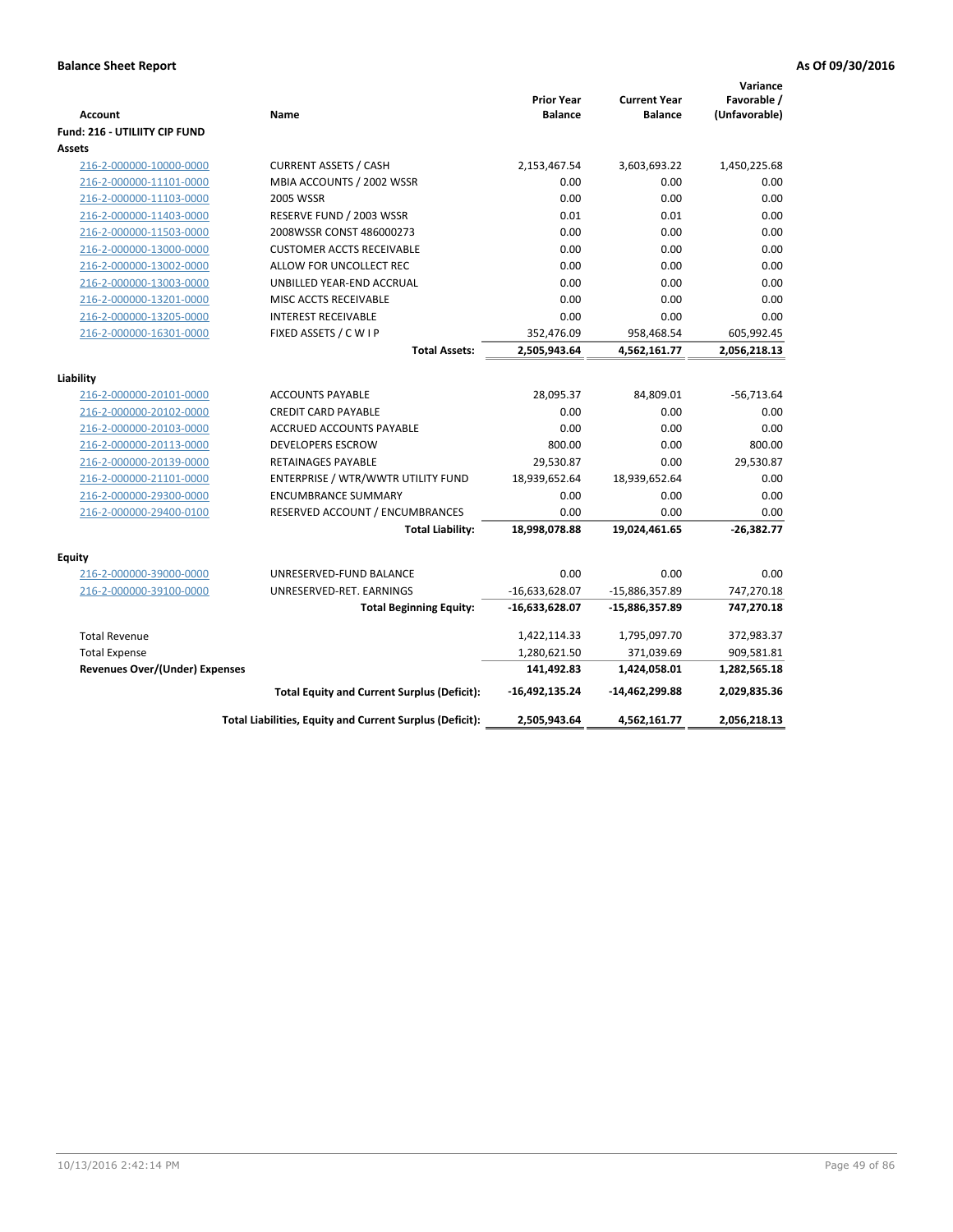|                                                |                                                          | <b>Prior Year</b> | <b>Current Year</b> | Variance<br>Favorable / |
|------------------------------------------------|----------------------------------------------------------|-------------------|---------------------|-------------------------|
| <b>Account</b>                                 | Name                                                     | <b>Balance</b>    | <b>Balance</b>      | (Unfavorable)           |
| <b>Fund: 217 - WASTEWATER RECLAMATION FUND</b> |                                                          |                   |                     |                         |
| <b>Assets</b>                                  |                                                          |                   |                     |                         |
| 217-2-000000-10000-0000                        | <b>CURRENT ASSETS / CASH</b>                             | 0.00              | 0.00                | 0.00                    |
| 217-2-000000-11301-0000                        | TEXASTERM / 2008 WSSR REVENUE BOND                       | 0.00              | 0.00                | 0.00                    |
| 217-2-000000-11302-0000                        | 2008 WSSR REVENUE BOND                                   | 0.00              | 0.00                | 0.00                    |
| 217-2-000000-11503-0000                        | 2008WSSR CONST 486000273                                 | 733,411.49        | 735,794.61          | 2,383.12                |
| 217-2-000000-13000-0000                        | <b>CUSTOMER ACCTS RECEIVABLE</b>                         | 0.00              | 0.00                | 0.00                    |
| 217-2-000000-13002-0000                        | ALLOW FOR UNCOLLECT REC                                  | 0.00              | 0.00                | 0.00                    |
| 217-2-000000-13201-0000                        | MISC ACCTS RECEIVABLE                                    | 0.00              | 0.00                | 0.00                    |
| 217-2-000000-13205-0000                        | <b>INTEREST RECEIVABLE</b>                               | 0.00              | 0.00                | 0.00                    |
| 217-2-000000-16301-0000                        | FIXED ASSETS / CWIP                                      | 0.00              | 0.00                | 0.00                    |
|                                                | <b>Total Assets:</b>                                     | 733,411.49        | 735,794.61          | 2,383.12                |
|                                                |                                                          |                   |                     |                         |
| Liability                                      |                                                          |                   |                     |                         |
| 217-2-000000-20101-0000                        | <b>ACCOUNTS PAYABLE</b>                                  | 0.00              | 0.00                | 0.00                    |
| 217-2-000000-20102-0000                        | <b>CREDIT CARD PAYABLE</b>                               | 0.00              | 0.00                | 0.00                    |
| 217-2-000000-20103-0000                        | <b>ACCRUED ACCOUNTS PAYABLE</b>                          | 0.00              | 0.00                | 0.00                    |
| 217-2-000000-20139-0000                        | <b>RETAINAGES PAYABLE</b>                                | 0.00              | 0.00                | 0.00                    |
| 217-2-000000-21101-0000                        | ENTERPRISE / WTR/WWTR UTILITY FUND                       | 19,396,374.21     | 19,396,374.21       | 0.00                    |
| 217-2-000000-29300-0000                        | <b>ENCUMBRANCE SUMMARY</b>                               | 0.00              | 0.00                | 0.00                    |
| 217-2-000000-29400-0100                        | RESERVED ACCOUNT / ENCUMBRANCES                          | 0.00              | 0.00                | 0.00                    |
|                                                | <b>Total Liability:</b>                                  | 19,396,374.21     | 19,396,374.21       | 0.00                    |
| <b>Equity</b>                                  |                                                          |                   |                     |                         |
| 217-2-000000-39100-0000                        | UNRESERVED-RET. EARNINGS                                 | $-18,663,590.17$  | $-18,662,962.72$    | 627.45                  |
|                                                | <b>Total Beginning Equity:</b>                           | $-18,663,590.17$  | $-18,662,962.72$    | 627.45                  |
| <b>Total Revenue</b>                           |                                                          | 627.45            | 2,383.12            | 1,755.67                |
| <b>Total Expense</b>                           |                                                          | 0.00              | 0.00                | 0.00                    |
| Revenues Over/(Under) Expenses                 |                                                          | 627.45            | 2,383.12            | 1,755.67                |
|                                                | <b>Total Equity and Current Surplus (Deficit):</b>       | $-18,662,962.72$  | -18,660,579.60      | 2,383.12                |
|                                                | Total Liabilities, Equity and Current Surplus (Deficit): | 733,411.49        | 735,794.61          | 2,383.12                |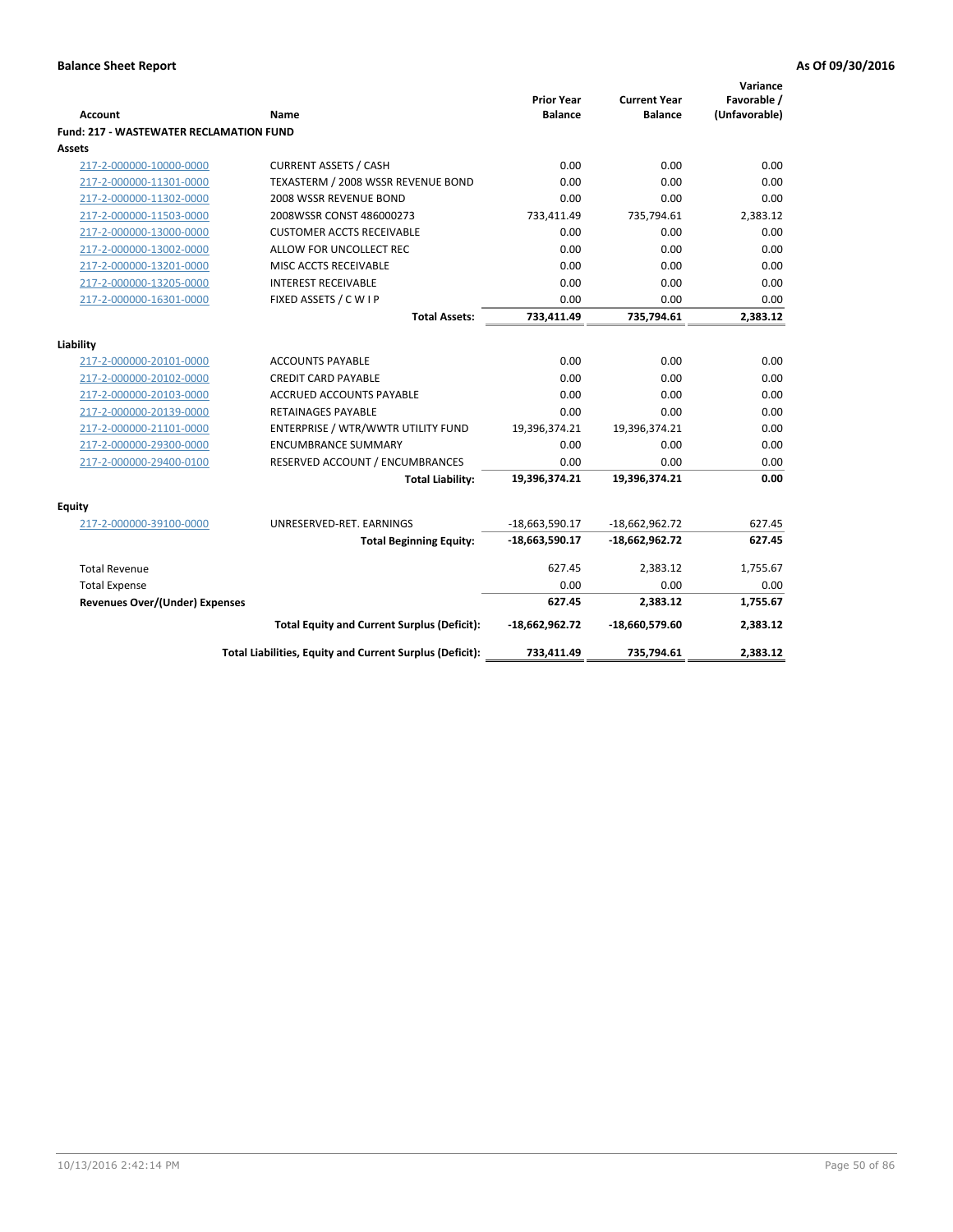| <b>Account</b>                        | Name                                                      | <b>Prior Year</b><br><b>Balance</b> | <b>Current Year</b><br><b>Balance</b> | Variance<br>Favorable /<br>(Unfavorable) |
|---------------------------------------|-----------------------------------------------------------|-------------------------------------|---------------------------------------|------------------------------------------|
| Fund: 300 - AIRPORT FUND              |                                                           |                                     |                                       |                                          |
| Assets                                |                                                           |                                     |                                       |                                          |
| 300-2-000000-10000-0000               | <b>CURRENT ASSETS / CASH</b>                              | 448,038.17                          | 966,454.22                            | 518,416.05                               |
| 300-2-000000-13201-0000               | MISC ACCTS RECEIVABLE                                     | 0.00                                | 22,508.73                             | 22,508.73                                |
| 300-2-000000-13202-0000               | <b>EMPLOYEE ADVANCES</b>                                  | 0.00                                | 0.00                                  | 0.00                                     |
| 300-2-000000-13203-0000               | NON-CURRENT ASSETS / PREPAYMENTS                          | 0.00                                | 0.00                                  | 0.00                                     |
| 300-2-000000-13205-0000               | <b>INTEREST RECEIVABLE</b>                                | 0.00                                | 0.00                                  | 0.00                                     |
| 300-2-000000-14126-0000               | <b>GRANT FUND / AIRPORT GRANT FUND</b>                    | 0.00                                | 0.00                                  | 0.00                                     |
| 300-2-000000-16001-0000               | FIXED ASSETS / LAND                                       | 813,937.00                          | 813,937.00                            | 0.00                                     |
| 300-2-000000-16002-0000               | FIXED ASSETS / IMPROVMENTS-NON BUILDI                     | 53,523,321.36                       | 64,562,798.96                         | 11,039,477.60                            |
| 300-2-000000-16003-0000               | ACCUM DEPR / IMPROVEMENTS-NON BUILI                       | -32,775,175.07                      | $-32,694,577.61$                      | 80,597.46                                |
| 300-2-000000-16004-0000               | FIXED ASSETS / BUILDINGS                                  | 60,824,408.10                       | 60,824,408.10                         | 0.00                                     |
| 300-2-000000-16005-0000               | <b>ACCUM DEPR / BUILDINGS</b>                             | -22,157,381.37                      | -22,157,381.37                        | 0.00                                     |
| 300-2-000000-16201-0000               | FIXED ASSETS / MACHINERY AND EQUIPMEN                     | 12,340.00                           | 12,340.00                             | 0.00                                     |
| 300-2-000000-16202-0000               | ACCUM DEPR / MACHINERY AND EQUIPMEI                       | $-12,339.94$                        | $-12,339.94$                          | 0.00                                     |
| 300-2-000000-16301-0000               | FIXED ASSETS / C W I P                                    | 70,357.55                           | 1,024,406.10                          | 954,048.55                               |
| 300-2-000000-17501-0000               | <b>EMPLOYEE CONTRIBUTIONS</b>                             | 0.00                                | 0.00                                  | 0.00                                     |
| 300-2-000000-17504-0000               | <b>INVESTMENT RETURN</b>                                  | 0.00                                | 0.00                                  | 0.00                                     |
| 300-2-000000-17508-0000               | <b>EXPERIENCE DIFFERENCE</b>                              | 0.00                                | 0.00                                  | 0.00                                     |
|                                       | <b>Total Assets:</b>                                      | 60,747,505.80                       | 73,362,554.19                         | 12,615,048.39                            |
|                                       |                                                           |                                     |                                       |                                          |
| Liability                             |                                                           |                                     |                                       |                                          |
| 300-2-000000-20101-0000               | <b>ACCOUNTS PAYABLE</b>                                   | 9,410.04                            | 75.99                                 | 9,334.05                                 |
| 300-2-000000-20102-0000               | <b>CREDIT CARD PAYABLE</b>                                | 0.00                                | 0.00                                  | 0.00                                     |
| 300-2-000000-20103-0000               | ACCRUED ACCOUNTS PAYABLE                                  | 0.00                                | 0.00                                  | 0.00                                     |
| 300-2-000000-20105-0000               | <b>L-3 FUNDS PAYABLE</b>                                  | 34,530.60                           | 0.00                                  | 34,530.60                                |
| 300-2-000000-20106-0000               | <b>GRANT MATCH</b>                                        | 0.00                                | 0.00                                  | 0.00                                     |
| 300-2-000000-20108-0000               | <b>MATURED BONDS PAYABLE</b>                              | 0.00                                | 0.00                                  | 0.00                                     |
| 300-2-000000-20110-0000               | REVENUE BONDS PAYABLE                                     | 0.00                                | 0.00                                  | 0.00                                     |
| 300-2-000000-20111-0000               | MATURED INTEREST PAYABLE                                  | 0.00                                | 0.00                                  | 0.00                                     |
| 300-2-000000-20112-0000               | <b>ACCRUED INTEREST PAYABLE</b>                           | 0.00                                | 0.00                                  | 0.00                                     |
| 300-2-000000-20139-0000               | RETAINAGES PAYABLE                                        | 0.00                                | 0.00                                  | 0.00                                     |
| 300-2-000000-20141-0000               | <b>TELEPHONE CLEARING</b>                                 | 0.00                                | 0.00                                  | 0.00                                     |
| 300-2-000000-20160-0000               | <b>UNAPPLIED CREDIT</b>                                   | 0.00                                | 0.00                                  | 0.00                                     |
| 300-2-000000-20201-0000               | <b>DEFERRED REVENUE</b>                                   | 675.09                              | 16,671.00                             | $-15,995.91$                             |
| 300-2-000000-21001-0000               | <b>GENERAL FUND / GENERAL FUND</b>                        | 0.00                                | 0.00                                  | 0.00                                     |
| 300-2-000000-22001-0000               | SALARIES PAYABLE                                          | 865.12                              | 0.00                                  | 865.12                                   |
| 300-2-000000-22002-0000               | <b>VACATION/SICK PAYABLE</b>                              | 244.13                              | 966.57                                | $-722.44$                                |
| 300-2-000000-26001-0000               | <b>COMPENSATED ABSENCES PAY</b>                           | $-0.21$                             | 1,112.85                              | $-1,113.06$                              |
| 300-2-000000-26101-0000               | <b>GENERAL OBLIG BONDS PAY</b>                            | 0.00                                | 0.00                                  | 0.00                                     |
| 300-2-000000-26102-0000               | REVENUE BONDS PAYABLE                                     | 0.00                                | 0.00                                  | 0.00                                     |
| 300-2-000000-29300-0000               | <b>ENCUMBRANCE SUMMARY</b>                                | 0.00                                | 0.00                                  | 0.00                                     |
| 300-2-000000-29400-0100               | RESERVED ACCOUNT / ENCUMBRANCES                           | 0.00                                | 0.00                                  | 0.00                                     |
| 300-2-000000-29999-0000               | NET PENSION LIABILITY                                     | 0.00                                | 0.00                                  | 0.00                                     |
|                                       | <b>Total Liability:</b>                                   | 45,724.77                           | 18,826.41                             | 26,898.36                                |
|                                       |                                                           |                                     |                                       |                                          |
| Equity<br>300-2-000000-39000-0000     | UNRESERVED-FUND BALANCE                                   | 0.00                                | 0.00                                  | 0.00                                     |
| 300-2-000000-39100-0000               |                                                           | 63,671,453.00                       | 72,742,602.86                         | 9,071,149.86                             |
|                                       | UNRESERVED-RET. EARNINGS<br><b>NET POSITION - PENSION</b> |                                     |                                       |                                          |
| 300-2-000000-39500-0000               |                                                           | 0.00                                | 0.00                                  | 0.00                                     |
|                                       | <b>Total Beginning Equity:</b>                            | 63,671,453.00                       | 72,742,602.86                         | 9,071,149.86                             |
| <b>Total Revenue</b>                  |                                                           | 691,516.96                          | 794,909.08                            | 103,392.12                               |
| <b>Total Expense</b>                  |                                                           | 3,661,188.93                        | 193,784.15                            | 3,467,404.78                             |
| <b>Revenues Over/(Under) Expenses</b> |                                                           | -2,969,671.97                       | 601,124.93                            | 3,570,796.90                             |
|                                       | <b>Total Equity and Current Surplus (Deficit):</b>        | 60,701,781.03                       | 73,343,727.79                         | 12,641,946.76                            |
|                                       | Total Liabilities, Equity and Current Surplus (Deficit):  | 60,747,505.80                       | 73,362,554.20                         | 12,615,048.40                            |
|                                       |                                                           |                                     |                                       |                                          |

**\*\*\*Warning: Account Authorization is turned on. Please run the Unauthorized Account Listing Report to see if you are out of balance due to missing accounts \*\*\***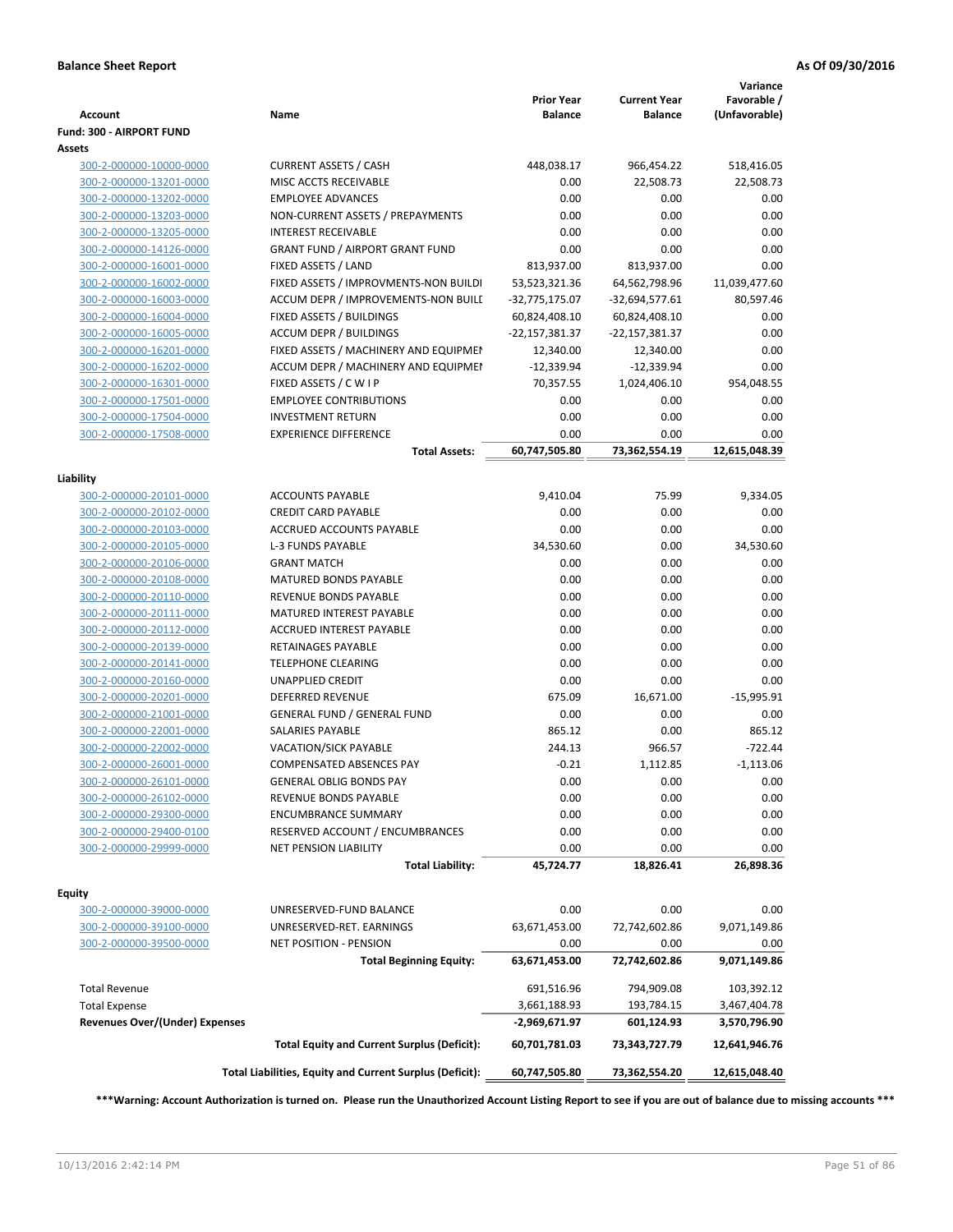|                                       |                                                          |                                     |                                       | Variance                     |
|---------------------------------------|----------------------------------------------------------|-------------------------------------|---------------------------------------|------------------------------|
| Account                               | Name                                                     | <b>Prior Year</b><br><b>Balance</b> | <b>Current Year</b><br><b>Balance</b> | Favorable /<br>(Unfavorable) |
| Fund: 320 - AIRPORT TXDOT GRANT       |                                                          |                                     |                                       |                              |
| Assets                                |                                                          |                                     |                                       |                              |
| 320-2-000000-10000-0000               | <b>CURRENT ASSETS / CASH</b>                             | 69,646.56                           | 14,975.84                             | $-54,670.72$                 |
| 320-2-000000-13201-0000               | MISC ACCTS RECEIVABLE                                    | 0.00                                | 0.00                                  | 0.00                         |
| 320-2-000000-13205-0000               | <b>INTEREST RECEIVABLE</b>                               | 0.00                                | 0.00                                  | 0.00                         |
|                                       | <b>Total Assets:</b>                                     | 69,646.56                           | 14,975.84                             | $-54,670.72$                 |
| Liability                             |                                                          |                                     |                                       |                              |
| 320-2-000000-20101-0000               | <b>ACCOUNTS PAYABLE</b>                                  | 0.00                                | 0.00                                  | 0.00                         |
| 320-2-000000-20102-0000               | <b>CREDIT CARD PAYABLE</b>                               | 0.00                                | 0.00                                  | 0.00                         |
| 320-2-000000-20103-0000               | <b>ACCRUED ACCOUNTS PAYABLE</b>                          | 0.00                                | 0.00                                  | 0.00                         |
| 320-2-000000-20902-0000               | <b>DEFERRED GRANT REVENUE</b>                            | 0.00                                | 0.00                                  | 0.00                         |
| 320-2-000000-21125-0000               | DUE TO / AIRPORT FUND                                    | 0.00                                | 0.00                                  | 0.00                         |
| 320-2-000000-29300-0000               | <b>ENCUMBRANCE SUMMARY</b>                               | 0.00                                | 0.00                                  | 0.00                         |
| 320-2-000000-29400-0100               | RESERVED ACCOUNT / ENCUMBRANCES                          | 0.00                                | 0.00                                  | 0.00                         |
|                                       | <b>Total Liability:</b>                                  | 0.00                                | 0.00                                  | 0.00                         |
| <b>Equity</b>                         |                                                          |                                     |                                       |                              |
| 320-2-000000-39000-0000               | UNRESERVED-FUND BALANCE                                  | 69,646.56                           | 69,646.56                             | 0.00                         |
|                                       | <b>Total Beginning Equity:</b>                           | 69.646.56                           | 69.646.56                             | 0.00                         |
| <b>Total Revenue</b>                  |                                                          | 1,004,442.55                        | 436,366.44                            | $-568,076.11$                |
| <b>Total Expense</b>                  |                                                          | 1,004,442.55                        | 491,037.16                            | 513,405.39                   |
| <b>Revenues Over/(Under) Expenses</b> |                                                          | 0.00                                | $-54.670.72$                          | $-54,670.72$                 |
|                                       | <b>Total Equity and Current Surplus (Deficit):</b>       | 69,646.56                           | 14,975.84                             | $-54,670.72$                 |
|                                       | Total Liabilities, Equity and Current Surplus (Deficit): | 69,646.56                           | 14.975.84                             | $-54.670.72$                 |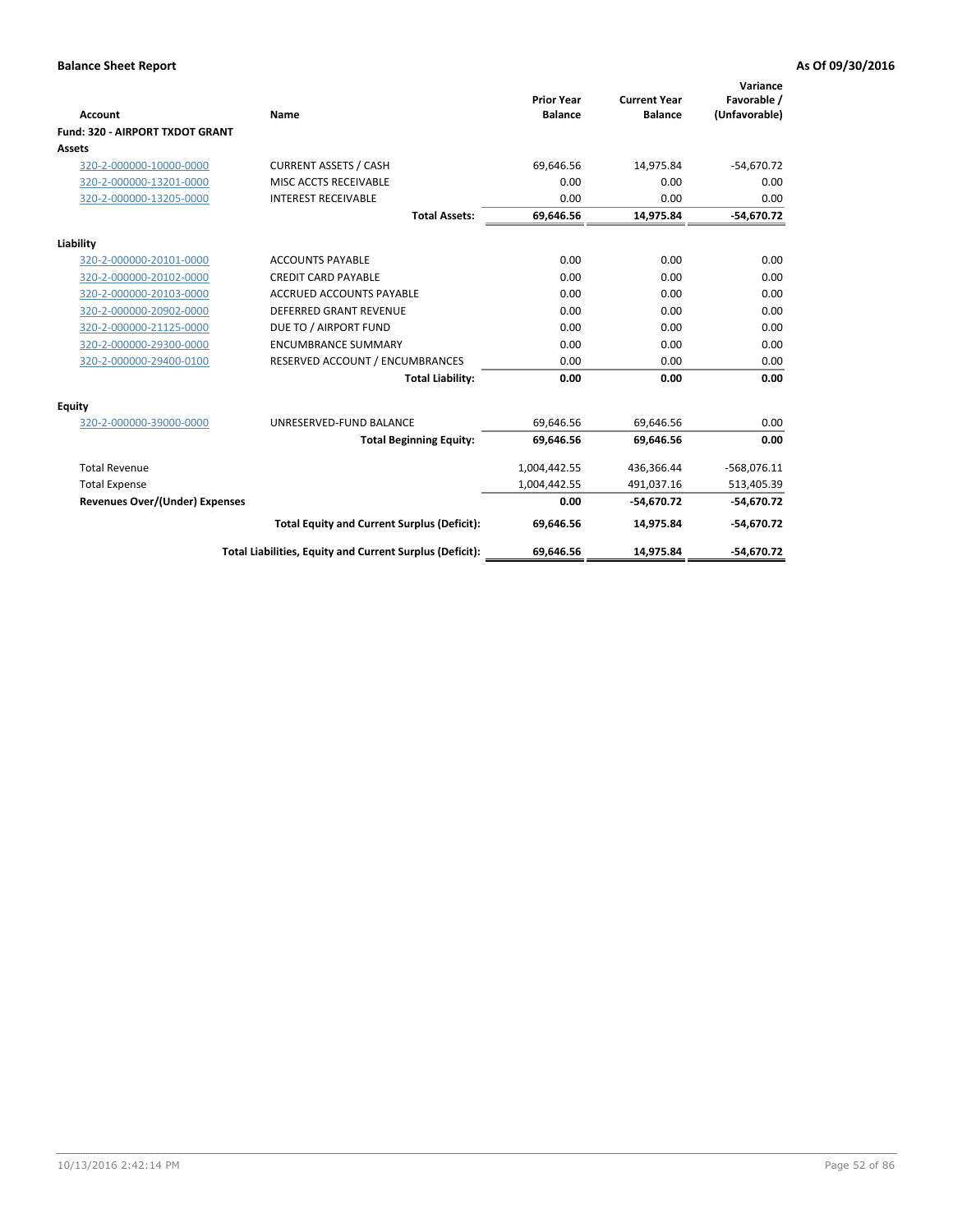| <b>Account</b>                          | Name                                                     | <b>Prior Year</b><br><b>Balance</b> | <b>Current Year</b><br><b>Balance</b> | Variance<br>Favorable /<br>(Unfavorable) |
|-----------------------------------------|----------------------------------------------------------|-------------------------------------|---------------------------------------|------------------------------------------|
| <b>Fund: 360 - AIRPORT CAPITAL FUND</b> |                                                          |                                     |                                       |                                          |
| <b>Assets</b>                           |                                                          |                                     |                                       |                                          |
| 360-2-000000-10000-0000                 | <b>CURRENT ASSETS / CASH</b>                             | 665,144.64                          | 826,735.65                            | 161,591.01                               |
| 360-2-000000-13201-0000                 | MISC ACCTS RECEIVABLE                                    | 0.00                                | 0.00                                  | 0.00                                     |
| 360-2-000000-13205-0000                 | <b>INTEREST RECEIVABLE</b>                               | 0.00                                | 0.00                                  | 0.00                                     |
| 360-2-000000-16301-0000                 | FIXED ASSETS / C W I P                                   | 66,769.54                           | 146,068.31                            | 79,298.77                                |
|                                         | <b>Total Assets:</b>                                     | 731,914.18                          | 972,803.96                            | 240,889.78                               |
| Liability                               |                                                          |                                     |                                       |                                          |
| 360-2-000000-20101-0000                 | <b>ACCOUNTS PAYABLE</b>                                  | 16,544.77                           | 0.00                                  | 16,544.77                                |
| 360-2-000000-20102-0000                 | <b>CREDIT CARD PAYABLE</b>                               | 0.00                                | 0.00                                  | 0.00                                     |
| 360-2-000000-20103-0000                 | ACCRUED ACCOUNTS PAYABLE                                 | 0.00                                | 0.00                                  | 0.00                                     |
| 360-2-000000-20125-0000                 | SALES TAX PAYABLE / IN THE CITY                          | 0.00                                | 0.00                                  | 0.00                                     |
| 360-2-000000-20139-0000                 | <b>RETAINAGES PAYABLE</b>                                | 0.00                                | 0.00                                  | 0.00                                     |
| 360-2-000000-21001-0000                 | <b>GENERAL FUND / GENERAL FUND</b>                       | 0.00                                | 0.00                                  | 0.00                                     |
| 360-2-000000-27001-0000                 | <b>CONTRIBUTED CAPITAL</b>                               | 0.00                                | 0.00                                  | 0.00                                     |
| 360-2-000000-29300-0000                 | <b>ENCUMBRANCE SUMMARY</b>                               | 0.00                                | 0.00                                  | 0.00                                     |
| 360-2-000000-29400-0000                 | RESERVED ACCOUNT / ENCUMBRANCES                          | 0.00                                | 0.00                                  | 0.00                                     |
|                                         | <b>Total Liability:</b>                                  | 16,544.77                           | 0.00                                  | 16,544.77                                |
| Equity                                  |                                                          |                                     |                                       |                                          |
| 360-2-000000-39000-0000                 | UNRESERVED-FUND BALANCE                                  | 0.00                                | 0.00                                  | 0.00                                     |
| 360-2-000000-39100-0000                 | UNRESERVED-RET. EARNINGS                                 | 424,698.72                          | 847,601.72                            | 422,903.00                               |
|                                         | <b>Total Beginning Equity:</b>                           | 424,698.72                          | 847,601.72                            | 422,903.00                               |
| <b>Total Revenue</b>                    |                                                          | 370,424.88                          | 155,442.46                            | $-214,982.42$                            |
| <b>Total Expense</b>                    |                                                          | 79,754.19                           | 30,240.22                             | 49,513.97                                |
| <b>Revenues Over/(Under) Expenses</b>   |                                                          | 290,670.69                          | 125,202.24                            | $-165,468.45$                            |
|                                         | <b>Total Equity and Current Surplus (Deficit):</b>       | 715,369.41                          | 972,803.96                            | 257,434.55                               |
|                                         | Total Liabilities, Equity and Current Surplus (Deficit): | 731,914.18                          | 972,803.96                            | 240,889.78                               |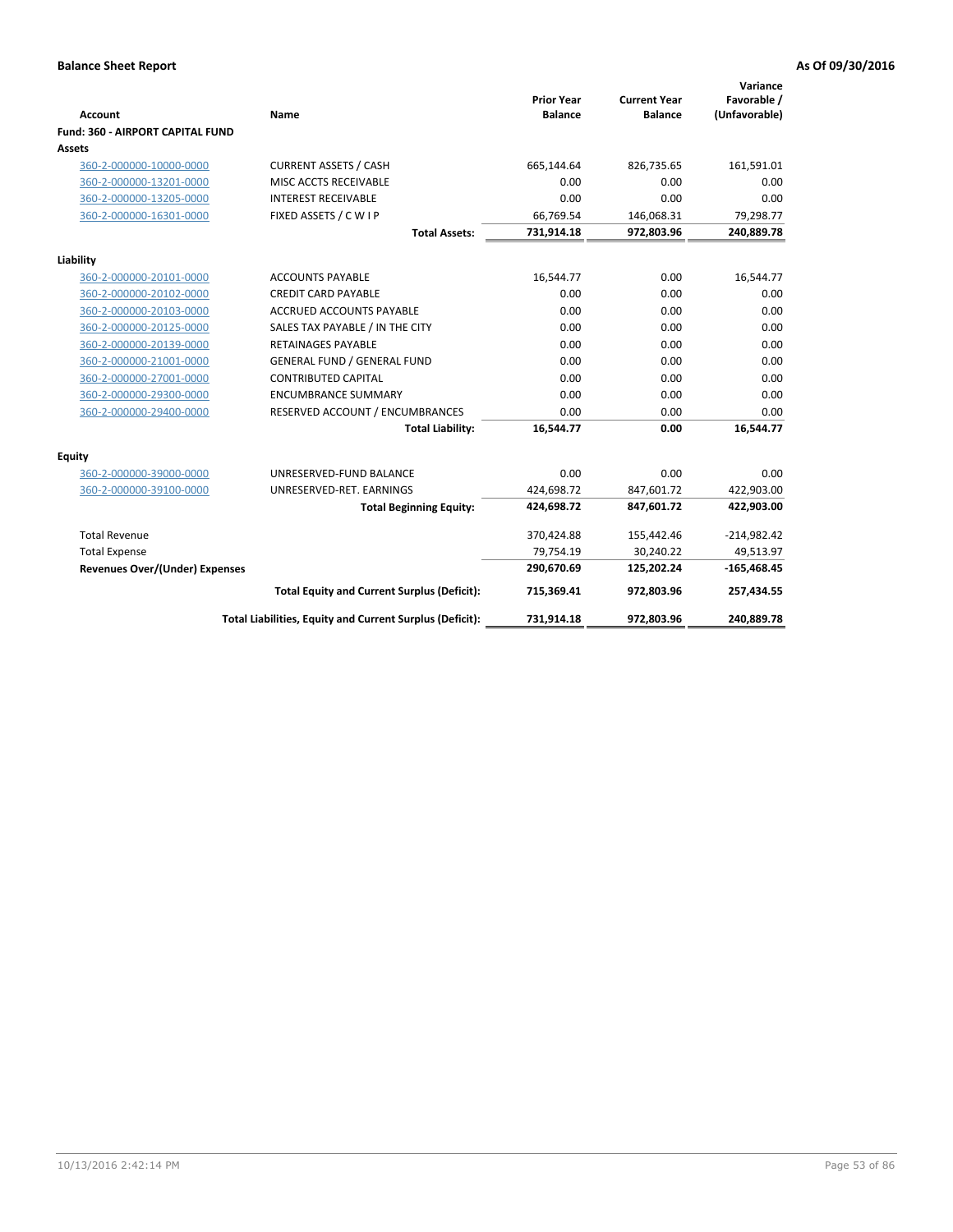| <b>Account</b>                        | <b>Name</b>                                              | <b>Prior Year</b><br><b>Balance</b> | <b>Current Year</b><br><b>Balance</b> | Variance<br>Favorable /<br>(Unfavorable) |
|---------------------------------------|----------------------------------------------------------|-------------------------------------|---------------------------------------|------------------------------------------|
| <b>Fund: 361 - L3-IDC FUND</b>        |                                                          |                                     |                                       |                                          |
| Assets                                |                                                          |                                     |                                       |                                          |
| 361-2-000000-10000-0000               | <b>CURRENT ASSETS / CASH</b>                             | 0.00                                | 0.00                                  | 0.00                                     |
| 361-2-000000-13201-0000               | MISC ACCTS RECEIVABLE                                    | 0.00                                | 0.00                                  | 0.00                                     |
| 361-2-000000-13205-0000               | <b>INTEREST RECEIVABLE</b>                               | 0.00                                | 0.00                                  | 0.00                                     |
|                                       | <b>Total Assets:</b>                                     | 0.00                                | 0.00                                  | 0.00                                     |
| Liability                             |                                                          |                                     |                                       |                                          |
| 361-2-000000-20101-0000               | <b>ACCOUNTS PAYABLE</b>                                  | 0.00                                | 0.00                                  | 0.00                                     |
| 361-2-000000-20102-0000               | <b>CREDIT CARD PAYABLE</b>                               | 0.00                                | 0.00                                  | 0.00                                     |
| 361-2-000000-20103-0000               | MISCELLANEOUS LIABILITIES                                | 0.00                                | 0.00                                  | 0.00                                     |
| 361-2-000000-20108-0000               | <b>MATURED BONDS PAYABLE</b>                             | 0.00                                | 0.00                                  | 0.00                                     |
| 361-2-000000-20111-0000               | <b>MATURED INTEREST PAYABLE</b>                          | 0.00                                | 0.00                                  | 0.00                                     |
| 361-2-000000-20112-0000               | <b>ACCRUED INTEREST PAYABLE</b>                          | 0.00                                | 0.00                                  | 0.00                                     |
| 361-2-000000-20139-0000               | <b>RETAINAGES PAYABLE</b>                                | 0.00                                | 0.00                                  | 0.00                                     |
| 361-2-000000-21001-0000               | <b>GENERAL FUND / GENERAL FUND</b>                       | 0.00                                | 0.00                                  | 0.00                                     |
|                                       | <b>Total Liability:</b>                                  | 0.00                                | 0.00                                  | 0.00                                     |
| Equity                                |                                                          |                                     |                                       |                                          |
| 361-2-000000-39000-0000               | UNRESERVED-FUND BALANCE                                  | 0.00                                | 0.00                                  | 0.00                                     |
| 361-2-000000-39100-0000               | UNRESERVED-RET. EARNINGS                                 | $-2,881,924.85$                     | $-2,881,924.85$                       | 0.00                                     |
| 361-2-000000-39150-0000               | RESERVED-RET. EARNINGS                                   | 2,881,924.85                        | 2,881,924.85                          | 0.00                                     |
|                                       | <b>Total Beginning Equity:</b>                           | 0.00                                | 0.00                                  | 0.00                                     |
| <b>Total Revenue</b>                  |                                                          | 0.00                                | 0.00                                  | 0.00                                     |
| <b>Total Expense</b>                  |                                                          | 0.00                                | 0.00                                  | 0.00                                     |
| <b>Revenues Over/(Under) Expenses</b> |                                                          | 0.00                                | 0.00                                  | 0.00                                     |
|                                       | <b>Total Equity and Current Surplus (Deficit):</b>       | 0.00                                | 0.00                                  | 0.00                                     |
|                                       | Total Liabilities, Equity and Current Surplus (Deficit): | 0.00                                | 0.00                                  | 0.00                                     |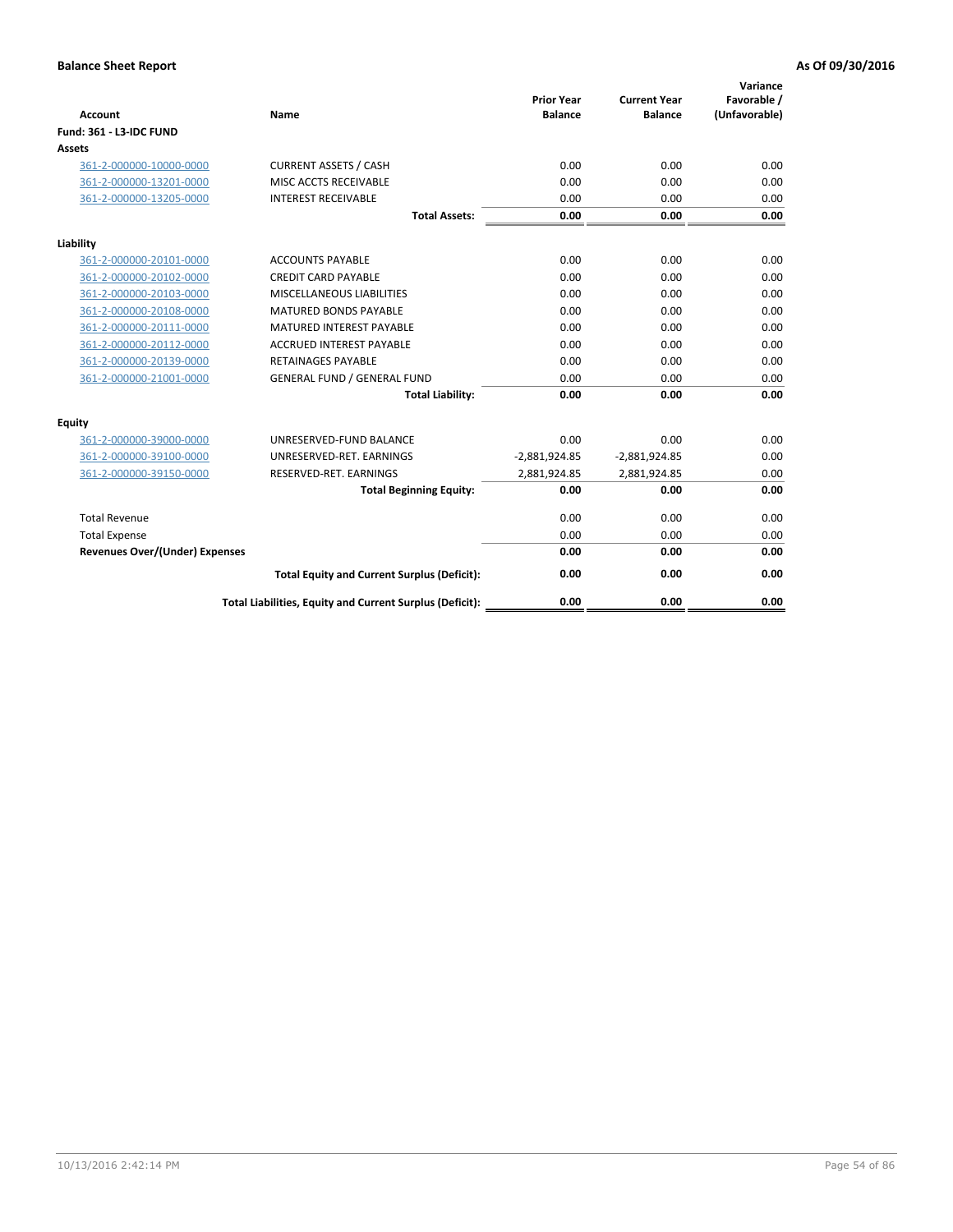|                                       |                                                          |                                     |                                       | Variance                     |
|---------------------------------------|----------------------------------------------------------|-------------------------------------|---------------------------------------|------------------------------|
| <b>Account</b>                        | Name                                                     | <b>Prior Year</b><br><b>Balance</b> | <b>Current Year</b><br><b>Balance</b> | Favorable /<br>(Unfavorable) |
| Fund: 362 - AIRPORT FBO FUEL          |                                                          |                                     |                                       |                              |
| Assets                                |                                                          |                                     |                                       |                              |
| 362-2-000000-10000-0000               | <b>CURRENT ASSETS / CASH</b>                             | 0.00                                | 96,340.64                             | 96,340.64                    |
| 362-2-000000-13201-0000               | MISC ACCTS RECEIVABLE                                    | 0.00                                | 0.00                                  | 0.00                         |
| 362-2-000000-13205-0000               | <b>INTEREST RECEIVABLE</b>                               | 0.00                                | 0.00                                  | 0.00                         |
|                                       | <b>Total Assets:</b>                                     | 0.00                                | 96,340.64                             | 96,340.64                    |
| Liability                             |                                                          |                                     |                                       |                              |
| 362-2-000000-20101-0000               | <b>ACCOUNTS PAYABLE</b>                                  | 0.00                                | 0.00                                  | 0.00                         |
| 362-2-000000-20102-0000               | <b>CREDIT CARD PAYABLE</b>                               | 0.00                                | 0.00                                  | 0.00                         |
| 362-2-000000-20103-0000               | <b>ACCRUED ACCOUNTS PAYABLE</b>                          | 0.00                                | 0.00                                  | 0.00                         |
| 362-2-000000-20125-0000               | SALES TAX PAYABLE / IN THE CITY                          | 0.00                                | 21.03                                 | $-21.03$                     |
| 362-2-000000-29300-0000               | <b>ENCUMBRANCE SUMMARY</b>                               | 0.00                                | 0.00                                  | 0.00                         |
| 362-2-000000-29400-0000               | RESERVED ACCOUNT / ENCUMBRANCES                          | 0.00                                | 0.00                                  | 0.00                         |
|                                       | <b>Total Liability:</b>                                  | 0.00                                | 21.03                                 | $-21.03$                     |
| <b>Equity</b>                         |                                                          |                                     |                                       |                              |
| 362-2-000000-39000-0000               | UNRESERVED-FUND BALANCE                                  | 0.00                                | 0.00                                  | 0.00                         |
| 362-2-000000-39100-0000               | UNRESERVED-RET. EARNINGS                                 | 0.00                                | 0.00                                  | 0.00                         |
|                                       | <b>Total Beginning Equity:</b>                           | 0.00                                | 0.00                                  | 0.00                         |
| <b>Total Revenue</b>                  |                                                          | 0.00                                | 161,513.79                            | 161,513.79                   |
| <b>Total Expense</b>                  |                                                          | 0.00                                | 65,194.18                             | $-65,194.18$                 |
| <b>Revenues Over/(Under) Expenses</b> |                                                          | 0.00                                | 96,319.61                             | 96,319.61                    |
|                                       | <b>Total Equity and Current Surplus (Deficit):</b>       | 0.00                                | 96,319.61                             | 96,319.61                    |
|                                       | Total Liabilities, Equity and Current Surplus (Deficit): | 0.00                                | 96,340.64                             | 96,340.64                    |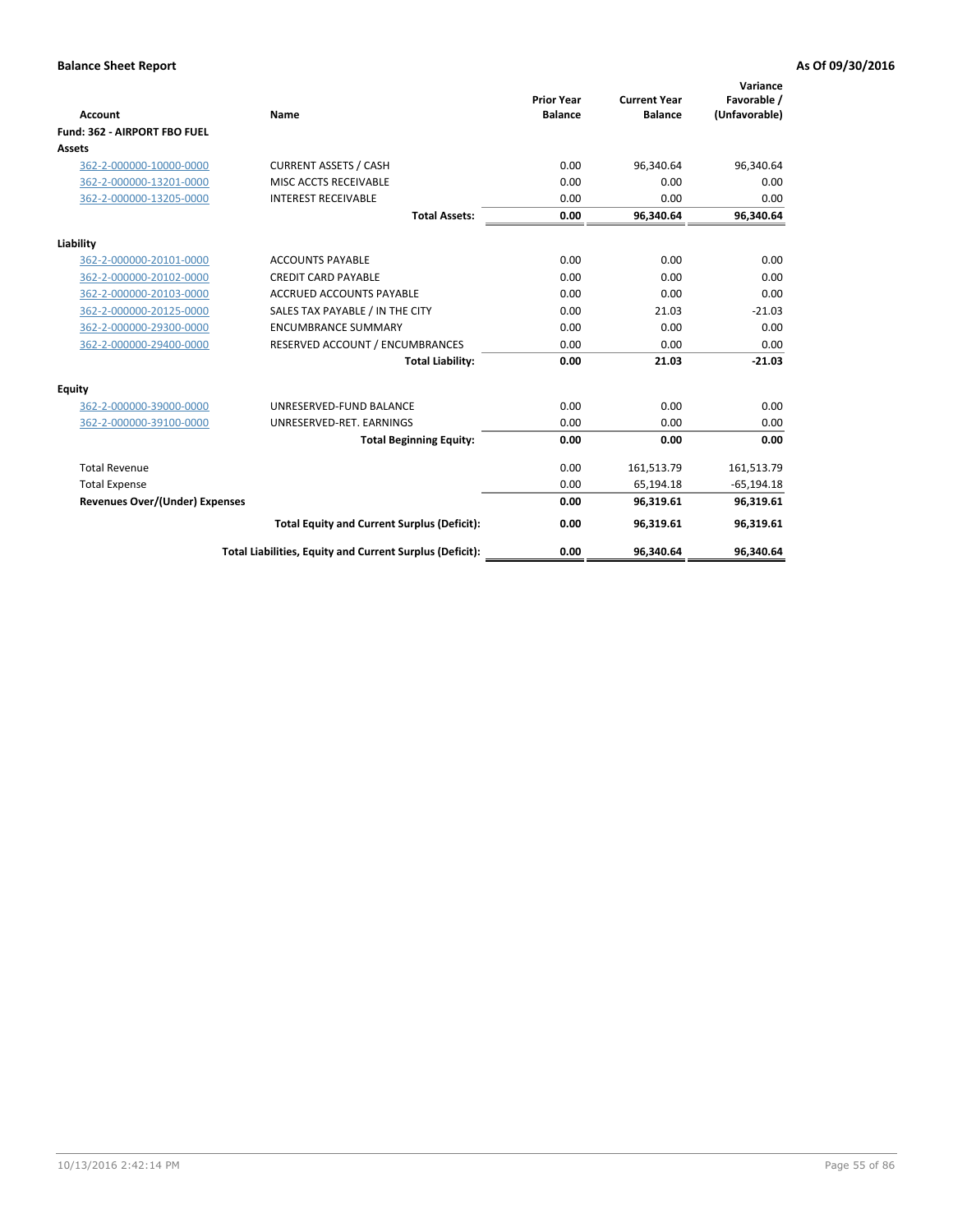| <b>Account</b>          | Name                                  | <b>Prior Year</b><br><b>Balance</b> | <b>Current Year</b><br><b>Balance</b> | Variance<br>Favorable /<br>(Unfavorable) |
|-------------------------|---------------------------------------|-------------------------------------|---------------------------------------|------------------------------------------|
| Fund: 400 - GOLF FUND   |                                       |                                     |                                       |                                          |
| Assets                  |                                       |                                     |                                       |                                          |
| 400-2-000000-10000-0000 | <b>CURRENT ASSETS / CASH</b>          | $-309,326.80$                       | $-324,942.47$                         | $-15,615.67$                             |
| 400-2-000000-10304-0000 | CASH / PETTY CASH/CHANGE DRAWERS      | 200.00                              | 200.00                                | 0.00                                     |
| 400-2-000000-13007-0000 | <b>RETURNED CHECKS</b>                | 0.00                                | 0.00                                  | 0.00                                     |
| 400-2-000000-13201-0000 | MISC ACCTS RECEIVABLE                 | 2,468.25                            | 5,277.56                              | 2,809.31                                 |
| 400-2-000000-13202-0000 | <b>EMPLOYEE ADVANCES</b>              | 0.00                                | 0.00                                  | 0.00                                     |
| 400-2-000000-13203-0000 | NON-CURRENT ASSETS / PREPAYMENTS      | 0.00                                | 0.00                                  | 0.00                                     |
| 400-2-000000-13205-0000 | <b>INTEREST RECEIVABLE</b>            | 0.00                                | 0.00                                  | 0.00                                     |
| 400-2-000000-13206-0000 | <b>CHARGES RECEIVABLE</b>             | 1,663.76                            | 2,685.89                              | 1,022.13                                 |
| 400-2-000000-15301-0000 | <b>INVENTORIES / GOLF COURSE</b>      | 9,401.33                            | 8,380.12                              | $-1,021.21$                              |
| 400-2-000000-16001-0000 | FIXED ASSETS / LAND                   | 93,000.00                           | 93,000.00                             | 0.00                                     |
| 400-2-000000-16002-0000 | FIXED ASSETS / IMPROVMENTS-NON BUILDI | 521,160.58                          | 521,160.58                            | 0.00                                     |
| 400-2-000000-16003-0000 | ACCUM DEPR / IMPROVEMENTS-NON BUILL   | $-244,919.68$                       | $-244,919.68$                         | 0.00                                     |
| 400-2-000000-16004-0000 | FIXED ASSETS / BUILDINGS              | 109,640.00                          | 109,640.00                            | 0.00                                     |
| 400-2-000000-16005-0000 | <b>ACCUM DEPR / BUILDINGS</b>         | $-104,606.74$                       | $-104,606.74$                         | 0.00                                     |
| 400-2-000000-16201-0000 | FIXED ASSETS / MACHINERY AND EQUIPMEN | 67,625.00                           | 51,957.00                             | $-15,668.00$                             |
| 400-2-000000-16202-0000 | ACCUM DEPR / MACHINERY AND EQUIPMEI   | $-67,625.00$                        | $-51,957.00$                          | 15,668.00                                |
| 400-2-000000-16301-0000 | FIXED ASSETS / C W I P                | 0.00                                | 0.00                                  | 0.00                                     |
| 400-2-000000-17501-0000 | <b>EMPLOYEE CONTRIBUTIONS</b>         | 6,650.00                            | 6,650.00                              | 0.00                                     |
| 400-2-000000-17504-0000 | <b>INVESTMENT RETURN</b>              | 4,827.00                            | 4,827.00                              | 0.00                                     |
| 400-2-000000-17508-0000 | <b>EXPERIENCE DIFFERENCE</b>          | 58.00                               | 58.00                                 | 0.00                                     |
|                         | <b>Total Assets:</b>                  | 90,215.70                           | 77,410.26                             | -12,805.44                               |
|                         |                                       |                                     |                                       |                                          |
| Liability               |                                       |                                     |                                       |                                          |
| 400-2-000000-20101-0000 | <b>ACCOUNTS PAYABLE</b>               | 2,090.75                            | 519.27                                | 1,571.48                                 |
| 400-2-000000-20102-0000 | <b>CREDIT CARD PAYABLE</b>            | 0.00                                | 0.00                                  | 0.00                                     |
| 400-2-000000-20103-0000 | ACCRUED ACCOUNTS PAYABLE              | 0.00                                | 0.00                                  | 0.00                                     |
| 400-2-000000-20112-0000 | ACCRUED INTEREST PAYABLE              | 0.00                                | 0.00                                  | 0.00                                     |
| 400-2-000000-20124-0000 | <b>GOLF COURSE RESALE</b>             | 0.00                                | 0.00                                  | 0.00                                     |
| 400-2-000000-20125-0000 | SALES TAX PAYABLE / IN THE CITY       | 842.61                              | 472.15                                | 370.46                                   |
| 400-2-000000-20139-0000 | RETAINAGES PAYABLE                    | 0.00                                | 0.00                                  | 0.00                                     |
| 400-2-000000-20141-0000 | <b>TELEPHONE CLEARING</b>             | 0.00                                | 0.00                                  | 0.00                                     |
| 400-2-000000-21001-0000 | <b>GENERAL FUND / GENERAL FUND</b>    | 0.00                                | 0.00                                  | 0.00                                     |
| 400-2-000000-21101-0000 | ENTERPRISE / WTR/WWTR UTILITY FUND    | 0.00                                | 0.00                                  | 0.00                                     |
| 400-2-000000-22001-0000 | <b>SALARIES PAYABLE</b>               | 3,520.81                            | 0.00                                  | 3,520.81                                 |
| 400-2-000000-22002-0000 | VACATION/SICK PAYABLE                 | 9,381.97                            | 12,984.33                             | $-3,602.36$                              |
| 400-2-000000-23001-0000 | CAPITAL LEASE PAYABLE                 | 0.00                                | 0.00                                  | 0.00                                     |
| 400-2-000000-24001-0000 | O/S CHECKS PAYABLE                    | 0.00                                | 0.00                                  | 0.00                                     |
| 400-2-000000-26001-0000 | COMPENSATED ABSENCES PAY              | 33,336.24                           | 30,700.32                             | 2,635.92                                 |
| 400-2-000000-27001-0000 | <b>CONTRIBUTED CAPITAL</b>            | 0.00                                | 0.00                                  | 0.00                                     |
| 400-2-000000-27002-0000 | CONTRIBUTED CAPITAL / DEVELOPERS      | 0.00                                | 0.00                                  | 0.00                                     |
| 400-2-000000-29300-0000 | ENCUMBRANCE SUMMARY                   | 0.00                                | 0.00                                  | 0.00                                     |
| 400-2-000000-29400-0100 | RESERVED ACCOUNT / ENCUMBRANCES       | 0.00                                | 0.00                                  | 0.00                                     |
| 400-2-000000-29999-0000 | <b>NET PENSION LIABILITY</b>          | 8,714.00                            | 8,714.00                              | 0.00                                     |
|                         | <b>Total Liability:</b>               | 57,886.38                           | 53,390.07                             | 4,496.31                                 |
| Equity                  |                                       |                                     |                                       |                                          |
| 400-2-000000-39000-0000 | UNRESERVED-FUND BALANCE               | 0.00                                | 0.00                                  | 0.00                                     |
| 400-2-000000-39100-0000 | UNRESERVED-RET. EARNINGS              | 67,323.76                           | 26,241.25                             | $-41,082.51$                             |
| 400-2-000000-39500-0000 | NET POSITION - PENSION                | $-44.00$                            | $-44.00$                              | 0.00                                     |
|                         | <b>Total Beginning Equity:</b>        | 67,279.76                           | 26,197.25                             | $-41,082.51$                             |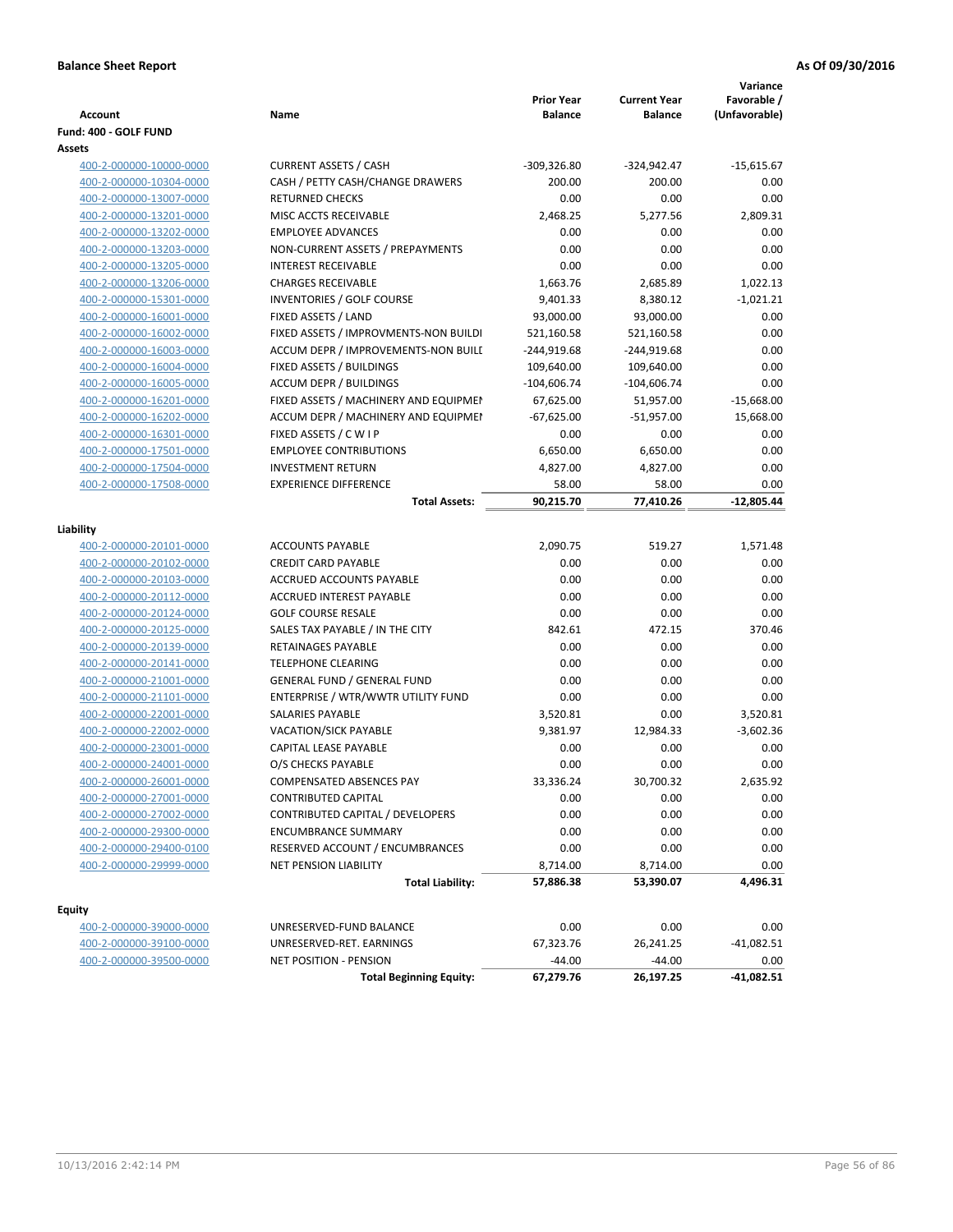| <b>Account</b>                 | Name                                                     | <b>Prior Year</b><br><b>Balance</b> | <b>Current Year</b><br><b>Balance</b> | Variance<br>Favorable /<br>(Unfavorable) |
|--------------------------------|----------------------------------------------------------|-------------------------------------|---------------------------------------|------------------------------------------|
| <b>Total Revenue</b>           |                                                          | 187,871.73                          | 214.974.73                            | 27,103.00                                |
| <b>Total Expense</b>           |                                                          | 222,822.17                          | 217,151.78                            | 5,670.39                                 |
| Revenues Over/(Under) Expenses |                                                          | $-34,950.44$                        | $-2.177.05$                           | 32,773.39                                |
|                                | <b>Total Equity and Current Surplus (Deficit):</b>       | 32.329.32                           | 24.020.20                             | $-8,309.12$                              |
|                                | Total Liabilities, Equity and Current Surplus (Deficit): | 90.215.70                           | 77,410.27                             | $-12,805.43$                             |

**\*\*\*Warning: Account Authorization is turned on. Please run the Unauthorized Account Listing Report to see if you are out of balance due to missing accounts \*\*\***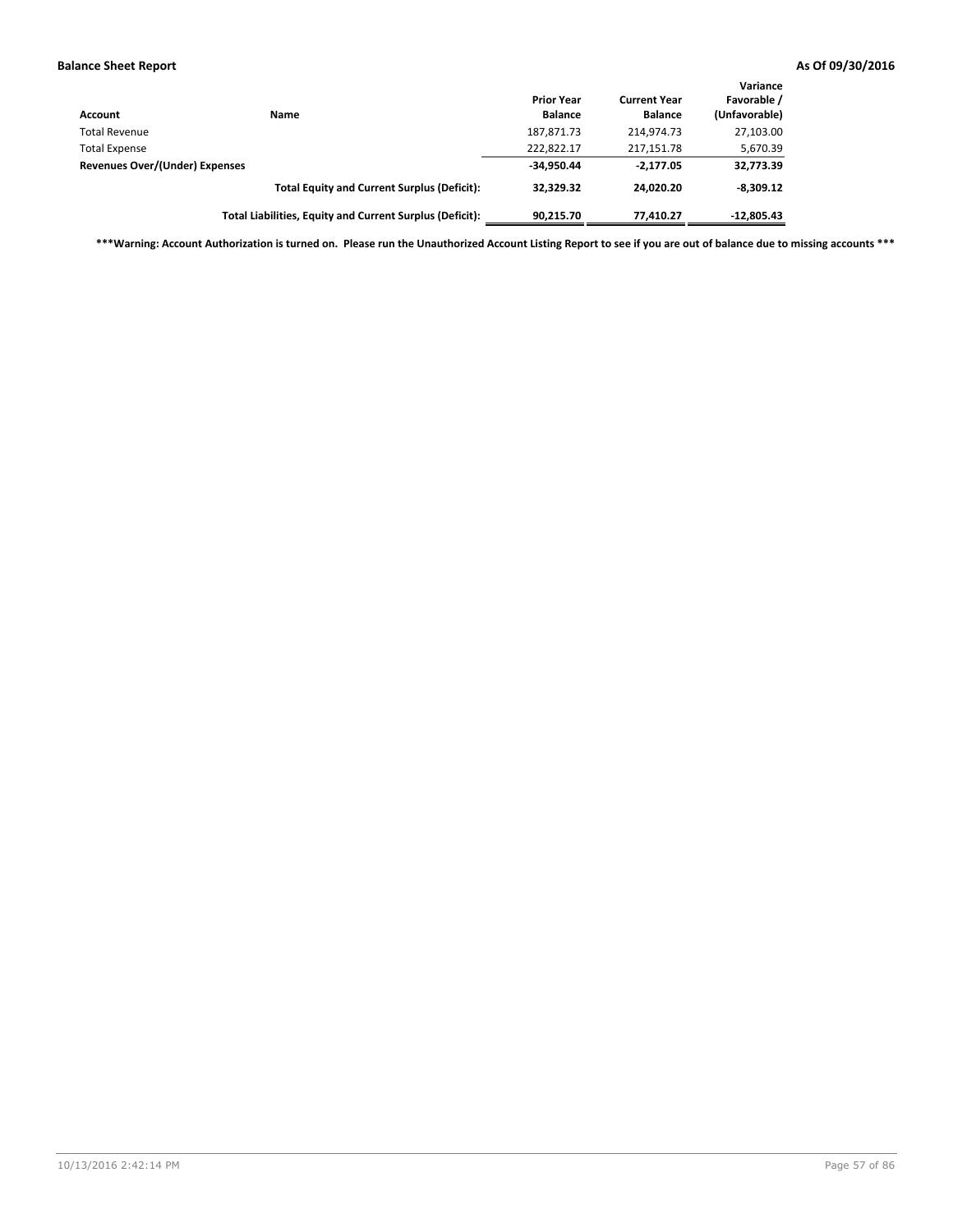|                                       |                                                          | <b>Prior Year</b> | <b>Current Year</b> | Variance<br>Favorable / |
|---------------------------------------|----------------------------------------------------------|-------------------|---------------------|-------------------------|
| <b>Account</b>                        | Name                                                     | <b>Balance</b>    | <b>Balance</b>      | (Unfavorable)           |
| <b>Fund: 500 - SANITATION FUND</b>    |                                                          |                   |                     |                         |
| <b>Assets</b>                         |                                                          |                   |                     |                         |
| 500-2-000000-10000-0000               | <b>CURRENT ASSETS / CASH</b>                             | 1,252,178.67      | 1,397,325.13        | 145,146.46              |
| 500-2-000000-13000-0000               | <b>CUSTOMER ACCTS RECEIVABLE</b>                         | 105,701.09        | 152,532.65          | 46,831.56               |
| 500-2-000000-13001-0000               | NON CURRENT CUSTOMER ACCTS RECEIVAE                      | 36,740.64         | 50,947.44           | 14,206.80               |
| 500-2-000000-13002-0000               | ALLOW FOR UNCOLLECT REC                                  | $-32,668.94$      | $-36,479.94$        | $-3,811.00$             |
| 500-2-000000-13003-0000               | UNBILLED YEAR-END ACCRUAL                                | 247,854.31        | 379,459.63          | 131,605.32              |
| 500-2-000000-13201-0000               | MISC ACCTS RECEIVABLE                                    | 0.00              | 185.00              | 185.00                  |
| 500-2-000000-17501-0000               | <b>EMPLOYEE CONTRIBUTIONS</b>                            | 6,650.00          | 6,650.00            | 0.00                    |
| 500-2-000000-17504-0000               | <b>INVESTMENT RETURN</b>                                 | 4,827.00          | 4,827.00            | 0.00                    |
| 500-2-000000-17508-0000               | <b>EXPERIENCE DIFFERENCE</b>                             | 58.00             | 58.00               | 0.00                    |
|                                       | <b>Total Assets:</b>                                     | 1,621,340.77      | 1,955,504.91        | 334,164.14              |
| Liability                             |                                                          |                   |                     |                         |
| 500-2-000000-20101-0000               | <b>ACCOUNTS PAYABLE</b>                                  | 241,070.82        | 155,380.77          | 85,690.05               |
| 500-2-000000-20102-0000               | <b>CREDIT CARD PAYABLE</b>                               | 0.00              | 0.00                | 0.00                    |
| 500-2-000000-20103-0000               | ACCRUED ACCOUNTS PAYABLE                                 | 0.00              | 0.00                | 0.00                    |
| 500-2-000000-20125-0000               | SALES TAX PAYABLE / IN THE CITY                          | 21,609.75         | 23,038.66           | $-1,428.91$             |
| 500-2-000000-20126-0000               | SALES TAX PAYABLE / OUT OF CITY                          | 0.00              | 0.00                | 0.00                    |
| 500-2-000000-20133-0000               | <b>GARBAGE CLEARING</b>                                  | 0.00              | 0.00                | 0.00                    |
| 500-2-000000-20135-0000               | <b>GARBAGE CLEARING / BAD DEBT EXPENS</b>                | 6,338.77          | 42,159.63           | $-35,820.86$            |
| 500-2-000000-20160-0000               | <b>UNAPPLIED CREDIT</b>                                  | 0.00              | 0.00                | 0.00                    |
| 500-2-000000-20201-0000               | DEFERRED REVENUE                                         | 1,405.00          | 0.00                | 1,405.00                |
| 500-2-000000-21001-0000               | <b>GENERAL FUND / GENERAL FUND</b>                       | 0.00              | 0.00                | 0.00                    |
| 500-2-000000-22001-0000               | <b>SALARIES PAYABLE</b>                                  | 2,625.44          | 0.00                | 2,625.44                |
| 500-2-000000-22002-0000               | VACATION/SICK PAYABLE                                    | 237.94            | 4,512.22            | $-4,274.28$             |
| 500-2-000000-24002-0000               | <b>CUSTOMER DEPOSITS</b>                                 | 152,837.07        | 178,010.65          | $-25,173.58$            |
| 500-2-000000-24007-0000               | <b>BILLED DEPOSITS SUSPENSE</b>                          | 0.00              | 0.00                | 0.00                    |
| 500-2-000000-26001-0000               | <b>COMPENSATED ABSENCES PAY</b>                          | $-0.06$           | $-176.76$           | 176.70                  |
| 500-2-000000-29300-0000               | <b>ENCUMBRANCE SUMMARY</b>                               | 0.00              | 0.00                | 0.00                    |
| 500-2-000000-29400-0100               | RESERVED ACCOUNT / ENCUMBRANCES                          | 0.00              | 0.00                | 0.00                    |
| 500-2-000000-29999-0000               | <b>NET PENSION LIABILITY</b>                             | 8,714.00          | 8,714.00            | 0.00                    |
|                                       | <b>Total Liability:</b>                                  | 434,838.73        | 411,639.17          | 23,199.56               |
|                                       |                                                          |                   |                     |                         |
| Equity                                |                                                          |                   |                     |                         |
| 500-2-000000-39000-0000               | UNRESERVED-FUND BALANCE                                  | 0.00              | 0.00                | 0.00                    |
| 500-2-000000-39100-0000               | UNRESERVED-RET. EARNINGS                                 | 868,239.33        | 1,311,908.45        | 443,669.12              |
| 500-2-000000-39500-0000               | <b>NET POSITION - PENSION</b>                            | $-44.00$          | $-44.00$            | 0.00                    |
|                                       | <b>Total Beginning Equity:</b>                           | 868,195.33        | 1,311,864.45        | 443,669.12              |
| <b>Total Revenue</b>                  |                                                          | 3,682,967.22      | 3,930,577.37        | 247,610.15              |
| <b>Total Expense</b>                  |                                                          | 3,364,660.51      | 3,698,576.08        | $-333,915.57$           |
| <b>Revenues Over/(Under) Expenses</b> |                                                          | 318,306.71        | 232,001.29          | $-86,305.42$            |
|                                       | <b>Total Equity and Current Surplus (Deficit):</b>       | 1,186,502.04      | 1,543,865.74        | 357,363.70              |
|                                       | Total Liabilities, Equity and Current Surplus (Deficit): | 1,621,340.77      | 1,955,504.91        | 334,164.14              |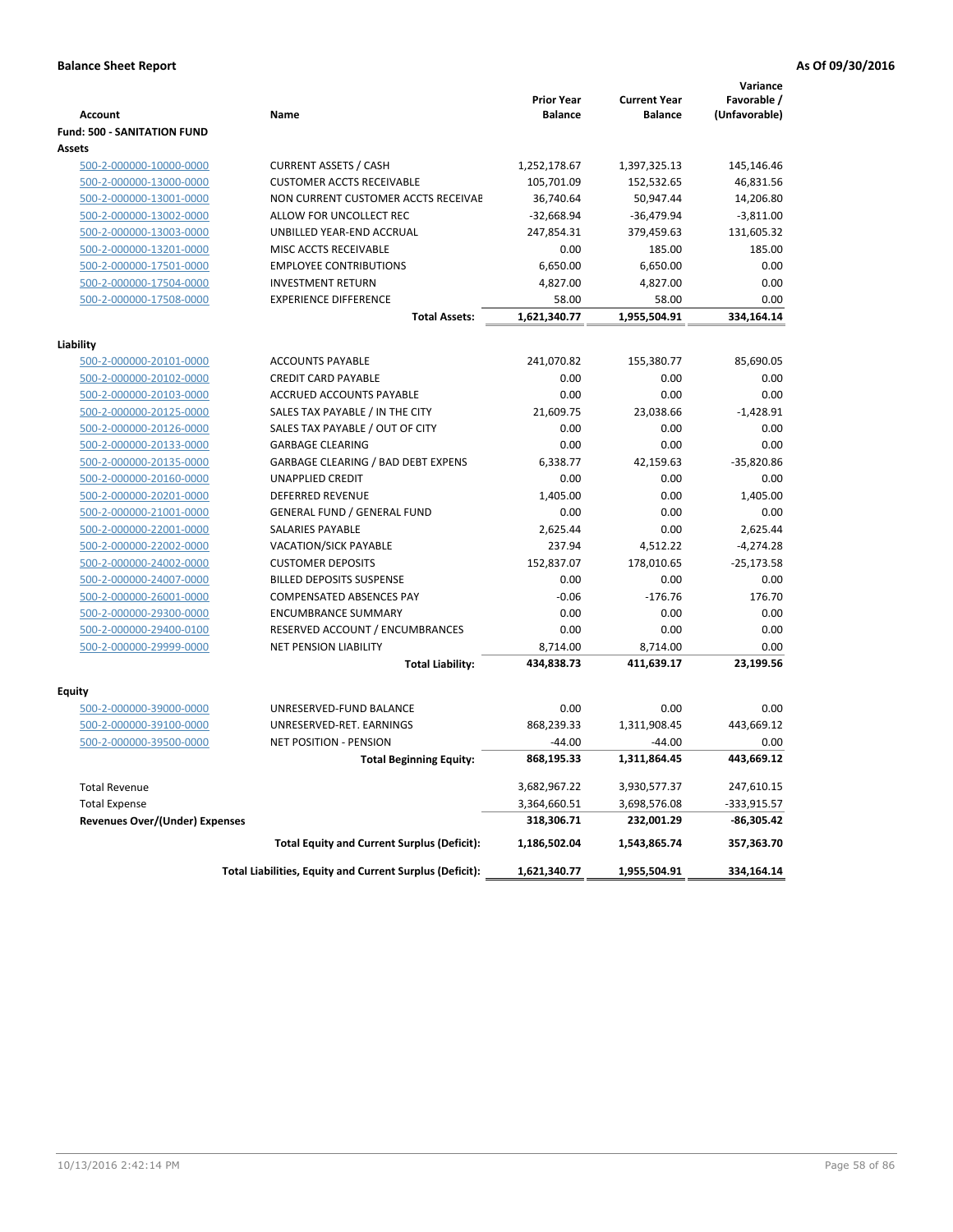| Account                                                    | Name                                                     | <b>Prior Year</b><br><b>Balance</b> | <b>Current Year</b><br><b>Balance</b> | Variance<br>Favorable /<br>(Unfavorable) |
|------------------------------------------------------------|----------------------------------------------------------|-------------------------------------|---------------------------------------|------------------------------------------|
| <b>Fund: 561 - REGINAL HOUSEHOLD HAZARDOUS WASTE GRANT</b> |                                                          |                                     |                                       |                                          |
| Assets                                                     |                                                          |                                     |                                       |                                          |
| 561-2-000000-10000-0000                                    | <b>CURRENT ASSETS / CASH</b>                             | 0.00                                | 0.00                                  | 0.00                                     |
| 561-2-000000-13201-0000                                    | MISC ACCTS RECEIVABLE                                    | 0.00                                | 0.00                                  | 0.00                                     |
| 561-2-000000-13205-0000                                    | <b>INTEREST RECEIVABLE</b>                               | 0.00                                | 0.00                                  | 0.00                                     |
|                                                            | <b>Total Assets:</b>                                     | 0.00                                | 0.00                                  | 0.00                                     |
| Liability                                                  |                                                          |                                     |                                       |                                          |
| 561-2-000000-20101-0000                                    | <b>ACCOUNTS PAYABLE</b>                                  | 0.00                                | 0.00                                  | 0.00                                     |
| 561-2-000000-20102-0000                                    | <b>CREDIT CARD PAYABLE</b>                               | 0.00                                | 0.00                                  | 0.00                                     |
| 561-2-000000-20103-0000                                    | <b>ACCRUED ACCOUNTS PAYABLE</b>                          | 0.00                                | 0.00                                  | 0.00                                     |
| 561-2-000000-21140-0000                                    | DUE TO / SANITATION FUND                                 | 0.00                                | 0.00                                  | 0.00                                     |
| 561-2-000000-29300-0000                                    | <b>ENCUMBRANCE SUMMARY</b>                               | 0.00                                | 0.00                                  | 0.00                                     |
| 561-2-000000-29400-0100                                    | RESERVED ACCOUNT / ENCUMBRANCES                          | 0.00                                | 0.00                                  | 0.00                                     |
|                                                            | <b>Total Liability:</b>                                  | 0.00                                | 0.00                                  | 0.00                                     |
| <b>Equity</b>                                              |                                                          |                                     |                                       |                                          |
| 561-2-000000-39100-0000                                    | UNRESERVED-RET. EARNINGS                                 | 0.00                                | 0.00                                  | 0.00                                     |
|                                                            | <b>Total Beginning Equity:</b>                           | 0.00                                | 0.00                                  | 0.00                                     |
| <b>Total Revenue</b>                                       |                                                          | 0.00                                | 0.00                                  | 0.00                                     |
| <b>Total Expense</b>                                       |                                                          | 0.00                                | 0.00                                  | 0.00                                     |
| <b>Revenues Over/(Under) Expenses</b>                      |                                                          | 0.00                                | 0.00                                  | 0.00                                     |
|                                                            | <b>Total Equity and Current Surplus (Deficit):</b>       | 0.00                                | 0.00                                  | 0.00                                     |
|                                                            | Total Liabilities, Equity and Current Surplus (Deficit): | 0.00                                | 0.00                                  | 0.00                                     |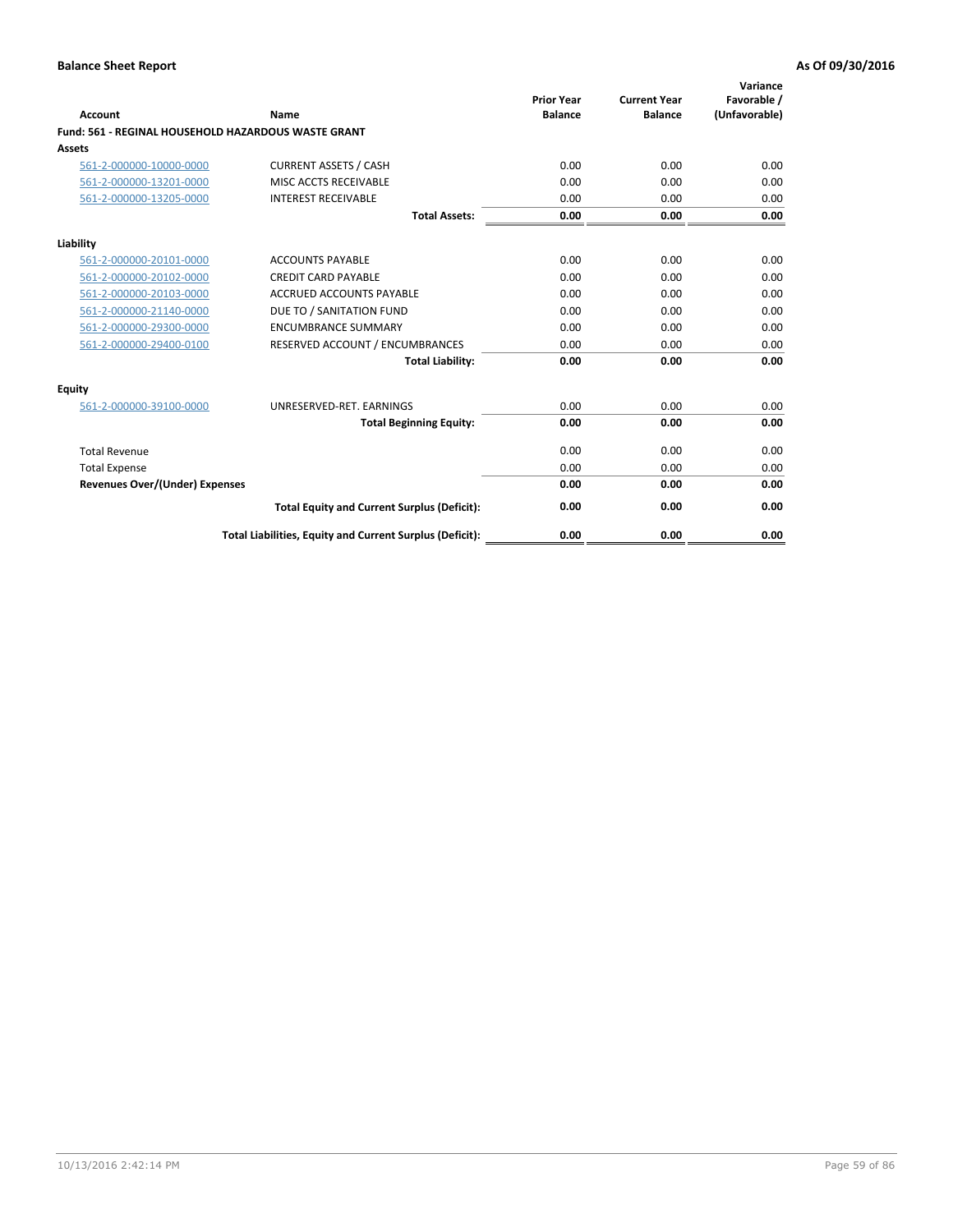| <b>Account</b>                        | Name                                                     | <b>Prior Year</b><br><b>Balance</b> | <b>Current Year</b><br><b>Balance</b> | Variance<br>Favorable /<br>(Unfavorable) |
|---------------------------------------|----------------------------------------------------------|-------------------------------------|---------------------------------------|------------------------------------------|
| Fund: 601 - CENTRAL SERVICE FUND      |                                                          |                                     |                                       |                                          |
| Assets                                |                                                          |                                     |                                       |                                          |
| 601-2-000000-10000-0000               | <b>CURRENT ASSETS / CASH</b>                             | 220,914.56                          | 109,327.83                            | $-111,586.73$                            |
| 601-2-000000-13201-0000               | MISC ACCTS RECEIVABLE                                    | 0.00                                | 0.00                                  | 0.00                                     |
| 601-2-000000-13203-0000               | NON-CURRENT ASSETS / PREPAYMENTS                         | 0.00                                | 0.00                                  | 0.00                                     |
| 601-2-000000-13204-0000               | PREPAYMENTS / INSURANCE PREPAYMENT                       | 0.00                                | 0.00                                  | 0.00                                     |
| 601-2-000000-13205-0000               | <b>INTEREST RECEIVABLE</b>                               | 0.00                                | 0.00                                  | 0.00                                     |
| 601-2-000000-15001-0000               | <b>INVENTORIES / POSTAGE</b>                             | 0.00                                | 0.00                                  | 0.00                                     |
| 601-2-000000-15101-0000               | <b>FACILITIES MAINT STOCK</b>                            | 12,659.08                           | 17,321.74                             | 4,662.66                                 |
| 601-2-000000-15201-0000               | <b>INVENTORIES / GARAGE</b>                              | 75,173.89                           | 146,517.88                            | 71,343.99                                |
| 601-2-000000-16001-0000               | FIXED ASSETS / LAND                                      | 0.00                                | 0.00                                  | 0.00                                     |
| 601-2-000000-16002-0000               | FIXED ASSETS / IMPROVMENTS-NON BUILDI                    | 0.00                                | 0.00                                  | 0.00                                     |
| 601-2-000000-16003-0000               | ACCUM DEPR / IMPROVEMENTS-NON BUILI                      | 0.00                                | 0.00                                  | 0.00                                     |
| 601-2-000000-16004-0000               | FIXED ASSETS / BUILDINGS                                 | 100,832.00                          | 100,832.00                            | 0.00                                     |
| 601-2-000000-16005-0000               | <b>ACCUM DEPR / BUILDINGS</b>                            | $-100,832.00$                       | $-100,832.00$                         | 0.00                                     |
| 601-2-000000-16201-0000               | FIXED ASSETS / MACHINERY AND EQUIPMEN                    | 166,476.00                          | 166,476.00                            | 0.00                                     |
| 601-2-000000-16202-0000               | ACCUM DEPR / MACHINERY AND EQUIPMEI                      | $-163,814.71$                       | -163,814.71                           | 0.00                                     |
| 601-2-000000-17501-0000               | <b>EMPLOYEE CONTRIBUTIONS</b>                            | 26,599.00                           | 26,599.00                             | 0.00                                     |
| 601-2-000000-17504-0000               | <b>INVESTMENT RETURN</b>                                 | 19,307.00                           | 19,307.00                             | 0.00                                     |
| 601-2-000000-17508-0000               | <b>EXPERIENCE DIFFERENCE</b>                             | 232.00                              | 232.00                                | 0.00                                     |
|                                       | <b>Total Assets:</b>                                     | 357,546.82                          | 321,966.74                            | $-35,580.08$                             |
| Liability                             |                                                          |                                     |                                       |                                          |
| 601-2-000000-20101-0000               | <b>ACCOUNTS PAYABLE</b>                                  | 16,695.23                           | 588.52                                | 16,106.71                                |
| 601-2-000000-20102-0000               | <b>CREDIT CARD PAYABLE</b>                               | 0.00                                | 0.00                                  | 0.00                                     |
| 601-2-000000-20103-0000               | ACCRUED ACCOUNTS PAYABLE                                 | 0.00                                | 0.00                                  | 0.00                                     |
| 601-2-000000-20115-0000               | <b>DRINK SUPPLY</b>                                      | 0.00                                | 0.00                                  | 0.00                                     |
| 601-2-000000-20141-0000               | <b>TELEPHONE CLEARING</b>                                | 0.00                                | 0.00                                  | 0.00                                     |
| 601-2-000000-20148-0000               | FLEET FUEL CLEARING                                      | 0.00                                | 0.00                                  | 0.00                                     |
| 601-2-000000-20149-0000               | FLEET MAINTENANCE CLEARING                               | 0.00                                | $-16.48$                              | 16.48                                    |
| 601-2-000000-20201-0000               | <b>DEFERRED REVENUE</b>                                  | 0.00                                | 0.00                                  | 0.00                                     |
| 601-2-000000-21001-0000               | <b>GENERAL FUND / GENERAL FUND</b>                       | 0.00                                | 0.00                                  | 0.00                                     |
| 601-2-000000-21101-0000               | ENTERPRISE / WTR/WWTR UTILITY FUND                       | 0.00                                | 0.00                                  | 0.00                                     |
| 601-2-000000-22001-0000               | SALARIES PAYABLE                                         | 11,895.24                           | 0.00                                  | 11,895.24                                |
| 601-2-000000-22002-0000               | <b>VACATION/SICK PAYABLE</b>                             | 39,911.15                           | 38,440.79                             | 1,470.36                                 |
| 601-2-000000-24011-0000               | <b>CIVIC CENTER DEPOSITS</b>                             | 0.00                                | 0.00                                  | 0.00                                     |
| 601-2-000000-24012-0000               | <b>AUDITORIUM DEPOSITS</b>                               | 0.00                                | 0.00                                  | 0.00                                     |
| 601-2-000000-26001-0000               | <b>COMPENSATED ABSENCES PAY</b>                          | 28,140.70                           | 22,239.02                             | 5,901.68                                 |
| 601-2-000000-27001-0000               | <b>CONTRIBUTED CAPITAL</b>                               | 0.00                                | 0.00                                  | 0.00                                     |
| 601-2-000000-29300-0000               | <b>ENCUMBRANCE SUMMARY</b>                               | 0.00                                | 0.00                                  | 0.00                                     |
| 601-2-000000-29400-0100               | RESERVED ACCOUNT / ENCUMBRANCES                          | 0.00                                | 0.00                                  | 0.00                                     |
| 601-2-000000-29999-0000               | NET PENSION LIABILITY                                    | 34,854.00                           | 34,854.00                             | 0.00                                     |
|                                       | <b>Total Liability:</b>                                  | 131,496.32                          | 96,105.85                             | 35,390.47                                |
|                                       |                                                          |                                     |                                       |                                          |
| Equity                                |                                                          |                                     |                                       |                                          |
| 601-2-000000-39000-0000               | UNRESERVED-FUND BALANCE                                  | 0.00                                | 0.00                                  | 0.00                                     |
| 601-2-000000-39100-0000               | UNRESERVED-RET. EARNINGS                                 | 123,762.28                          | 218,033.60                            | 94,271.32                                |
| 601-2-000000-39500-0000               | NET POSITION - PENSION<br><b>Total Beginning Equity:</b> | $-175.00$<br>123,587.28             | $-175.00$<br>217,858.60               | 0.00<br>94,271.32                        |
|                                       |                                                          |                                     |                                       |                                          |
| <b>Total Revenue</b>                  |                                                          | 890,284.92                          | 841,875.96                            | $-48,408.96$                             |
| <b>Total Expense</b>                  |                                                          | 787,821.70                          | 833,873.74                            | $-46,052.04$                             |
| <b>Revenues Over/(Under) Expenses</b> | <b>Total Equity and Current Surplus (Deficit):</b>       | 102,463.22<br>226,050.50            | 8,002.22<br>225,860.82                | -94,461.00<br>$-189.68$                  |
|                                       | Total Liabilities, Equity and Current Surplus (Deficit): | 357,546.82                          | 321,966.67                            | $-35,580.15$                             |
|                                       |                                                          |                                     |                                       |                                          |

**\*\*\*Warning: Account Authorization is turned on. Please run the Unauthorized Account Listing Report to see if you are out of balance due to missing accounts \*\*\***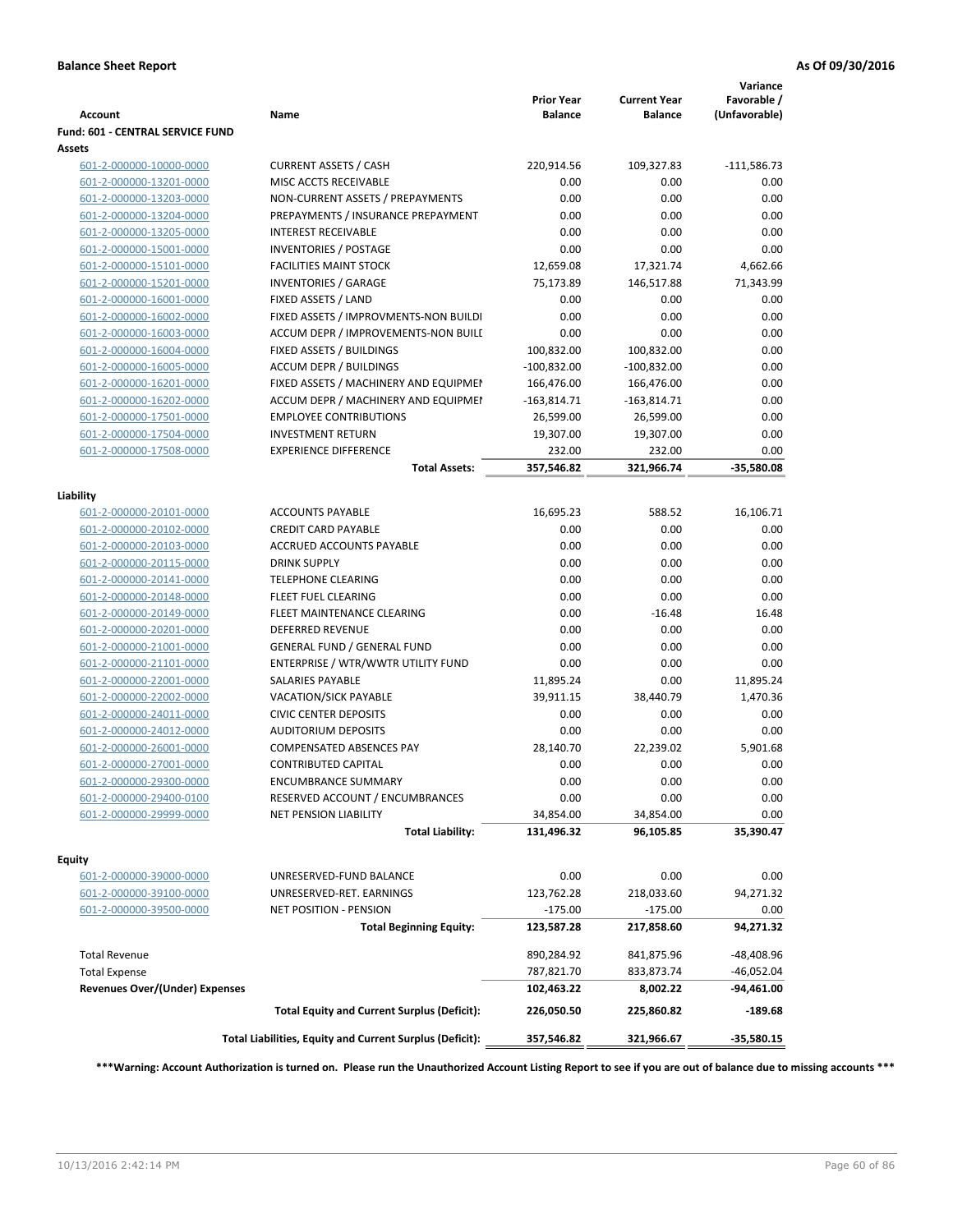|                                       |                                                          |                                     |                                       | Variance                     |
|---------------------------------------|----------------------------------------------------------|-------------------------------------|---------------------------------------|------------------------------|
| <b>Account</b>                        | Name                                                     | <b>Prior Year</b><br><b>Balance</b> | <b>Current Year</b><br><b>Balance</b> | Favorable /<br>(Unfavorable) |
| <b>Fund: 602 - INSURANCE FUND</b>     |                                                          |                                     |                                       |                              |
| <b>Assets</b>                         |                                                          |                                     |                                       |                              |
| 602-2-000000-10000-0000               | <b>CURRENT ASSETS / CASH</b>                             | 1,371,643.67                        | 696,967.93                            | $-674,675.74$                |
| 602-2-000000-13201-0000               | MISC ACCTS RECEIVABLE                                    | 0.00                                | 589.84                                | 589.84                       |
| 602-2-000000-13204-0000               | PREPAYMENTS / INSURANCE PREPAYMENT                       | 0.00                                | 0.00                                  | 0.00                         |
| 602-2-000000-13205-0000               | <b>INTEREST RECEIVABLE</b>                               | 0.00                                | 0.00                                  | 0.00                         |
|                                       | <b>Total Assets:</b>                                     | 1,371,643.67                        | 697,557.77                            | $-674,085.90$                |
| Liability                             |                                                          |                                     |                                       |                              |
| 602-2-000000-20101-0000               | <b>ACCOUNTS PAYABLE</b>                                  | 2,478.88                            | 5,572.40                              | $-3,093.52$                  |
| 602-2-000000-20102-0000               | <b>CREDIT CARD PAYABLE</b>                               | 0.00                                | 0.00                                  | 0.00                         |
| 602-2-000000-20103-0000               | <b>ACCRUED ACCOUNTS PAYABLE</b>                          | 0.00                                | 0.00                                  | 0.00                         |
| 602-2-000000-20201-0000               | <b>DEFERRED REVENUE</b>                                  | 0.00                                | 0.00                                  | 0.00                         |
| 602-2-000000-29300-0000               | <b>ENCUMBRANCE SUMMARY</b>                               | 0.00                                | 0.00                                  | 0.00                         |
| 602-2-000000-29400-0100               | RESERVED ACCOUNT / ENCUMBRANCES                          | 0.00                                | 0.00                                  | 0.00                         |
|                                       | <b>Total Liability:</b>                                  | 2,478.88                            | 5,572.40                              | $-3,093.52$                  |
| Equity                                |                                                          |                                     |                                       |                              |
| 602-2-000000-39000-0000               | UNRESERVED-FUND BALANCE                                  | 0.00                                | 0.00                                  | 0.00                         |
| 602-2-000000-39100-0000               | UNRESERVED-RET. EARNINGS                                 | 1,738,682.76                        | 1,390,194.04                          | $-348,488.72$                |
|                                       | <b>Total Beginning Equity:</b>                           | 1,738,682.76                        | 1,390,194.04                          | $-348,488.72$                |
| <b>Total Revenue</b>                  |                                                          | 4,770,526.13                        | 4,882,051.31                          | 111,525.18                   |
| <b>Total Expense</b>                  |                                                          | 5,140,044.10                        | 5,580,259.98                          | $-440,215.88$                |
| <b>Revenues Over/(Under) Expenses</b> |                                                          | $-369,517.97$                       | $-698,208.67$                         | $-328,690.70$                |
|                                       | <b>Total Equity and Current Surplus (Deficit):</b>       | 1,369,164.79                        | 691,985.37                            | $-677,179.42$                |
|                                       | Total Liabilities, Equity and Current Surplus (Deficit): | 1,371,643.67                        | 697,557.77                            | -674.085.90                  |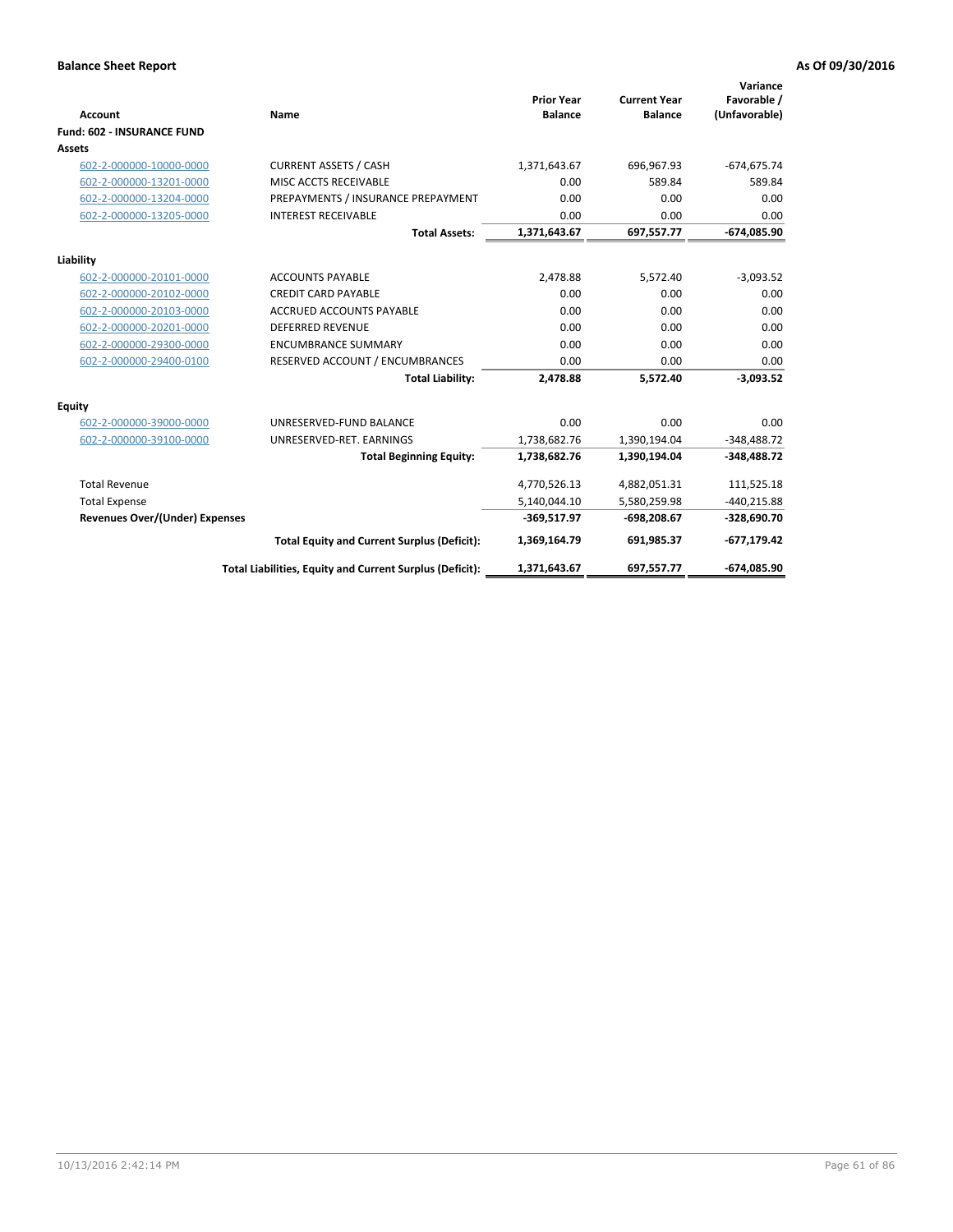|                                       |                                                          | <b>Prior Year</b> | <b>Current Year</b> | Variance<br>Favorable / |
|---------------------------------------|----------------------------------------------------------|-------------------|---------------------|-------------------------|
| <b>Account</b>                        | Name                                                     | <b>Balance</b>    | <b>Balance</b>      | (Unfavorable)           |
| Fund: 604 - MIS FUND                  |                                                          |                   |                     |                         |
| Assets                                |                                                          |                   |                     |                         |
| 604-2-000000-10000-0000               | <b>CURRENT ASSETS / CASH</b>                             | 44,073.86         | 161,508.81          | 117,434.95              |
| 604-2-000000-13201-0000               | MISC ACCTS RECEIVABLE                                    | 0.00              | 0.00                | 0.00                    |
| 604-2-000000-13202-1400               | <b>EMPLOYEE ADVANCES</b>                                 | 0.00              | 0.00                | 0.00                    |
| 604-2-000000-13203-0000               | NON-CURRENT ASSETS / PREPAYMENTS                         | 0.00              | 0.00                | 0.00                    |
| 604-2-000000-13205-0000               | <b>INTEREST RECEIVABLE</b>                               | 0.00              | 0.00                | 0.00                    |
| 604-2-000000-15601-0000               | IT NETWORK PRINTER SUPPLY INVENTORY                      | 0.00              | 0.00                | 0.00                    |
| 604-2-000000-16004-0000               | FIXED ASSETS / BUILDINGS                                 | 0.00              | 0.00                | 0.00                    |
| 604-2-000000-16005-0000               | <b>ACCUM DEPR / BUILDINGS</b>                            | 0.00              | 0.00                | 0.00                    |
| 604-2-000000-16201-0000               | FIXED ASSETS / MACHINERY AND EQUIPMEN                    | 1,459,885.19      | 1,513,323.35        | 53,438.16               |
| 604-2-000000-16202-0000               | ACCUM DEPR / MACHINERY AND EQUIPMEI                      | $-1,160,566.21$   | $-1,160,566.21$     | 0.00                    |
| 604-2-000000-16301-0000               | FIXED ASSETS / C W I P                                   | 30,994.80         | 30,994.80           | 0.00                    |
| 604-2-000000-17501-0000               | <b>EMPLOYEE CONTRIBUTIONS</b>                            | 13,299.00         | 13,299.00           | 0.00                    |
| 604-2-000000-17504-0000               | <b>INVESTMENT RETURN</b>                                 | 9,654.00          | 9,654.00            | 0.00                    |
| 604-2-000000-17508-0000               | <b>EXPERIENCE DIFFERENCE</b>                             | 116.00            | 116.00              | 0.00                    |
|                                       | <b>Total Assets:</b>                                     | 397,456.64        | 568,329.75          | 170,873.11              |
|                                       |                                                          |                   |                     |                         |
| Liability                             |                                                          |                   |                     |                         |
| 604-2-000000-20101-0000               | <b>ACCOUNTS PAYABLE</b>                                  | $-3,637.83$       | 18.91               | $-3,656.74$             |
| 604-2-000000-20102-0000               | <b>CREDIT CARD PAYABLE</b>                               | 0.00              | 0.00                | 0.00                    |
| 604-2-000000-20103-0000               | ACCRUED ACCOUNTS PAYABLE                                 | 0.00              | 0.00                | 0.00                    |
| 604-2-000000-20141-0000               | <b>TELEPHONE CLEARING</b>                                | 0.00              | 0.00                | 0.00                    |
| 604-2-000000-21035-0000               | DEBT SERVICE / DUE TO DEBT SERVICE                       | 0.00              | 0.00                | 0.00                    |
| 604-2-000000-22001-0000               | SALARIES PAYABLE                                         | 7,365.54          | 0.00                | 7,365.54                |
| 604-2-000000-22002-0000               | <b>VACATION/SICK PAYABLE</b>                             | 17,258.05         | 14,533.72           | 2,724.33                |
| 604-2-000000-22208-0000               | INSURANCE / AMERICAN FIDELITY                            | 0.00              | 0.00                | 0.00                    |
| 604-2-000000-23001-0000               | CAPITAL LEASE PAYABLE                                    | 111,930.43        | 56,149.62           | 55,780.81               |
| 604-2-000000-23101-0000               | CAPITAL LEASE PAYABLE                                    | 71,283.48         | 15,133.95           | 56,149.53               |
| 604-2-000000-26001-0000               | COMPENSATED ABSENCES PAY                                 | 0.45              | 10,452.61           | $-10,452.16$            |
| 604-2-000000-27001-0000               | <b>CONTRIBUTED CAPITAL</b>                               | 0.00              | 0.00                | 0.00                    |
| 604-2-000000-29300-0000               | <b>ENCUMBRANCE SUMMARY</b>                               | 0.00              | 0.00                | 0.00                    |
| 604-2-000000-29400-0100               | RESERVED ACCOUNT / ENCUMBRANCES                          | 0.27              | 0.27                | 0.00                    |
| 604-2-000000-29999-0000               | <b>NET PENSION LIABILITY</b>                             | 17,427.00         | 17,427.00           | 0.00                    |
| 604-2-000000-92194-0101               | <b>BANK ONE / DIGITEC</b>                                | 0.00              | 0.00                | 0.00                    |
|                                       | <b>Total Liability:</b>                                  | 221,627.39        | 113,716.08          | 107,911.31              |
|                                       |                                                          |                   |                     |                         |
| Equity                                |                                                          |                   |                     |                         |
| 604-2-000000-39000-0000               | UNRESERVED-FUND BALANCE                                  | 0.00              | 0.00                | 0.00                    |
| 604-2-000000-39100-0000               | UNRESERVED-RET. EARNINGS                                 | 250,064.38        | 324,409.00          | 74,344.62               |
| 604-2-000000-39500-0000               | NET POSITION - PENSION                                   | $-88.00$          | $-88.00$            | 0.00                    |
|                                       | <b>Total Beginning Equity:</b>                           | 249,976.38        | 324,321.00          | 74,344.62               |
| <b>Total Revenue</b>                  |                                                          | 944,333.12        | 911,586.68          | -32,746.44              |
| <b>Total Expense</b>                  |                                                          | 1,018,480.25      | 781,294.01          | 237,186.24              |
| <b>Revenues Over/(Under) Expenses</b> |                                                          | -74,147.13        | 130,292.67          | 204,439.80              |
|                                       | <b>Total Equity and Current Surplus (Deficit):</b>       | 175,829.25        | 454,613.67          | 278,784.42              |
|                                       | Total Liabilities, Equity and Current Surplus (Deficit): | 397,456.64        | 568,329.75          | 170,873.11              |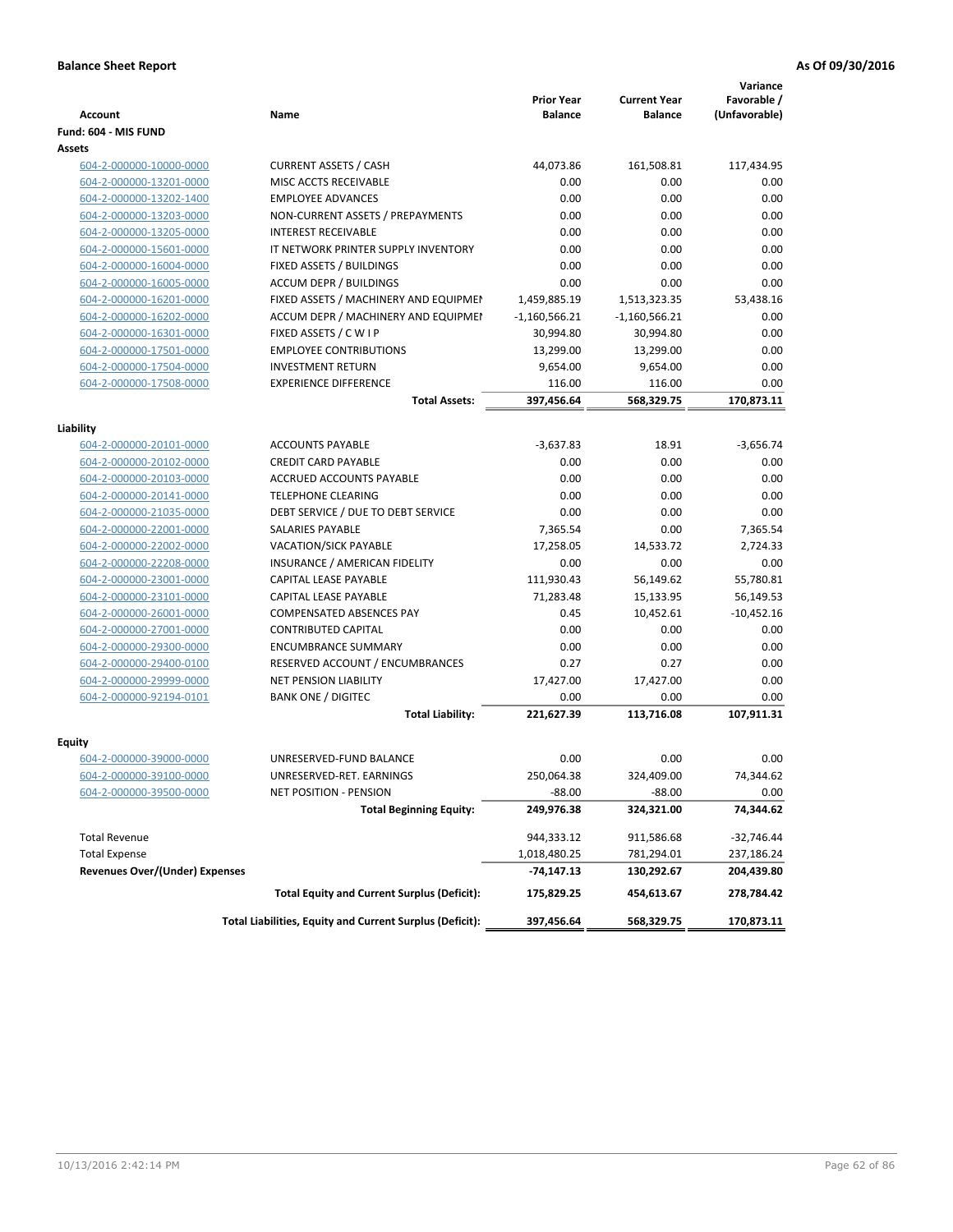| <b>Account</b><br><b>Fund: 660 - VEHICLE REPLACEMENT FUND</b> | Name                                                     | <b>Prior Year</b><br><b>Balance</b> | <b>Current Year</b><br><b>Balance</b> | Variance<br>Favorable /<br>(Unfavorable) |
|---------------------------------------------------------------|----------------------------------------------------------|-------------------------------------|---------------------------------------|------------------------------------------|
| <b>Assets</b>                                                 |                                                          |                                     |                                       |                                          |
| 660-2-000000-10000-0000                                       | <b>CURRENT ASSETS / CASH</b>                             | 71,230.66                           | 139,741.22                            | 68,510.56                                |
| 660-2-000000-11309-0000                                       | <b>TAX ANTICIPATION NOTES</b>                            | 0.00                                | 0.00                                  | 0.00                                     |
| 660-2-000000-11510-0000                                       | PUBLIC SAFETY VEHICLE REPLACEMENT                        | 0.00                                | 907.48                                | 907.48                                   |
| 660-2-000000-11520-0000                                       | <b>CERTIFICATES OF DEPOSIT</b>                           | 150,000.00                          | 300,000.00                            | 150,000.00                               |
| 660-2-000000-13201-0000                                       | MISC ACCTS RECEIVABLE                                    | 0.00                                | 0.00                                  | 0.00                                     |
| 660-2-000000-13205-0000                                       | <b>INTEREST RECEIVABLE</b>                               | 0.00                                | 0.00                                  | 0.00                                     |
| 660-2-000000-16201-0000                                       | FIXED ASSETS / MACHINERY AND EQUIPMEN                    | 7,619,195.53                        | 8,036,889.37                          | 417,693.84                               |
| 660-2-000000-16202-0000                                       | ACCUM DEPR / MACHINERY AND EQUIPMEI                      | $-6,383,988.84$                     | -5,970,940.09                         | 413,048.75                               |
| 660-2-000000-16301-0000                                       | FIXED ASSETS / C W I P                                   | 663,326.00                          | 0.00                                  | $-663,326.00$                            |
| 660-2-000000-39300-0000                                       | RESERVED ACCOUNT / ESCROW BALANCE                        | 0.00                                | 0.00                                  | 0.00                                     |
|                                                               | <b>Total Assets:</b>                                     | 2,119,763.35                        | 2,506,597.98                          | 386,834.63                               |
| Liability                                                     |                                                          |                                     |                                       |                                          |
| 660-2-000000-20101-0000                                       | <b>ACCOUNTS PAYABLE</b>                                  | $-9,683.83$                         | 0.00                                  | $-9,683.83$                              |
| 660-2-000000-20102-0000                                       | <b>CREDIT CARD PAYABLE</b>                               | 0.00                                | 0.00                                  | 0.00                                     |
| 660-2-000000-20103-0000                                       | <b>ACCRUED ACCOUNTS PAYABLE</b>                          | 0.00                                | 0.00                                  | 0.00                                     |
| 660-2-000000-21001-0000                                       | <b>GENERAL FUND / GENERAL FUND</b>                       | 0.00                                | 0.00                                  | 0.00                                     |
| 660-2-000000-23001-0000                                       | <b>CAPITAL LEASE PAYABLE</b>                             | 53,206.08                           | 55,705.00                             | $-2,498.92$                              |
| 660-2-000000-23101-0000                                       | <b>CAPITAL LEASE PAYABLE</b>                             | 228,163.85                          | 172,458.92                            | 55,704.93                                |
| 660-2-000000-27001-0000                                       | <b>CONTRIBUTED CAPITAL</b>                               | 0.00                                | 0.00                                  | 0.00                                     |
| 660-2-000000-29300-0000                                       | <b>ENCUMBRANCE SUMMARY</b>                               | 0.00                                | 0.00                                  | 0.00                                     |
| 660-2-000000-29400-0100                                       | RESERVED ACCOUNT / ENCUMBRANCES                          | 0.00                                | 0.00                                  | 0.00                                     |
|                                                               | <b>Total Liability:</b>                                  | 271,686.10                          | 228,163.92                            | 43,522.18                                |
|                                                               |                                                          |                                     |                                       |                                          |
| <b>Equity</b>                                                 |                                                          |                                     |                                       |                                          |
| 660-2-000000-39000-0000                                       | UNRESERVED-FUND BALANCE                                  | 0.00                                | 0.00                                  | 0.00                                     |
| 660-2-000000-39100-0000                                       | UNRESERVED-RET. EARNINGS                                 | 2,093,987.89                        | 2,068,692.07                          | $-25,295.82$                             |
|                                                               | <b>Total Beginning Equity:</b>                           | 2,093,987.89                        | 2,068,692.07                          | $-25,295.82$                             |
| <b>Total Revenue</b>                                          |                                                          | 368,101.80                          | 1,192,100.72                          | 823,998.92                               |
| <b>Total Expense</b>                                          |                                                          | 614,012.44                          | 982,358.73                            | -368,346.29                              |
| <b>Revenues Over/(Under) Expenses</b>                         |                                                          | $-245,910.64$                       | 209,741.99                            | 455,652.63                               |
|                                                               | <b>Total Equity and Current Surplus (Deficit):</b>       | 1,848,077.25                        | 2,278,434.06                          | 430,356.81                               |
|                                                               | Total Liabilities, Equity and Current Surplus (Deficit): | 2,119,763.35                        | 2,506,597.98                          | 386,834.63                               |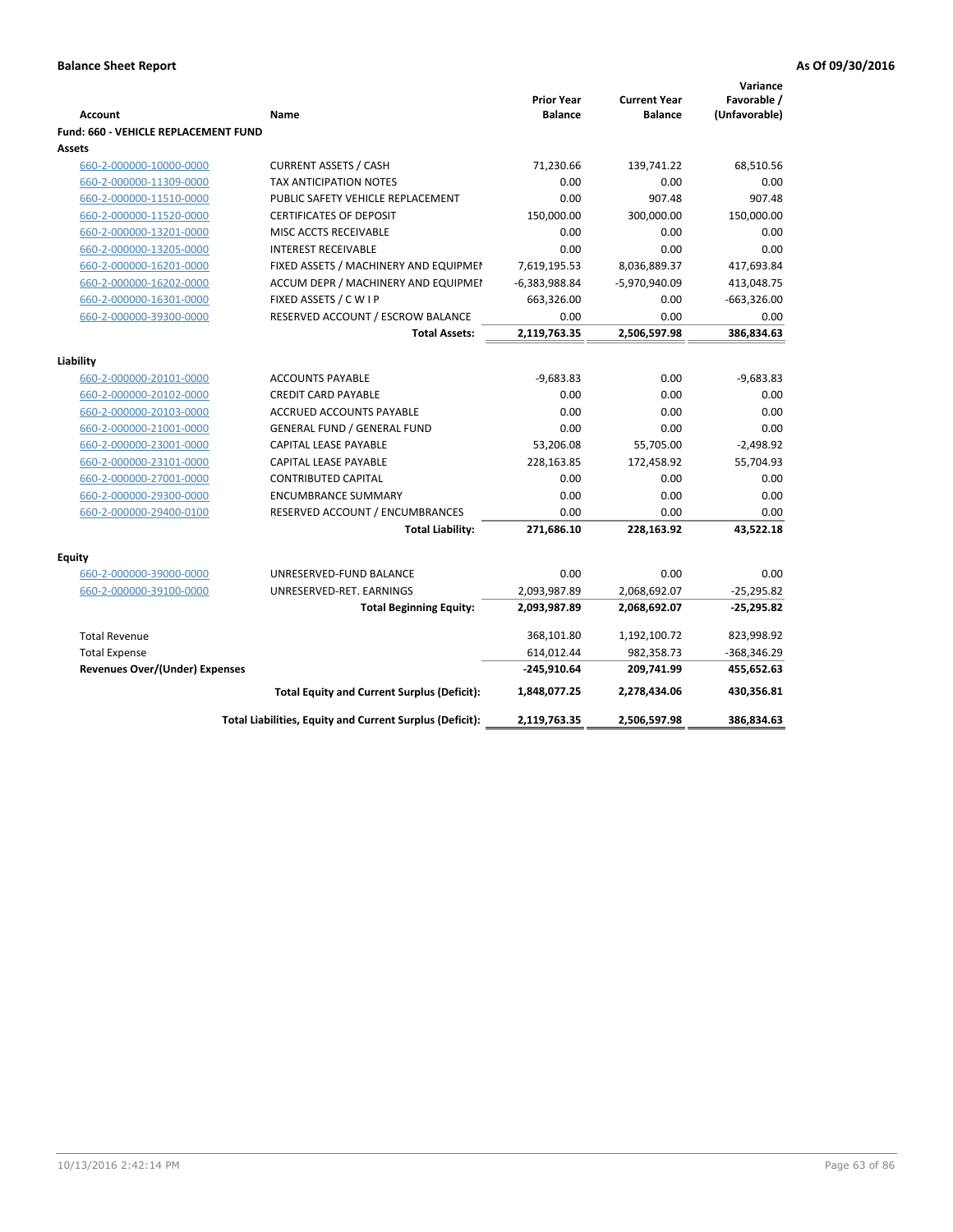| Account                               | Name                                                     | <b>Prior Year</b><br><b>Balance</b> | <b>Current Year</b><br><b>Balance</b> | Variance<br>Favorable /<br>(Unfavorable) |
|---------------------------------------|----------------------------------------------------------|-------------------------------------|---------------------------------------|------------------------------------------|
| <b>Fund: 701 - FIREMEN'S PENSION</b>  |                                                          |                                     |                                       |                                          |
| <b>Assets</b>                         |                                                          |                                     |                                       |                                          |
| 701-1-000000-10000-0000               | <b>CURRENT ASSETS / CASH</b>                             | 0.00                                | 0.00                                  | 0.00                                     |
|                                       | <b>Total Assets:</b>                                     | 0.00                                | 0.00                                  | 0.00                                     |
| Liability                             |                                                          |                                     |                                       |                                          |
| 701-1-000000-20103-0000               | <b>ACCOUNTS PAYABLE</b>                                  | 0.00                                | 0.00                                  | 0.00                                     |
| 701-1-000000-22306-1000               | UNREALIZED GAIN/LOSS                                     | 0.00                                | 543,546.00                            | $-543,546.00$                            |
|                                       | <b>Total Liability:</b>                                  | 0.00                                | 543,546.00                            | $-543,546.00$                            |
| <b>Equity</b>                         |                                                          |                                     |                                       |                                          |
| 701-1-000000-39000-0000               | UNRESERVED-FUND BALANCE                                  | 0.00                                | $-543,546.00$                         | $-543,546.00$                            |
|                                       | <b>Total Beginning Equity:</b>                           | 0.00                                | -543,546.00                           | -543,546.00                              |
| <b>Total Expense</b>                  |                                                          | 0.00                                | 0.00                                  | 0.00                                     |
| <b>Revenues Over/(Under) Expenses</b> |                                                          | 0.00                                | 0.00                                  | 0.00                                     |
|                                       | <b>Total Equity and Current Surplus (Deficit):</b>       | 0.00                                | -543,546.00                           | $-543,546.00$                            |
|                                       | Total Liabilities, Equity and Current Surplus (Deficit): | 0.00                                | 0.00                                  | 0.00                                     |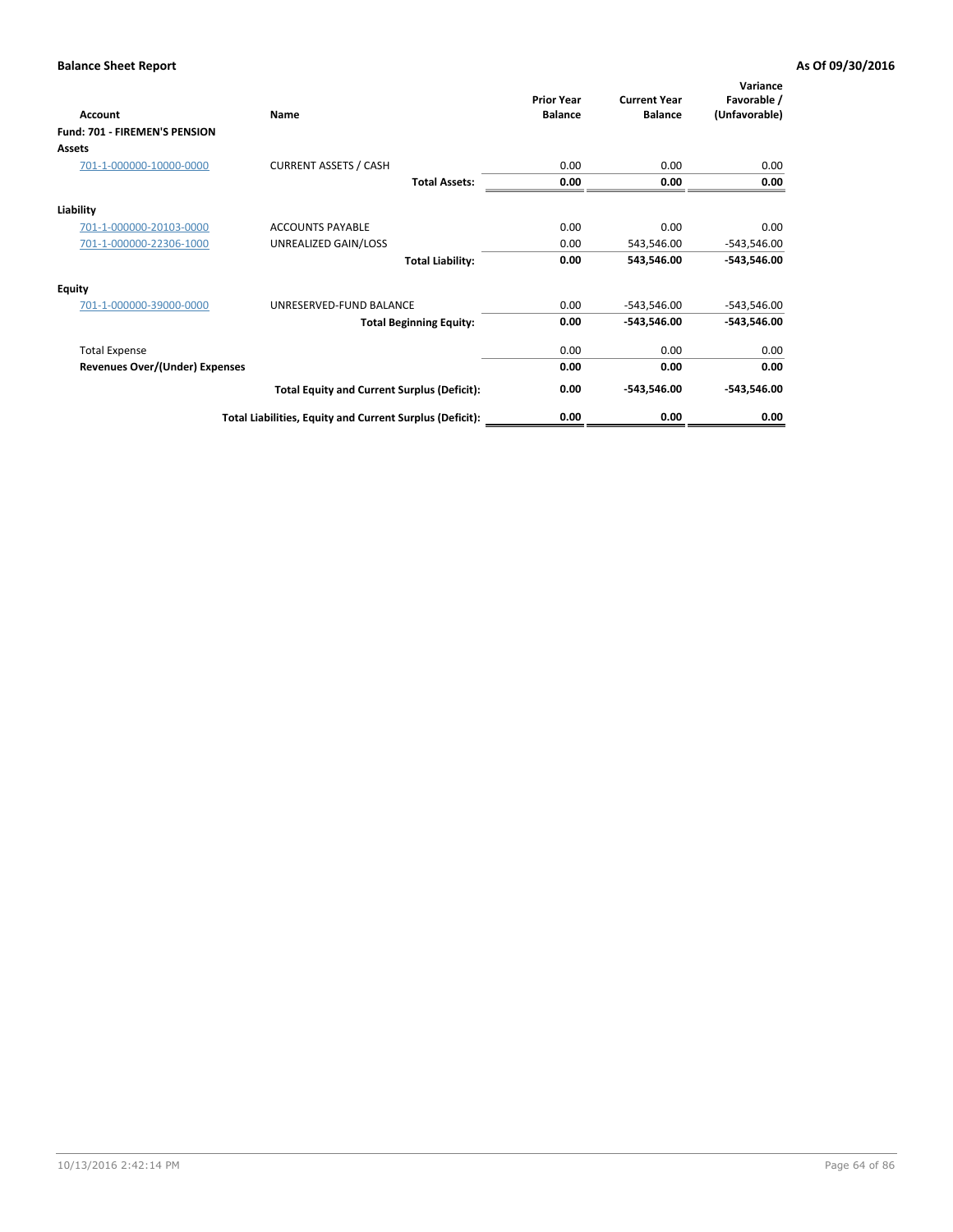|                                       |                                                          |                                     |                                       | Variance                     |
|---------------------------------------|----------------------------------------------------------|-------------------------------------|---------------------------------------|------------------------------|
| <b>Account</b>                        | Name                                                     | <b>Prior Year</b><br><b>Balance</b> | <b>Current Year</b><br><b>Balance</b> | Favorable /<br>(Unfavorable) |
| Fund: 800 - SPENCE FUND               |                                                          |                                     |                                       |                              |
| <b>Assets</b>                         |                                                          |                                     |                                       |                              |
| 800-3-000000-10000-0000               | <b>CURRENT ASSETS / CASH</b>                             | 1.07                                | 1.61                                  | 0.54                         |
| 800-3-000000-11507-0000               | <b>SPENCE ENDOWMENT</b>                                  | 67,419.28                           | 71,259.64                             | 3,840.36                     |
| 800-3-000000-11520-0000               | <b>CERTIFICATES OF DEPOSIT</b>                           | 495,000.00                          | 494,000.00                            | $-1,000.00$                  |
| 800-3-000000-11605-0000               | <b>SPENCE ENDOWMENT</b>                                  | 0.00                                | 0.00                                  | 0.00                         |
| 800-3-000000-13205-0000               | <b>INTEREST RECEIVABLE</b>                               | 1,337.43                            | 1,337.43                              | 0.00                         |
|                                       | <b>Total Assets:</b>                                     | 563,757.78                          | 566,598.68                            | 2,840.90                     |
| Liability                             |                                                          |                                     |                                       |                              |
| 800-3-000000-20101-0000               | <b>ACCOUNTS PAYABLE</b>                                  | 0.00                                | 0.00                                  | 0.00                         |
| 800-3-000000-20102-0000               | <b>CREDIT CARD PAYABLE</b>                               | 0.00                                | 0.00                                  | 0.00                         |
| 800-3-000000-20103-0000               | <b>ACCRUED ACCOUNTS PAYABLE</b>                          | 0.00                                | 0.00                                  | 0.00                         |
| 800-3-000000-20139-0000               | <b>RETAINAGES PAYABLE</b>                                | 0.00                                | 0.00                                  | 0.00                         |
| 800-3-000000-21001-0000               | <b>GENERAL FUND / GENERAL FUND</b>                       | 0.00                                | 0.00                                  | 0.00                         |
| 800-3-000000-29300-0000               | <b>ENCUMBRANCE SUMMARY</b>                               | 0.00                                | 0.00                                  | 0.00                         |
| 800-3-000000-29400-0000               | RESERVED ACCOUNT / ENCUMBRANCES                          | 0.00                                | 0.00                                  | 0.00                         |
|                                       | <b>Total Liability:</b>                                  | 0.00                                | 0.00                                  | 0.00                         |
| Equity                                |                                                          |                                     |                                       |                              |
| 800-3-000000-39000-0000               | UNRESERVED-FUND BALANCE                                  | 561,367.13                          | 563,757.78                            | 2,390.65                     |
|                                       | <b>Total Beginning Equity:</b>                           | 561,367.13                          | 563,757.78                            | 2,390.65                     |
| <b>Total Revenue</b>                  |                                                          | 3,733.29                            | 3,441.24                              | $-292.05$                    |
| <b>Total Expense</b>                  |                                                          | 1,342.64                            | 600.34                                | 742.30                       |
| <b>Revenues Over/(Under) Expenses</b> |                                                          | 2,390.65                            | 2,840.90                              | 450.25                       |
|                                       | <b>Total Equity and Current Surplus (Deficit):</b>       | 563,757.78                          | 566,598.68                            | 2,840.90                     |
|                                       | Total Liabilities, Equity and Current Surplus (Deficit): | 563,757.78                          | 566,598.68                            | 2,840.90                     |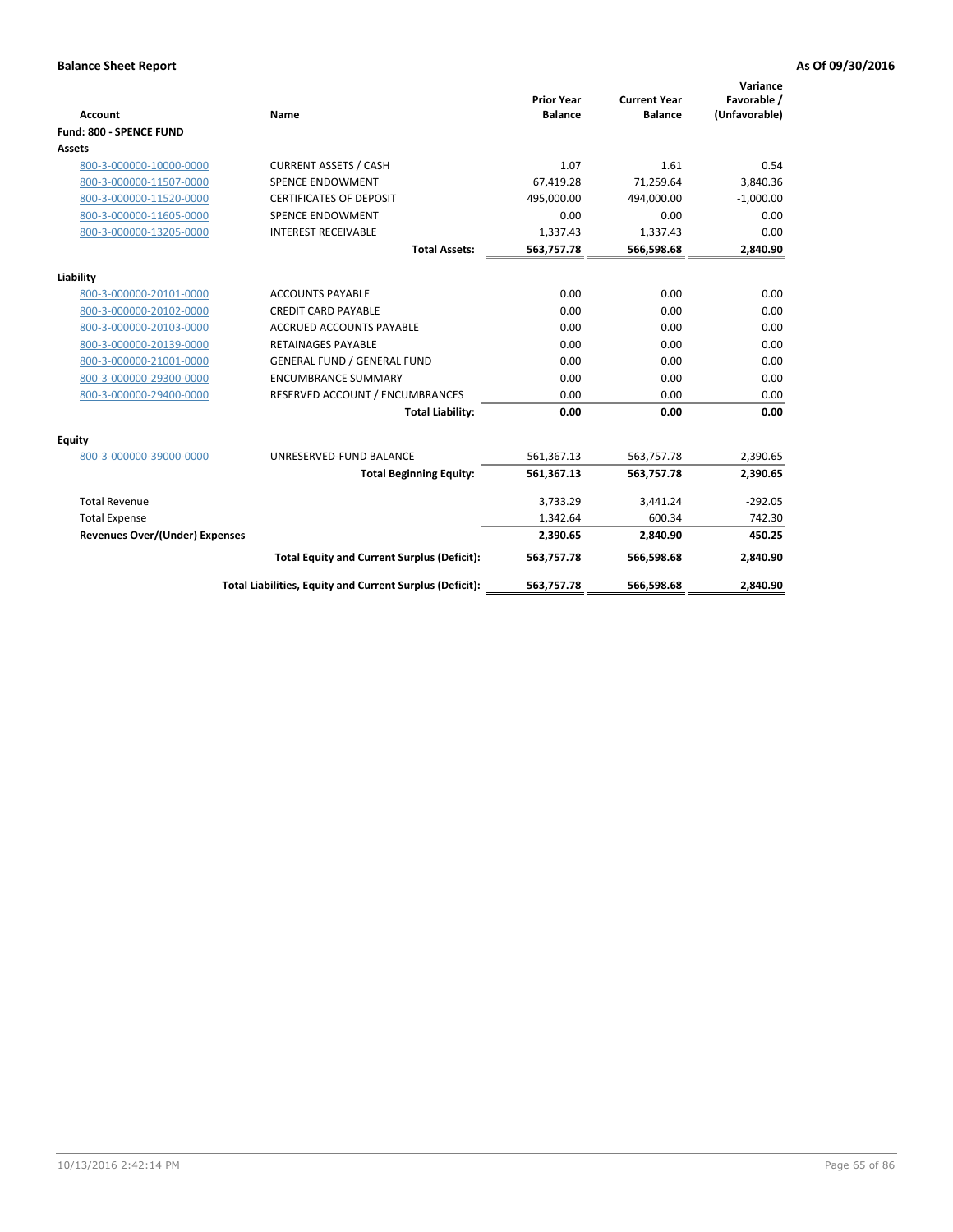| <b>Account</b>                         | Name                                                     | <b>Prior Year</b><br><b>Balance</b> | <b>Current Year</b><br><b>Balance</b> | Variance<br>Favorable /<br>(Unfavorable) |
|----------------------------------------|----------------------------------------------------------|-------------------------------------|---------------------------------------|------------------------------------------|
| <b>Fund: 801 - JONES LIBRARY TRUST</b> |                                                          |                                     |                                       |                                          |
| Assets                                 |                                                          |                                     |                                       |                                          |
| 801-3-000000-10000-0000                | <b>CURRENT ASSETS / CASH</b>                             | 15,373.12                           | 15,398.99                             | 25.87                                    |
| 801-3-000000-13201-0000                | MISC ACCTS RECEIVABLE                                    | 0.00                                | 0.00                                  | 0.00                                     |
| 801-3-000000-13205-0000                | <b>INTEREST RECEIVABLE</b>                               | 0.00                                | 0.00                                  | 0.00                                     |
|                                        | <b>Total Assets:</b>                                     | 15,373.12                           | 15,398.99                             | 25.87                                    |
| Liability                              |                                                          |                                     |                                       |                                          |
| 801-3-000000-20101-0000                | <b>ACCOUNTS PAYABLE</b>                                  | 1.27                                | 0.00                                  | 1.27                                     |
| 801-3-000000-20102-0000                | <b>CREDIT CARD PAYABLE</b>                               | 0.00                                | 0.00                                  | 0.00                                     |
| 801-3-000000-20103-0000                | <b>ACCRUED ACCOUNTS PAYABLE</b>                          | 0.00                                | 0.00                                  | 0.00                                     |
|                                        | <b>Total Liability:</b>                                  | 1.27                                | 0.00                                  | 1.27                                     |
| Equity                                 |                                                          |                                     |                                       |                                          |
| 801-3-000000-39000-0000                | UNRESERVED-FUND BALANCE                                  | 15,305.65                           | 15,370.31                             | 64.66                                    |
|                                        | <b>Total Beginning Equity:</b>                           | 15,305.65                           | 15,370.31                             | 64.66                                    |
| <b>Total Revenue</b>                   |                                                          | 78.01                               | 50.38                                 | $-27.63$                                 |
| <b>Total Expense</b>                   |                                                          | 11.81                               | 21.70                                 | $-9.89$                                  |
| <b>Revenues Over/(Under) Expenses</b>  |                                                          | 66.20                               | 28.68                                 | $-37.52$                                 |
|                                        | <b>Total Equity and Current Surplus (Deficit):</b>       | 15,371.85                           | 15,398.99                             | 27.14                                    |
|                                        | Total Liabilities, Equity and Current Surplus (Deficit): | 15,373.12                           | 15,398.99                             | 25.87                                    |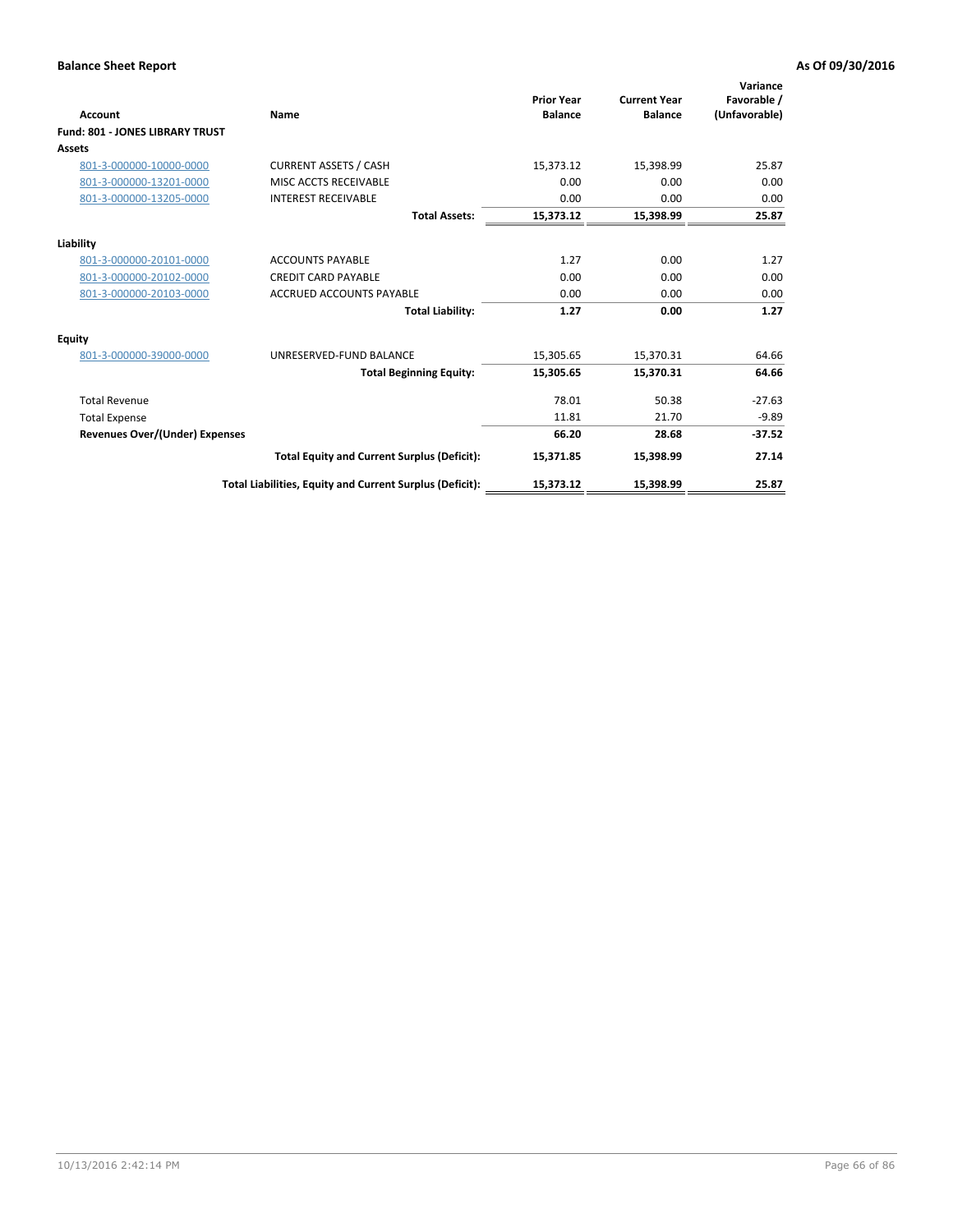| Account                                     | <b>Name</b>                                              | <b>Prior Year</b><br><b>Balance</b> | <b>Current Year</b><br><b>Balance</b> | Variance<br>Favorable /<br>(Unfavorable) |
|---------------------------------------------|----------------------------------------------------------|-------------------------------------|---------------------------------------|------------------------------------------|
| Fund: 803 - GREENVILLE BOARD OF DEVELOPMENT |                                                          |                                     |                                       |                                          |
| Assets                                      |                                                          |                                     |                                       |                                          |
| 803-3-000000-10000-0000                     | <b>CURRENT ASSETS / CASH</b>                             | 0.00                                | 0.00                                  | 0.00                                     |
| 803-3-000000-13201-0000                     | MISC ACCTS RECEIVABLE                                    | 0.00                                | 0.00                                  | 0.00                                     |
| 803-3-000000-13203-0000                     | NON-CURRENT ASSETS / PREPAYMENTS                         | 0.00                                | 0.00                                  | 0.00                                     |
|                                             | <b>Total Assets:</b>                                     | 0.00                                | 0.00                                  | 0.00                                     |
| Liability                                   |                                                          |                                     |                                       |                                          |
| 803-3-000000-20101-0000                     | <b>ACCOUNTS PAYABLE</b>                                  | 0.00                                | 0.00                                  | 0.00                                     |
| 803-3-000000-20102-0000                     | <b>ACCOUNTS PAYABLE</b>                                  | 0.00                                | 0.00                                  | 0.00                                     |
| 803-3-000000-20103-0000                     | <b>ACCRUED ACCOUNTS PAYABLE</b>                          | 0.00                                | 0.00                                  | 0.00                                     |
| 803-3-000000-20139-0000                     | <b>RETAINAGES PAYABLE</b>                                | 0.00                                | 0.00                                  | 0.00                                     |
| 803-3-000000-20141-0000                     | <b>TELEPHONE CLEARING</b>                                | 0.00                                | 0.00                                  | 0.00                                     |
| 803-3-000000-21400-0000                     | <b>ELECTRIC OPERATING FUND</b>                           | 0.00                                | 0.00                                  | 0.00                                     |
| 803-3-000000-22001-0000                     | ACCRUED SALARIES/WAGES                                   | 0.00                                | 0.00                                  | 0.00                                     |
| 803-3-000000-22002-0000                     | <b>ACCRUED SALARIES/WAGES</b>                            | 0.00                                | 0.00                                  | 0.00                                     |
| 803-3-000000-26001-0000                     | <b>COMPENSATED ABSENCES PAY</b>                          | 0.00                                | 0.00                                  | 0.00                                     |
| 803-3-000000-29300-0000                     | <b>ENCUMBRANCE SUMMARY</b>                               | 0.00                                | 0.00                                  | 0.00                                     |
| 803-3-000000-29400-0100                     | RESERVED ACCOUNT / ENCUMBRANCES                          | 103,228.62                          | 103,228.62                            | 0.00                                     |
|                                             | <b>Total Liability:</b>                                  | 103,228.62                          | 103,228.62                            | 0.00                                     |
| <b>Equity</b>                               |                                                          |                                     |                                       |                                          |
| 803-3-000000-39000-0000                     | UNRESERVED-FUND BALANCE                                  | $-100,793.57$                       | $-103,228.62$                         | $-2,435.05$                              |
|                                             | <b>Total Beginning Equity:</b>                           | $-100,793.57$                       | $-103,228.62$                         | $-2,435.05$                              |
| <b>Total Revenue</b>                        |                                                          | 0.00                                | 0.00                                  | 0.00                                     |
| <b>Total Expense</b>                        |                                                          | 2,435.05                            | 0.00                                  | 2,435.05                                 |
| Revenues Over/(Under) Expenses              |                                                          | $-2,435.05$                         | 0.00                                  | 2,435.05                                 |
|                                             | <b>Total Equity and Current Surplus (Deficit):</b>       | $-103,228.62$                       | $-103,228.62$                         | 0.00                                     |
|                                             | Total Liabilities, Equity and Current Surplus (Deficit): | 0.00                                | 0.00                                  | 0.00                                     |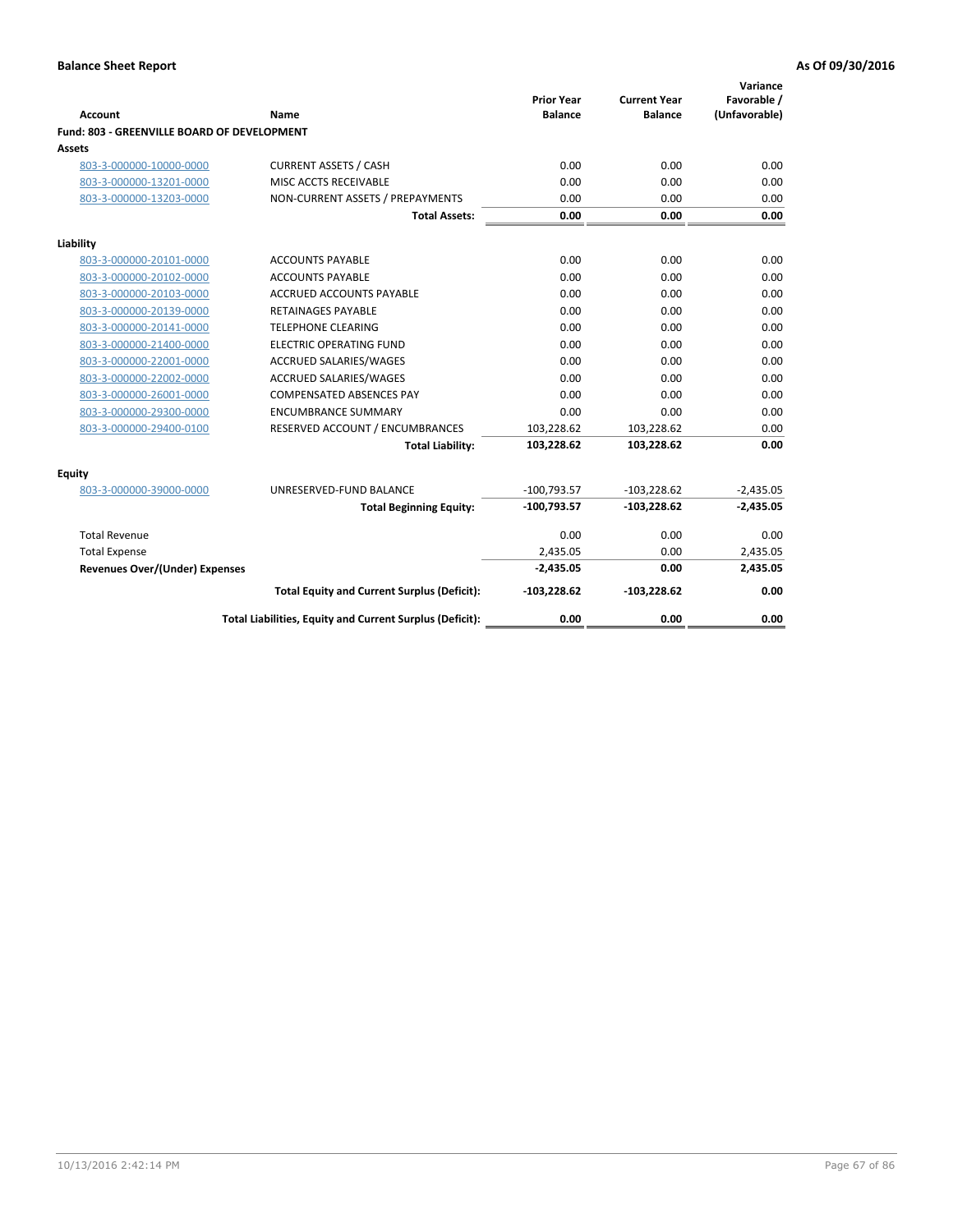| <b>Account</b>                        | Name                                                     | <b>Prior Year</b><br><b>Balance</b> | <b>Current Year</b><br><b>Balance</b> | Variance<br>Favorable /<br>(Unfavorable) |
|---------------------------------------|----------------------------------------------------------|-------------------------------------|---------------------------------------|------------------------------------------|
| <b>Fund: 807 - 4A-EDC</b>             |                                                          |                                     |                                       |                                          |
| <b>Assets</b>                         |                                                          |                                     |                                       |                                          |
| 807-3-000000-10000-0000               | <b>CURRENT ASSETS / CASH</b>                             | 0.00                                | 0.00                                  | 0.00                                     |
| 807-3-000000-13201-0000               | MISC ACCTS RECEIVABLE                                    | 0.00                                | 0.00                                  | 0.00                                     |
| 807-3-000000-16301-0000               | FIXED ASSETS / C W I P                                   | 0.00                                | 0.00                                  | 0.00                                     |
|                                       | <b>Total Assets:</b>                                     | 0.00                                | 0.00                                  | 0.00                                     |
| Liability                             |                                                          |                                     |                                       |                                          |
| 807-3-000000-20101-0000               | <b>ACCOUNTS PAYABLE</b>                                  | 0.00                                | 0.00                                  | 0.00                                     |
| 807-3-000000-20103-0000               | <b>ACCOUNTS PAYABLE</b>                                  | 0.00                                | 0.00                                  | 0.00                                     |
| 807-3-000000-20139-0000               | <b>RETAINAGES PAYABLE</b>                                | 0.00                                | 0.00                                  | 0.00                                     |
| 807-3-000000-26105-0000               | INV NET OF RELATED DEBT                                  | 305,846.00                          | 305,846.00                            | 0.00                                     |
| 807-3-000000-29300-0000               | <b>ENCUMBRANCE SUMMARY</b>                               | 0.00                                | 0.00                                  | 0.00                                     |
| 807-3-000000-29400-0100               | RESERVED ACCOUNT / ENCUMBRANCES                          | 18,078.76                           | 18,078.76                             | 0.00                                     |
| 807-3-495000-20180-0000               | <b>CURRENT DEBT</b>                                      | 0.00                                | 0.00                                  | 0.00                                     |
| 807-3-495000-26002-0000               | CA - LONG-TERM DEBT / AMT TO BE PROVIL                   | 0.00                                | 0.00                                  | 0.00                                     |
|                                       | <b>Total Liability:</b>                                  | 323,924.76                          | 323,924.76                            | 0.00                                     |
| Equity                                |                                                          |                                     |                                       |                                          |
| 807-3-000000-39000-0000               | UNRESERVED-FUND BALANCE                                  | $-318,881.46$                       | $-323,924.76$                         | $-5,043.30$                              |
|                                       | <b>Total Beginning Equity:</b>                           | $-318,881.46$                       | $-323,924.76$                         | $-5,043.30$                              |
| <b>Total Revenue</b>                  |                                                          | 0.00                                | 0.00                                  | 0.00                                     |
| <b>Total Expense</b>                  |                                                          | 5.043.30                            | 0.00                                  | 5,043.30                                 |
| <b>Revenues Over/(Under) Expenses</b> |                                                          | $-5,043.30$                         | 0.00                                  | 5,043.30                                 |
|                                       | <b>Total Equity and Current Surplus (Deficit):</b>       | $-323,924.76$                       | $-323,924.76$                         | 0.00                                     |
|                                       | Total Liabilities, Equity and Current Surplus (Deficit): | 0.00                                | 0.00                                  | 0.00                                     |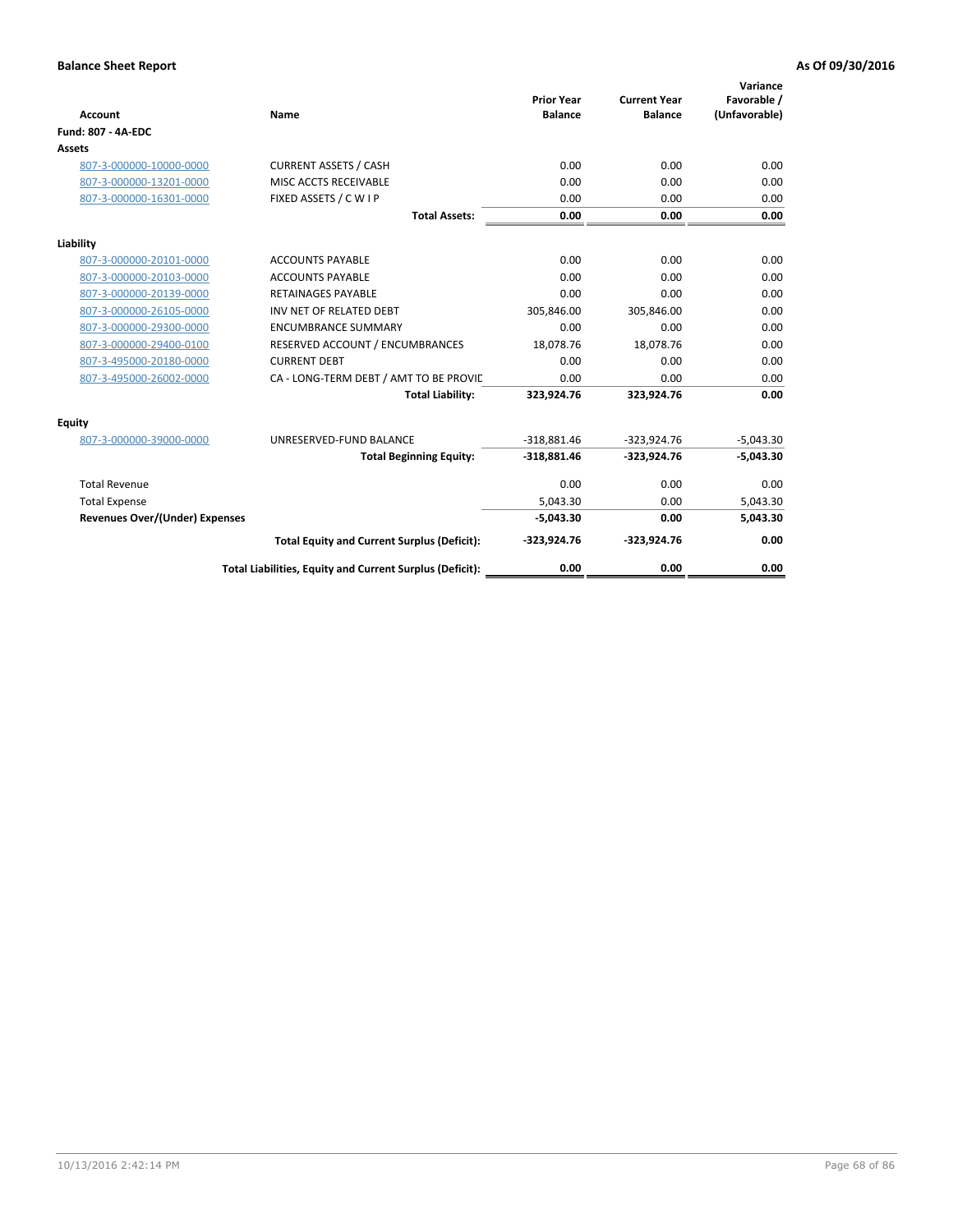| <b>Account</b><br>Fund: 809 - GREENVILLE IDC (L-3) | <b>Name</b>                                              | <b>Prior Year</b><br><b>Balance</b> | <b>Current Year</b><br><b>Balance</b> | Variance<br>Favorable /<br>(Unfavorable) |
|----------------------------------------------------|----------------------------------------------------------|-------------------------------------|---------------------------------------|------------------------------------------|
| Assets                                             |                                                          |                                     |                                       |                                          |
| 809-3-000000-10000-0000                            | <b>CURRENT ASSETS / CASH</b>                             | 0.00                                | 61,896.34                             | 61,896.34                                |
| 809-3-000000-13201-0000                            | MISC ACCTS RECEIVABLE                                    | 0.00                                | 0.00                                  | 0.00                                     |
|                                                    | <b>Total Assets:</b>                                     | 0.00                                | 61,896.34                             | 61,896.34                                |
| Liability                                          |                                                          |                                     |                                       |                                          |
| 809-3-000000-20101-0000                            | <b>ACCOUNTS PAYABLE</b>                                  | 395,872.01                          | 158,016.85                            | 237,855.16                               |
| 809-3-000000-20103-0000                            | <b>ACCRUED ACCOUNTS PAYABLE</b>                          | 92,343.14                           | $-318.26$                             | 92,661.40                                |
| 809-3-000000-21001-0000                            | <b>GENERAL FUND / GENERAL FUND</b>                       | 0.00                                | 0.00                                  | 0.00                                     |
|                                                    | <b>Total Liability:</b>                                  | 488,215.15                          | 157,698.59                            | 330,516.56                               |
| Equity                                             |                                                          |                                     |                                       |                                          |
| 809-3-000000-39000-0000                            | UNRESERVED-FUND BALANCE                                  | 0.00                                | 0.00                                  | 0.00                                     |
| 809-3-000000-39100-0000                            | UNRESERVED-RET. EARNINGS                                 | 0.00                                | 0.00                                  | 0.00                                     |
| 809-3-000000-39150-0000                            | RESERVED-RET. EARNINGS                                   | 0.00                                | 0.00                                  | 0.00                                     |
|                                                    | <b>Total Beginning Equity:</b>                           | 0.00                                | 0.00                                  | 0.00                                     |
| <b>Total Revenue</b>                               |                                                          | 9,337,061.54                        | 2,735,146.40                          | $-6,601,915.14$                          |
| <b>Total Expense</b>                               |                                                          | 9,825,276.69                        | 2,830,948.65                          | 6,994,328.04                             |
| <b>Revenues Over/(Under) Expenses</b>              |                                                          | $-488,215.15$                       | $-95,802.25$                          | 392,412.90                               |
|                                                    | <b>Total Equity and Current Surplus (Deficit):</b>       | $-488,215.15$                       | $-95,802.25$                          | 392,412.90                               |
|                                                    | Total Liabilities, Equity and Current Surplus (Deficit): | 0.00                                | 61,896.34                             | 61,896.34                                |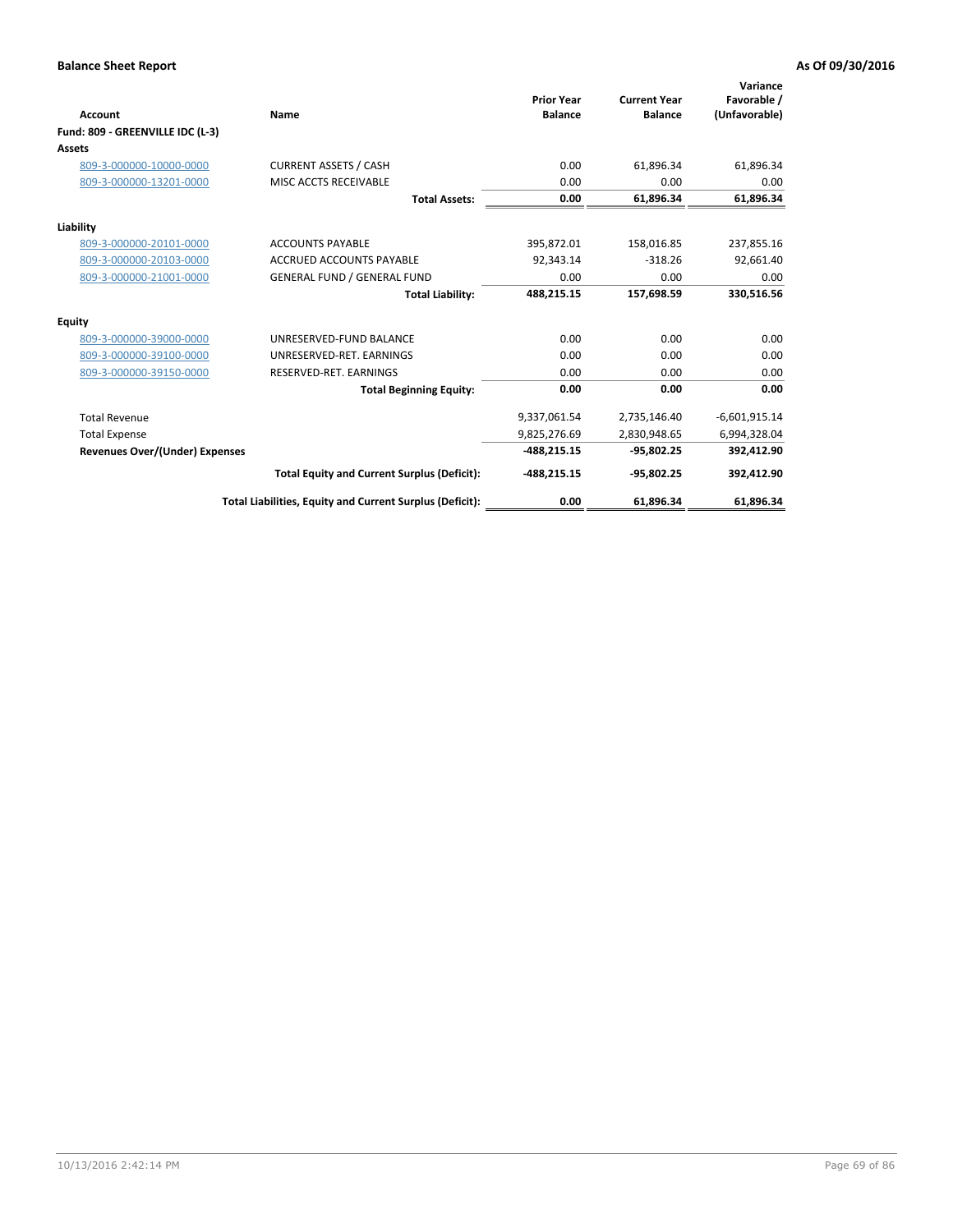| <b>Account</b>                          | <b>Name</b>                                                   | <b>Prior Year</b><br><b>Balance</b> | <b>Current Year</b><br><b>Balance</b> | Variance<br>Favorable /<br>(Unfavorable) |
|-----------------------------------------|---------------------------------------------------------------|-------------------------------------|---------------------------------------|------------------------------------------|
| Fund: 810 - SEIZURE FUNDS - STATE RULES |                                                               |                                     |                                       |                                          |
| <b>Assets</b>                           |                                                               |                                     |                                       |                                          |
| 810-3-000000-10000-0000                 | <b>CURRENT ASSETS / CASH</b>                                  | 320,483.17                          | 328,557.85                            | 8,074.68                                 |
| 810-3-000000-13201-0000                 | MISC ACCTS RECEIVABLE                                         | 0.00                                | 0.00                                  | 0.00                                     |
| 810-3-000000-13202-1400                 | <b>EMPLOYEE ADVANCES</b>                                      | 0.00                                | 0.00                                  | 0.00                                     |
| 810-3-000000-13205-0000                 | <b>INTEREST RECEIVABLE</b>                                    | 0.00                                | 0.00                                  | 0.00                                     |
| 810-3-000000-16201-0000                 | MACHINERY AND EQUIPMENT                                       | 0.00                                | 0.00                                  | 0.00                                     |
| 810-3-000000-16202-0000                 | ACCUMULATED DEPRECATION                                       | 0.00                                | 0.00                                  | 0.00                                     |
|                                         | <b>Total Assets:</b>                                          | 320,483.17                          | 328,557.85                            | 8,074.68                                 |
|                                         |                                                               |                                     |                                       |                                          |
| Liability                               |                                                               | 26.47                               | 0.00                                  | 26.47                                    |
| 810-3-000000-20101-0000                 | <b>ACCOUNTS PAYABLE</b>                                       |                                     |                                       |                                          |
| 810-3-000000-20102-0000                 | <b>CREDIT CARD PAYABLE</b><br><b>ACCRUED ACCOUNTS PAYABLE</b> | 0.00<br>0.00                        | 0.00<br>0.00                          | 0.00<br>0.00                             |
| 810-3-000000-20103-0000                 |                                                               |                                     |                                       |                                          |
| 810-3-000000-29300-0000                 | <b>ENCUMBRANCE SUMMARY</b>                                    | 0.00                                | 0.00                                  | 0.00                                     |
| 810-3-000000-29400-0100                 | RESERVED ACCOUNT / ENCUMBRANCES                               | 0.00                                | 0.00                                  | 0.00                                     |
| 810-3-000000-92520-0600                 | RESERVED ACCOUNT/HB65 SIEZURES                                | 0.00                                | 0.00                                  | 0.00                                     |
|                                         | <b>Total Liability:</b>                                       | 26.47                               | 0.00                                  | 26.47                                    |
| <b>Equity</b>                           |                                                               |                                     |                                       |                                          |
| 810-3-000000-39000-0000                 | UNRESERVED-FUND BALANCE                                       | 105,477.90                          | 320,424.68                            | 214,946.78                               |
|                                         | <b>Total Beginning Equity:</b>                                | 105,477.90                          | 320,424.68                            | 214,946.78                               |
| <b>Total Revenue</b>                    |                                                               | 215,158.75                          | 8.716.43                              | $-206,442.32$                            |
| <b>Total Expense</b>                    |                                                               | 179.95                              | 583.26                                | $-403.31$                                |
| Revenues Over/(Under) Expenses          |                                                               | 214,978.80                          | 8,133.17                              | $-206,845.63$                            |
|                                         | <b>Total Equity and Current Surplus (Deficit):</b>            | 320,456.70                          | 328,557.85                            | 8,101.15                                 |
|                                         | Total Liabilities, Equity and Current Surplus (Deficit):      | 320,483.17                          | 328,557.85                            | 8,074.68                                 |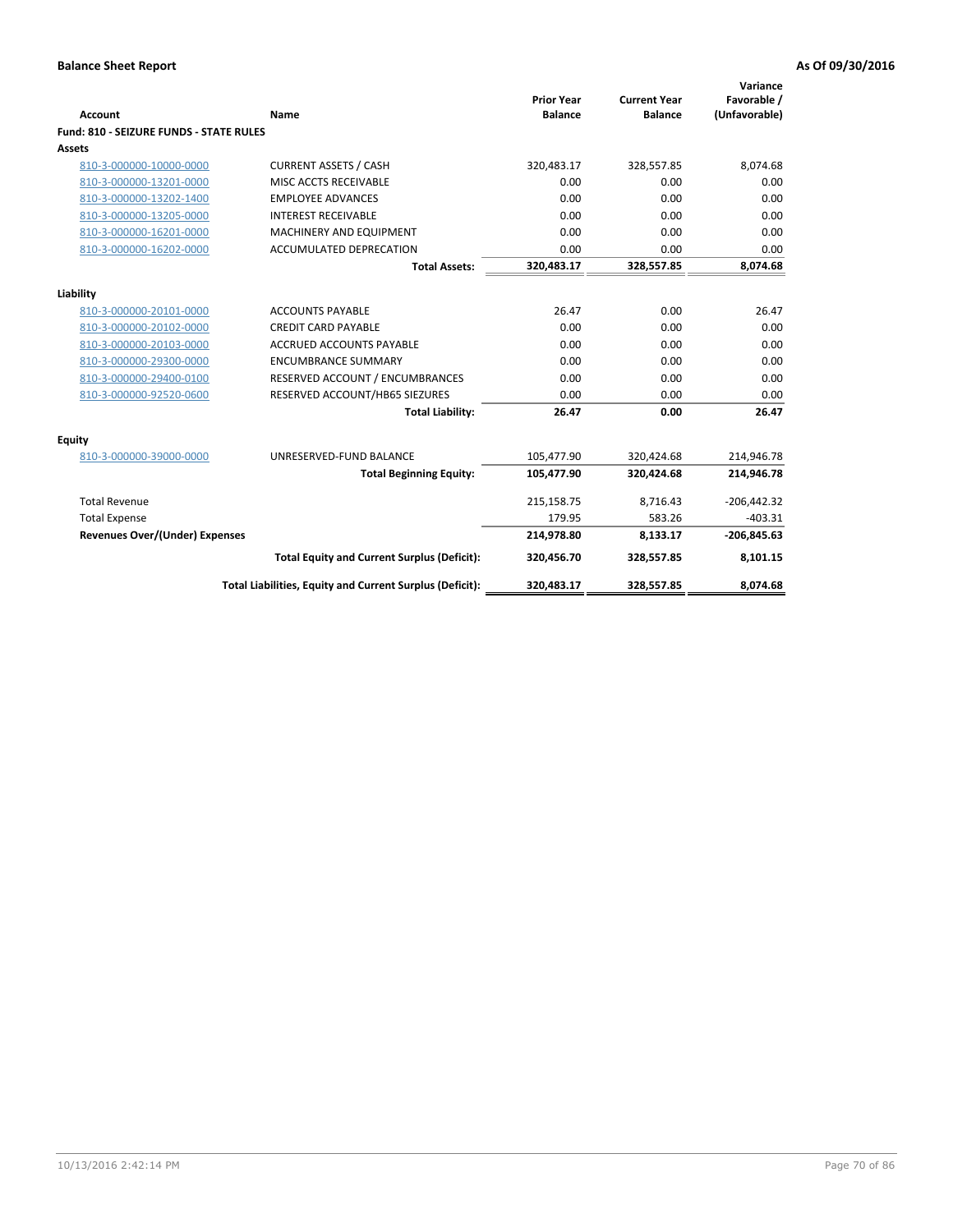| <b>Account</b>                        | Name                                                     | <b>Prior Year</b><br><b>Balance</b> | <b>Current Year</b><br><b>Balance</b> | Variance<br>Favorable /<br>(Unfavorable) |
|---------------------------------------|----------------------------------------------------------|-------------------------------------|---------------------------------------|------------------------------------------|
| Fund: 811 - SEIZURE FUNDS - FED RULES |                                                          |                                     |                                       |                                          |
| <b>Assets</b>                         |                                                          |                                     |                                       |                                          |
| 811-3-000000-10000-0000               | <b>CURRENT ASSETS / CASH</b>                             | 111,750.33                          | 139,486.71                            | 27,736.38                                |
| 811-3-000000-13201-0000               | MISC ACCTS RECEIVABLE                                    | 0.00                                | 0.00                                  | 0.00                                     |
| 811-3-000000-13205-0000               | <b>INTEREST RECEIVABLE</b>                               | 0.00                                | 0.00                                  | 0.00                                     |
| 811-3-000000-16201-0000               | <b>MACHINERY AND EQUIPMENT</b>                           | 0.00                                | 0.00                                  | 0.00                                     |
| 811-3-000000-16202-0000               | <b>ACCUMULATED DEPRECATION</b>                           | 0.00                                | 0.00                                  | 0.00                                     |
|                                       | <b>Total Assets:</b>                                     | 111,750.33                          | 139,486.71                            | 27,736.38                                |
| Liability                             |                                                          |                                     |                                       |                                          |
| 811-3-000000-20101-0000               | <b>ACCOUNTS PAYABLE</b>                                  | 355.75                              | 0.00                                  | 355.75                                   |
| 811-3-000000-20102-0000               | <b>CREDIT CARD PAYABLE</b>                               | 0.00                                | 0.00                                  | 0.00                                     |
| 811-3-000000-20103-0000               | <b>ACCRUED ACCOUNTS PAYABLE</b>                          | 0.00                                | 0.00                                  | 0.00                                     |
| 811-3-000000-29300-0000               | <b>ENCUMBRANCE SUMMARY</b>                               | 0.00                                | 0.00                                  | 0.00                                     |
| 811-3-000000-29400-0100               | RESERVED ACCOUNT / ENCUMBRANCES                          | 0.00                                | 0.00                                  | 0.00                                     |
| 811-3-000000-92521-0700               | RESERVED ACCOUNT/FED SIEZURES                            | 0.00                                | 0.00                                  | 0.00                                     |
|                                       | <b>Total Liability:</b>                                  | 355.75                              | 0.00                                  | 355.75                                   |
| <b>Equity</b>                         |                                                          |                                     |                                       |                                          |
| 811-3-000000-39000-0000               | UNRESERVED-FUND BALANCE                                  | 147,963.57                          | 111,383.41                            | $-36,580.16$                             |
|                                       | <b>Total Beginning Equity:</b>                           | 147,963.57                          | 111,383.41                            | $-36,580.16$                             |
| <b>Total Revenue</b>                  |                                                          | 18,089.15                           | 30,103.45                             | 12,014.30                                |
| <b>Total Expense</b>                  |                                                          | 54,658.14                           | 2,000.15                              | 52,657.99                                |
| <b>Revenues Over/(Under) Expenses</b> |                                                          | $-36,568.99$                        | 28,103.30                             | 64,672.29                                |
|                                       | <b>Total Equity and Current Surplus (Deficit):</b>       | 111,394.58                          | 139,486.71                            | 28,092.13                                |
|                                       | Total Liabilities, Equity and Current Surplus (Deficit): | 111,750.33                          | 139.486.71                            | 27,736.38                                |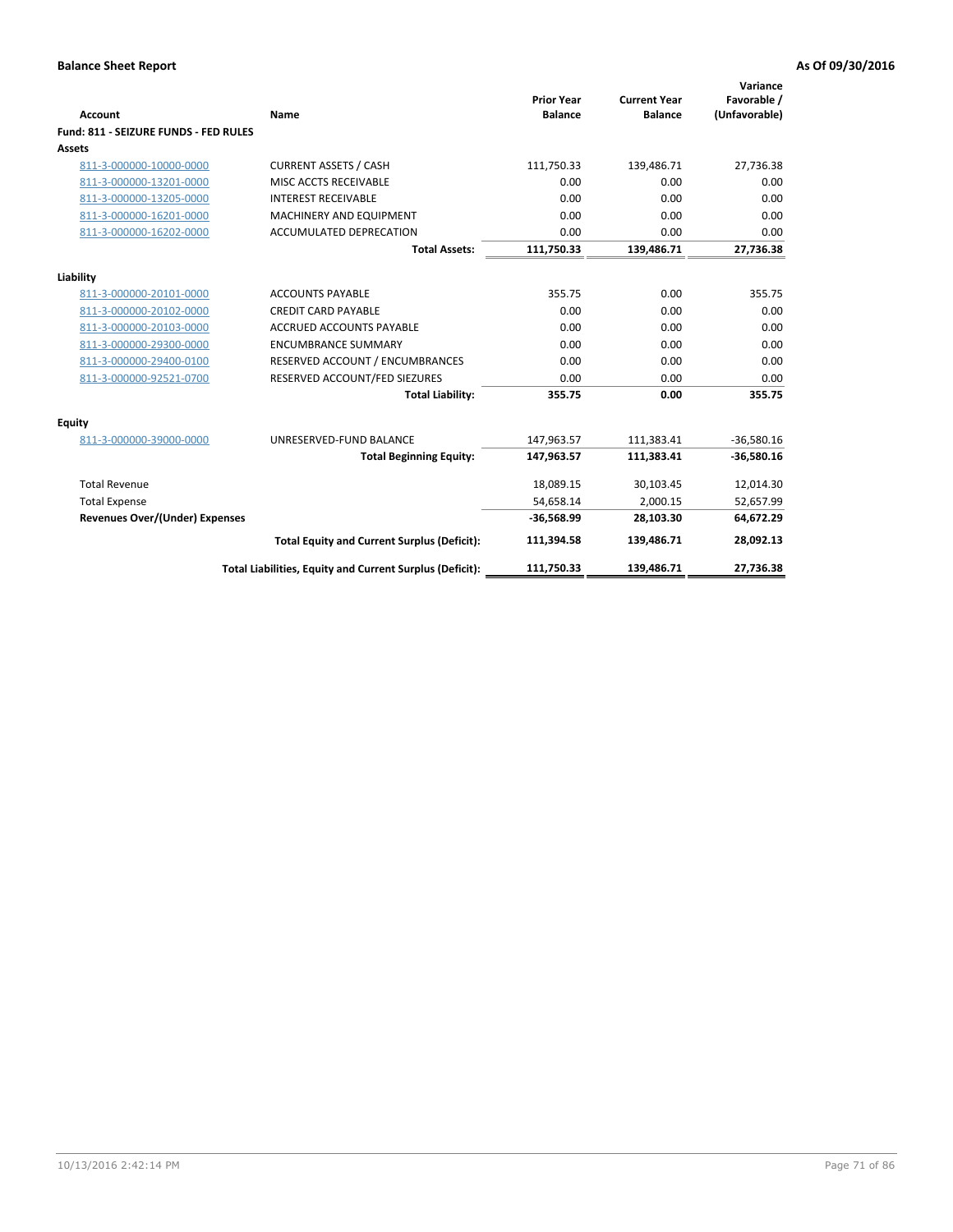| <b>Account</b>                                          | Name                                                     | <b>Prior Year</b><br><b>Balance</b> | <b>Current Year</b><br><b>Balance</b> | Variance<br>Favorable /<br>(Unfavorable) |
|---------------------------------------------------------|----------------------------------------------------------|-------------------------------------|---------------------------------------|------------------------------------------|
| Fund: 820 - TIRZ FUND (Tax Increment Reinvestment Zone) |                                                          |                                     |                                       |                                          |
| <b>Assets</b>                                           |                                                          |                                     |                                       |                                          |
| 820-3-000000-10000-0000                                 | <b>CURRENT ASSETS / CASH</b>                             | 577,017.07                          | 932,692.11                            | 355,675.04                               |
| 820-3-000000-13101-0000                                 | <b>TAX RECEIVABLE-CURRENT</b>                            | 8,883.48                            | 157.78                                | $-8,725.70$                              |
| 820-3-000000-13102-0000                                 | <b>TAXES REC-DELINQUENT</b>                              | 2,141.22                            | 11,631.61                             | 9,490.39                                 |
| 820-3-000000-13103-0000                                 | ALLOW FOR UNCOLLECT TAXES                                | $-1,106.94$                         | $-1,232.23$                           | $-125.29$                                |
| 820-3-000000-13201-0000                                 | MISC ACCTS RECEIVABLE                                    | 0.00                                | 139,004.43                            | 139,004.43                               |
| 820-3-000000-13205-0000                                 | <b>INTEREST RECEIVABLE</b>                               | 0.00                                | 0.00                                  | 0.00                                     |
| 820-3-000000-13221-0000                                 | MISC A/R - PROPERTY TAXES                                | 0.00                                | 0.00                                  | 0.00                                     |
|                                                         | <b>Total Assets:</b>                                     | 586,934.83                          | 1,082,253.70                          | 495,318.87                               |
| Liability                                               |                                                          |                                     |                                       |                                          |
| 820-3-000000-20101-0000                                 | <b>ACCOUNTS PAYABLE</b>                                  | 48.89                               | 0.00                                  | 48.89                                    |
| 820-3-000000-20103-0000                                 | <b>ACCRUED ACCOUNTS PAYABLE</b>                          | 0.00                                | 0.00                                  | 0.00                                     |
| 820-3-000000-20203-0000                                 | DEFERRED TAX REVENUE                                     | 11,341.60                           | 11,981.00                             | $-639.40$                                |
| 820-3-000000-29300-0000                                 | <b>ENCUMBRANCE SUMMARY</b>                               | 0.00                                | 0.00                                  | 0.00                                     |
| 820-3-000000-29400-0100                                 | RESERVED ACCOUNT / ENCUMBRANCES                          | 0.00                                | 0.00                                  | 0.00                                     |
|                                                         | <b>Total Liability:</b>                                  | 11,390.49                           | 11,981.00                             | $-590.51$                                |
| <b>Equity</b>                                           |                                                          |                                     |                                       |                                          |
| 820-3-000000-39000-0000                                 | UNRESERVED-FUND BALANCE                                  | 270,040.22                          | 575,485.23                            | 305,445.01                               |
| 820-3-000000-39100-0000                                 | UNRESERVED-RET. EARNINGS                                 | 0.00                                | 0.00                                  | 0.00                                     |
|                                                         | <b>Total Beginning Equity:</b>                           | 270,040.22                          | 575,485.23                            | 305,445.01                               |
| <b>Total Revenue</b>                                    |                                                          | 305,881.88                          | 497,726.36                            | 191,844.48                               |
| <b>Total Expense</b>                                    |                                                          | 377.76                              | 2,938.89                              | $-2,561.13$                              |
| <b>Revenues Over/(Under) Expenses</b>                   |                                                          | 305,504.12                          | 494.787.47                            | 189,283.35                               |
|                                                         | <b>Total Equity and Current Surplus (Deficit):</b>       | 575,544.34                          | 1,070,272.70                          | 494,728.36                               |
|                                                         | Total Liabilities, Equity and Current Surplus (Deficit): | 586,934.83                          | 1,082,253.70                          | 495,318.87                               |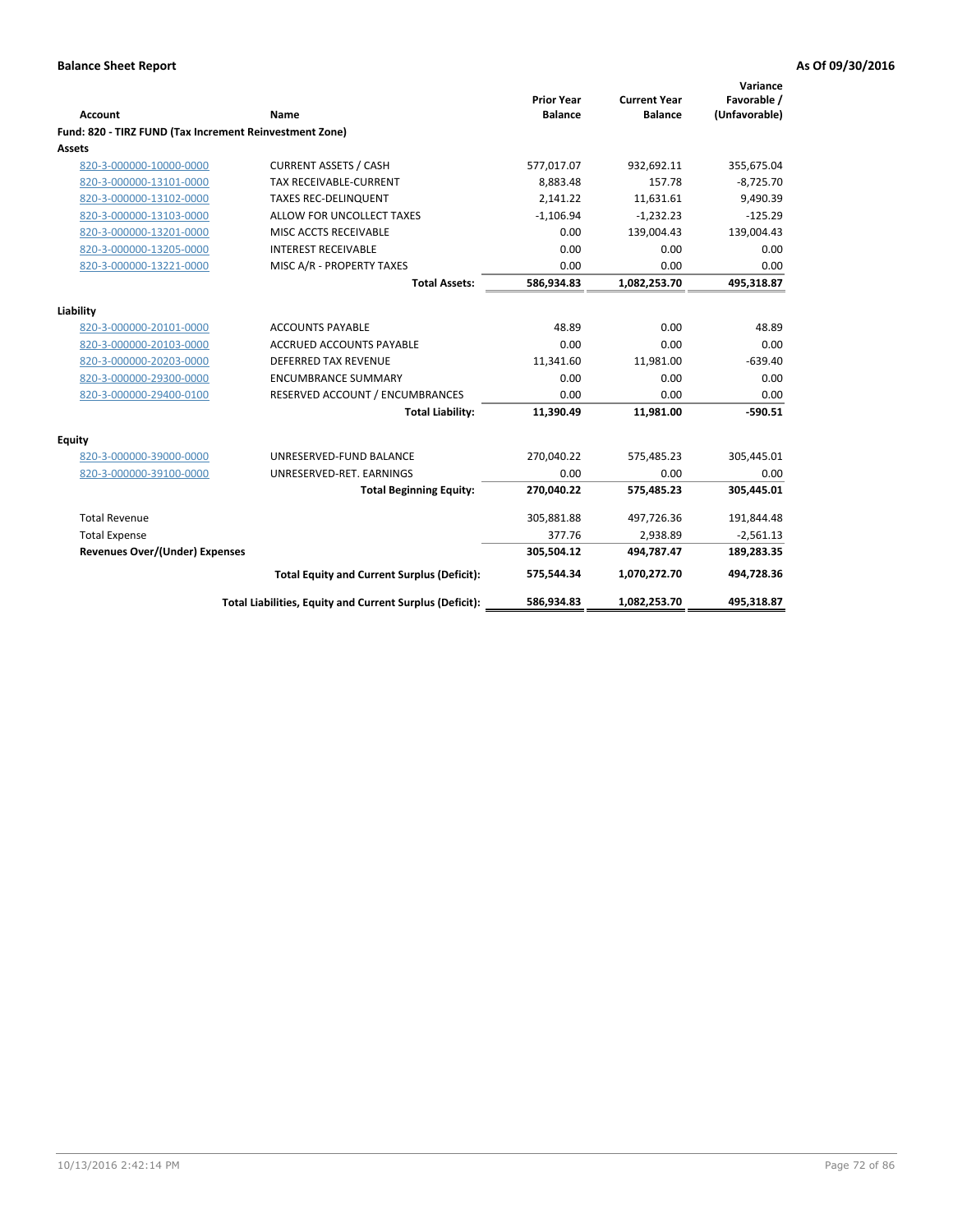|                                          |                                                          | <b>Prior Year</b> | <b>Current Year</b> | Variance<br>Favorable / |
|------------------------------------------|----------------------------------------------------------|-------------------|---------------------|-------------------------|
| <b>Account</b>                           | Name                                                     | <b>Balance</b>    | <b>Balance</b>      | (Unfavorable)           |
| Fund: 890 - GRNVL IDC (L-3) FIXED ASSETS |                                                          |                   |                     |                         |
| <b>Assets</b>                            |                                                          |                   |                     |                         |
| 890-3-000000-10000-0000                  | <b>CURRENT ASSETS / CASH</b>                             | 0.00              | $-31,508.75$        | $-31,508.75$            |
| 890-3-000000-16004-0000                  | FIXED ASSETS / BUILDINGS                                 | 0.00              | 0.00                | 0.00                    |
| 890-3-000000-16005-0000                  | <b>ACCUMULATED DEPRECIATION</b>                          | 0.00              | 0.00                | 0.00                    |
| 890-3-000000-16301-0000                  | FIXED ASSETS / C W I P                                   | 3,376,338.58      | $-5,430,983.85$     | $-8,807,322.43$         |
|                                          | <b>Total Assets:</b>                                     | 3,376,338.58      | -5,462,492.60       | $-8,838,831.18$         |
| Liability                                |                                                          |                   |                     |                         |
| 890-3-000000-20101-0000                  | <b>ACCOUNTS PAYABLE</b>                                  | 0.00              | 0.00                | 0.00                    |
| 890-3-000000-27001-0000                  | <b>CONTRIBUTED CAPITAL</b>                               | 0.00              | 0.00                | 0.00                    |
| 890-3-000000-27101-0000                  | INVESTMENT IN GFA / GENERAL FUND                         | 0.00              | 0.00                | 0.00                    |
| 890-3-000000-27102-0000                  | <b>SPECIAL REVENUE FUNDS</b>                             | 0.00              | 0.00                | 0.00                    |
| 890-3-000000-27103-0000                  | <b>GENERAL CIP FUND</b>                                  | 6,622,217.36      | 8,822,863.78        | $-2,200,646.42$         |
| 890-3-000000-27104-0000                  | PROPRIETARY FUNDS                                        | $-3,245,878.78$   | $-14,285,356.38$    | 11,039,477.60           |
| 890-3-000000-27201-0000                  | CAFR USE / MUNICIPAL BUILDINGS                           | 0.00              | 0.00                | 0.00                    |
| 890-3-000000-27202-0000                  | CAFR USE / OTHER GENERAL GOVERNMEN                       | 0.00              | 0.00                | 0.00                    |
| 890-3-000000-27205-0000                  | CAFR USE / PUBLIC WORKS                                  | 0.00              | 0.00                | 0.00                    |
| 890-3-000000-27210-0000                  | CAFR USE / INVESTMENT IN GFA                             | 0.00              | 0.00                | 0.00                    |
| 890-3-000000-27301-0000                  | DONATIONS/GRANTS                                         | 0.00              | 0.00                | 0.00                    |
|                                          | <b>Total Liability:</b>                                  | 3,376,338.58      | $-5,462,492.60$     | 8,838,831.18            |
| <b>Equity</b>                            |                                                          |                   |                     |                         |
| 890-3-000000-39000-0000                  | UNRESERVED-FUND BALANCE                                  | 0.00              | 0.00                | 0.00                    |
|                                          | <b>Total Beginning Equity:</b>                           | 0.00              | 0.00                | 0.00                    |
| <b>Total Expense</b>                     |                                                          | 0.00              | 0.00                | 0.00                    |
| <b>Revenues Over/(Under) Expenses</b>    |                                                          | 0.00              | 0.00                | 0.00                    |
|                                          | <b>Total Equity and Current Surplus (Deficit):</b>       | 0.00              | 0.00                | 0.00                    |
|                                          | Total Liabilities, Equity and Current Surplus (Deficit): | 3,376,338.58      | $-5,462,492.60$     | $-8,838,831.18$         |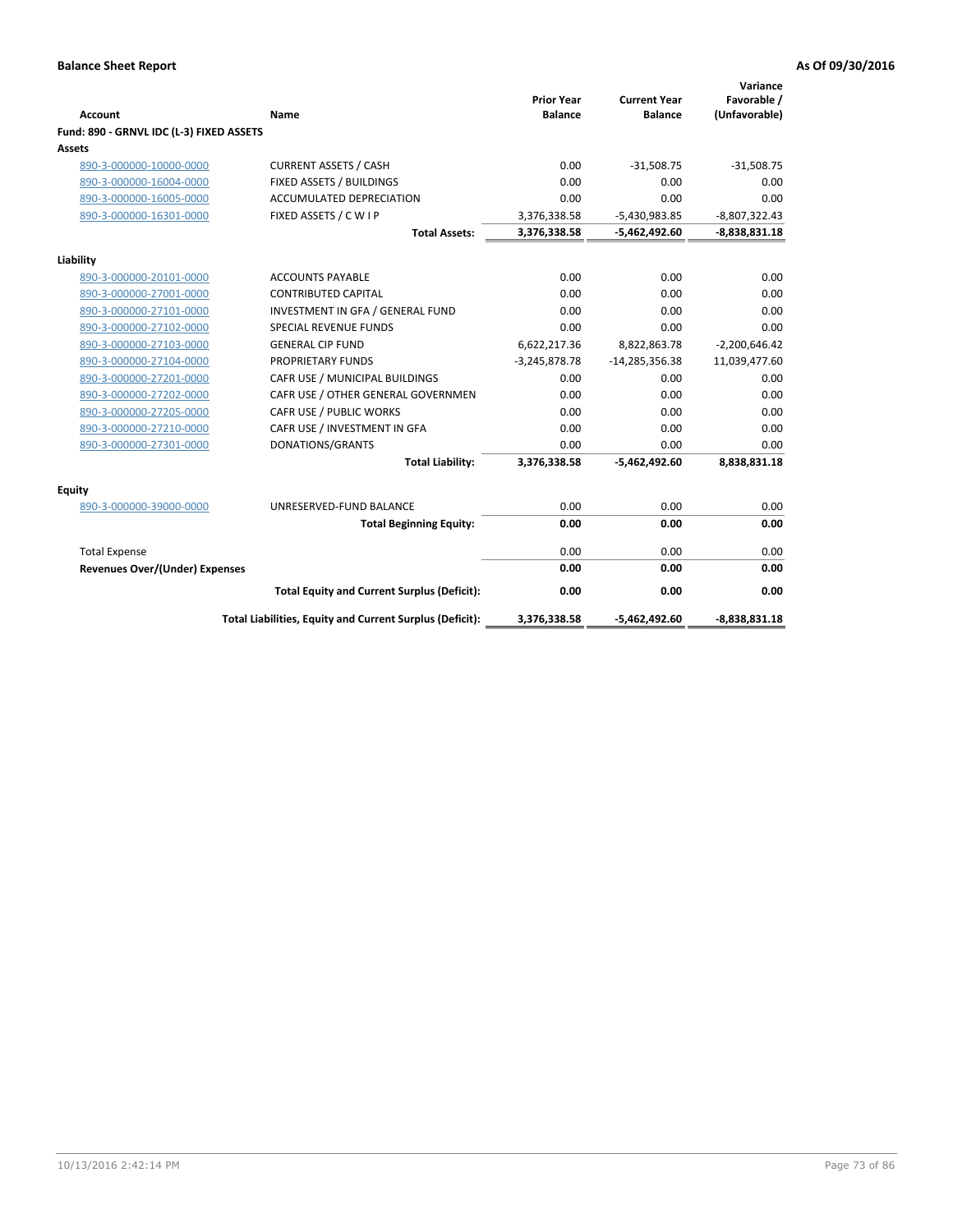| <b>Account</b>                                     | Name                                                          | <b>Prior Year</b><br><b>Balance</b> | <b>Current Year</b><br><b>Balance</b> | Variance<br>Favorable /<br>(Unfavorable) |
|----------------------------------------------------|---------------------------------------------------------------|-------------------------------------|---------------------------------------|------------------------------------------|
| Fund: 899 - POOLED CASH                            |                                                               |                                     |                                       |                                          |
| Assets                                             |                                                               |                                     |                                       |                                          |
| 899-8-000000-10000-0000                            | <b>CURRENT ASSETS / CASH</b>                                  | 0.00                                | 0.00                                  | 0.00                                     |
| 899-8-000000-10101-0000                            | <b>CHASE OUTBOUND OPERATING</b>                               | $-259,664.86$                       | -470,946.22                           | $-211,281.36$                            |
| 899-8-000000-10102-0000                            | CHASE INBOUND OPERATING                                       | 14,188,777.13                       | 19,122,337.35                         | 4,933,560.22                             |
| 899-8-000000-10103-0000                            | OPERATING ACCOUNT / CLAIMS ACCOUNT                            | 0.00                                | 0.00                                  | 0.00                                     |
| 899-8-000000-10105-0000<br>899-8-000000-10106-0000 | CHASE BANK / SAVINGS - 3003113077                             | 1,537,786.17                        | 1,538,694.65                          | 908.48                                   |
|                                                    | CHASE BANK / SAVINGS - 2911913371<br>CHASE TASC FLEX SPENDING | 1,612,243.55<br>0.00                | 1,613,196.04                          | 952.49                                   |
| 899-8-000000-10107-0000<br>899-8-000000-10401-0000 | <b>CURRENT ASSETS / INTERNAL CLEARING</b>                     | 11.46                               | 8,127.76<br>0.00                      | 8,127.76<br>$-11.46$                     |
| 899-8-000000-10402-0000                            | <b>CREDIT CARD CLEARING</b>                                   | 0.00                                | 0.00                                  | 0.00                                     |
| 899-8-000000-10403-0000                            | <b>NET BILL PAYMENTS</b>                                      | 0.00                                | 0.00                                  | 0.00                                     |
| 899-8-000000-11101-0000                            | TX CLASS / OPERATING                                          | 0.00                                | 0.00                                  | 0.00                                     |
| 899-8-000000-11201-0000                            | LOGIC INVESTMENTS / OPERATING                                 | 1,002,202.91                        | 1,006,241.85                          | 4,038.94                                 |
| 899-8-000000-11401-0000                            | <b>TEXSTAR ACCT - OPERATING</b>                               | 0.00                                | 0.00                                  | 0.00                                     |
| 899-8-000000-11601-0000                            | <b>TEXPOOL ACCT - OPERATING</b>                               | 1,002,018.38                        | 1,004,597.58                          | 2,579.20                                 |
| 899-8-000000-12001-0000                            | AMERICAN NATIONAL OPERATING                                   | 0.00                                | 0.00                                  | 0.00                                     |
| 899-8-000000-12002-0000                            | PFM ACCT OPERATING                                            | 18,381,062.57                       | 18,279,401.35                         | $-101,661.22$                            |
| 899-8-000000-12003-0000                            | TREASURIES - CITY ONLY                                        | 0.00                                | 0.00                                  | 0.00                                     |
| 899-8-000000-12301-0000                            | <b>BOND PROCEEDS / PURCHASED INTEREST</b>                     | 0.00                                | 0.00                                  | 0.00                                     |
| 899-8-000000-13205-0000                            | <b>INTEREST RECEIVABLE</b>                                    | 47,956.49                           | 22,706.01                             | $-25,250.48$                             |
| 899-8-000000-14100-0000                            | DUE FROM FUND 100                                             | 161,678.41                          | 83,307.38                             | $-78,371.03$                             |
| 899-8-000000-14101-0000                            | DUE FROM FUND 101                                             | 2.64                                | 0.00                                  | $-2.64$                                  |
| 899-8-000000-14102-0000                            | DUE FROM FUND 102                                             | 0.58                                | 0.00                                  | $-0.58$                                  |
| 899-8-000000-14103-0000                            | DUE FROM FUND 103                                             | 6,196.07                            | 0.00                                  | $-6,196.07$                              |
| 899-8-000000-14110-0000                            | DUE FROM FUND 110                                             | 818.40                              | 0.00                                  | $-818.40$                                |
| 899-8-000000-14111-0000                            | DUE FROM FUND 111                                             | 8,737.13                            | 2,152.50                              | $-6,584.63$                              |
| 899-8-000000-14112-0000                            | DUE FROM FUND 112                                             | 1.73                                | 0.00                                  | $-1.73$                                  |
| 899-8-000000-14113-0000                            | DUE FROM FUND 113                                             | 8,146.94                            | 6,000.00                              | $-2,146.94$                              |
| 899-8-000000-14114-0000                            | DUE FROM FUND 114                                             | 2,052.78                            | 950.00                                | $-1,102.78$                              |
| 899-8-000000-14115-0000                            | DUE FROM FUND 115                                             | 0.00                                | 0.00                                  | 0.00                                     |
| 899-8-000000-14116-0000                            | DUE FROM FUND 116                                             | 1.08                                | 0.00                                  | $-1.08$                                  |
| 899-8-000000-14117-0000                            | DUE FROM FUND 117                                             | 0.00                                | 0.00                                  | 0.00                                     |
| 899-8-000000-14118-0000                            | DUE FROM FUND 118                                             | 0.00                                | 0.00                                  | 0.00                                     |
| 899-8-000000-14119-0000                            | DUE FROM FUND 119                                             | 0.00                                | 0.00                                  | 0.00                                     |
| 899-8-000000-14120-0000<br>899-8-000000-14121-0000 | DUE FROM FUND 120<br>DUE FROM FUND 121                        | 0.00<br>0.22                        | 0.00<br>0.00                          | 0.00<br>$-0.22$                          |
| 899-8-000000-14122-0000                            | DUE FROM FUND 122                                             | 0.00                                | 0.00                                  | 0.00                                     |
| 899-8-000000-14123-0000                            | DUE FROM FUND 123                                             | 0.69                                | 0.00                                  | $-0.69$                                  |
| 899-8-000000-14124-0000                            | DUE FROM FUND 124                                             | 0.00                                | 0.00                                  | 0.00                                     |
| 899-8-000000-14125-0000                            | DUE FROM FUND 125                                             | 0.00                                | 0.00                                  | 0.00                                     |
| 899-8-000000-14126-0000                            | DUE FROM FUND 126                                             | 0.00                                | 0.00                                  | 0.00                                     |
| 899-8-000000-14140-0000                            | DUE FROM FUND 140                                             | 32.87                               | 0.00                                  | $-32.87$                                 |
| 899-8-000000-14160-0000                            | DUE FROM FUND 160                                             | 391,637.65                          | 68,335.04                             | $-323,302.61$                            |
| 899-8-000000-14161-0000                            | DUE FROM FUND 161                                             | 0.00                                | 0.00                                  | 0.00                                     |
| 899-8-000000-14162-0000                            | DUE FROM FUND 162                                             | 0.00                                | 0.00                                  | 0.00                                     |
| 899-8-000000-14163-0000                            | DUE FROM FUND 163                                             | 0.00                                | 0.00                                  | 0.00                                     |
| 899-8-000000-14164-0000                            | DUE FROM FUND 164                                             | 0.00                                | 0.00                                  | 0.00                                     |
| 899-8-000000-14165-0000                            | DUE FROM FUND 165                                             | 545,805.76                          | 728,085.79                            | 182,280.03                               |
| 899-8-000000-14170-0000                            | DUE FROM FUND 170                                             | 0.00                                | 0.00                                  | 0.00                                     |
| 899-8-000000-14171-0000                            | DUE FROM FUND 171                                             | 0.00                                | 0.00                                  | 0.00                                     |
| 899-8-000000-14172-0000                            | DUE FROM FUND 172                                             | 42.44                               | 85.28                                 | 42.84                                    |
| 899-8-000000-14173-0000                            | DUE FROM FUND 173                                             | 0.00                                | 0.00                                  | 0.00                                     |
| 899-8-000000-14174-0000                            | DUE FROM FUND 174                                             | 0.00                                | 0.00                                  | 0.00                                     |
| 899-8-000000-14175-0000                            | DUE FROM FUND 175                                             | 0.00                                | 0.00                                  | 0.00                                     |
| 899-8-000000-14176-0000                            | DUE FROM FUND 176                                             | 0.00                                | 0.00                                  | 0.00                                     |
| 899-8-000000-14177-0000                            | DUE FROM FUND 177                                             | 0.00                                | 0.00                                  | 0.00                                     |
| 899-8-000000-14190-0000                            | DUE FROM FUND 190                                             | 0.00                                | 0.00                                  | 0.00                                     |
| 899-8-000000-14192-0000                            | DUE FROM FUND 192                                             | 8,563.49                            | 78,129.43                             | 69,565.94                                |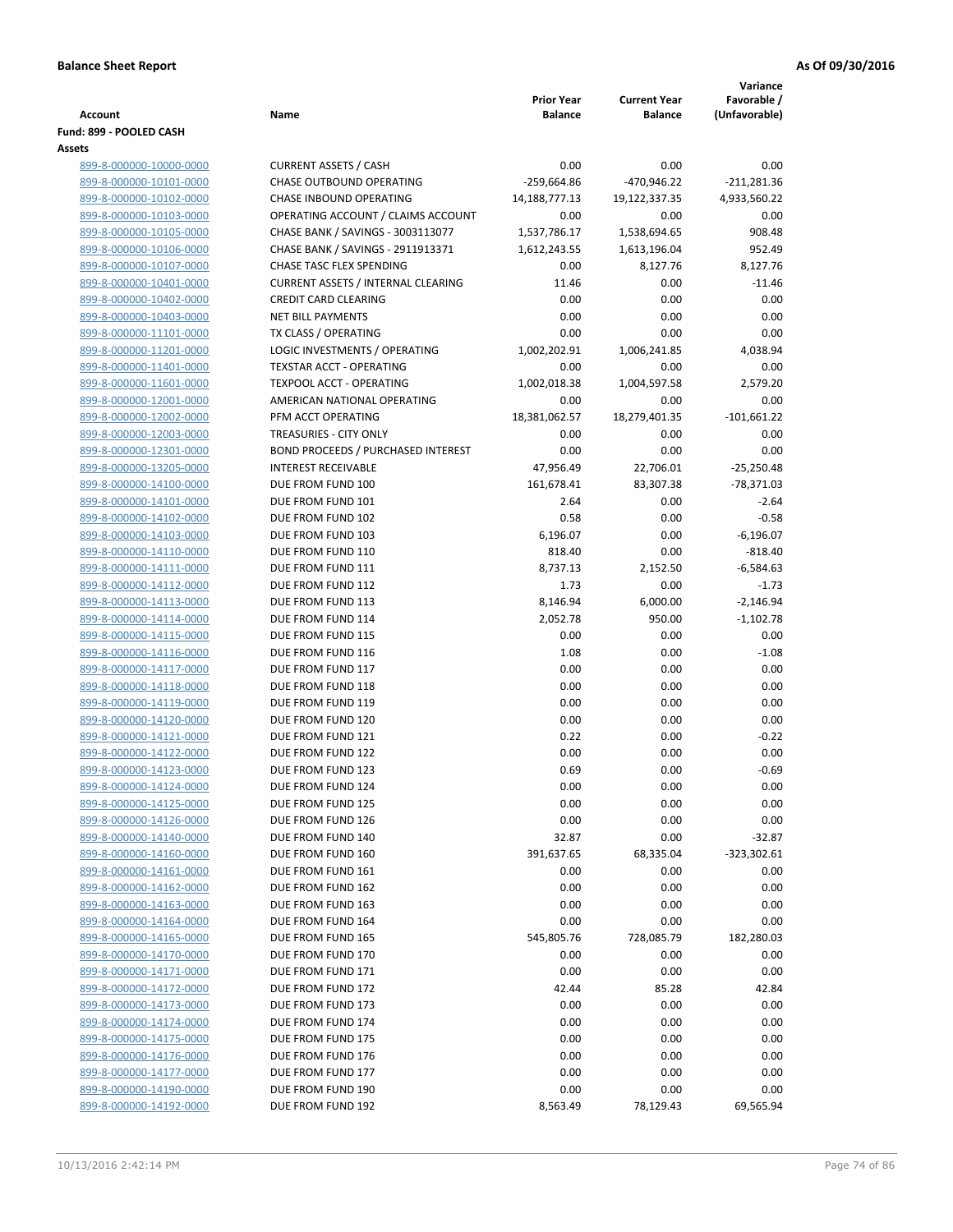|                         |                                       |                   |                     | Variance        |
|-------------------------|---------------------------------------|-------------------|---------------------|-----------------|
|                         |                                       | <b>Prior Year</b> | <b>Current Year</b> | Favorable /     |
| <b>Account</b>          | Name                                  | <b>Balance</b>    | <b>Balance</b>      | (Unfavorable)   |
| 899-8-000000-14200-0000 | DUE FROM FUND 200                     | 164,344.79        | 80,425.40           | $-83,919.39$    |
| 899-8-000000-14210-0000 | DUE FROM FUND 210                     | 0.00              | 0.00                | 0.00            |
| 899-8-000000-14211-0000 | DUE FROM FUND 211                     | 0.16              | 0.00                | $-0.16$         |
| 899-8-000000-14212-0000 | DUE FROM FUND 212                     | 0.00              | 0.00                | 0.00            |
| 899-8-000000-14216-0000 | DUE FROM FUND 216                     | 28,095.37         | 84,809.01           | 56,713.64       |
| 899-8-000000-14217-0000 | DUE FROM FUND 217                     | 0.00              | 0.00                | 0.00            |
| 899-8-000000-14300-0000 | DUE FROM FUND 300                     | 9,410.04          | 75.99               | $-9,334.05$     |
| 899-8-000000-14320-0000 | DUE FROM FUND 320                     | 0.00              | 0.00                | 0.00            |
| 899-8-000000-14360-0000 | DUE FROM FUND 360                     | 16,544.77         | 0.00                | $-16,544.77$    |
| 899-8-000000-14361-0000 | DUE FROM FUND 361                     | 0.00              | 0.00                | 0.00            |
| 899-8-000000-14400-0000 | DUE FROM FUND 400                     | 2,090.75          | 519.27              | $-1,571.48$     |
| 899-8-000000-14500-0000 | DUE FROM FUND 500                     | 241,070.82        | 155,380.77          | $-85,690.05$    |
| 899-8-000000-14561-0000 | DUE FROM FUND 561                     | 0.00              | 0.00                | 0.00            |
| 899-8-000000-14601-0000 | DUE FROM FUND 601                     | 16,695.23         | 588.52              | $-16, 106.71$   |
| 899-8-000000-14602-0000 | DUE FROM FUND 602                     | 2,478.88          | 5,572.40            | 3,093.52        |
| 899-8-000000-14604-0000 | DUE FROM FUND 604                     | $-3,637.83$       | 18.91               | 3,656.74        |
| 899-8-000000-14660-0000 | DUE FROM FUND 660                     | $-9,683.83$       | 0.00                | 9,683.83        |
| 899-8-000000-14800-0000 | DUE FROM FUND 800                     | 0.00              | 0.00                | 0.00            |
| 899-8-000000-14801-0000 | DUE FROM FUND 801                     | 1.27              | 0.00                | $-1.27$         |
| 899-8-000000-14802-0000 | DUE FROM FUND 802                     | 0.00              | 0.00                | 0.00            |
| 899-8-000000-14803-0000 | DUE FROM FUND 803                     | 0.00              | 0.00                | 0.00            |
| 899-8-000000-14807-0000 | DUE FROM FUND 807                     | 0.00              | 0.00                | 0.00            |
| 899-8-000000-14809-0000 | DUE FROM FUND 809                     | 395,872.01        | 158,016.85          | $-237,855.16$   |
| 899-8-000000-14810-0000 | DUE FROM FUND 810                     | 26.47             | 0.00                | $-26.47$        |
| 899-8-000000-14811-0000 | DUE FROM FUND 811                     | 355.75            | 0.00                | $-355.75$       |
| 899-8-000000-14820-0000 | DUE FROM TIRZ FUND                    | 48.89             | 0.00                | $-48.89$        |
| 899-8-000000-14890-0000 | DUE FROM GRNVL IDC (L-3) FIXED ASSETS | 0.00              | 0.00                | 0.00            |
| 899-8-000000-14910-0000 | DUE FROM FUND 910                     | 1,144,727.64      | 237,497.26          | -907,230.38     |
| 899-8-000000-14911-0000 | DUE FROM FUND 911                     | 18.22             | 0.00                | $-18.22$        |
| 899-8-000000-14912-0000 | DUE FROM FUND 912                     | 0.00              | 0.00                | 0.00            |
| 899-8-000000-14913-0000 | DUE FROM FUND 913                     | 8.32              | 0.00                | $-8.32$         |
| 899-8-000000-14916-0000 | DUE FROM FUND 916                     | 0.00              | 0.00                | 0.00            |
| 899-8-000000-14950-0000 | DUE FROM FUND 950                     | 346,595.00        | 218,113.41          | $-128,481.59$   |
| 899-8-000000-91011-1001 | <b>BANK OF AMERICA</b>                | 0.00              | 0.00                | 0.00            |
|                         | <b>Total Assets:</b>                  | 41,001,175.40     | 44,032,419.58       | 3,031,244.18    |
| Liability               |                                       |                   |                     |                 |
| 899-8-000000-20101-0000 | <b>ACCOUNTS PAYABLE</b>               | 3,488,781.60      | 1,908,063.21        | 1,580,718.39    |
| 899-8-000000-20102-0000 | <b>CREDIT CARD PAYABLE</b>            | 0.00              | 0.00                | 0.00            |
| 899-8-000000-21040-0000 | DUE TO OTHER FUNDS                    | 37,512,393.80     | 42,124,356.42       | $-4,611,962.62$ |
|                         | <b>Total Liability:</b>               | 41,001,175.40     | 44,032,419.63       | -3,031,244.23   |
|                         |                                       |                   |                     |                 |
| <b>Equity</b>           |                                       |                   |                     |                 |
| 899-8-000000-14362-0000 | DUE FROM FUND 362                     | 0.00              | 0.00                | 0.00            |
| 899-8-000000-39200-0101 | EQUITY IN POOLED CASH                 | 0.00              | 0.00                | 0.00            |
| 899-8-000000-39200-0110 | EQUITY IN POOLED CASH                 | 0.00              | 0.00                | 0.00            |
| 899-8-000000-39200-0111 | EQUITY IN POOLED CASH                 | 0.00              | 0.00                | 0.00            |
| 899-8-000000-39200-0112 | EQUITY IN POOLED CASH                 | 0.00              | 0.00                | 0.00            |
| 899-8-000000-39200-0190 | EQUITY IN POOLED CASH                 | 0.00              | 0.00                | 0.00            |
| 899-8-000000-39200-0201 | EQUITY IN POOLED CASH                 | 0.00              | 0.00                | 0.00            |
| 899-8-000000-39200-0202 | EQUITY IN POOLED CASH                 | 0.00              | 0.00                | 0.00            |
| 899-8-000000-39200-0203 | EQUITY IN POOLED CASH                 | 0.00              | 0.00                | 0.00            |
| 899-8-000000-39200-0204 | EQUITY IN POOLED CASH                 | 0.00              | 0.00                | 0.00            |
|                         |                                       |                   |                     |                 |
| 899-8-000000-39200-0205 | EQUITY IN POOLED CASH                 | 0.00              | 0.00                | 0.00            |
| 899-8-000000-39200-0206 | EQUITY IN POOLED CASH                 | 0.00              | 0.00                | 0.00            |
| 899-8-000000-39200-0207 | EQUITY IN POOLED CASH                 | 0.00              | 0.00                | 0.00            |
| 899-8-000000-39200-0208 | EQUITY IN POOLED CASH                 | 0.00              | 0.00                | 0.00            |
| 899-8-000000-39200-0209 | EQUITY IN POOLED CASH                 | 0.00              | 0.00                | 0.00            |
| 899-8-000000-39200-0210 | EQUITY IN POOLED CASH                 | 0.00              | 0.00                | 0.00            |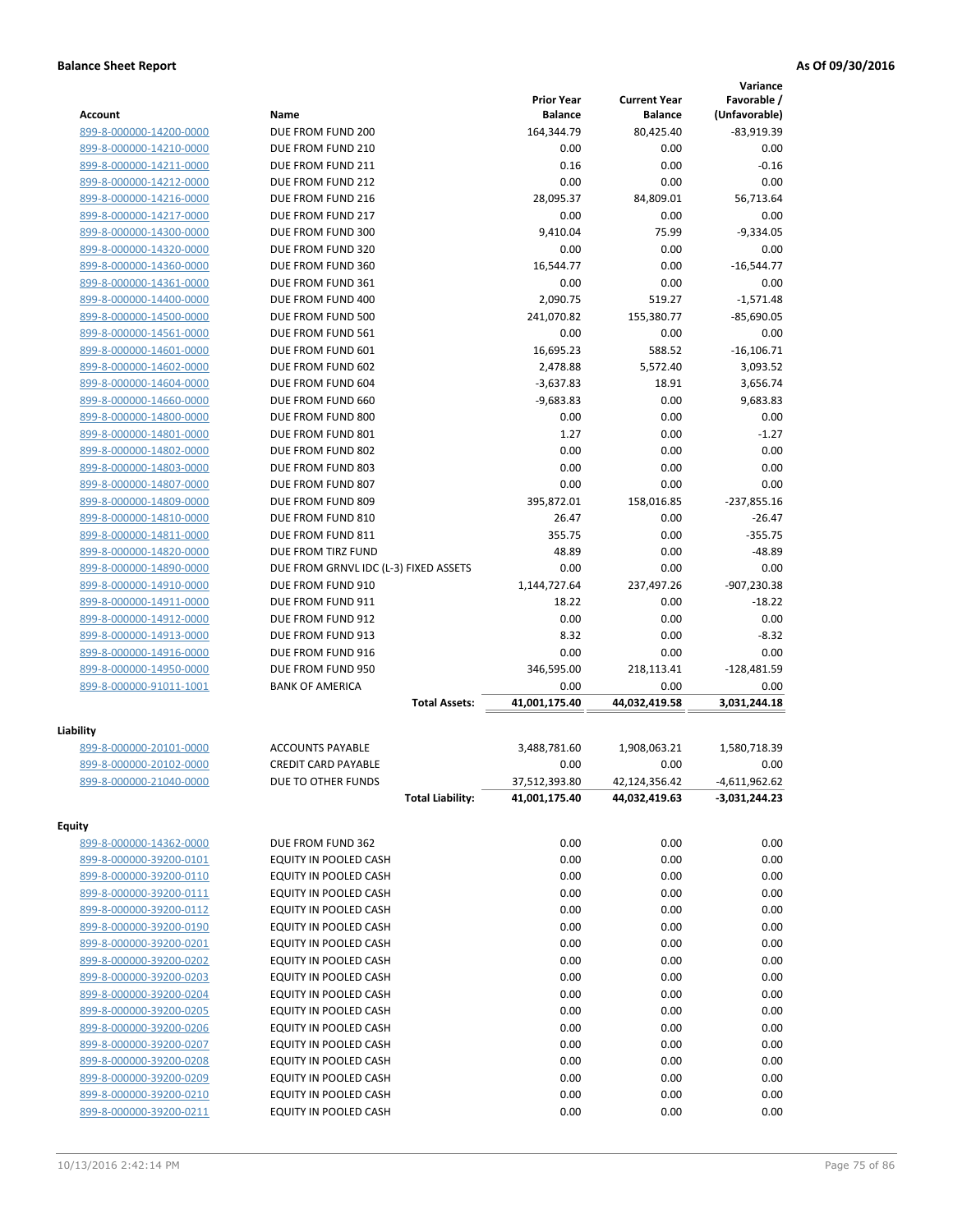**Variance**

| Account                                            | Name                                           | <b>Prior Year</b><br><b>Balance</b> | <b>Current Year</b><br><b>Balance</b> | Favorable /<br>(Unfavorable) |
|----------------------------------------------------|------------------------------------------------|-------------------------------------|---------------------------------------|------------------------------|
| 899-8-000000-39200-0212                            | EQUITY IN POOLED CASH                          | 0.00                                | 0.00                                  | 0.00                         |
| 899-8-000000-39200-0213                            | EQUITY IN POOLED CASH                          | 0.00                                | 0.00                                  | 0.00                         |
| 899-8-000000-39200-0214                            | EQUITY IN POOLED CASH                          | 0.00                                | 0.00                                  | 0.00                         |
| 899-8-000000-39200-0215                            | EQUITY IN POOLED CASH                          | 0.00                                | 0.00                                  | 0.00                         |
| 899-8-000000-39200-0216                            | <b>EQUITY IN POOLED CASH</b>                   | 0.00                                | 0.00                                  | 0.00                         |
| 899-8-000000-39200-0217                            | EQUITY IN POOLED CASH                          | 0.00                                | 0.00                                  | 0.00                         |
| 899-8-000000-39200-0218                            | EQUITY IN POOLED CASH                          | 0.00                                | 0.00                                  | 0.00                         |
| 899-8-000000-39200-0219                            | EQUITY IN POOLED CASH                          | 0.00                                | 0.00                                  | 0.00                         |
| 899-8-000000-39200-0220                            | EQUITY IN POOLED CASH                          | 0.00                                | 0.00                                  | 0.00                         |
| 899-8-000000-39200-0221                            | EQUITY IN POOLED CASH                          | 0.00                                | 0.00                                  | 0.00                         |
| 899-8-000000-39200-0222                            | EQUITY IN POOLED CASH                          | 0.00                                | 0.00                                  | 0.00                         |
| 899-8-000000-39200-0223                            | EQUITY IN POOLED CASH                          | 0.00                                | 0.00                                  | 0.00                         |
| 899-8-000000-39200-0224                            | EQUITY IN POOLED CASH                          | 0.00                                | 0.00                                  | 0.00                         |
| 899-8-000000-39200-0225                            | EQUITY IN POOLED CASH                          | 0.00                                | 0.00                                  | 0.00                         |
| 899-8-000000-39200-0226                            | EQUITY IN POOLED CASH                          | 0.00                                | 0.00                                  | 0.00                         |
| 899-8-000000-39200-0227                            | EQUITY IN POOLED CASH                          | 0.00                                | 0.00                                  | 0.00                         |
| 899-8-000000-39200-0228                            | EQUITY IN POOLED CASH                          | 0.00                                | 0.00                                  | 0.00                         |
| 899-8-000000-39200-0229                            | EQUITY IN POOLED CASH                          | 0.00                                | 0.00                                  | 0.00                         |
| 899-8-000000-39200-0231                            | EQUITY IN POOLED CASH                          | 0.00                                | 0.00                                  | 0.00                         |
| 899-8-000000-39200-0232                            | EQUITY IN POOLED CASH                          | 0.00                                | 0.00                                  | 0.00                         |
| 899-8-000000-39200-0233                            | <b>EQUITY IN POOLED CASH</b>                   | 0.00                                | 0.00                                  | 0.00                         |
| 899-8-000000-39200-0234                            | EQUITY IN POOLED CASH                          | 0.00                                | 0.00                                  | 0.00                         |
| 899-8-000000-39200-0235                            | <b>EQUITY IN POOLED CASH</b>                   | 0.00                                | 0.00                                  | 0.00                         |
| 899-8-000000-39200-0236                            | EQUITY IN POOLED CASH                          | 0.00                                | 0.00                                  | 0.00                         |
| 899-8-000000-39200-0241                            | EQUITY IN POOLED CASH                          | 0.00                                | 0.00                                  | 0.00                         |
| 899-8-000000-39200-0247                            | EQUITY IN POOLED CASH                          | 0.00                                | 0.00                                  | 0.00                         |
| 899-8-000000-39200-0250                            | EQUITY IN POOLED CASH                          | 0.00                                | 0.00                                  | 0.00                         |
| 899-8-000000-39200-0251                            | EQUITY IN POOLED CASH                          | 0.00                                | 0.00                                  | 0.00                         |
| 899-8-000000-39200-0252                            | EQUITY IN POOLED CASH                          | 0.00                                | 0.00                                  | 0.00                         |
| 899-8-000000-39200-0253                            | EQUITY IN POOLED CASH                          | 0.00                                | 0.00                                  | 0.00                         |
| 899-8-000000-39200-0254                            | EQUITY IN POOLED CASH                          | 0.00                                | 0.00                                  | 0.00                         |
| 899-8-000000-39200-0301<br>899-8-000000-39200-0302 | EQUITY IN POOLED CASH<br>EQUITY IN POOLED CASH | 0.00<br>0.00                        | 0.00<br>0.00                          | 0.00<br>0.00                 |
| 899-8-000000-39200-0401                            | EQUITY IN POOLED CASH                          | 0.00                                | 0.00                                  | 0.00                         |
| 899-8-000000-39200-0402                            | EQUITY IN POOLED CASH                          | 0.00                                | 0.00                                  | 0.00                         |
| 899-8-000000-39200-0403                            | EQUITY IN POOLED CASH                          | 0.00                                | 0.00                                  | 0.00                         |
| 899-8-000000-39200-0405                            | EQUITY IN POOLED CASH                          | 0.00                                | 0.00                                  | 0.00                         |
| 899-8-000000-39200-0406                            | <b>EQUITY IN POOLED CASH</b>                   | 0.00                                | 0.00                                  | 0.00                         |
| 899-8-000000-39200-0410                            | EQUITY IN POOLED CASH                          | 0.00                                | 0.00                                  | 0.00                         |
| 899-8-000000-39200-0411                            | EQUITY IN POOLED CASH                          | 0.00                                | 0.00                                  | 0.00                         |
| 899-8-000000-39200-0501                            | EQUITY IN POOLED CASH                          | 0.00                                | 0.00                                  | 0.00                         |
| 899-8-000000-39200-0502                            | EQUITY IN POOLED CASH                          | 0.00                                | 0.00                                  | 0.00                         |
| 899-8-000000-39200-0503                            | EQUITY IN POOLED CASH                          | 0.00                                | 0.00                                  | 0.00                         |
| 899-8-000000-39200-0504                            | EQUITY IN POOLED CASH                          | 0.00                                | 0.00                                  | 0.00                         |
| 899-8-000000-39200-0505                            | EQUITY IN POOLED CASH                          | 0.00                                | 0.00                                  | 0.00                         |
| 899-8-000000-39200-0506                            | EQUITY IN POOLED CASH                          | 0.00                                | 0.00                                  | 0.00                         |
| 899-8-000000-39200-0507                            | EQUITY IN POOLED CASH                          | 0.00                                | 0.00                                  | 0.00                         |
| 899-8-000000-39200-0511                            | EQUITY IN POOLED CASH                          | 0.00                                | 0.00                                  | 0.00                         |
| 899-8-000000-39200-0513                            | EQUITY IN POOLED CASH                          | 0.00                                | 0.00                                  | 0.00                         |
| 899-8-000000-39200-0521                            | EQUITY IN POOLED CASH                          | 0.00                                | 0.00                                  | 0.00                         |
| 899-8-000000-39200-0522                            | EQUITY IN POOLED CASH                          | 0.00                                | 0.00                                  | 0.00                         |
| 899-8-000000-39200-0523                            | EQUITY IN POOLED CASH                          | 0.00                                | 0.00                                  | 0.00                         |
| 899-8-000000-39200-0601                            | EQUITY IN POOLED CASH                          | 0.00                                | 0.00                                  | 0.00                         |
| 899-8-000000-39200-0602                            | EQUITY IN POOLED CASH                          | 0.00                                | 0.00                                  | 0.00                         |
| 899-8-000000-39200-0603                            | EQUITY IN POOLED CASH                          | 0.00                                | 0.00                                  | 0.00                         |
| 899-8-000000-39200-0604                            | EQUITY IN POOLED CASH                          | 0.00                                | 0.00                                  | 0.00                         |
| 899-8-000000-39200-0702                            | EQUITY IN POOLED CASH                          | 0.00                                | 0.00                                  | 0.00                         |
| 899-8-000000-39200-0703<br>899-8-000000-39200-0704 | EQUITY IN POOLED CASH<br>EQUITY IN POOLED CASH | 0.00<br>0.00                        | 0.00<br>0.00                          | 0.00<br>0.00                 |
|                                                    |                                                |                                     |                                       |                              |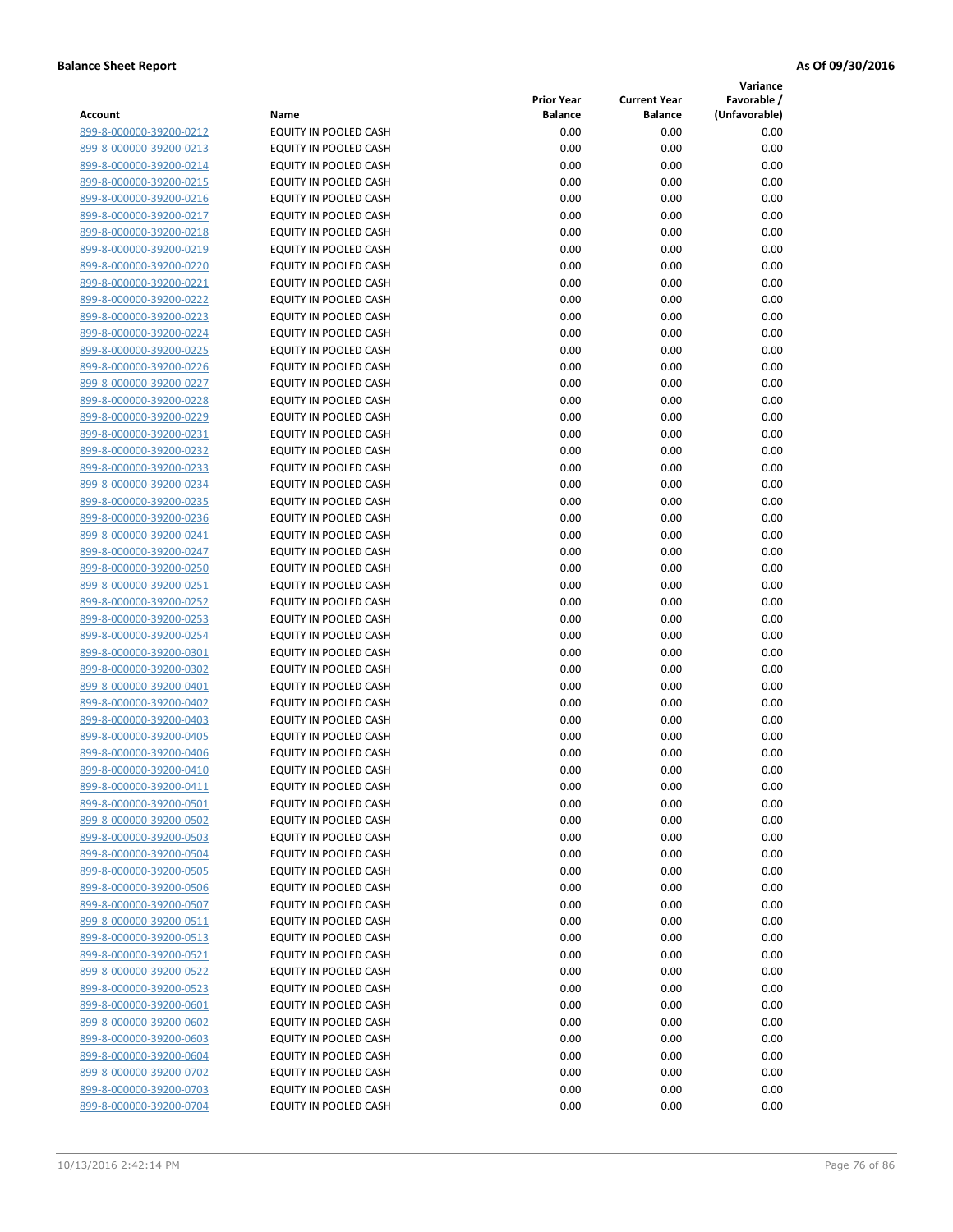|                                       |                                                          |                   |                     | Variance      |
|---------------------------------------|----------------------------------------------------------|-------------------|---------------------|---------------|
|                                       |                                                          | <b>Prior Year</b> | <b>Current Year</b> | Favorable /   |
| <b>Account</b>                        | Name                                                     | <b>Balance</b>    | <b>Balance</b>      | (Unfavorable) |
| 899-8-000000-39200-0705               | EQUITY IN POOLED CASH                                    | 0.00              | 0.00                | 0.00          |
| 899-8-000000-39200-0706               | <b>EQUITY IN POOLED CASH</b>                             | 0.00              | 0.00                | 0.00          |
| 899-8-000000-39200-0707               | EQUITY IN POOLED CASH                                    | 0.00              | 0.00                | 0.00          |
| 899-8-000000-39200-0708               | <b>EQUITY IN POOLED CASH</b>                             | 0.00              | 0.00                | 0.00          |
| 899-8-000000-39200-0710               | <b>EQUITY IN POOLED CASH</b>                             | 0.00              | 0.00                | 0.00          |
| 899-8-000000-39200-0721               | <b>EQUITY IN POOLED CASH</b>                             | 0.00              | 0.00                | 0.00          |
| 899-8-000000-39200-0722               | EQUITY IN POOLED CASH                                    | 0.00              | 0.00                | 0.00          |
| 899-8-000000-39200-0723               | EQUITY IN POOLED CASH                                    | 0.00              | 0.00                | 0.00          |
| 899-8-000000-39200-0731               | <b>EQUITY IN POOLED CASH</b>                             | 0.00              | 0.00                | 0.00          |
| 899-8-000000-39200-0825               | <b>EQUITY IN POOLED CASH</b>                             | 0.00              | 0.00                | 0.00          |
| 899-8-000000-39200-0901               | <b>EQUITY IN POOLED CASH</b>                             | 0.00              | 0.00                | 0.00          |
| 899-8-000000-39200-0902               | EQUITY IN POOLED CASH                                    | 0.00              | 0.00                | 0.00          |
| 899-8-000000-39200-0903               | <b>EQUITY IN POOLED CASH</b>                             | 0.00              | 0.00                | 0.00          |
| 899-8-000000-39200-0904               | EQUITY IN POOLED CASH                                    | 0.00              | 0.00                | 0.00          |
| 899-8-000000-39200-0905               | <b>EQUITY IN POOLED CASH</b>                             | 0.00              | 0.00                | 0.00          |
| 899-8-000000-39200-0909               | <b>EQUITY IN POOLED CASH</b>                             | 0.00              | 0.00                | 0.00          |
| 899-8-000000-39200-0910               | EQUITY IN POOLED CASH                                    | 0.00              | 0.00                | 0.00          |
| 899-8-000000-39200-0960               | <b>EQUITY IN POOLED CASH</b>                             | 0.00              | 0.00                | 0.00          |
| 899-8-000000-39200-9999               | EQUITY IN POOLED CASH                                    | 0.00              | 0.00                | 0.00          |
|                                       | <b>Total Beginning Equity:</b>                           | 0.00              | 0.00                | 0.00          |
| <b>Total Revenue</b>                  |                                                          | 0.00              | $-0.05$             | $-0.05$       |
| <b>Revenues Over/(Under) Expenses</b> |                                                          | 0.00              | $-0.05$             | $-0.05$       |
|                                       | <b>Total Equity and Current Surplus (Deficit):</b>       | 0.00              | $-0.05$             | $-0.05$       |
|                                       | Total Liabilities, Equity and Current Surplus (Deficit): | 41,001,175.40     | 44.032.419.58       | 3.031.244.18  |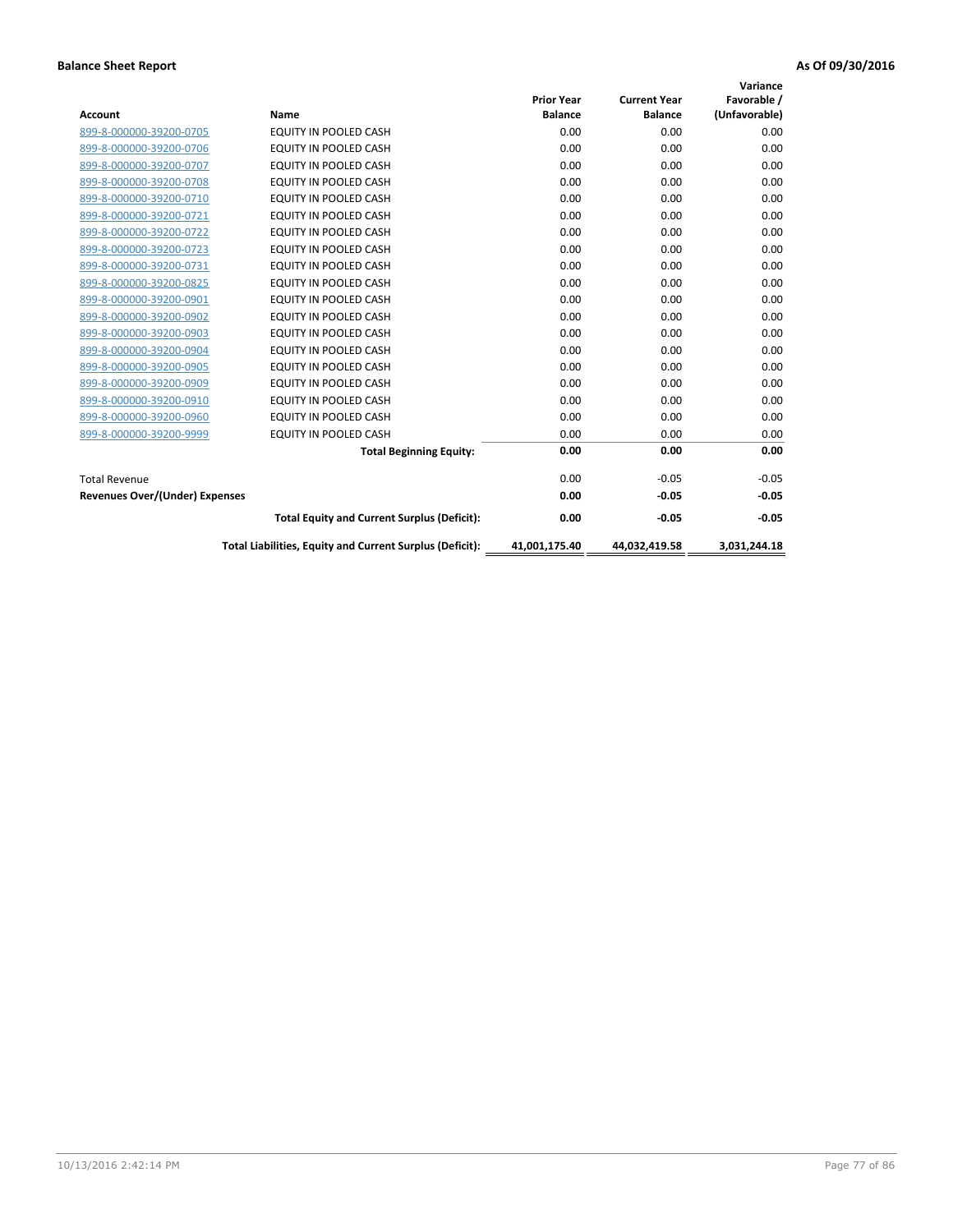|                                                    |                                                           | <b>Prior Year</b> | <b>Current Year</b>      | Variance<br>Favorable /  |
|----------------------------------------------------|-----------------------------------------------------------|-------------------|--------------------------|--------------------------|
| <b>Account</b>                                     | Name                                                      | <b>Balance</b>    | <b>Balance</b>           | (Unfavorable)            |
| Fund: 910 - ELECTRIC OPERATING FUND                |                                                           |                   |                          |                          |
| Assets                                             |                                                           |                   |                          |                          |
| 910-9-000000-10000-1300                            | CASH                                                      | 13,315,092.07     | 12,608,108.10            | -706,983.97              |
| 910-9-000000-10209-1300                            | <b>ADMIN PETTY CASH</b>                                   | 658.89            | 658.89                   | 0.00                     |
| 910-9-000000-10308-1300                            | <b>GEUS SERVICE CENTER CHANGE</b>                         | 849.90            | 849.90                   | 0.00                     |
| 910-9-000000-10309-1300                            | <b>GEUS DOWNTOWN CHANGE</b>                               | 1,650.00          | 1,650.00                 | 0.00                     |
| 910-9-000000-12190-1810                            | DEFERRED ISSUANCE COSTS 2001                              | 0.00              | 0.00                     | 0.00                     |
| 910-9-000000-12191-1810                            | DEFERRED ISSUANCE COST 2008 ENGINE PR                     | 0.00              | 0.00                     | 0.00                     |
| 910-9-000000-12192-1810                            | DEFERRED ISSUANCE COSTS 2010 BOA ENGI                     | 0.00              | 0.00                     | 0.00                     |
| 910-9-000000-12193-1810                            | DEFERRED ISSUANCE COSTS 2010 SCRUBBEI                     | 0.00              | 0.00                     | 0.00                     |
| 910-9-000000-12194-1810                            | DEFERRED ISSUANCE COSTS 2010 TMPA DEI                     | 0.00              | 0.00                     | 0.00                     |
| 910-9-000000-12201-1810                            | <b>BOND DISCOUNT</b>                                      | 148,397.15        | 136,516.38               | $-11,880.77$             |
| 910-9-000000-13000-1420                            | <b>CUSTOMER ACCOUNTS RECEIVABLE</b>                       | 2,164,655.33      | 2,360,580.47             | 195,925.14               |
| 910-9-000000-13001-1420                            | NON CURRENT CUSTOMER ACCTS RECEIVAE                       | 329,298.29        | 424,740.02               | 95,441.73                |
| 910-9-000000-13002-1440                            | ALLOWANCE FOR UNCOLLECTABLE                               | $-276,120.78$     | $-394,609.78$            | $-118,489.00$            |
| 910-9-000000-13003-1422                            | UNBILLED YEAR-END ACCRUAL                                 | 3,625,487.42      | 5,109,446.76             | 1,483,959.34             |
| 910-9-000000-13009-1423                            | FUEL ADJUSTMENT - UNDER/OVER                              | 918,934.25        | -592,479.14              | $-1,511,413.39$          |
| 910-9-000000-13011-1420                            | AMP RECEIVABLE                                            | -70,459.32        | $-55,258.98$             | 15,200.34                |
| 910-9-000000-13066-1421                            | AMPY CUSTOMER ACCOUNTS RECEIVABLE                         | 0.00              | 0.00                     | 0.00                     |
| 910-9-000000-13067-1421                            | AMPY ARREARS ACCOUNTS RECEIVABLE                          | $-1,789.45$       | $-5,295.45$              | $-3,506.00$              |
| 910-9-000000-13068-1421                            | AMPY Customers Left With Balance A/R                      | 33,092.38         | 39,501.74                | 6,409.36                 |
| 910-9-000000-13201-1430                            | MISCELLANEOUS ACCOUNTS RECEIVABLE                         | 160,772.69        | 0.00                     | $-160,772.69$            |
| 910-9-000000-13205-1710                            | <b>INTEREST RECEIVABLE</b>                                | 0.00              | 0.00                     | 0.00                     |
| 910-9-000000-13290-1650                            | PREPAYMENTS                                               | 0.00              | 0.00                     | 0.00                     |
| 910-9-000000-13291-1651                            | TMPA SCRUBBER PREPAYMENT                                  | 7,943,548.08      | 7,625,806.08             | $-317,742.00$            |
| 910-9-000000-13293-1653                            | TMPA FIXED COSTS PREPAYMENT                               | 30,799,183.64     | 29,567,029.64            | $-1,232,154.00$          |
| 910-9-000000-13294-1654                            | TMPA DEMAND COSTS ESCROW                                  | 0.00              | 0.00                     | 0.00                     |
| 910-9-000000-13297-1657                            | <b>ERCOT CRR PREPAYMENTS</b>                              | 91,771.19         | 103,055.57               | 11,284.38                |
| 910-9-000000-13299-1655                            | <b>ERCOT COLLATERAL</b>                                   | 1,550.00          | 111,550.00               | 110,000.00               |
| 910-9-000000-14001-1461                            | DUE FROM COG - GENERAL FUND                               | 0.00              | 0.00                     | 0.00                     |
| 910-9-000000-14402-1469                            | DUE FROM DEBT SERVICE FUND                                | 4,625,445.97      | 4,625,445.97             | 0.00                     |
| 910-9-000000-14501-1467                            | DUE FROM GBOD                                             | 0.00              | 0.00                     | 0.00                     |
| 910-9-000000-14916-1469                            | DUE FROM FUND 916                                         | 0.00              | 0.00                     | 0.00                     |
| 910-9-000000-14999-1910                            | DUE FROM 906                                              | 0.00              | 0.00                     | 0.00                     |
| 910-9-000000-15900-1540                            | <b>INVENTORY</b>                                          | 2,218,677.77      | 2,064,345.81             | $-154,331.96$            |
| 910-9-000000-15901-1541                            | <b>GEUS UNLEADED GASOLINE</b>                             | 438.51            | $-686.64$                | $-1,125.15$              |
| 910-9-000000-15902-1542                            | <b>GEUS DIESEL GASOLINE</b>                               | 2,957.68          | 1,796.98                 | $-1,160.70$              |
| 910-9-000000-15903-1543                            | <b>INVENTORIES / SUBSTATION</b>                           | 7,771.80          | 7,771.80                 | 0.00                     |
| 910-9-000000-15909-1510                            | STEAM PLANT FUEL OIL INVENTORY                            | 583,600.04        | 580,808.00               | $-2,792.04$              |
| 910-9-000000-16301-1070                            | <b>CWIP</b>                                               | 0.00              | 368,786.52               | 368,786.52               |
| 910-9-000000-17501-9260<br>910-9-000000-17504-9260 | <b>EMPLOYEE CONTRIBUTIONS</b><br><b>INVESTMENT RETURN</b> | 0.00<br>0.00      | 465,482.00<br>337,872.00 | 465,482.00<br>337,872.00 |
| 910-9-000000-17508-9260                            | <b>EXPERIENCE DIFFERENCE</b>                              | 0.00              | 4,057.00                 | 4,057.00                 |
| 910-9-000000-19000-3100                            | STEAM - LAND                                              | 117,340.90        | 117,340.90               | 0.00                     |
| 910-9-000000-19001-3110                            | STEAM PLANT - STRUCTURES                                  | 1,056,896.04      | 1,056,896.04             | 0.00                     |
| 910-9-000000-19002-3120                            | STEAM PLANT - BOILER PLANT EQUIPMENT                      | 4,483,733.44      | 4,815,449.65             | 331,716.21               |
| 910-9-000000-19003-3130                            | STEAM PLANT - ENGINES                                     | 0.00              | 0.00                     | 0.00                     |
| 910-9-000000-19004-3140                            | STEAM PLANT - GENERATORS                                  | 9,067,106.70      | 9,067,106.70             | 0.00                     |
| 910-9-000000-19005-3150                            | STEAM PLANT - ACCESSORY ELECTRIC EQUIF                    | 633,025.40        | 667,175.88               | 34,150.48                |
| 910-9-000000-19006-3160                            | STEAM PLANT - MISC POWER PLANT EQUIPI                     | 12,912.88         | 12,912.88                | 0.00                     |
| 910-9-000000-19100-3400                            | <b>ENGINE PLANT - LAND</b>                                | 43,850.00         | 43,850.00                | 0.00                     |
| 910-9-000000-19101-3410                            | <b>ENGINE PLANT - STRUCTURES</b>                          | 4,655,874.20      | 4,655,874.20             | 0.00                     |
| 910-9-000000-19101-3411                            | <b>ENGINE PLANT - STRUCTURES</b>                          | 0.00              | 0.00                     | 0.00                     |
| 910-9-000000-19104-3440                            | ENGINE PLANT - ENGINE PLANT GENERATOF                     | 28,654,263.02     | 28,654,263.02            | 0.00                     |
| 910-9-000000-19105-3450                            | ENGINE PLANT - ACCESSORY ELECTRIC EQUI                    | 182,210.98        | 182,210.98               | 0.00                     |
| 910-9-000000-19106-3460                            | ENGINE PLANT - MISCELLANEOUS POWER P                      | 10,452.64         | 10,452.64                | 0.00                     |
| 910-9-000000-19204-3442                            | <b>ENGINE PLANT - RENEWABLE GENERATORS</b>                | 245,000.01        | 245,000.01               | 0.00                     |
| 910-9-000000-19301-3500                            | TRANSMISSION - LAND                                       | 53,501.21         | 53,501.21                | 0.00                     |
| 910-9-000000-19302-3530                            | TRANSMISSION - SUBSTATIONS                                | 5,535,600.72      | 5,552,341.27             | 16,740.55                |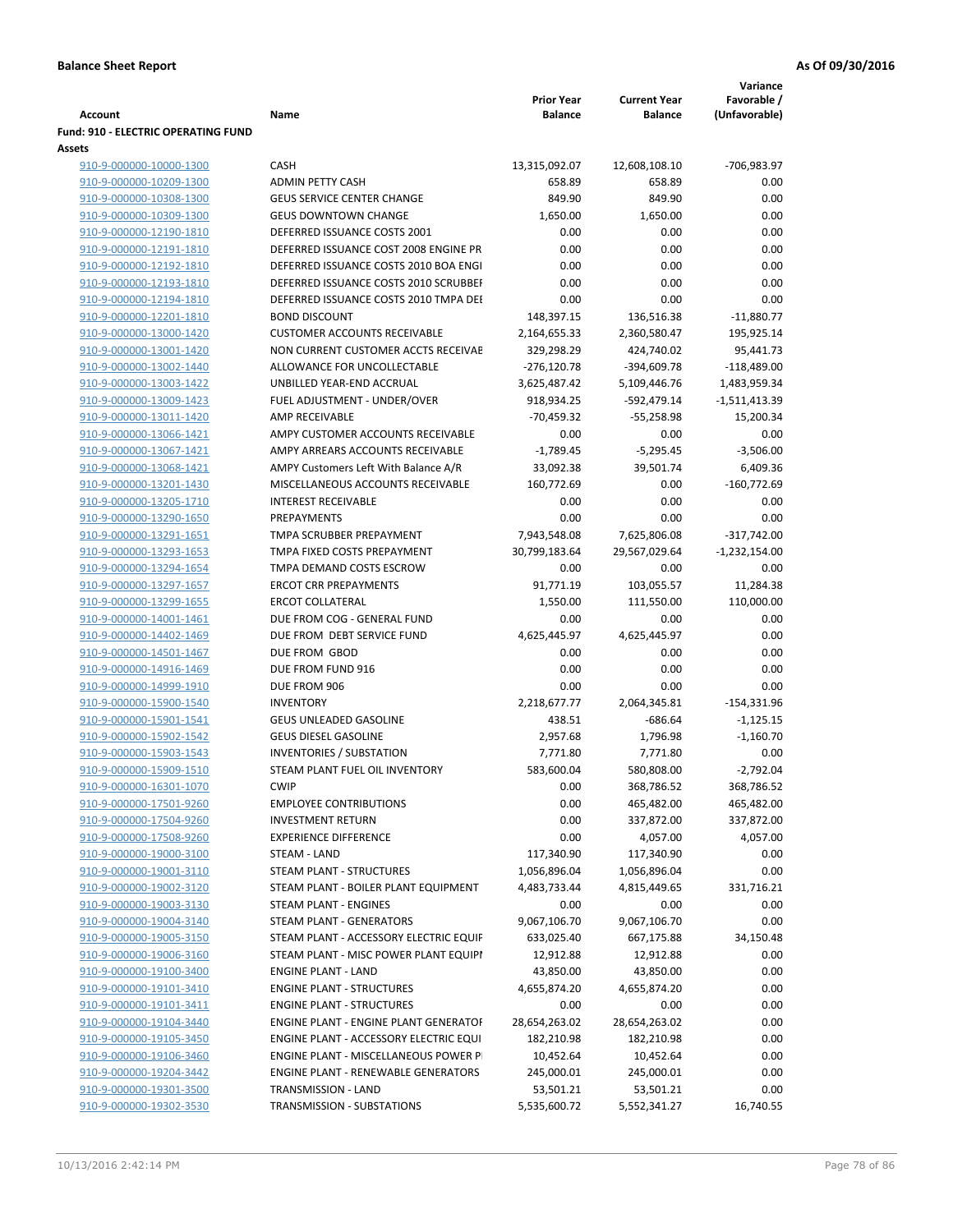|                         |                                                                      |                   |                     | Variance      |
|-------------------------|----------------------------------------------------------------------|-------------------|---------------------|---------------|
|                         |                                                                      | <b>Prior Year</b> | <b>Current Year</b> | Favorable /   |
| Account                 | Name                                                                 | <b>Balance</b>    | <b>Balance</b>      | (Unfavorable) |
| 910-9-000000-19303-3572 | TRANSMISSION - TMPA LINES                                            | 1,156,631.80      | 1,156,631.80        | 0.00          |
| 910-9-000000-19304-3571 | <b>TRANSMISSION - GEUS LINES</b>                                     | 3,647,604.54      | 3,722,472.15        | 74,867.61     |
| 910-9-000000-19401-3600 | <b>DISTRIBUTION - LAND</b>                                           | 218,418.15        | 218,418.15          | 0.00          |
| 910-9-000000-19402-3620 | <b>DISTRIBUTION - SUBSTATIONS</b>                                    | 5,976,256.45      | 5,985,037.00        | 8,780.55      |
| 910-9-000000-19403-3640 | <b>DISTRIBUTION - POLES</b>                                          | 4,247,154.19      | 4,381,552.51        | 134,398.32    |
| 910-9-000000-19404-3650 | DISTRIBUTION - OH CONDUCTOR & DEVICES                                | 3,453,008.42      | 3,518,976.80        | 65,968.38     |
| 910-9-000000-19405-3660 | DISTRIBUTION - UNDERGROUND CONDUIT                                   | 1,425,999.07      | 1,454,708.84        | 28,709.77     |
| 910-9-000000-19406-3670 | DISTRIBUTION - UG CONDUCTOR & DEVICES                                | 2,764,913.85      | 2,833,506.40        | 68,592.55     |
| 910-9-000000-19407-3680 | <b>DISTRIBUTION - TRANSFORMERS</b>                                   | 4,041,850.25      | 4,279,270.60        | 237,420.35    |
| 910-9-000000-19408-3690 | <b>DISTRIBUTION - SERVICE CONNECTIONS</b>                            | 594,706.14        | 647,016.84          | 52,310.70     |
| 910-9-000000-19409-3700 | <b>DISTRIBUTION - METERS</b>                                         | 1,669,596.43      | 1,864,415.78        | 194,819.35    |
| 910-9-000000-19410-3710 | <b>DISTRIBUTION - VAPOR LIGHTS</b>                                   | 80,242.27         | 83,944.20           | 3,701.93      |
| 910-9-000000-19411-3750 | DISTRIBUTION - STREET LIGHTS & SIGNALS                               | 86,396.31         | 89,881.93           | 3,485.62      |
| 910-9-000000-19501-3890 | <b>GENERAL - LAND</b>                                                | 110,503.10        | 110,503.10          | 0.00          |
| 910-9-000000-19502-3900 | <b>GENERAL - STRUCTURES</b>                                          | 5,881,580.20      | 5,881,580.20        | 0.00          |
| 910-9-000000-19503-3910 | <b>GENERAL - FURNITURE &amp; OFFICE EQUIPMEN</b>                     | 520,295.62        | 555,753.77          | 35,458.15     |
| 910-9-000000-19504-3941 | <b>GENERAL - METER READING ASSETS</b>                                | 38,482.00         | 38,482.00           | 0.00          |
| 910-9-000000-19505-3911 | GENERAL - CUSTOMER SERVICE EQUIPMENT                                 | 11,750.00         | 11,750.00           | 0.00          |
| 910-9-000000-19506-3914 | <b>GENERAL - BILLING EQUIPMENT</b>                                   | 0.00              | 0.00                | 0.00          |
| 910-9-000000-19507-3915 | GENERAL - CASHIERING EQUIPMENT                                       | 7,033.54          | 7,033.54            | 0.00          |
| 910-9-000000-19508-3920 | <b>GENERAL - TRANSPORTATION EQUIPMENT</b>                            | 2,326,360.72      | 2,500,400.72        | 174,040.00    |
| 910-9-000000-19509-3930 | <b>GENERAL - WAREHOUSE EQUIPMENT</b>                                 | 63,375.94         | 69,324.02           | 5,948.08      |
| 910-9-000000-19510-3940 | <b>GENERAL - TOOLS</b>                                               | 13,918.37         | 13,918.37           | 0.00          |
| 910-9-000000-19511-3950 | <b>GENERAL - LABORATORY EQUIPMENT</b>                                | 336,291.99        | 336,291.99          | 0.00          |
| 910-9-000000-19512-3960 | <b>GENERAL - POWER OPERATED EQUIPMENT</b>                            | 338,718.53        | 338,718.53          | 0.00          |
| 910-9-000000-19513-3970 | <b>GENERAL - COMMUNICATIONS EQUIPMENT</b>                            | 47,808.65         | 47,808.65           | 0.00          |
| 910-9-000000-19514-3980 | <b>GENERAL - MISCELLANEOUS EQUIPMENT</b><br>ACCUMULATED DEPRECIATION | 0.00              | 0.00                | 0.00<br>0.00  |
|                         |                                                                      |                   |                     |               |
| 910-9-000000-19999-1080 |                                                                      | -38,561,238.83    | -38,561,238.83      |               |
|                         | <b>Total Assets:</b>                                                 | 121,874,889.34    | 122,218,064.08      | 343,174.74    |
| Liability               |                                                                      |                   |                     |               |
| 910-9-000000-20101-2320 | <b>ACCOUNTS PAYABLE</b>                                              | 1,144,727.64      | 237,497.26          | 907,230.38    |
| 910-9-000000-20102-2321 | <b>CREDIT CARD PAYABLE</b>                                           | 0.00              | $-7,272.36$         | 7,272.36      |
| 910-9-000000-20103-2322 | ACCRUED ACCOUNTS PAYABLE                                             | 436,465.31        | 0.00                | 436,465.31    |
| 910-9-000000-20139-2323 | RETAINAGES PAYABLE                                                   | 0.00              | 0.00                | 0.00          |
| 910-9-000000-20141-0000 | <b>TELEPHONE CLEARING</b>                                            | 0.00              | 0.00                | 0.00          |
| 910-9-000000-20142-0000 | <b>ESCROW</b>                                                        | 0.00              | 0.00                | 0.00          |
| 910-9-000000-20815-2410 | SALES TAX PAYABLE - IN THE CITY                                      | 83,269.16         | 84,512.70           | $-1,243.54$   |
| 910-9-000000-20816-2411 | SALES TAX PAYABLE - OUT OF CITY                                      | 2,812.03          | 3,462.79            | $-650.76$     |
| 910-9-000000-21001-2341 | DUE TO COG - GEN FUND                                                | 0.00              | 0.00                | 0.00          |
| 910-9-000000-21406-2329 | <b>DUE TO 906</b>                                                    | 0.00              | 0.00                | 0.00          |
| 910-9-000000-21507-2347 | DUE TO GBOD                                                          | 0.00              | 0.00                | 0.00          |
| 910-9-000000-22001-2327 | SALARIES PAYABLE                                                     | 211,438.74        | 0.00                | 211,438.74    |
| 910-9-000000-22002-2328 | PTO PAYABLE                                                          | 296,393.57        | 421,442.27          | $-125,048.70$ |
| 910-9-000000-23011-2211 | <b>REVENUE BONDS</b>                                                 | 435,000.00        | 455,000.00          | $-20,000.00$  |
| 910-9-000000-24000-2350 | <b>CUSTOMER DEPOSITS</b>                                             | 1,804,463.02      | 2,097,408.20        | -292,945.18   |
| 910-9-000000-24014-2359 | <b>CUSTOMER DEPOSITS / AMPY EQUIPMENT</b>                            | 98,748.29         | 110,478.33          | $-11,730.04$  |
| 910-9-000000-24015-2350 | AMP RESERVE                                                          | $-70,459.32$      | $-55,258.98$        | $-15,200.34$  |
| 910-9-000000-25069-2530 | PREPAID ELECTRICITY - AMPY                                           | 17,418.57         | $-13,477.07$        | 30,895.64     |
| 910-9-000000-26001-2283 | <b>OBLIGATION FOR COMPENSATED ABSENCES</b>                           | 440,273.03        | 362,637.83          | 77,635.20     |
| 910-9-000000-26102-2210 | REVENUE BONDS PAYABLE                                                | 39,218,000.00     | 38,763,000.00       | 455,000.00    |
| 910-9-000000-26107-2250 | PREMIUM ON 2010 ISSUE                                                | 233,164.14        | 218,231.30          | 14,932.84     |
| 910-9-000000-26108-2250 | <b>SCRUBBER DEBT - 2010</b>                                          | 10,395,000.00     | 10,395,000.00       | 0.00          |
| 910-9-000000-26109-2250 | PREMIUM ON SCRUBBER                                                  | 198,221.85        | 185,526.87          | 12,694.98     |
| 910-9-000000-26110-2250 | TMPA DEBT - 2010                                                     | 20,640,000.00     | 20,640,000.00       | 0.00          |
| 910-9-000000-26111-2250 | PREMIUM ON TMPA DEBT                                                 | 393,138.15        | 367,959.88          | 25,178.27     |
| 910-9-000000-29300-0000 | <b>ENCUMBRANCE SUMMARY</b>                                           | 0.00              | 0.00                | 0.00          |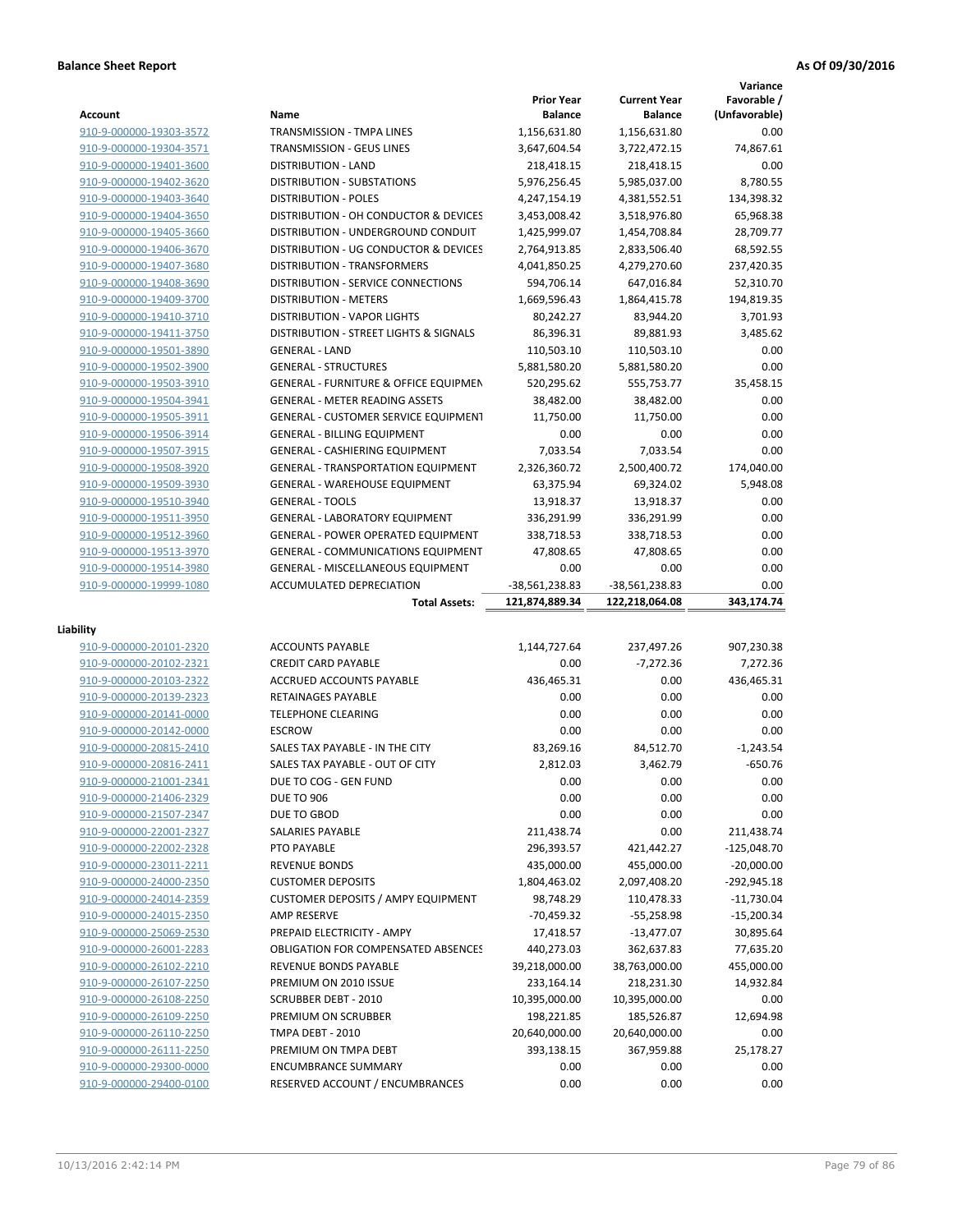| <b>Account</b>                        | Name                                                     | <b>Prior Year</b><br><b>Balance</b> | <b>Current Year</b><br><b>Balance</b> | Variance<br>Favorable /<br>(Unfavorable) |
|---------------------------------------|----------------------------------------------------------|-------------------------------------|---------------------------------------|------------------------------------------|
| 910-9-000000-29999-9260               | <b>NET PENSION LIABILITY</b>                             | 0.00                                | 609,947.00                            | $-609,947.00$                            |
|                                       | <b>Total Liability:</b>                                  | 75,978,074.18                       | 74,876,096.02                         | 1,101,978.16                             |
| <b>Equity</b>                         |                                                          |                                     |                                       |                                          |
| 910-9-000000-39100-2160               | UNRESERVED RETAINED EARNINGS                             | 44,331,048.75                       | 47,623,065.55                         | 3,292,016.80                             |
| 910-9-000000-39500-9260               | <b>NET POSITION - PENSION</b>                            | 0.00                                | $-3,070.00$                           | $-3,070.00$                              |
|                                       | <b>Total Beginning Equity:</b>                           | 44,331,048.75                       | 47,619,995.55                         | 3,288,946.80                             |
| <b>Total Revenue</b>                  |                                                          | 55,007,504.30                       | 50,762,672.65                         | -4,244,831.65                            |
| <b>Total Expense</b>                  |                                                          | 53,441,737.89                       | 51,040,700.14                         | 2,401,037.75                             |
| <b>Revenues Over/(Under) Expenses</b> |                                                          | 1,565,766.41                        | -278,027.49                           | $-1,843,793.90$                          |
|                                       | <b>Total Equity and Current Surplus (Deficit):</b>       | 45,896,815.16                       | 47,341,968.06                         | 1,445,152.90                             |
|                                       | Total Liabilities, Equity and Current Surplus (Deficit): | 121,874,889.34                      | 122,218,064.08                        | 343.174.74                               |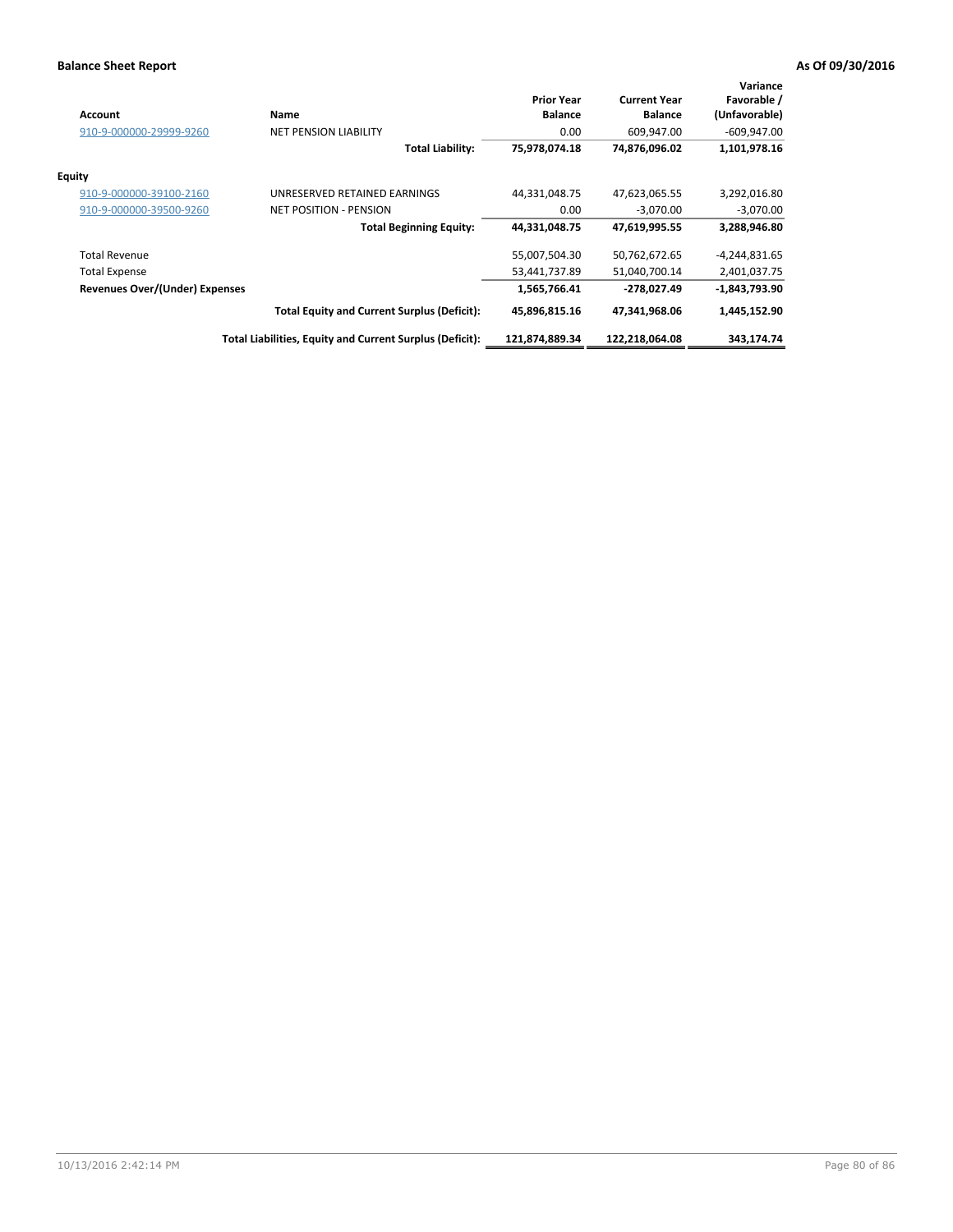| Account                                    | Name                                                     | <b>Prior Year</b><br><b>Balance</b> | <b>Current Year</b><br><b>Balance</b> | Variance<br>Favorable /<br>(Unfavorable) |
|--------------------------------------------|----------------------------------------------------------|-------------------------------------|---------------------------------------|------------------------------------------|
| <b>Fund: 911 - ELECTRIC DEBT REDUCTION</b> |                                                          |                                     |                                       |                                          |
| Assets                                     |                                                          |                                     |                                       |                                          |
| 911-9-000000-10000-1300                    | CASH                                                     | 220,548.47                          | 3,022,891.86                          | 2,802,343.39                             |
| 911-9-000000-12002-0000                    | <b>GOVERNMENT OBLIGATIONS / AGENCIES</b>                 | 0.00                                | 0.00                                  | 0.00                                     |
| 911-9-000000-13201-1430                    | MISCELLANEOUS ACCOUNTS RECEIVABLE                        | 0.00                                | 0.00                                  | 0.00                                     |
| 911-9-000000-13205-1710                    | <b>INTEREST RECEIVABLE</b>                               | 0.00                                | 0.00                                  | 0.00                                     |
|                                            | <b>Total Assets:</b>                                     | 220,548.47                          | 3,022,891.86                          | 2,802,343.39                             |
| Liability                                  |                                                          |                                     |                                       |                                          |
| 911-9-000000-20101-0000                    | <b>ACCOUNTS PAYABLE</b>                                  | 18.22                               | 0.00                                  | 18.22                                    |
| 911-9-000000-20103-0100                    | <b>ACCRUED ACCOUNTS PAYABLE</b>                          | 0.00                                | 0.00                                  | 0.00                                     |
| 911-9-000000-Z2430-0000                    | RESERVED ACCOUNT / ENCUMBRANCE SUM                       | 0.00                                | 0.00                                  | 0.00                                     |
| 911-9-000000-Z2520-0100                    | RESERVED ACCOUNT / ENCUMBRANCES                          | 0.00                                | 0.00                                  | 0.00                                     |
|                                            | <b>Total Liability:</b>                                  | 18.22                               | 0.00                                  | 18.22                                    |
| <b>Equity</b>                              |                                                          |                                     |                                       |                                          |
| 911-9-000000-39100-2160                    | UNRESERVED RETAINED EARNINGS                             | 219,580.61                          | 220,508.21                            | 927.60                                   |
|                                            | <b>Total Beginning Equity:</b>                           | 219,580.61                          | 220.508.21                            | 927.60                                   |
| <b>Total Revenue</b>                       |                                                          | 949.64                              | 2,802,383.65                          | 2,801,434.01                             |
| <b>Total Expense</b>                       |                                                          | 0.00                                | 0.00                                  | 0.00                                     |
| <b>Revenues Over/(Under) Expenses</b>      |                                                          | 949.64                              | 2,802,383.65                          | 2,801,434.01                             |
|                                            | <b>Total Equity and Current Surplus (Deficit):</b>       | 220,530.25                          | 3,022,891.86                          | 2,802,361.61                             |
|                                            | Total Liabilities, Equity and Current Surplus (Deficit): | 220,548.47                          | 3,022,891.86                          | 2,802,343.39                             |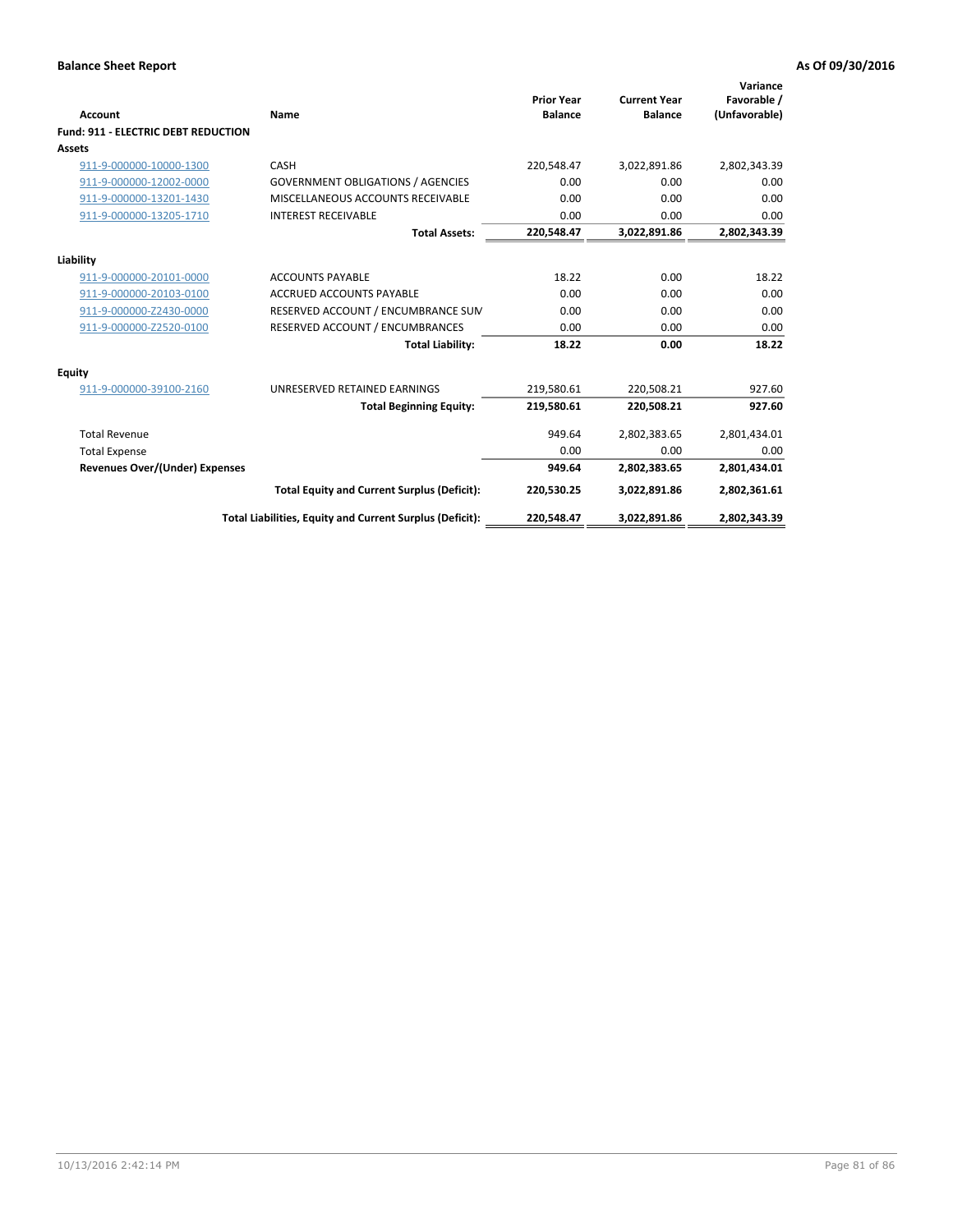| Account                                  | Name                                                     | <b>Prior Year</b><br><b>Balance</b> | <b>Current Year</b><br><b>Balance</b> | Variance<br>Favorable /<br>(Unfavorable) |
|------------------------------------------|----------------------------------------------------------|-------------------------------------|---------------------------------------|------------------------------------------|
| <b>Fund: 912 - ELECTRIC DEBT SERVICE</b> |                                                          |                                     |                                       |                                          |
| <b>Assets</b>                            |                                                          |                                     |                                       |                                          |
| 912-9-000000-10000-1300                  | CASH                                                     | 2,013,014.98                        | 2,043,680.08                          | 30,665.10                                |
| 912-9-000000-11504-1301                  | RESERVE FUND - 2008 BOND ISSUE                           | 1,130,014.85                        | 1,137,927.05                          | 7,912.20                                 |
| 912-9-000000-11506-1301                  | RESERVE FUND - 2010 BOND ISSUE                           | 3,306,035.26                        | 3,325,413.80                          | 19,378.54                                |
| 912-9-000000-11515-1301                  | RESERVE FUND - 2015 BOND ISSUE                           | 136,147.16                          | 136,588.55                            | 441.39                                   |
| 912-9-000000-11516-1301                  | <b>RESERVE FUND - 2015 TAXABLE BONDS</b>                 | 44,288.17                           | 44,431.75                             | 143.58                                   |
| 912-9-000000-13205-1710                  | <b>INTEREST RECEIVABLE</b>                               | 4,160.26                            | 0.00                                  | $-4,160.26$                              |
|                                          | <b>Total Assets:</b>                                     | 6,633,660.68                        | 6,688,041.23                          | 54,380.55                                |
| Liability                                |                                                          |                                     |                                       |                                          |
| 912-9-000000-20101-2320                  | <b>ACCOUNTS PAYABLE</b>                                  | 0.00                                | 0.00                                  | 0.00                                     |
| 912-9-000000-20107-2370                  | <b>ACCRUED INTEREST PAYABLE</b>                          | 425,498.73                          | 449,214.18                            | $-23,715.45$                             |
| 912-9-000000-21400-2999                  | DUE TO GEUS 910 - ELECTRIC OPERATING                     | 4,625,445.97                        | 4,625,445.97                          | 0.00                                     |
| 912-9-000000-Z2430-0000                  | <b>ENCUMBRANCE SUMMARY</b>                               | 0.00                                | 0.00                                  | 0.00                                     |
| 912-9-000000-Z2520-0100                  | RESERVED ACCOUNT / ENCUMBRANCES                          | 0.00                                | 0.00                                  | 0.00                                     |
|                                          | <b>Total Liability:</b>                                  | 5,050,944.70                        | 5,074,660.15                          | $-23,715.45$                             |
| Equity                                   |                                                          |                                     |                                       |                                          |
| 912-9-000000-39100-2150                  | SEMI RESERVED RETAINED EARNINGS                          | 1,595,533.48                        | 1,582,715.98                          | $-12,817.50$                             |
|                                          | <b>Total Beginning Equity:</b>                           | 1,595,533.48                        | 1,582,715.98                          | $-12,817.50$                             |
| <b>Total Revenue</b>                     |                                                          | 3,738,000.00                        | 3,840,000.00                          | 102,000.00                               |
| <b>Total Expense</b>                     |                                                          | 3,750,817.50                        | 3,809,334.90                          | $-58,517.40$                             |
| Revenues Over/(Under) Expenses           |                                                          | $-12,817.50$                        | 30,665.10                             | 43,482.60                                |
|                                          | <b>Total Equity and Current Surplus (Deficit):</b>       | 1,582,715.98                        | 1,613,381.08                          | 30,665.10                                |
|                                          | Total Liabilities, Equity and Current Surplus (Deficit): | 6,633,660.68                        | 6,688,041.23                          | 54.380.55                                |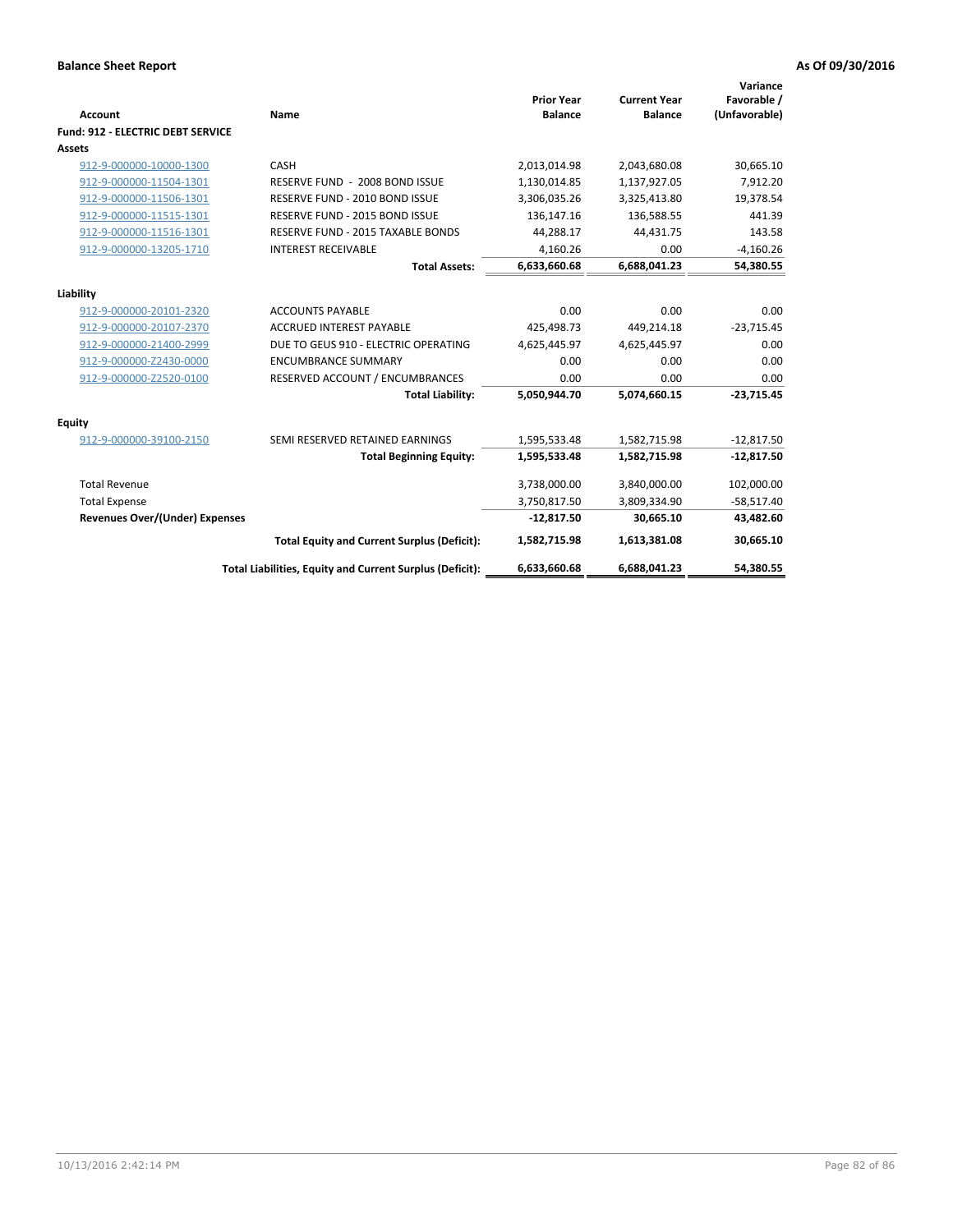| Account                                       | Name                                                     | <b>Prior Year</b><br><b>Balance</b> | <b>Current Year</b><br><b>Balance</b> | Variance<br>Favorable /<br>(Unfavorable) |
|-----------------------------------------------|----------------------------------------------------------|-------------------------------------|---------------------------------------|------------------------------------------|
| <b>Fund: 913 - ELECTRIC CONSTRUCTION FUND</b> |                                                          |                                     |                                       |                                          |
| Assets                                        |                                                          |                                     |                                       |                                          |
| 913-9-000000-10000-1300                       | CASH                                                     | 100,701.25                          | 100,871.08                            | 169.83                                   |
| 913-9-000000-13201-1430                       | MISCELLANEOUS ACCOUNTS RECEIVABLE                        | 0.00                                | 0.00                                  | 0.00                                     |
| 913-9-000000-13205-1710                       | <b>INTEREST RECEIVABLE</b>                               | 0.00                                | 0.00                                  | 0.00                                     |
|                                               | <b>Total Assets:</b>                                     | 100,701.25                          | 100,871.08                            | 169.83                                   |
| Liability                                     |                                                          |                                     |                                       |                                          |
| 913-9-000000-20101-2320                       | <b>ACCOUNTS PAYABLE</b>                                  | 8.32                                | 0.00                                  | 8.32                                     |
| 913-9-000000-20102-2321                       | <b>CREDIT CARD PAYABLE</b>                               | 0.00                                | 0.00                                  | 0.00                                     |
| 913-9-000000-20103-0000                       | <b>ACCRUED ACCOUNTS PAYABLE</b>                          | 0.00                                | 0.00                                  | 0.00                                     |
| 913-9-000000-29300-0000                       | <b>ENCUMBRANCE SUMMARY</b>                               | 0.00                                | 0.00                                  | 0.00                                     |
| 913-9-000000-29400-0100                       | RESERVED ACCOUNT / ENCUMBRANCES                          | 0.00                                | 0.00                                  | 0.00                                     |
|                                               | <b>Total Liability:</b>                                  | 8.32                                | 0.00                                  | 8.32                                     |
| <b>Equity</b>                                 |                                                          |                                     |                                       |                                          |
| 913-9-000000-39100-2160                       | SEMI RESERVED RETAINED EARNINGS                          | 100,259.27                          | 100,682.87                            | 423.60                                   |
|                                               | <b>Total Beginning Equity:</b>                           | 100,259.27                          | 100.682.87                            | 423.60                                   |
| <b>Total Revenue</b>                          |                                                          | 433.66                              | 188.21                                | $-245.45$                                |
| <b>Total Expense</b>                          |                                                          | 0.00                                | 0.00                                  | 0.00                                     |
| <b>Revenues Over/(Under) Expenses</b>         |                                                          | 433.66                              | 188.21                                | $-245.45$                                |
|                                               | <b>Total Equity and Current Surplus (Deficit):</b>       | 100,692.93                          | 100.871.08                            | 178.15                                   |
|                                               | Total Liabilities, Equity and Current Surplus (Deficit): | 100,701.25                          | 100,871.08                            | 169.83                                   |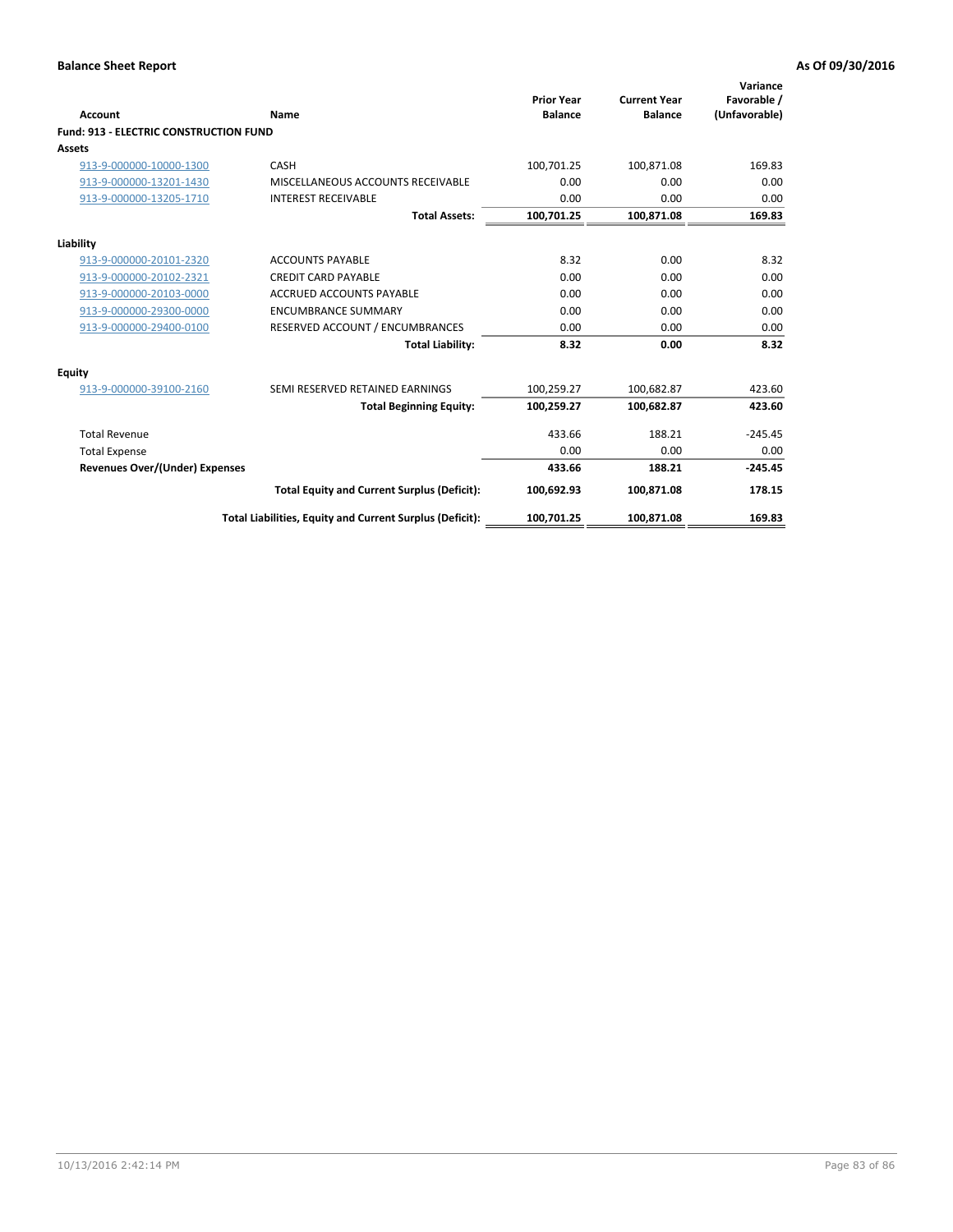|                                       |                                                          | <b>Prior Year</b> | <b>Current Year</b> | Variance<br>Favorable / |
|---------------------------------------|----------------------------------------------------------|-------------------|---------------------|-------------------------|
| <b>Account</b>                        | Name                                                     | <b>Balance</b>    | <b>Balance</b>      | (Unfavorable)           |
| Fund: 916 - 08 ENGINE BOND PROCEEDS   |                                                          |                   |                     |                         |
| Assets                                |                                                          |                   |                     |                         |
| 916-9-000000-10000-1300               | CASH                                                     | 0.00              | 0.00                | 0.00                    |
| 916-9-000000-12189-0000               | 08 ENGINE BOND PROCEEDS                                  | 0.00              | 0.00                | 0.00                    |
| 916-9-000000-13201-1430               | MISCELLANOEUS ACCOUNTS RECEIVABLE                        | 0.00              | 0.00                | 0.00                    |
| 916-9-000000-13205-1710               | <b>INTEREST RECEIVABLE</b>                               | 0.00              | 0.00                | 0.00                    |
| 916-9-000000-Z1030-1202               | 2008 GEUS REVENUE BOND - TEXAS TERM                      | 0.00              | 0.00                | 0.00                    |
| 916-9-000000-Z1030-1401               | 2008 GEUS REVENUE BOND - PFM                             | 0.00              | 0.00                | 0.00                    |
| 916-9-000000-Z1030-1402               | 2009 GEUS REVENUE BOND - PFM                             | 0.00              | 0.00                | 0.00                    |
| 916-9-000000-Z1030-3123               | 2009 GEUS REVENUE BOND - TEXAS TERM                      | 0.00              | 0.00                | 0.00                    |
|                                       | <b>Total Assets:</b>                                     | 0.00              | 0.00                | 0.00                    |
| Liability                             |                                                          |                   |                     |                         |
| 916-9-000000-20101-2320               | <b>ACCOUNTS PAYABLE</b>                                  | 0.00              | 0.00                | 0.00                    |
| 916-9-000000-20139-2323               | <b>RETAINAGES PAYABLE</b>                                | 0.00              | 0.00                | 0.00                    |
| 916-9-000000-21401-2330               | DUE TO ELECTRIC OPERATING                                | 0.00              | 0.00                | 0.00                    |
| 916-9-000000-29300-0000               | <b>ENCUMBRANCE SUMMARY</b>                               | 0.00              | 0.00                | 0.00                    |
| 916-9-000000-29400-0100               | RESERVED ACCOUNT / ENCUMBRANCES                          | 0.00              | 0.00                | 0.00                    |
|                                       | <b>Total Liability:</b>                                  | 0.00              | 0.00                | 0.00                    |
| Equity                                |                                                          |                   |                     |                         |
| 916-9-000000-39100-2150               | <b>RESERVED RETAINED EARNINGS</b>                        | 0.00              | 0.00                | 0.00                    |
|                                       | <b>Total Beginning Equity:</b>                           | 0.00              | 0.00                | 0.00                    |
| <b>Total Revenue</b>                  |                                                          | 0.00              | 0.00                | 0.00                    |
| <b>Total Expense</b>                  |                                                          | 0.00              | 0.00                | 0.00                    |
| <b>Revenues Over/(Under) Expenses</b> |                                                          | 0.00              | 0.00                | 0.00                    |
|                                       | <b>Total Equity and Current Surplus (Deficit):</b>       | 0.00              | 0.00                | 0.00                    |
|                                       | Total Liabilities, Equity and Current Surplus (Deficit): | 0.00              | 0.00                | 0.00                    |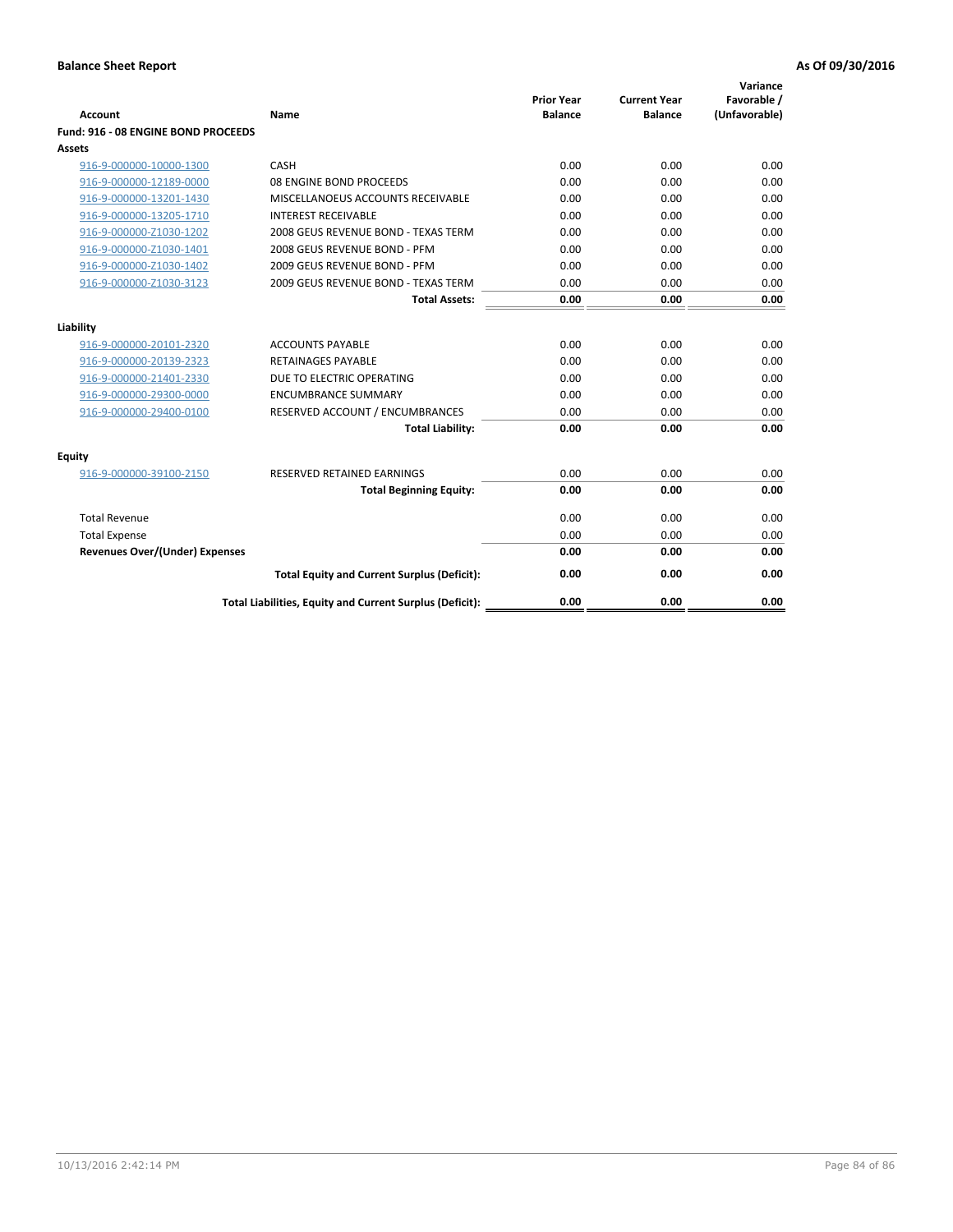| <b>Account</b>                        | Name                                                     | <b>Prior Year</b><br><b>Balance</b> | <b>Current Year</b><br><b>Balance</b> | Variance<br>Favorable /<br>(Unfavorable) |
|---------------------------------------|----------------------------------------------------------|-------------------------------------|---------------------------------------|------------------------------------------|
| Fund: 950 - CABLE / INTERNET          |                                                          |                                     |                                       |                                          |
| <b>Assets</b>                         |                                                          |                                     |                                       |                                          |
| 950-9-000000-10000-1300               | CASH                                                     | 974,122.17                          | 932,683.70                            | $-41,438.47$                             |
| 950-9-000000-13000-1420               | <b>CUSTOMER ACCOUNTS RECEIVABLE</b>                      | 247,879.24                          | 303,294.13                            | 55,414.89                                |
| 950-9-000000-13001-1420               | NON CURRENT CUSTOMER ACCTS RECEIVAE                      | 155,204.01                          | 200,775.54                            | 45,571.53                                |
| 950-9-000000-13002-1440               | ALLOWANCE FOR UNCOLLECTABLE                              | $-77,469.51$                        | -140,386.51                           | $-62,917.00$                             |
| 950-9-000000-13003-1421               | UNBILLED YEAR-END ACCRUAL                                | 376,843.69                          | 534,908.95                            | 158,065.26                               |
| 950-9-000000-13201-1430               | MISCELLANEOUS ACCOUNTS RECEIVABLE                        | 5,877.51                            | 0.00                                  | $-5,877.51$                              |
| 950-9-000000-13205-1710               | <b>INTEREST RECEIVABLE</b>                               | 0.00                                | 0.00                                  | 0.00                                     |
| 950-9-000000-15801-1540               | <b>INVENTORY</b>                                         | 185,695.75                          | 163,718.98                            | $-21,976.77$                             |
| 950-9-000000-16301-1070               | <b>CWIP</b>                                              | 0.00                                | 0.00                                  | 0.00                                     |
| 950-9-000000-17501-9260               | <b>EMPLOYEE CONTRIBUTIONS</b>                            | 0.00                                | 66,497.00                             | 66,497.00                                |
| 950-9-000000-17504-9260               | <b>INVESTMENT RETURN</b>                                 | 0.00                                | 48,268.00                             | 48,268.00                                |
| 950-9-000000-17508-9260               | <b>EXPERIENCE DIFFERENCE</b>                             | 0.00                                | 580.00                                | 580.00                                   |
| 950-9-000000-18001-5110               | HEADEND, TRUNK & DISTRIBUTION SYSTEM                     | 9,430,358.39                        | 9,516,483.16                          | 86,124.77                                |
| 950-9-000000-18002-5111               | <b>HEADEND EQUIPMENT</b>                                 | 1,183,617.70                        | 1,242,335.79                          | 58,718.09                                |
| 950-9-000000-18003-5120               | <b>DROPS</b>                                             | 3,775,878.14                        | 3,921,968.10                          | 146,089.96                               |
| 950-9-000000-18101-5130               | <b>CUSTOMER PREMISES EQUIPMENT</b>                       | 1,156,040.96                        | 1,196,536.42                          | 40,495.46                                |
| 950-9-000000-18102-5140               | PRODUCTION EQUIPMENT                                     | 60,397.97                           | 60,397.97                             | 0.00                                     |
| 950-9-000000-18201-5210               | CENTRAL INTERNET EQUIPMENT                               | 422,769.46                          | 422,769.46                            | 0.00                                     |
| 950-9-000000-18202-5220               | <b>CUSTOMER INTERFACE EQUIPMENT</b>                      | 175,959.81                          | 215,944.34                            | 39,984.53                                |
| 950-9-000000-18301-5000               | <b>FIBER OPTICS</b>                                      | 744,208.60                          | 744,208.60                            | 0.00                                     |
| 950-9-000000-18501-5901               | <b>STRUCTURES &amp; IMPROVEMENTS</b>                     | 518,153.40                          | 608,729.19                            | 90,575.79                                |
| 950-9-000000-18502-5910               | <b>FURNITURE &amp; OFFICE EQUIPMENT</b>                  | 137,419.19                          | 137,419.19                            | 0.00                                     |
| 950-9-000000-18503-5920               | <b>TRANSPORTATION EQUIPMENT</b>                          | 326,624.46                          | 372,622.50                            | 45,998.04                                |
| 950-9-000000-18504-5950               | LABORATORY EQUIPMENT                                     | 163,348.67                          | 163,348.67                            | 0.00                                     |
| 950-9-000000-18505-5960               | POWER OPERATED EQUIPMENT                                 | 5,500.00                            | 5,500.00                              | 0.00                                     |
| 950-9-000000-18506-5980               | MISCELLANEOUS EQUIPMENT                                  | 0.00                                | 0.00                                  | 0.00                                     |
| 950-9-000000-18999-1080               | ACCUMULATED DEPRECIATION<br><b>Total Assets:</b>         | $-10,329,328.35$<br>9,639,101.26    | $-10,329,328.35$<br>10,389,274.83     | 0.00<br>750,173.57                       |
|                                       |                                                          |                                     |                                       |                                          |
| Liability                             |                                                          |                                     |                                       |                                          |
| 950-9-000000-20101-2320               | <b>ACCOUNTS PAYABLE</b>                                  | 346,595.00                          | 218,113.41                            | 128,481.59                               |
| 950-9-000000-20102-2321               | <b>CREDIT CARD PAYABLE</b>                               | 0.00                                | 7,272.36                              | $-7,272.36$                              |
| 950-9-000000-20103-2322               | ACCRUED ACCOUNTS PAYABLE                                 | 4,918.08                            | 0.00                                  | 4,918.08                                 |
| 950-9-000000-20815-2410               | SALES TAX PAYABLE - IN THE CITY                          | 30,265.83                           | 29,488.43                             | 777.40                                   |
| 950-9-000000-20816-2411               | SALES TAX PAYABLE - OUT OF CITY                          | 0.00                                | 0.00                                  | 0.00                                     |
| 950-9-000000-21001-1101               | DUE TO COG - GEN FUND                                    | 0.00                                | 0.00                                  | 0.00                                     |
| 950-9-000000-21507-2347               | DUE TO GBOD                                              | 0.00                                | 0.00                                  | 0.00                                     |
| 950-9-000000-22001-2327               | SALARIES PAYABLE                                         | 31,168.27                           | 0.00                                  | 31,168.27                                |
| 950-9-000000-22002-2328               | PTO PAYABLE                                              | 38,452.14                           | 52,687.91                             | $-14,235.77$                             |
| 950-9-000000-24000-2350               | <b>CUSTOMER DEPOSITS</b>                                 | 11,002.27                           | 11,107.27                             | $-105.00$                                |
| 950-9-000000-26001-2283               | <b>OBLIGATION FOR COMPENSATED ABSENCES</b>               | 23,892.26                           | 10,900.97                             | 12,991.29                                |
| 950-9-000000-29300-0000               | <b>ENCUMBRANCE SUMMARY</b>                               | 0.00                                | 0.00                                  | 0.00                                     |
| 950-9-000000-29400-0100               | RESERVED ACCOUNT / ENCUMBRANCES                          | 0.00                                | 0.00                                  | 0.00                                     |
| 950-9-000000-29999-9260               | <b>NET PENSION LIABILITY</b>                             | 0.00                                | 87,135.00                             | -87,135.00                               |
|                                       | <b>Total Liability:</b>                                  | 486,293.85                          | 416,705.35                            | 69,588.50                                |
|                                       |                                                          |                                     |                                       |                                          |
| Equity                                | UNRESERVED RETAINED EARNINGS                             |                                     |                                       |                                          |
| 950-9-000000-39100-2160               | <b>NET POSITION - PENSION</b>                            | 10,069,635.77                       | 9,661,921.93                          | -407,713.84                              |
| 950-9-000000-39500-9260               |                                                          | 0.00                                | $-438.00$                             | $-438.00$                                |
|                                       | <b>Total Beginning Equity:</b>                           | 10,069,635.77                       | 9,661,483.93                          | -408,151.84                              |
| <b>Total Revenue</b>                  |                                                          | 6,126,260.48                        | 6,400,731.55                          | 274,471.07                               |
| <b>Total Expense</b>                  |                                                          | 7,043,088.84                        | 6,089,646.00                          | 953,442.84                               |
| <b>Revenues Over/(Under) Expenses</b> |                                                          | -916,828.36                         | 311,085.55                            | 1,227,913.91                             |
|                                       | <b>Total Equity and Current Surplus (Deficit):</b>       | 9,152,807.41                        | 9,972,569.48                          | 819,762.07                               |
|                                       |                                                          |                                     |                                       |                                          |
|                                       | Total Liabilities, Equity and Current Surplus (Deficit): | 9,639,101.26                        | 10,389,274.83                         | 750,173.57                               |